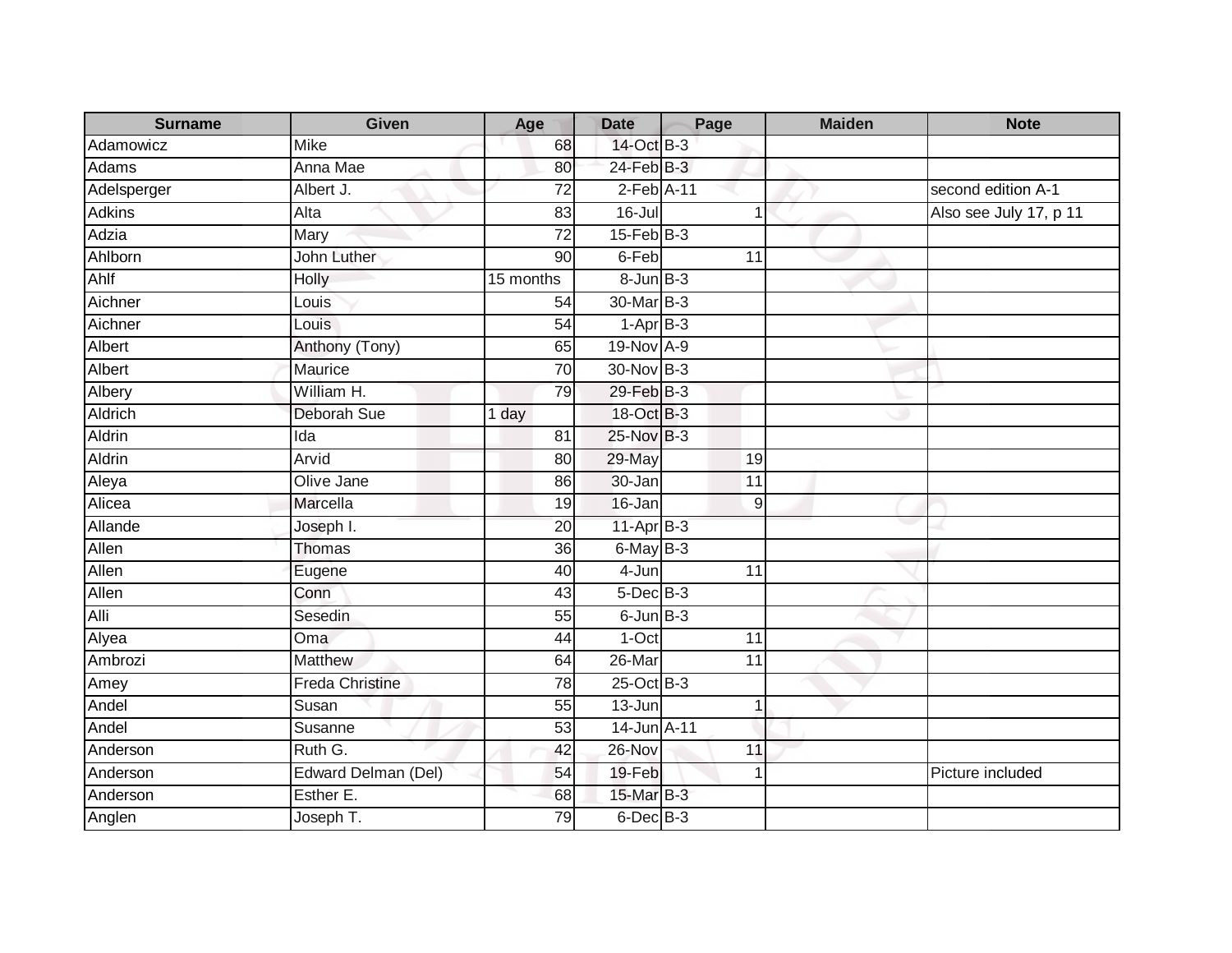| Anstach        | Jonas A.               | 46              | 27-Sep A-9      |                  |                  |
|----------------|------------------------|-----------------|-----------------|------------------|------------------|
| Anthony        | Thomas                 | 81              | 20-Feb          | 11               |                  |
| Apaki          | Charles                | $\overline{74}$ | 7-Feb           | 1                |                  |
| App            | John M.                | 52              | 10-Feb          | 1                | Picture included |
| Arbeiter       | Jennie                 | 67              | 17-Dec          | 13               |                  |
| Arbush         | Joseph M.              | 76              | 31-Jan          | 11               |                  |
| Arbush         | Celia                  | 70              | 4-Sep           | 11               |                  |
| Armstrong      | Lulu M.                |                 | $10 -$ Jul      | 9                |                  |
| Arndt          | Luise                  | 60              | 18-May B-3      |                  |                  |
| Arnold         | Drew C.                | $\overline{75}$ | 28-May          | $\boldsymbol{9}$ |                  |
| Arseneau       | Edward T.              | 72              | $31 -$ Jul      | $\boldsymbol{9}$ |                  |
| Arvio          | James                  | 52              | 9-Jan           | 11               |                  |
| Ashbaucher     | Henry S.               | 78              | 21-Feb          | 15               |                  |
| <b>Askins</b>  | Geneva Martin          | 48              | 18-Jul B-3      |                  |                  |
| Asztalos       | John, Sr.              | 64              | 17-Jun B-13     |                  |                  |
| Athens         | William                | 69              | 2-Mar B-3       |                  |                  |
| Aubry          | Joseph                 | 86              | 29-May          | 19               |                  |
| Austgen        | William A.             | 56              | 16-Mar B-3      |                  |                  |
| Avelis         | Anna                   | 68              | 24-Dec B-3      |                  |                  |
| Axelson        | <b>Minnie Williams</b> | 68              | $24-Sep$        | $\overline{11}$  |                  |
| Babcock        | Charles A.             | 54              | $24$ -Aug B-3   |                  |                  |
| <b>Babich</b>  | <b>Thomas</b>          | 45              | $21$ -Dec $B-3$ |                  |                  |
| Backman        | Arvo                   | 36              | 9-Oct           | 4                |                  |
| Bajzatt        | Agnes                  | 30 <sup>°</sup> | $7-Sep$ B-3     |                  |                  |
| Baka           | Lottie                 | 39              | $19$ -Feb $B-3$ |                  |                  |
| <b>Bakiras</b> | Connie                 | 42              | 24-Jan          | 11               |                  |
| Bakota         | John                   | 55              | $27-Feb$        | 11               |                  |
| <b>Balder</b>  | Henrietta              | $\overline{72}$ | $21$ -Dec $B-3$ |                  |                  |
| <b>Baldwin</b> | Cora Bell              | 76              | 10-Jun A-15     |                  |                  |
| Balka          | Lottie                 | 39              | 20-Feb          | 11               |                  |
| <b>Balka</b>   | Stanley C.             | 33              | $13$ -Jun $B-3$ |                  |                  |
| <b>Balko</b>   | <b>Helen</b>           | $\overline{68}$ | $9$ -Dec $B$ -3 |                  |                  |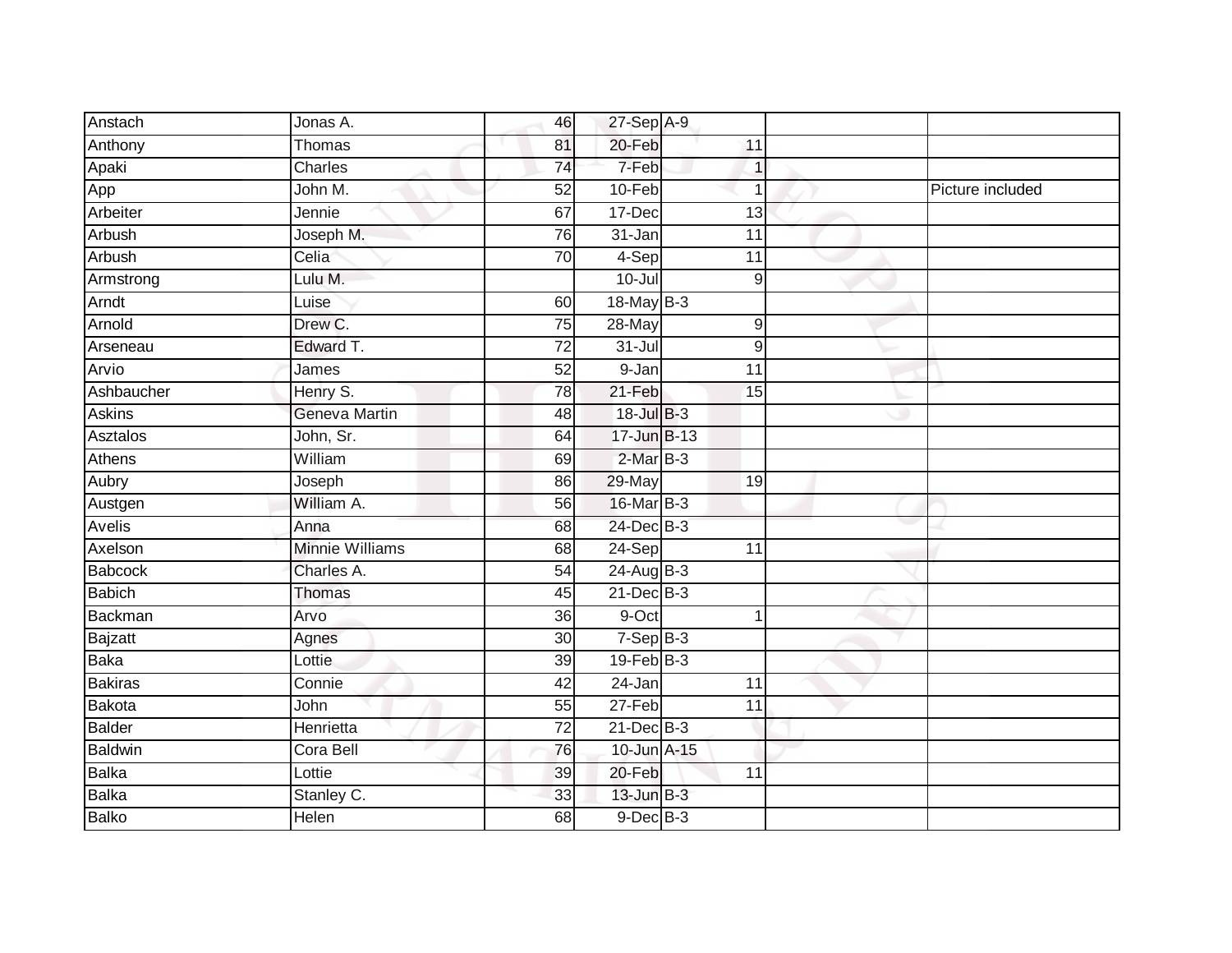| Ball            | David Arthur    | 12              | 17-May B-3       |                  |                  |
|-----------------|-----------------|-----------------|------------------|------------------|------------------|
| <b>Ballard</b>  | Emory E.        | 60              | $16$ -Feb $B-3$  |                  |                  |
| <b>Ballon</b>   | Charles A.      | 75              | $31 -$ Jul       | $\overline{9}$   |                  |
| Banaszak        | Simon (Sam)     | 77              | 16-Oct A-11      |                  |                  |
| <b>Banks</b>    | <b>Mary</b>     | 79              | $9$ -Feb $A-9$   |                  |                  |
| Baran           | Elizabeth       | 64              | 30-Oct           | 15               |                  |
| <b>Barbosa</b>  | Caleb           | 23              | 17-Jan           | 11               |                  |
| Barecke         | Herman          | 81              | 6-Mar            | 11               |                  |
| Barman          | Clara A.        | 74              | 13-Aug           | 11               |                  |
| Barnackey       | Kiril           | 76              | 15-May           | $\overline{13}$  |                  |
| <b>Barnes</b>   | Royden E.       | 60              | 25-Mar B-3       |                  |                  |
| <b>Barnett</b>  | Vena Lee        | $\overline{72}$ | $2 -$ Jul        | $\boldsymbol{9}$ |                  |
| Barney          | Frederick R.    | 50              | 1-May            | 11               |                  |
| Barr            | J. Frank        | 85              | $18 - Jan$ $B-3$ |                  |                  |
| Barr            | Virginia H.     | 63              | 5-Mar            | $9\,$            |                  |
| Barr            | Ruth            | 61              | 14-Dec B-3       |                  |                  |
| <b>Bartlett</b> | Frank           | 58              | 13-Feb           | $\overline{11}$  |                  |
| <b>Bartnik</b>  | Eva             | 64              | 20-May B-3       |                  |                  |
| Barton          | Louis Bunnell   | 60              | 13-Apr B-3       |                  |                  |
| Barton          | Ida             | 62              | $23-Nov$ B-3     |                  |                  |
| <b>Bartos</b>   | Joseph, Sr.     | 48              | $28-Nov$ B-3     |                  |                  |
| Barzda          | John B.         |                 | 23-Aug A-11      |                  |                  |
| <b>Basco</b>    | John            | 82              | $9$ -Dec $B$ -3  |                  |                  |
| Basham          | Wesley D.       | 41              | $3-MayB-3$       |                  |                  |
| <b>Batcho</b>   | Anna            | 89              | $11 - Jun$       | 11               |                  |
| <b>Bauer</b>    | Rev. Hermann    | 56              | $9$ -Dec $B$ -3  |                  |                  |
| Bauer           | Clara H.        | 55              | 13-Mar           | 11               |                  |
| <b>Bayhoff</b>  | Endon D.        | 65              | 24-Oct           | 11               |                  |
| Beal            | Julia Harriette |                 | 1-May            | 11               |                  |
| Beam            | Don             | 63              | $1 - Feb$ $B-3$  |                  | Picture included |
| Bean            | Ida             | 81              | 13-Nov           | 15               |                  |
| Beason          | Guy             | $\overline{75}$ | $4$ -Nov B-3     |                  |                  |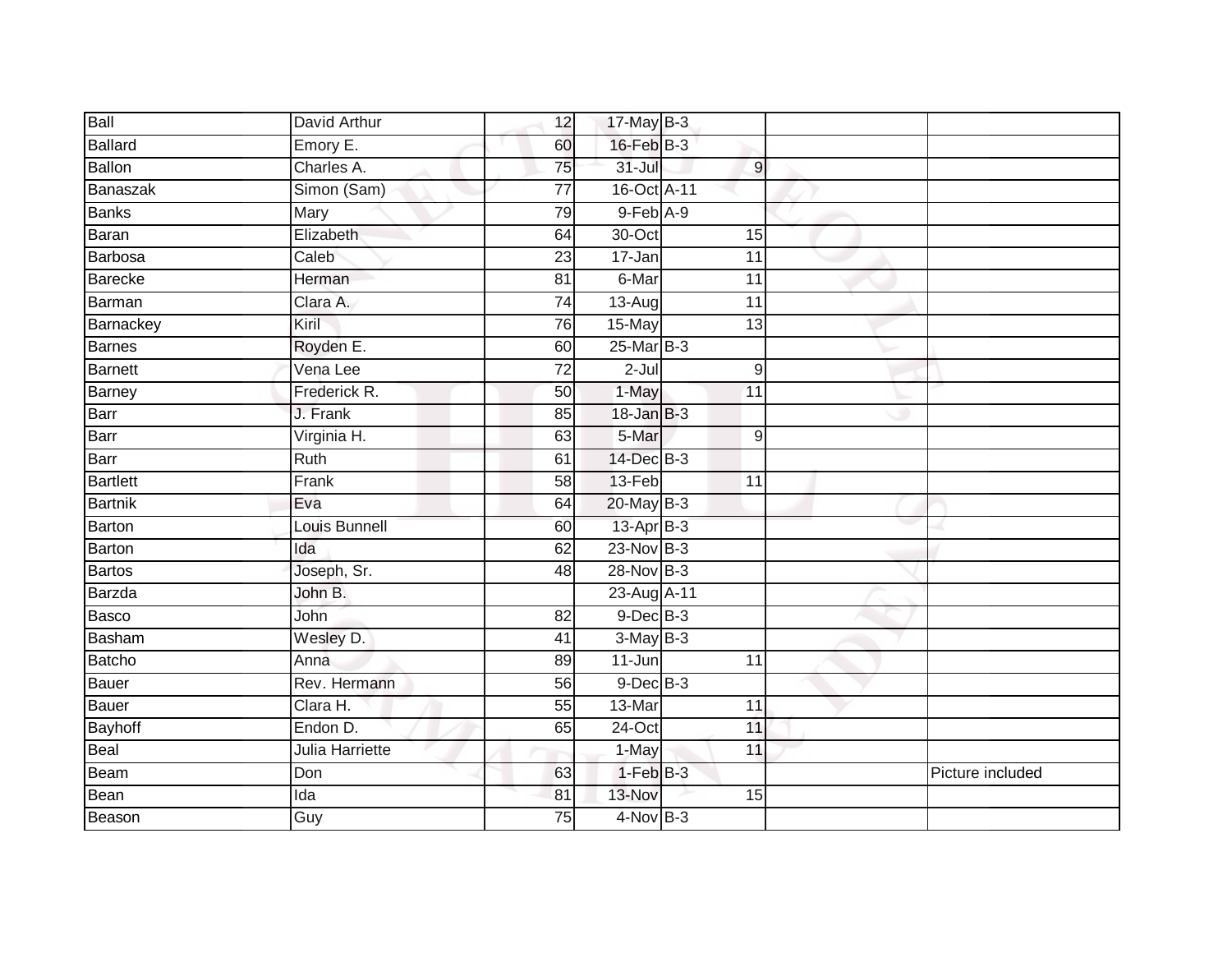| Beatty          | Katherine Agnes       | 79              | 23-Jan          | 11               |                       |
|-----------------|-----------------------|-----------------|-----------------|------------------|-----------------------|
| <b>Beck</b>     | <b>Sarah Frances</b>  | 88              | 18-Sep          | 11               |                       |
| <b>Becker</b>   | Henry J.              | 56              | 3-Feb B-3       |                  |                       |
| Beckman         | William               | 77              | 3-Dec           | 11               |                       |
| <b>Beckwith</b> | Martha                | $\overline{72}$ | 20-Sep A-11     |                  |                       |
| Beda            | John J.               | 54              | $30 -$ Jul      | 9                |                       |
| Beda            | Elizabeth             | $\overline{74}$ | 25-Oct B-3      |                  |                       |
| Beda            | Lois                  | 42              | $22$ -Jan B-3   |                  |                       |
| Bednarz         | Mary                  | 67              | $17$ -May B-3   |                  |                       |
| Begamery        | Grace                 | 73              | 14-Nov B-3      |                  |                       |
| <b>Beke</b>     | Denes                 | 64              | $16-Sep$ B-3    |                  |                       |
| Bell            | George C.             | 58              | 18-Mar A-4      |                  |                       |
| Bell            | <b>Kenneth Robert</b> | 7 months        | 9-Jul           | 9                |                       |
| Bell            | Mrs. T.E.             | 89              | 30-Dec B-3      |                  |                       |
| Bellamy         | Helen                 | 52              | 15-Apr B-3      |                  |                       |
| Bellamy         | Talbott O.            |                 | 18-Jul B-3      |                  |                       |
| Bellamy         | <b>Stevie Len</b>     | $\overline{2}$  | 11-Sep          | $\boldsymbol{9}$ |                       |
| <b>Belshaw</b>  | Maude A.              | 79              | 12-Oct A-15     |                  | Also See Oct 11, p. 1 |
| <b>Bencze</b>   | Mary                  | 64              | $15-Auq$ B-3    |                  |                       |
| <b>Benedict</b> | Mrs. Gabriel          | $\overline{70}$ | 8-Aug           | 1                |                       |
| <b>Benedict</b> | Gabriel               | $\overline{72}$ | $8-Aug$         | 1                |                       |
| <b>Bennett</b>  | Harold T.             | 56              | 10-Dec          | 11               |                       |
| <b>Bennett</b>  | Elma                  | 80              | 29-Nov A-11     |                  |                       |
| Benson          | Marion                | 54              | 24-Jan          | 11               |                       |
| Benyeski        | Joseph                | 84              | $22$ -Feb $B-3$ |                  |                       |
| <b>Bereolos</b> | Peter G.              | 33              | 31-Aug B-3      |                  |                       |
| <b>Berk</b>     | Dr. Arthur            | 67              | $3-AugB-3$      |                  |                       |
| Bermingham      | Deborah               | 3 months        | 7-May           | 11               |                       |
| Bermingham      | Rev. Thomas J.        |                 | 13-Mar          | $\overline{1}$   | Picture included      |
| Bermingham      | Mary $E$ .            | 65              | 30-Dec B-3      |                  |                       |
| Bertauski       | Petronele             | 75              | 22-Apr B-3      |                  |                       |
| Berwanger       | Edward P., Sr.        |                 | 10-Apr          | $\overline{13}$  |                       |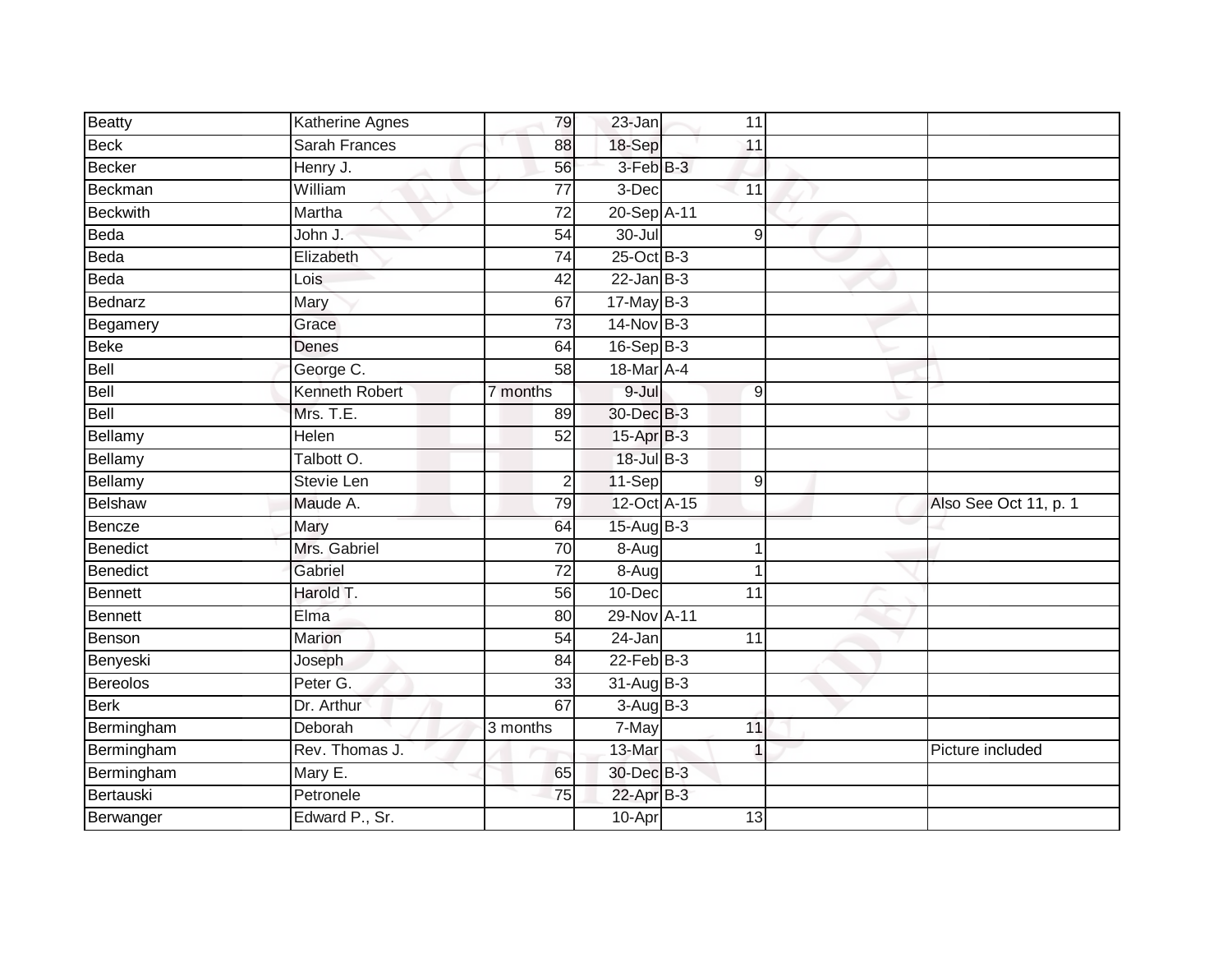| <b>Best</b>   | Lida              | 73                   | $15$ -Feb $B$ -3    |                  |          |                      |
|---------------|-------------------|----------------------|---------------------|------------------|----------|----------------------|
| Bialon        | Anthony           | 61                   | 9-Jul               | $\boldsymbol{9}$ |          |                      |
| <b>Bible</b>  | Neoma F.          | 28                   | 30-Oct              | 15               |          |                      |
| <b>Bible</b>  | Edward            | 30                   | 29-Oct 1,11         |                  |          | Picture on page 2    |
| Bible         | Naomi Faye        | $\overline{28}$      | 29-Oct 1,11         |                  |          | Picture on page 2    |
| Bible         | Edward E.         | 30                   | 30-Oct              | 15               |          |                      |
| <b>Biddle</b> | Dariale           | 41                   | 14-May              | 11               |          |                      |
| Bieganik      | <b>Boleslaw</b>   | 60                   | 18-May B-3          |                  |          |                      |
| <b>Bielak</b> | John Dennis       | $\frac{1}{5}$ months | 6-Feb               | 11               |          |                      |
| Bielecki      | Valentine         | 86                   | 14-Feb              | 11               |          |                      |
| Bielski       | Walter J.         | 66                   | 11-Jun              | 11               |          |                      |
| Bieniewicz    | Anthony           | $\overline{73}$      | 12-Mar              | 11               |          |                      |
| Biensen       | Mary              | 72                   | $17$ -Aug B-3       |                  |          |                      |
| <b>Bikish</b> | Louis             | 68                   | 8-Apr B-3           |                  |          |                      |
| Bish          | <b>Amos Frank</b> | 65                   | 12-Jan A-7          |                  |          |                      |
| Biskowski     | <b>Bernice</b>    | 67                   | 20-Jul B-3          |                  | Michalik |                      |
| <b>Black</b>  | Opal              | $\overline{41}$      | 19-Feb B-3          |                  |          |                      |
| Blackman      | <b>Bernice</b>    | 63                   | 15-Jul B-5          |                  |          |                      |
| Blackwell     | William           | 35                   | 6-Aug               |                  |          |                      |
| Blackwell     | Paul              | 47                   | $23$ -Dec $B-3$     |                  |          |                      |
| Blaskovich    | George J.         | 40                   | $26$ -Jan $B-3$     |                  |          |                      |
| Bleskan       | Peter Paul        | 61                   | 28-Mar B-3          |                  |          |                      |
| <b>Blink</b>  | Benjamin          | 77                   | 4-Sep               | 11               |          |                      |
| <b>Blom</b>   | John A.           | 51                   | $\overline{5}$ -Apr | $\mathbf 1$      |          | Picture included     |
| Bloom         | Robert R.         | 44                   | $24$ -Jun $B-3$     |                  |          |                      |
| <b>Bloom</b>  | Adam              | 68                   | 6-May B-3           |                  |          | aka Adam Kwiatkowski |
| Boardman      | Zelpha            | 90                   | $24$ -Oct           | 11               |          |                      |
| Bober         | Frank             | 70                   | 23-Apr              | 11               |          |                      |
| <b>Boda</b>   | Samuel            | 59                   | $4$ -Nov $B-3$      |                  |          |                      |
| <b>Boda</b>   | John Joseph       | 54                   | 29-Jul B-3          |                  |          |                      |
| Bodnar        | August            | 56                   | $7-SepB-3$          |                  |          |                      |
| Boersma       | John              | $\overline{31}$      | $2-May$ B-3         |                  |          |                      |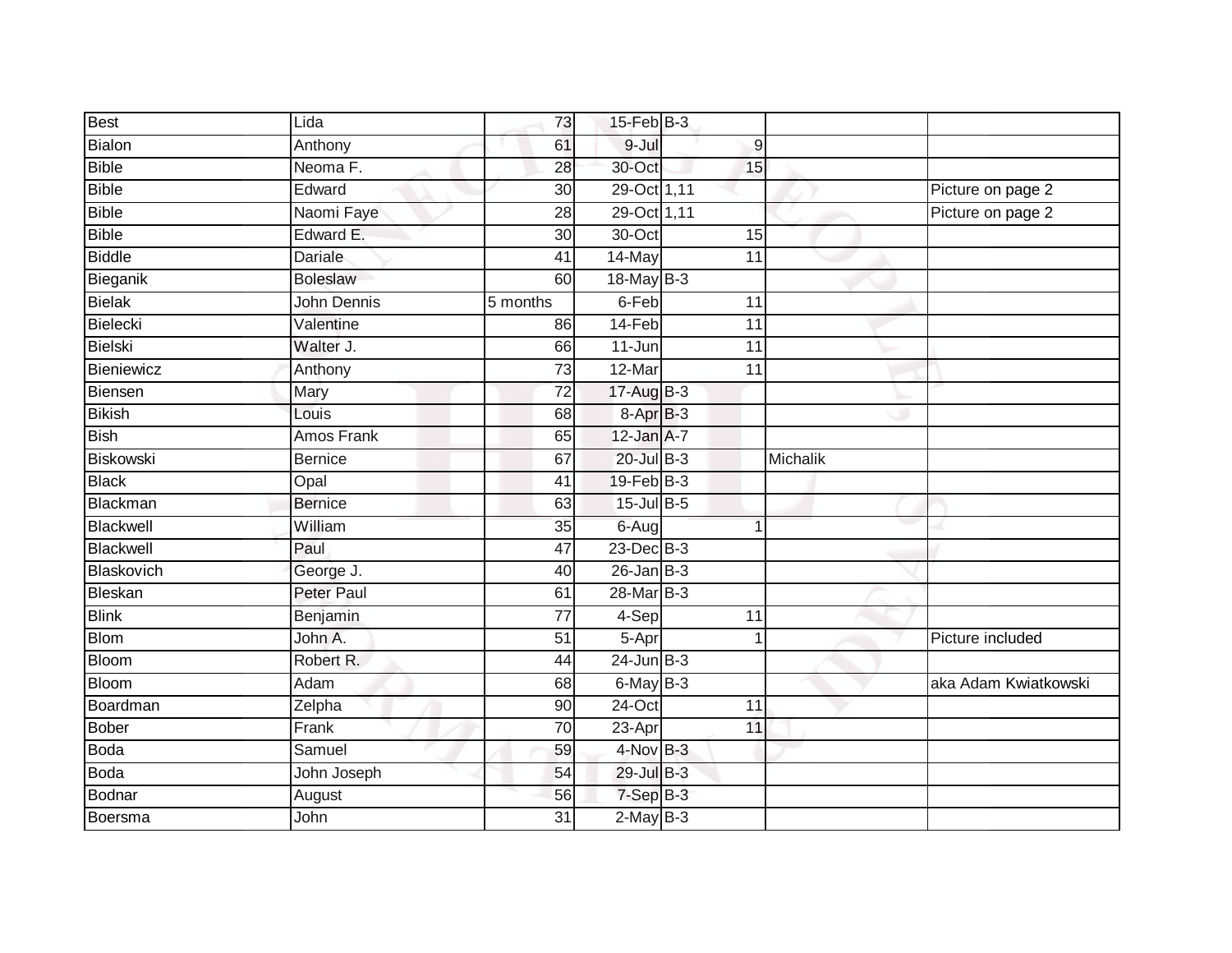| Bogacz         | Anna          | 61              | 13-Sep A-9        |                 |  |
|----------------|---------------|-----------------|-------------------|-----------------|--|
| Bogaczyk       | Antoinette    | 79              | 11-Jun            | 11              |  |
| Bognar         | James         | 54              | $21$ -Mar $B-3$   |                 |  |
| Bohling        | Nicholas J.   | $\overline{77}$ | $27$ -Apr $B-9$   |                 |  |
| <b>Bohling</b> | Ralph A.      | $\overline{41}$ | 14-May            | $\overline{11}$ |  |
| <b>Bohling</b> | Loretta R.    |                 | $19-Sep$ B-3      |                 |  |
| <b>Boholt</b>  | Vasile        | 70              | $11$ -Jan B-3     |                 |  |
| <b>Boilek</b>  | William       | 63              | $21-Sep$ B-4      |                 |  |
| <b>Boilek</b>  | Adam          | 70              | 18-Nov A-9        |                 |  |
| <b>Boksa</b>   | Chester       | 29              | $2-Jul$           | $\overline{9}$  |  |
| Boland         | Frank         | 54              | 16-Apr            | $\overline{11}$ |  |
| <b>Bolcis</b>  | Sophia        | $\overline{77}$ | $6$ -Jun $B-3$    |                 |  |
| <b>Boldt</b>   | Albert        | 86              | 18-Jun            | $\overline{4}$  |  |
| <b>Bolek</b>   | Julia         | 66              | $5$ -Jul $B-3$    |                 |  |
| Boncela        | Joseph        | $\overline{81}$ | 17-Oct B-3        |                 |  |
| <b>Bond</b>    | Mary Ellen    | 2 months        | $2$ -Aug $A$ -5   |                 |  |
| Bonner         | William R.    | $\overline{26}$ | 3-Dec             | $\overline{11}$ |  |
| Bonner         | Eva Mary      | 66              | 30-Jan            | 11              |  |
| Booth          | Walter G.     | 70              | 24-Apr A-11       |                 |  |
| Borem          | Catherine T.  | 76              | 9-Apr             | $\overline{11}$ |  |
| Borem          | Emma          |                 | $5$ -Dec $B$ -3   |                 |  |
| Borman         | Mary E.       | 81              | $23$ -Feb $ B-3 $ |                 |  |
| Bornoff        | Ida           | 69              | $27$ -Apr $B-9$   |                 |  |
| <b>Bortz</b>   | Roy F.        | 39              | 18-Oct B-3        |                 |  |
| <b>Boss</b>    | Jacob         | 81              | $21-Aug$          | $\overline{9}$  |  |
| Botterson      | Leonard K.    | 54              | $2$ -Nov $B-3$    |                 |  |
| Bourne         | Carl E.       | 79              | 16-Mar B-3        |                 |  |
| Bouwman        | Gertrude      | 70              | $22$ -Jul $B-3$   |                 |  |
| Bower          | Bobby Allen   | $\overline{7}$  | 19-Jun            | 17              |  |
| Bowers         | Odus          | 58              | 28-Aug            | $\mathsf g$     |  |
| <b>Bowie</b>   | Thomas F.     | 67              | 22-May            | 11              |  |
| <b>Braak</b>   | <b>Nellie</b> | 82              | $20$ -Jan $B-3$   |                 |  |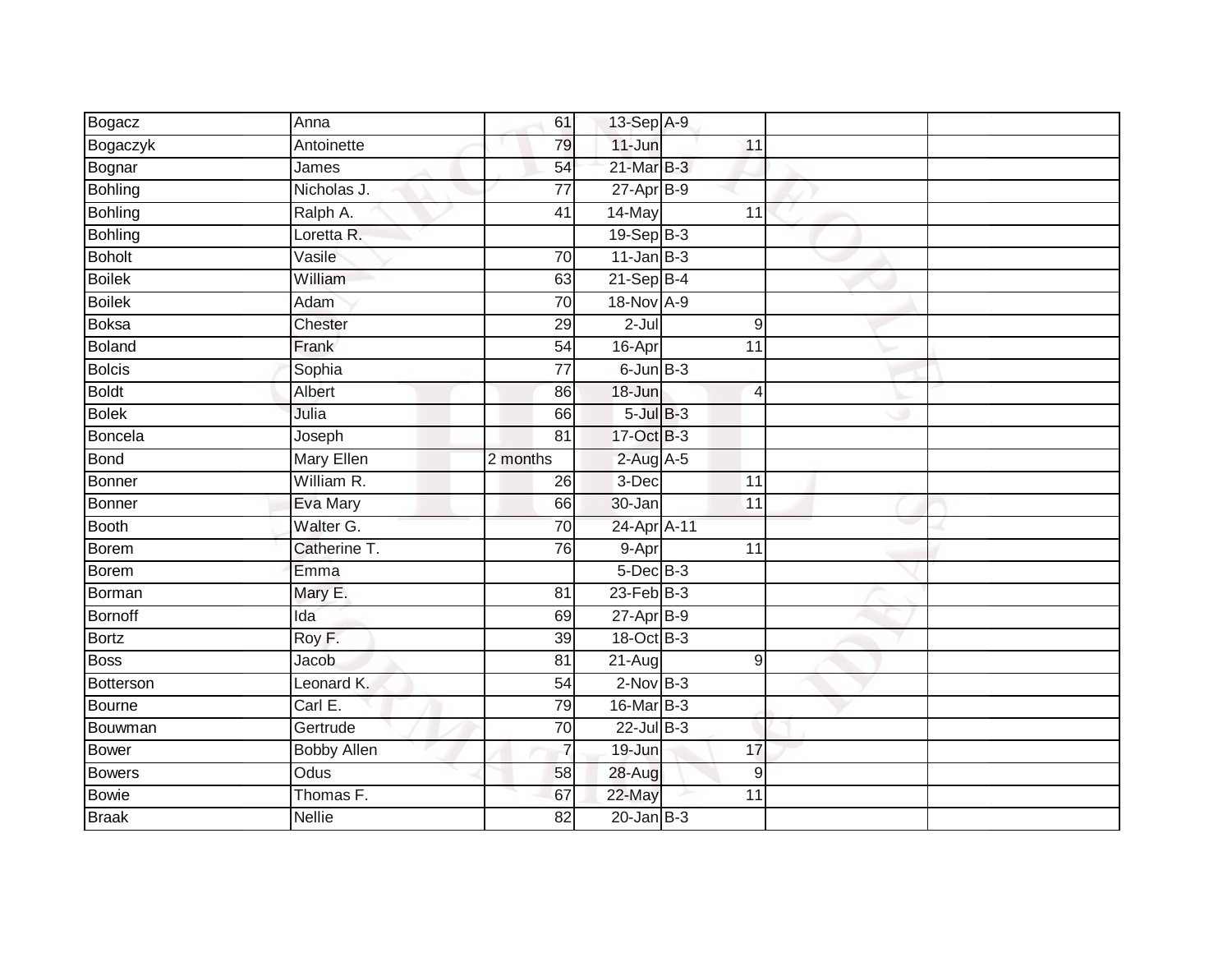| <b>Bradburn</b>  | Arthur Lee, Sr.      |        | $3-May$ B-3<br>72              |                 |                 |                  |
|------------------|----------------------|--------|--------------------------------|-----------------|-----------------|------------------|
| <b>Bradburn</b>  | Myrtle               |        | 14-Oct B-3<br>76               |                 |                 |                  |
| <b>Brady</b>     | Goldie M.            |        | 19-Mar<br>49                   |                 | 11              |                  |
| Bragg            | <b>Bernice</b>       |        | $11-Sep$                       |                 | 9               |                  |
| <b>Bramer</b>    | Delbert H.           |        | 18-Mar A-4                     |                 |                 |                  |
| <b>Brannock</b>  | Forest G.            |        | 24-Aug B-3<br>63               |                 |                 |                  |
| <b>Bransby</b>   | Seth E.              |        | $17 - Jan$<br>33               |                 | 11              |                  |
| Brazina          | Anna R.              |        | 6-Aug                          |                 | $\overline{9}$  |                  |
| Breclaw          | Martha               |        | 3-Apr<br>54                    |                 |                 |                  |
| Breen            | Anna                 |        | 30-Aug B-3<br>$\overline{81}$  |                 |                 |                  |
| <b>Brehmer</b>   | Augusta M.           |        | $20$ -Jan B-3<br>88            |                 |                 |                  |
| Brennan          | <b>Gregory Harry</b> | 5 days | 23-Jan                         |                 | $\overline{11}$ |                  |
| Brentlinger      | <b>Rennie Earl</b>   |        | 27-Mar                         |                 | 13              |                  |
| <b>Bresick</b>   | Charles W.           |        | 30-Aug B-3<br>88               |                 |                 |                  |
| <b>Bressler</b>  | Kathryn Carroll      |        | 19-Mar<br>64                   |                 | 11              |                  |
| Brewbaker        | Milo W.              |        | $2-SepB-3$<br>66               |                 |                 |                  |
| <b>Brewer</b>    | <b>Bessie Ripley</b> |        | $\overline{70}$<br>13-Feb      |                 | 11              |                  |
| <b>Brick</b>     | Peter J.             |        | 5-Oct B-7<br>67                |                 |                 |                  |
| <b>Bright</b>    | Infant Daughter      | infant | $25$ -Jan B-3                  |                 |                 |                  |
| Brill            | James E.             |        | $16 - Jan$<br>67               |                 | $\overline{9}$  |                  |
| <b>Brill</b>     | Susie J.             |        | $2-MarB-3$<br>66               |                 |                 |                  |
| <b>Briska</b>    | William H.           |        | $\overline{77}$<br>$22-AprB-3$ |                 |                 |                  |
| <b>Brock</b>     | Lana                 |        | 3-Oct<br>16                    |                 |                 | Picture included |
| <b>Brockus</b>   | <b>Roland Earle</b>  |        | $24$ -Aug B-3<br>15            |                 |                 |                  |
| <b>Broderick</b> | William              |        | $15$ -Nov $B-3$<br>80          |                 |                 |                  |
| <b>Brody</b>     | Fred                 |        | $\overline{73}$<br>17-Dec      |                 | 13              |                  |
| <b>Brown</b>     | Elizabeth L.         |        | $15$ -Jul $B$ -5<br>85         |                 |                 |                  |
| <b>Brown</b>     | Arminia Amelia       |        | 6-Feb<br>67                    |                 | 11              |                  |
| <b>Brown</b>     | Earln Kenneth        |        | 9-Feb A-9<br>57                |                 |                 |                  |
| Brown            | William Ray          |        | 23<br>28-Dec                   |                 | 13              |                  |
| Brown            | Mollie E.            |        | 4-Jun<br>65                    |                 | 11              |                  |
| <b>Brown</b>     | <b>Mary Louise</b>   |        | $\overline{71}$                | $8$ -Jul $B$ -3 |                 |                  |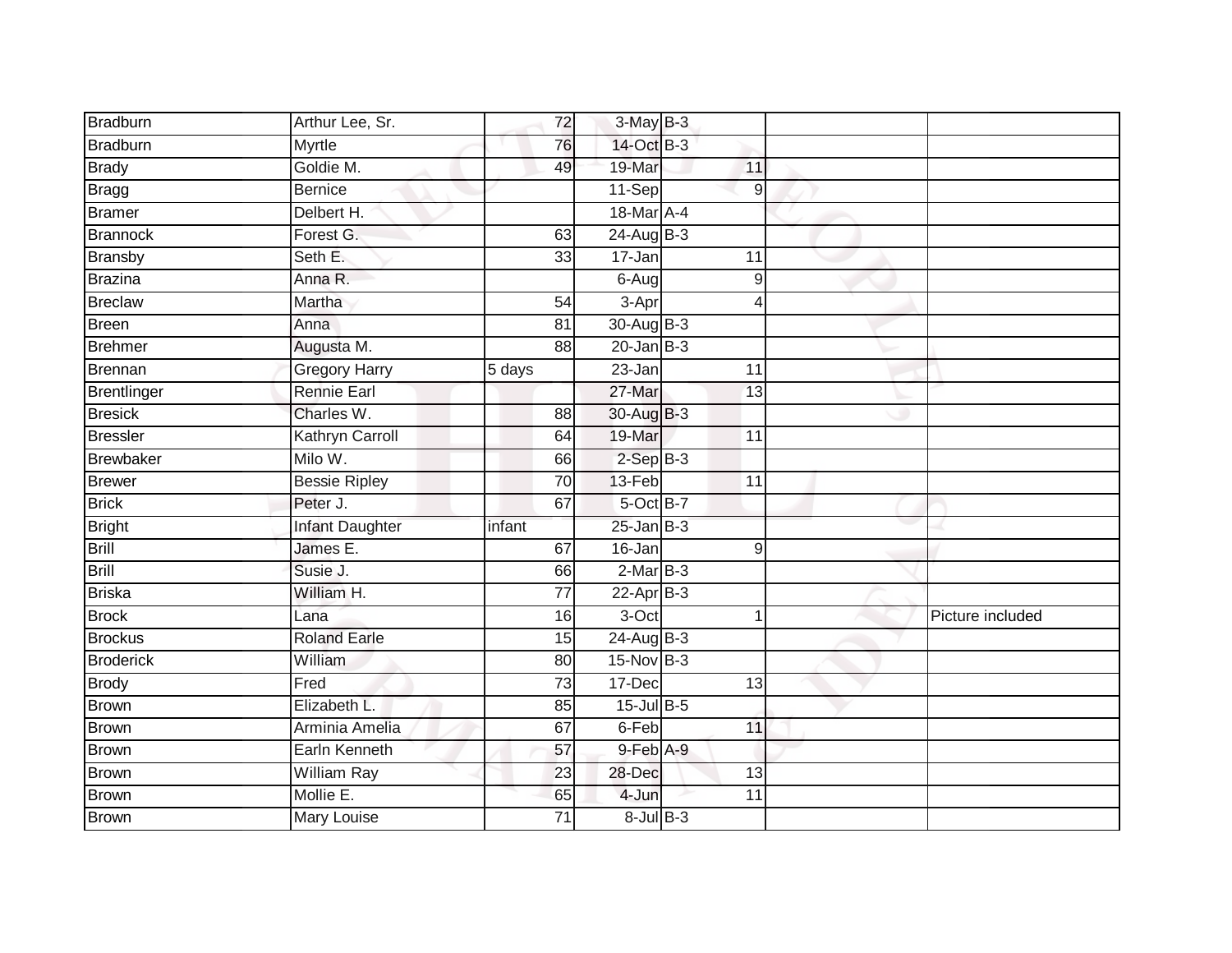| Brown             | Mrs. Lyrrl              | 68              | 12-Aug $B-3$     |                 |  |
|-------------------|-------------------------|-----------------|------------------|-----------------|--|
| <b>Brown</b>      | Roy R.                  | 47              | 10-Apr           | 13              |  |
| <b>Brown</b>      | Isabel M.               | 54              | 10-Jun A-15      |                 |  |
| <b>Bruce</b>      | Bertha C.               | 84              | $13$ -May B-3    |                 |  |
| <b>Bruner</b>     | Martha                  |                 | $18 - Jun$       | $\overline{4}$  |  |
| <b>Brunker</b>    | William                 |                 | $30-Sep$         | 1               |  |
| <b>Brunn</b>      | Martin F.               |                 | 10-Jun A-15      |                 |  |
| <b>Bruzas</b>     | Casimir, Jr.            | $\overline{37}$ | 10-Oct B-3       |                 |  |
| <b>Bucherl</b>    | Anton                   | 76              | 13-Feb           | $\overline{11}$ |  |
| Buchstaber        | David                   | $\overline{52}$ | 25-Nov B-3       |                 |  |
| <b>Buck</b>       | <b>Cassie Elaine</b>    | 62              | 9-Feb A-9        |                 |  |
| <b>Buckley</b>    | <b>Gerald Thomas</b>    | 1 day           | $26 - SepB-3$    |                 |  |
| <b>Buckley</b>    | Jacob M.                | 83              | 29-Oct           | 11              |  |
| <b>Buckley</b>    | William                 | 61              | $22$ -Feb $B-3$  |                 |  |
| <b>Buckmaster</b> | Fred H.                 | 70              | 3-Dec            | 11              |  |
| <b>Budny</b>      | Louise                  | 83              | 12-Mar           | 11              |  |
| <b>Budris</b>     | Clement                 | $\overline{72}$ | $11 - Jun$       | $\overline{11}$ |  |
| <b>Bukala</b>     | Adam F.                 | 41              | $6 - Aug$        | 9               |  |
| <b>Bulkley</b>    | Lucy Jane               | 81              | $18 - Jan$ $B-3$ |                 |  |
| <b>Bull</b>       | Rev. Robert H., II      | $\overline{54}$ | $2$ -Dec $B-3$   |                 |  |
| <b>Bultema</b>    | Rose                    | 58              | 17-Oct B-3       |                 |  |
| <b>Bunge</b>      | Emma                    | $\overline{71}$ | 5-Mar            | 9               |  |
| <b>Burbach</b>    | Dora                    | 80              | $15$ -Jun $B-3$  |                 |  |
| <b>Burchell</b>   | Loretta Ann             | 1 month         | $28$ -Jun $B-3$  |                 |  |
| <b>Burcyzk</b>    | Victoria                | 57              | 11-Oct B-3       |                 |  |
| <b>Burgess</b>    | <b>Isabell R.</b>       | 3 weeks         | $2-SepB-3$       |                 |  |
| <b>Burk</b>       | Harvey                  | $\overline{72}$ | $11$ -Mar $B-3$  |                 |  |
| <b>Burns</b>      | <b>Timothy Fredrick</b> | infant          | $26$ -Jul B-3    |                 |  |
| <b>Burosh</b>     | Mary                    | 61              | 11-Nov B-3       |                 |  |
| <b>Buse</b>       | Martha A.               | 56              | 20-Aug           | 11              |  |
| <b>Buse</b>       | <b>Carl Fred</b>        | 60              | 27-May B-3       |                 |  |
| <b>Bush</b>       | Mary S.                 | $\overline{81}$ | 29-Nov A-11      |                 |  |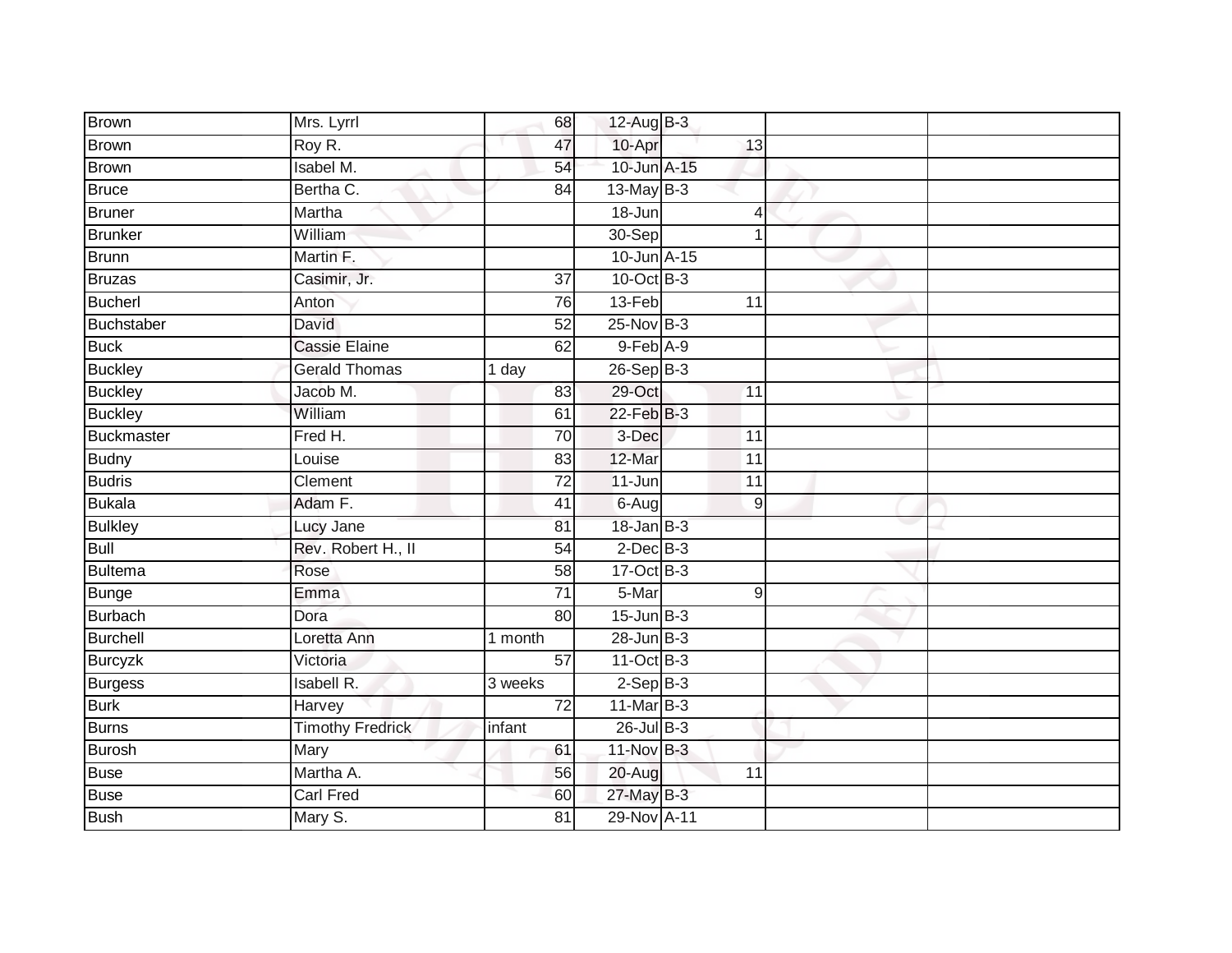| Busselburg       | Zora Frances Dunn | 58              | 6-Aug           | $\hbox{9}$      |                         |
|------------------|-------------------|-----------------|-----------------|-----------------|-------------------------|
| Bustamente       | Pablo             | 58              | 9-Jan           |                 | see Jan 10, page 11     |
| <b>Butch</b>     | <b>Mike</b>       | 68              | 25-Jul B-3      |                 |                         |
| <b>Butkovich</b> | Joseph            | 65              | $13$ -Jun $B-3$ |                 |                         |
| <b>Butler</b>    | Thomas H.         | 40              | $13$ -Dec $B-3$ |                 |                         |
| Cable            | Floyd W.          | 56              | $10-Feb$        | 17              |                         |
| Cabrialas        | Maria             | 82              | 9-Oct           | 15              |                         |
| Caccavallo       | Peter             | 58              | $15-AprB-3$     |                 | Picture included on A-9 |
| Cacich           | <b>Frances</b>    | 59              | 26-Sep B-3      |                 |                         |
| Callan           | Orville           | 52              | $25 - Jun$      | 11              |                         |
| Calligan         | James, Sr.        | 85              | 23-Sep A-19     |                 |                         |
| Calligan         | James P., Jr.     | 55              | 27-Aug          | 11              |                         |
| Calzaretta       | Concetta          | 72              | 17-Aug B-3      |                 |                         |
| Camberos         | Eva Ochoa         | 31              | 12-Dec B-3      |                 |                         |
| Cameron          | James             | 69              | 18-Jun          | 4               |                         |
| Campaniott       | Beulah M.         | 42              | 19-Oct B-3      |                 |                         |
| Campbell         | Mary E.           | $\overline{95}$ | 19-Jan A-11     |                 |                         |
| Campbell         | Nora              |                 | $23$ -Oct       | 11              |                         |
| Cannon           | Charles J.        | 79              | $31 -$ Jul      | 9               |                         |
| Cannon           | Benjamin F.       | 67              | $27 - Mar$      | $\overline{13}$ |                         |
| Cantu            | Elosia            | 27              | 12-Aug B-3      |                 |                         |
| Carlson          | John A.           | 90              | 13-Sep A-9      |                 |                         |
| Carlson          | Esther A.         | 69              | $8$ -Jan $B$ -3 |                 |                         |
| Carlson          | Rose Yanke        | 67              | $29$ -Oct       | 11              |                         |
| Carlson          | Paul              | $\overline{71}$ | 20-Feb          | 11              |                         |
| Carlson          | Elmer W.          | 65              | 7-Feb           | 13              |                         |
| Carlstrom        | Martin W.L.       | 70              | 8-Apr B-3       |                 |                         |
| Carlyon          | Stanley           | 37              | 20-Feb          | 11              |                         |
| Carmody          | James M.          | 44              | 13-Mar          | 11              |                         |
| Carnahan         | James W.          | 45              | 29-Jan B-3      |                 |                         |
| Carney           | Margaret          | 72              | 25-Nov B-3      |                 |                         |
| Carpenter        | Robert            | 45              | $24 -$ Jul      | 11              |                         |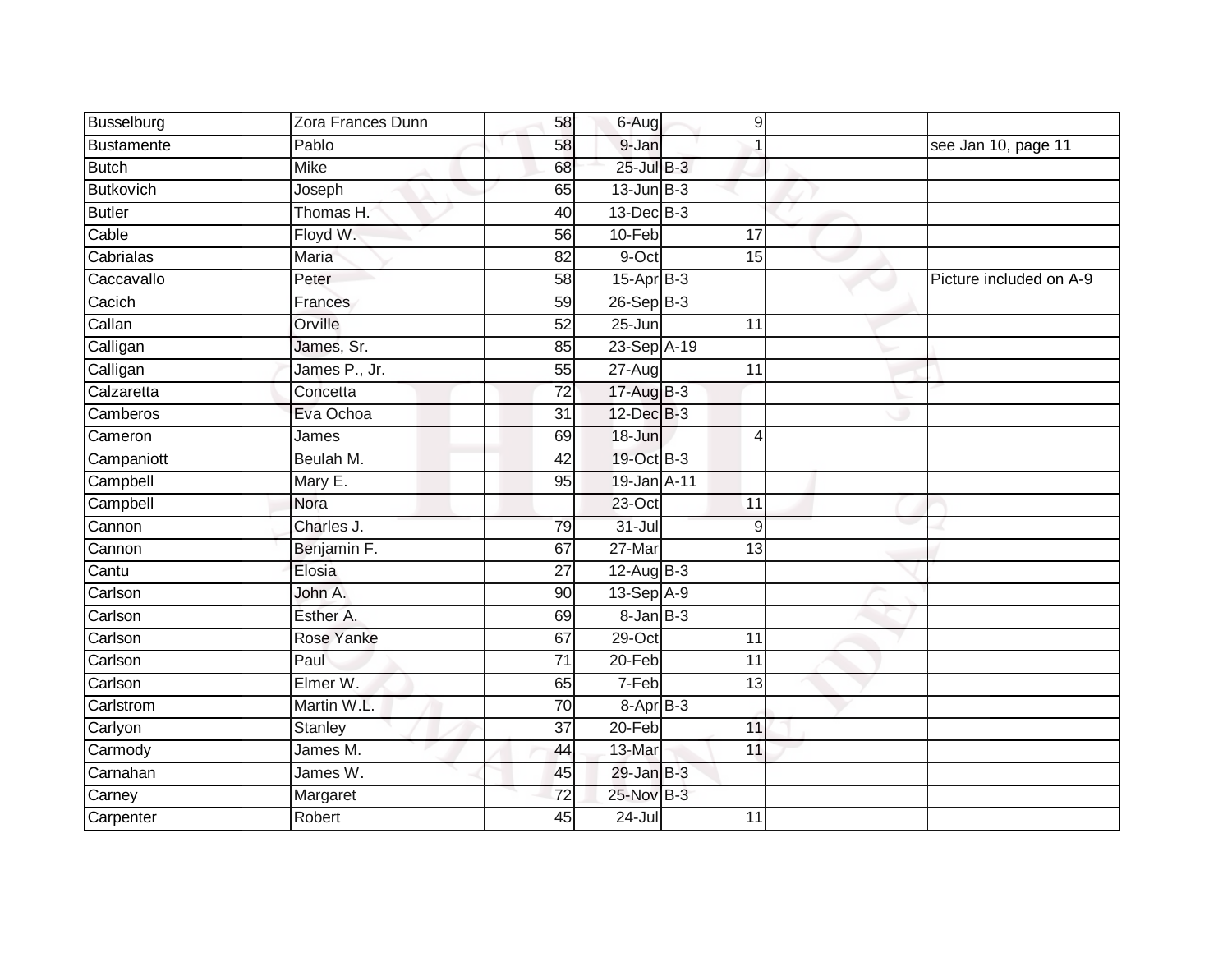| Carr       | Mary                  | 78              | 21-Feb          |                 | 15              |                  |
|------------|-----------------------|-----------------|-----------------|-----------------|-----------------|------------------|
| Carr       | Sarah E.              | 69              | 19-Apr B-3      |                 |                 |                  |
| Carrol     | <b>Frieda Louise</b>  | 52              | $31$ -May $B-3$ |                 |                 |                  |
| Carroll    | Elizabeth             | 75              | 29-May          |                 | 19              |                  |
| Carroll    | Leola                 | 66              | $26$ -Mar       |                 | $\overline{11}$ |                  |
| Carroll    | Gladis L.             | 57              | $16$ -Dec $B-3$ |                 |                 |                  |
| Carson     | Christopher K.        | 84              | 3-Jan           | 11              |                 |                  |
| Carter     | Joan E. (Dill)        | 22              | 30-Nov          |                 |                 |                  |
| Carter     | Betty J.              | 35              | 18-Nov A-9      |                 |                 |                  |
| Casey      | Mary                  | 48              | 2-Apr           |                 | $5\,$           |                  |
| Cash       | Frank E.              | 59              | 20-Aug          |                 |                 | Picture included |
| Cassity    | Fred                  | 76              | 17-Jun B-13     |                 |                 |                  |
| Cergizan   | Julius                | 58              | $20 - Nov$      |                 | 15              |                  |
| Certa      | Lucia                 | 62              | 25-Mar B-3      |                 |                 |                  |
| Chaloupsky | Charles, Sr.          | 60              | 15-May          |                 | 13              |                  |
| Chamnik    | <b>Barbara</b>        |                 | 15-Mar B-3      |                 |                 |                  |
| Chandler   | Benjamin F.           | $\overline{88}$ | 10-Oct B-3      |                 |                 |                  |
| Chapman    | Robert H.             | 39              | $20 - Feb$      | 11              |                 |                  |
| Chapman    | Wiliam E., Sr.        | 57              | 7-May           | 11              |                 |                  |
| Chappey    | <b>Steve</b>          | 59              | $1-AugB-3$      |                 |                 |                  |
| Charnago   | Anna                  |                 | 24-May B-3      |                 |                 |                  |
| Chartier   | Glen J.               | 60              | $12-Jan$        |                 |                 | Picture included |
| Cher       | Joseph                | 81              | $2$ -Mar $B-3$  |                 |                 |                  |
| Chernako   | Julius J.             | 54              | 6-Aug           |                 | 9               |                  |
| Cherry     | Minnie                | 74              | $1-FebB-3$      |                 |                 |                  |
| Chervenyak | Michael               | $\overline{71}$ | $29$ -Aug B-3   |                 |                 |                  |
| Chester    | <b>George Shestak</b> | 55              | 13-Feb          | $\overline{11}$ |                 |                  |
| Cheval     | Mrs. Fajga R.         |                 | 19-Mar          |                 | 11              |                  |
| Chief      | Harvey                | 39              | $1$ -Jul $B-3$  |                 |                 |                  |
| Childress  | Zelma                 | 61              | 2-Feb A-11      |                 |                 |                  |
| Chimura    | Michael               | 85              | $16$ -Feb $B-3$ |                 |                 |                  |
| Chira      | Ann                   | 63              | $19-Mar$        | 11              |                 |                  |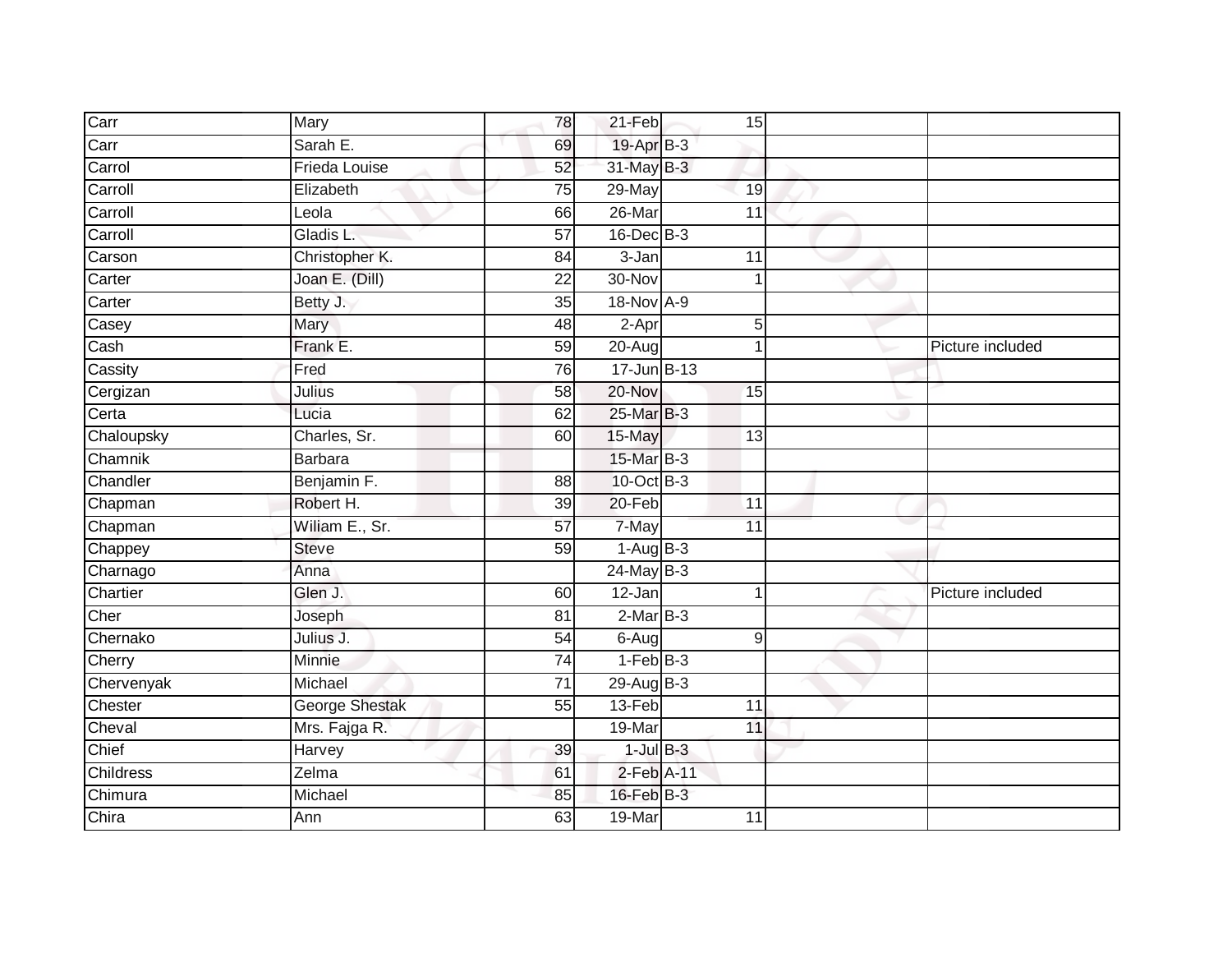| Chmielowski  | Anna                 | 34              | 5-Apr A-9        |                 |       |                  |
|--------------|----------------------|-----------------|------------------|-----------------|-------|------------------|
| Choltye      | Mary                 | 75              | $19$ -Feb $B-3$  |                 |       |                  |
| Choltye      | George, Sr.          | 70              | $7-MarB-3$       |                 |       |                  |
| Chorba       | Mary                 | $\overline{71}$ | 15-Mar B-3       |                 |       |                  |
| Chorba       | <b>Thomas Andrew</b> | 3 months        | 14-Sep A-15      |                 |       |                  |
| Christ       | Peter                | 81              | 6-Mar            | 11              |       |                  |
| Christian    | Mary Curosh          |                 | $15$ -Jul B-5    |                 |       |                  |
| Christianson | Randi                | 87              | 30-Nov B-3       |                 |       |                  |
| Christopher  | Louis C.             | 61              | $5 - Jan A - 7$  |                 |       |                  |
| Church       | Roy E.               | 70              | $29$ -Feb $B-3$  |                 |       |                  |
| Churchill    | Laurence E.          | 55              | 28-May           | 9               |       |                  |
| Churilla     | Joseph Louie, Sr.    | 69              | $1$ -Jan $B-3$   |                 |       | Picture included |
| Cicala       | Salvatore            | 51              | 16-Apr           | 11              |       |                  |
| Ciertych     | <b>Balbina</b>       | 84              | 29-Feb B-3       |                 |       |                  |
| Cieslak      | Anthony (Cheslask)   | 68              | 17-Jun B-13      |                 |       |                  |
| Cieslak      | Angeline             | 68              | $1-AugB-3$       |                 |       |                  |
| Cipowski     | Leon F.              | $\overline{53}$ | 16-Nov B-3       |                 |       |                  |
| Ciszek       | Regina               | 80              | 10-Feb           | $\overline{17}$ |       |                  |
| Clark        | John W.              | 81              | 14-May           | 11              |       |                  |
| Clark        | Joseph J.            | $\overline{52}$ | $28-Feb$         | 11              |       |                  |
| Clark        | Robert G.            | 58              | $25$ -Oct $B-3$  |                 |       |                  |
| Clark        | Jessie               | $\overline{59}$ | 30-Nov B-3       |                 | Cowie |                  |
| <b>Clark</b> | John P.              | 54              | $1-AprB-3$       |                 |       |                  |
| <b>Cluck</b> | William E.           | 71              | 19-Oct B-3       |                 |       |                  |
| Cluth        | Henrietta            | 76              | $20$ -Jun $B-3$  |                 |       |                  |
| Cohen        | A. Bertram           | 74              | $15 - Feb$ $B-3$ |                 |       |                  |
| Cohen        | Joseph               | $\overline{51}$ | $23$ -May B-3    |                 |       |                  |
| Coleburn     | George               | $\overline{70}$ | $2$ -Jul         | $9$             |       |                  |
| Colgrove     | Christine A.         | 78              | 29-Oct           | 11              |       |                  |
| Colin        | Katherine            |                 | $1$ -Jan $B-3$   |                 |       |                  |
| Collie       | John A.              | 75              | 21-Jun A-11      |                 |       |                  |
| Collier      | William L.           | 60              | 6-Mar            | $\overline{11}$ |       |                  |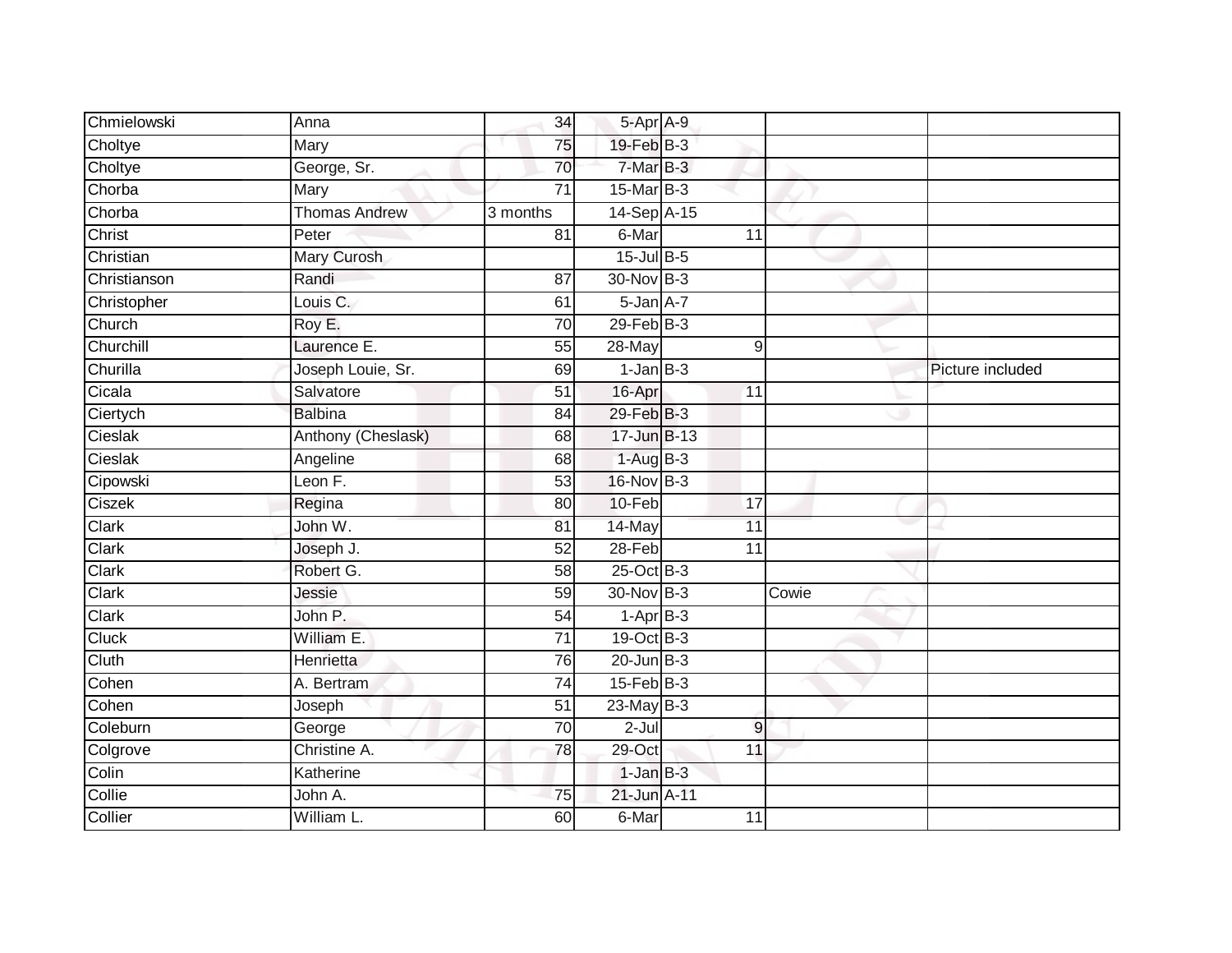| Collins     | Ben, Jr.             | 28              | 27-May          |                 | picture included, also see<br>May 28, p 9 |
|-------------|----------------------|-----------------|-----------------|-----------------|-------------------------------------------|
| Collins     | Julia M.             | 48              | 27-May          | $\mathbf{1}$    | picture included                          |
| Collins     | Martha Ann           | 14              | $27$ -May       |                 | picture included                          |
| Collins     | <b>Mary Sue</b>      | 11              | 27-May          | 1               | picture included                          |
| Collins     | Frank                | 55              | $11$ -May B-3   |                 |                                           |
| Collins     | Elmer O.             | 69              | 9-Oct           | 15              |                                           |
| Colosimo    | Leonora              | 81              | $30-Apr$        | 11              |                                           |
| Coltor      | <b>Nick</b>          | $\overline{74}$ | 29-Oct          | $\overline{11}$ |                                           |
| Congleton   | Pearl B.             | 73              | 6-Apr B-3       |                 |                                           |
| Connell     | <b>John Patrick</b>  | 65              | 20-Dec B-3      |                 |                                           |
| Conners     | Germain s.           | 56              | $1-Oct$ 1,11    |                 |                                           |
| Conners     | Ruby                 | 58              | 1-Oct 1,11      |                 |                                           |
| Conrad      | Frederick            | 91              | $12-Apr$ B-3    |                 |                                           |
| Considine   | Richard              | 21              | 29-Oct          |                 |                                           |
| Contos      | Emma                 |                 | 6-Jan B-3       |                 |                                           |
| Cook        | <b>Ethel Marie</b>   | 82              | 26-Dec B-3      |                 |                                           |
| Cooper      | Jesse                | 54              | 13-Mar          | 1               |                                           |
| Cooper      | George H.            | 56              | 14-Nov B-3      |                 |                                           |
| Corich      | Mirko                | 69              | $17$ -May $B-3$ |                 |                                           |
| Cornelissen | Johanna              | 86              | $6$ -May $B-3$  |                 |                                           |
| Cornwell    | David M.             | 71              | 8-Feb B-3       |                 |                                           |
| Corun       | Vannie V.            | 74              | $9$ -Mar $B-3$  |                 |                                           |
| Costa       | John, Sr.            | 70              | 16-Aug A-11     |                 |                                           |
| Cotham      | <b>Thomas Junior</b> | 30              | 3-May           | 1               |                                           |
| Cotner      | Elizabeth            | 86              | $25$ -Apr $B-3$ |                 |                                           |
| Courval     | Frank                | 62              | $11$ -Jun       | 11              |                                           |
| Cox         | Levina               | 66              | 4-Sep 1,11      |                 |                                           |
| Cox         | Suedie Bell          | 74              | 25-Jun          | 11              |                                           |
| Coyle       | Frank                | 60              | 22-Oct          | 11              |                                           |
| Craig       | Robert               | 90              | $1$ -Jul $B-3$  |                 |                                           |
| Craig       | Laura E.             | 61              | 26-Aug B-3      |                 |                                           |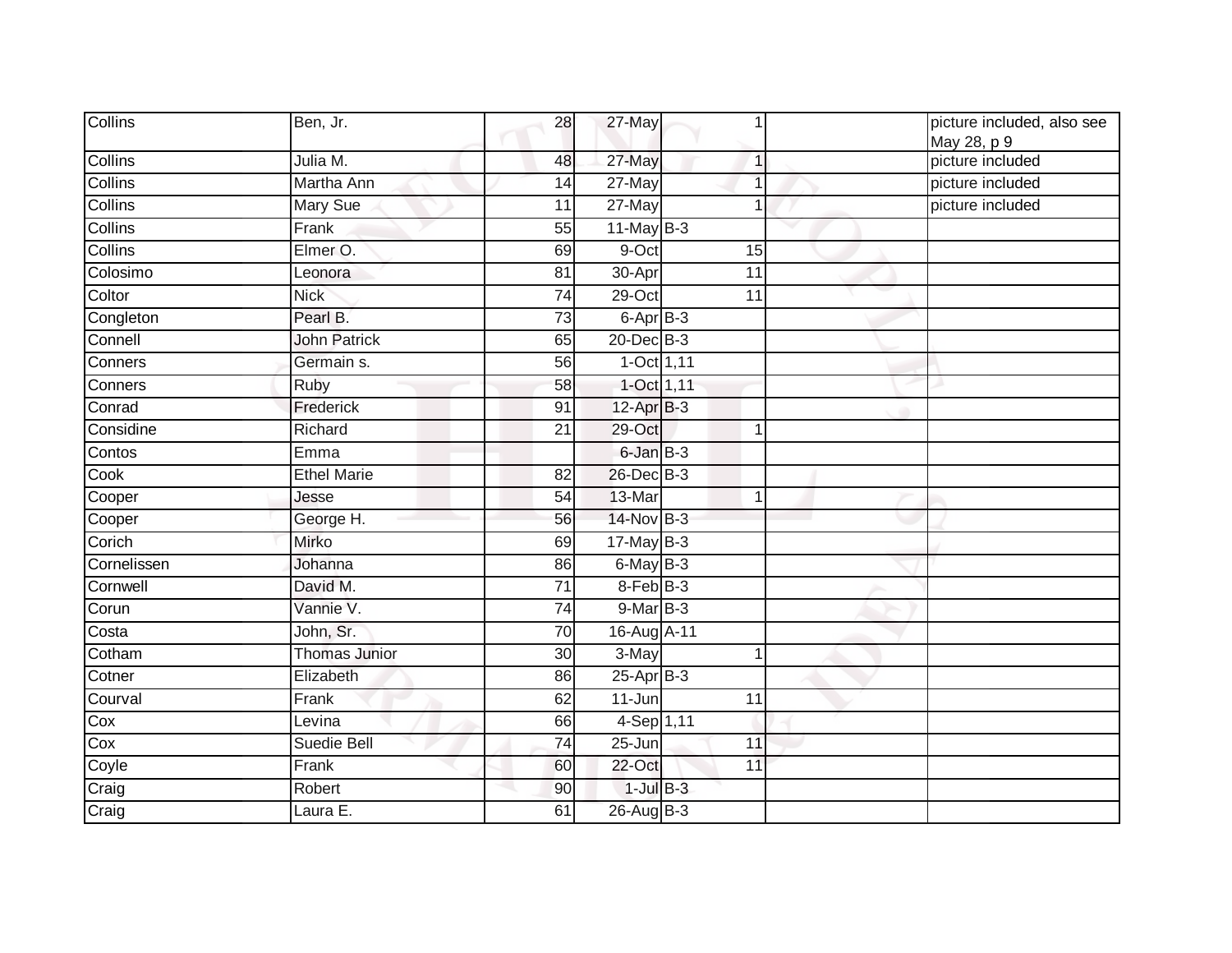| Craig           | Carrol C.          | 70              | 6-Feb             | 11              |                                     |
|-----------------|--------------------|-----------------|-------------------|-----------------|-------------------------------------|
| Cramer          | Kenneth            | 43              | 18-May B-3        |                 |                                     |
| Crawford        | Walter             | $\overline{57}$ | $9$ -May B-3      |                 |                                     |
| Creasbaum       | Elmer W.           | 65              | 30-Apr            | 11              |                                     |
| Creviston       | <b>Janice Mary</b> | Infant          | 6-Feb             | $\overline{11}$ |                                     |
| Crider          | Charles D.         | 60              | 20-Aug            | 11              |                                     |
| Crim            | John               | 79              | 7-May             | $\overline{11}$ |                                     |
| Crook           | <b>Bert</b>        | 60              | 14-May            | 11              |                                     |
| Cruse           | Mrs. Harmke        | 58              | $2$ -Feb $A-11$   |                 | second edition A-11                 |
| Cseka           | <b>Mary Siska</b>  | $\overline{75}$ | $10 - Jan$        | $\overline{11}$ |                                     |
| Curtin          | Merl J.            | $\overline{53}$ | $24$ -Aug $B-3$   |                 |                                     |
| Cushnie         | James Walker       | $\overline{42}$ | $14$ -Dec $B-3$   |                 |                                     |
| Cuzytek         | John               | 67              | 8-Feb B-3         |                 |                                     |
| Czuh            | Andrew             | 60              | 3-Apr             | $\overline{4}$  |                                     |
| Czyzniejewski   | Anthony            | 76              | $22$ -Oct         | $\overline{11}$ |                                     |
| <b>Dancisak</b> | Albert J.          | 54              | 23-Apr            | 11              |                                     |
| Danciu          | Anna               | $\overline{72}$ | 30-Dec B-3        |                 |                                     |
| Danuch          | Dan                | 37              | 31-Dec            | $\overline{11}$ |                                     |
| Dargan          | Nicholas, Sr.      | $\overline{74}$ | 19-Jul A-9        |                 |                                     |
| Darnell         | Charles            | 43              | $6 - Aug$         | 9               |                                     |
| Daugherty       | Charles J.         | 87              | $8 - Jun$ $B - 3$ |                 |                                     |
| Daumann         | Edward             | 47              | 11-Sep            | 9               |                                     |
| Davalos         | Lucas              | 60              | $30 -$ Jul        | 9               |                                     |
| Davich          | Paul               | 69              | 13-May $B-3$      |                 |                                     |
| Davidson        | Guy M.             | 62              | $22-Oct$          | $\overline{11}$ |                                     |
| Davidson        | Ina M.             | 39              | 18-Jun            | $\overline{4}$  |                                     |
| Davig           | Lillian K.         | 59              | 12-Jun            | 13              |                                     |
| <b>Davis</b>    | Clara E.           | 77              | 6-Aug             | $\overline{9}$  |                                     |
| Davis           | George             |                 | 5-Apr A-9         |                 |                                     |
| Davis           | Orletha            |                 | 13-May            | 1               | second edition, see May<br>14, p 11 |
| Davis           | Aurela Mae         | 5               | 13-May            | 1               | second edition, see May<br>14, p 11 |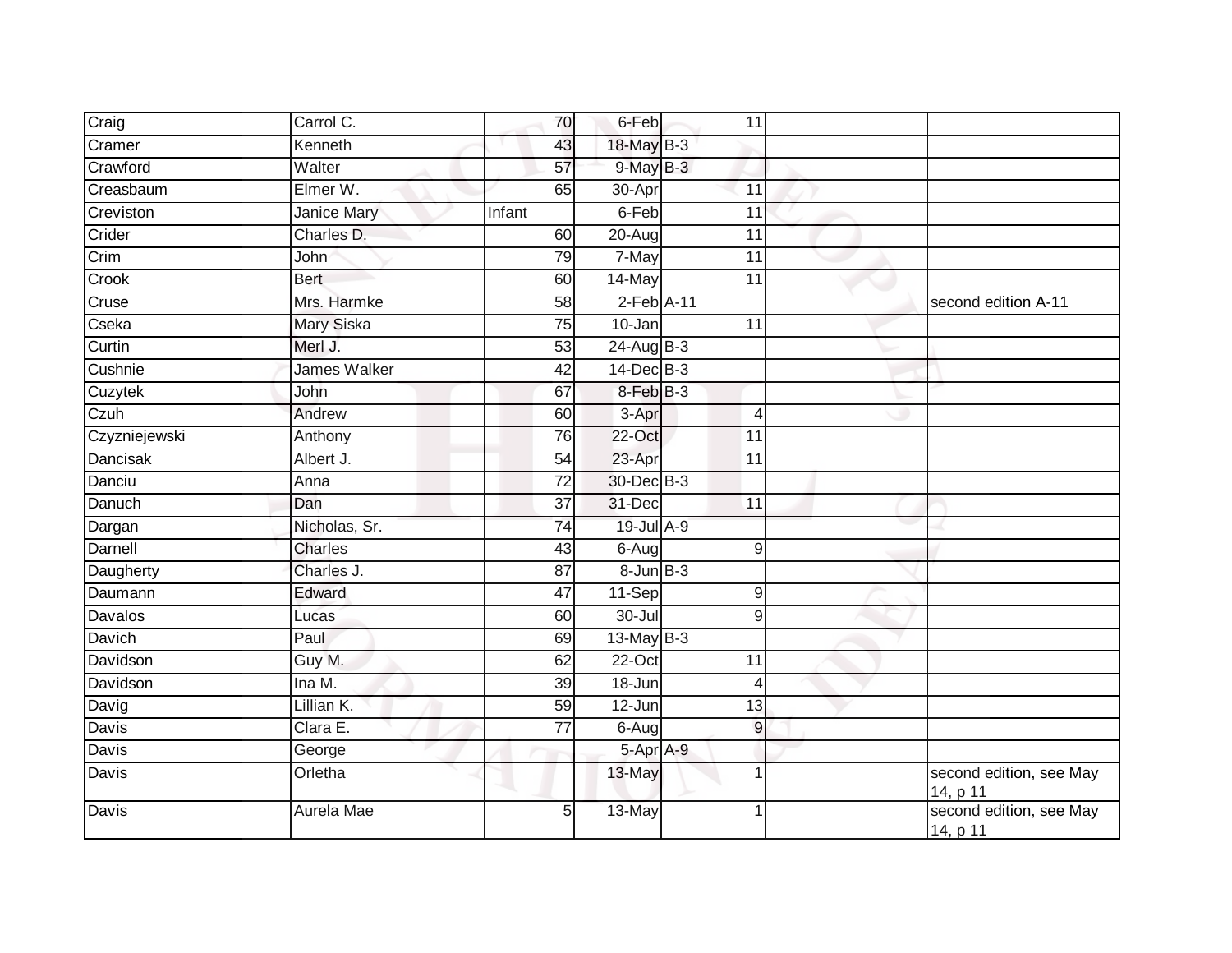| Davis           | Byrde A.      | 84              | $27$ -May B-3   |              |                                     |
|-----------------|---------------|-----------------|-----------------|--------------|-------------------------------------|
| <b>Davis</b>    | Lawrence Hugh | 68              | 4-Mar B-3       |              |                                     |
| <b>Davis</b>    | John          |                 | 13-May          | $\mathbf{1}$ | second edition, see May<br>14, p 11 |
| Davis           | Mary Ellen    | 74              | $2$ -May $B-3$  |              |                                     |
| Davis           | Emma R.       |                 | $9$ -May B-3    |              |                                     |
| Davis           | Thomas C.     | Infant          | 18-Nov A-9      |              |                                     |
| Davisson        | Lillian       | 84              | 26-Apr A-11     |              |                                     |
| Day             | Grace E.      | $\overline{77}$ | $16$ -Mar $B-3$ |              |                                     |
| De Boer         | Rinze         | 60              | 19-Oct B-3      |              |                                     |
| De Voe          | Charles       | 71              | 19-Mar          | 11           |                                     |
| de Vries        | Laura Jeanne  | $\overline{2}$  | 20-Aug          | 11           |                                     |
| De Vries        | Tunis (Ted)   | 57              | $8 - Apr$ $B-3$ |              |                                     |
| Deale           | Rev. Henry V. | 67              | 25-Nov B-3      |              |                                     |
| Dean            | Mary M.       | 77              | 13-Feb          | 11           |                                     |
| Decker          | Jacob         | 85              | 5-Sep B-3       |              |                                     |
| Dedelow         | Minnie        | 93              | 11-Dec          | 15           |                                     |
| Deecken         | Ernst C.      | 61              | 21-Oct B-3      |              |                                     |
| Deery           | William F.    | 57              | 30-Mar B-3      |              |                                     |
| Dees            | David J.      | 83              | $7 - Aug$       | 11           |                                     |
| Dennis          | Wayne         | 58              | 23-Sep A-19     |              |                                     |
| Derbisz         | John, Sr.     | 82              | $9$ -Dec $B$ -3 |              |                                     |
| <b>DeSitter</b> | Leon F.       | 26              | $26$ -Feb $B-3$ |              |                                     |
| Dettman         | Lydia A.      | 68              | 30-Mar B-3      |              |                                     |
| Deutsch         | Friedrich     | 79              | 28-Feb          | 11           |                                     |
| <b>DeValk</b>   | Anna W.       | $\overline{54}$ | 17-Jun B-13     |              |                                     |
| Devening        | Antoinetta    | 51              | 17-Sep          | 9            |                                     |
| <b>DeVoe</b>    | Edgar         | $\overline{31}$ | 17-Sep          | $\mathbf{1}$ |                                     |
| <b>DeVries</b>  | Cornelia      | 61              | 4-Mar B-3       |              |                                     |
| <b>Diament</b>  | Nathan F.     | 36              | 16-Apr          | 11           |                                     |
| Diament         | Louie         | 36              | 16-Apr          | 11           |                                     |
| Diamond         | Esther C.     | 81              | 31-Aug B-3      |              |                                     |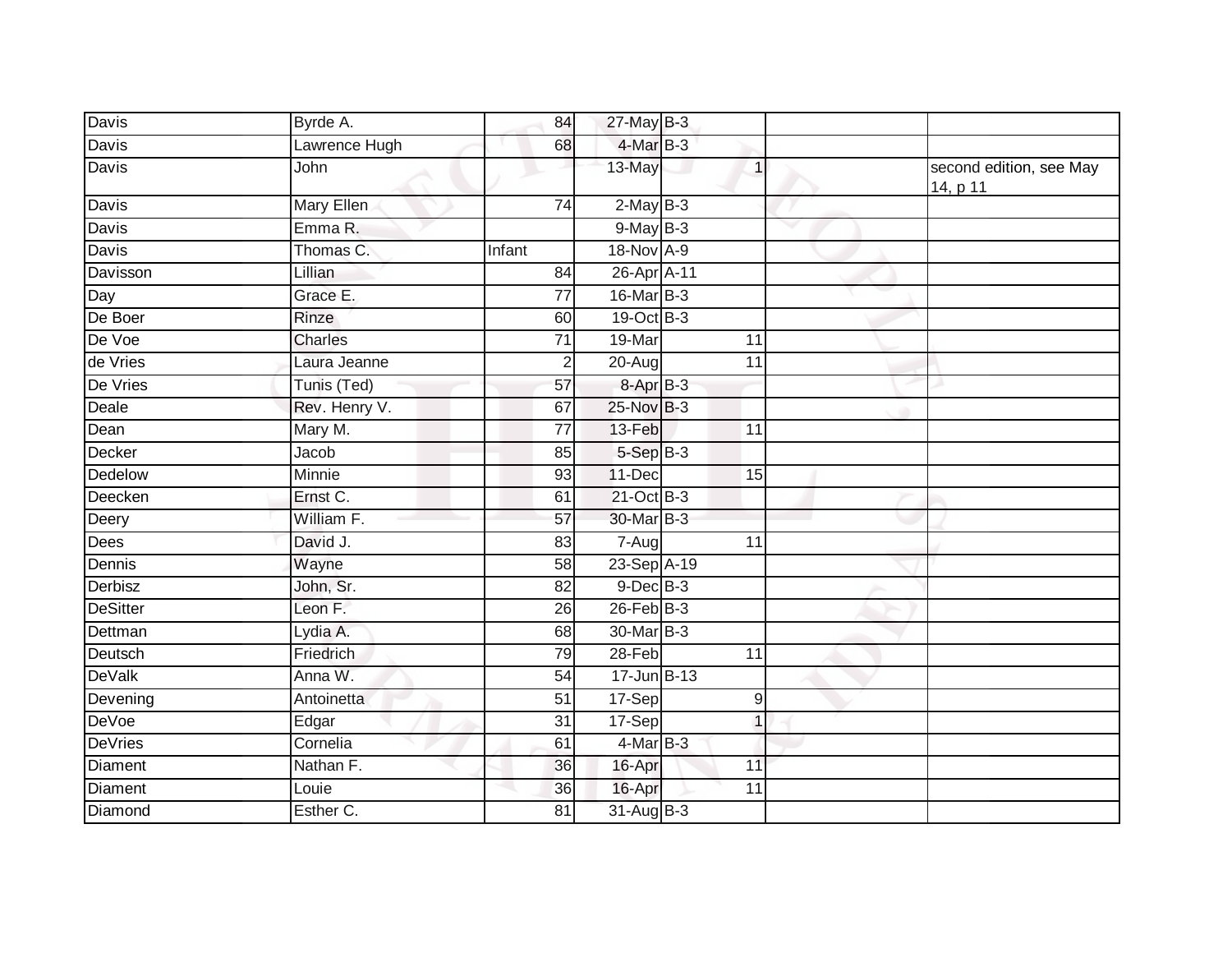| Dickelman       | William                | 88              | 13-May B-3      |                 |                  |
|-----------------|------------------------|-----------------|-----------------|-----------------|------------------|
| Dickinson       | Lee A.                 | 78              | 13-Dec B-3      |                 |                  |
| Dickinson       | Charles E.             | 67              | $22$ -Jan B-3   |                 |                  |
| <b>Diedrich</b> | Frances                | 83              | $16 - Jan$      | 9               |                  |
| Diehl           | Grace M.               | 76              | $12$ -Feb $B-3$ |                 |                  |
| <b>Diles</b>    | Mrs. Jack              | 28              | $27 - Jan$      | 15              |                  |
| <b>Dilley</b>   | Lee C.                 | $\overline{72}$ | 15-Oct          | 11              |                  |
| <b>Dillner</b>  | Emma                   | 50              | 5-Apr A-9       |                 |                  |
| Dillon          | Elizabeth P.           | 73              | 21-Jun A-11     |                 |                  |
| <b>Dillon</b>   | Thomas, Jr.            | 3 weeks         | 27-Dec B-3      |                 |                  |
| Dinga           | Mary                   | 74              | 20-Nov          | 15              |                  |
| Dinga           | William Joseph         | 35              | 16-Apr          | 11              |                  |
| <b>Dionne</b>   | Conrad                 | 42              | 21-Dec B-3      |                 |                  |
| Disabato        | Edward Anthony, Jr.    | $\overline{3}$  | 29-Apr          | 1               |                  |
| Divjak          | Milan                  | 62              | $9-AugB-3$      |                 |                  |
| <b>Diwoky</b>   | R. Jimmy               | 15              | 24-Dec B-3      |                 |                  |
| <b>Dobowik</b>  | Catherine              | 69              | 15-Mar B-3      |                 |                  |
| Dobrowolski     | Stanley                | 65              | 24-Dec B-3      |                 |                  |
| Dobrzynski      | Pearl                  | 69              | $2-Apr$         | $\overline{5}$  |                  |
| Dock            | Myrtle M.              | $\overline{84}$ | 8-May           | $\overline{13}$ |                  |
| Dockery         | Harry                  | 58              | 12-Mar          | 11              |                  |
| Dodd            | Alfred C.              | $\overline{77}$ | $25$ -Jan B-3   |                 |                  |
| Dodd            | Leslie                 | $\overline{71}$ | $27 - Apr$ B-9  |                 |                  |
| Doeing          | <b>William Anthony</b> | 3 days          | 30-Jan          | 11              |                  |
| Doeing          | David Norman           | 2 days          | 30-Jan          | 11              |                  |
| Doell           | Emma                   | $\overline{81}$ | 5-Mar           | 9               |                  |
| Dolphin         | Cora                   | 61              | $31 -$ Jul      | 9               |                  |
| <b>Dominick</b> | Anna                   | 64              | $2-Apr$         | 5               |                  |
| Domsic          | Danny A.               | 8 months        | 24-Dec B-3      |                 |                  |
| Donahue         | Thomas H.              | 56              | 6-Jun B-3       |                 |                  |
| Donham          | Ralph t.               | 53              | 13-Feb          | 1               | Picture included |
| Donley          | G. Halton              | 62              | 3-Jan           | 11              |                  |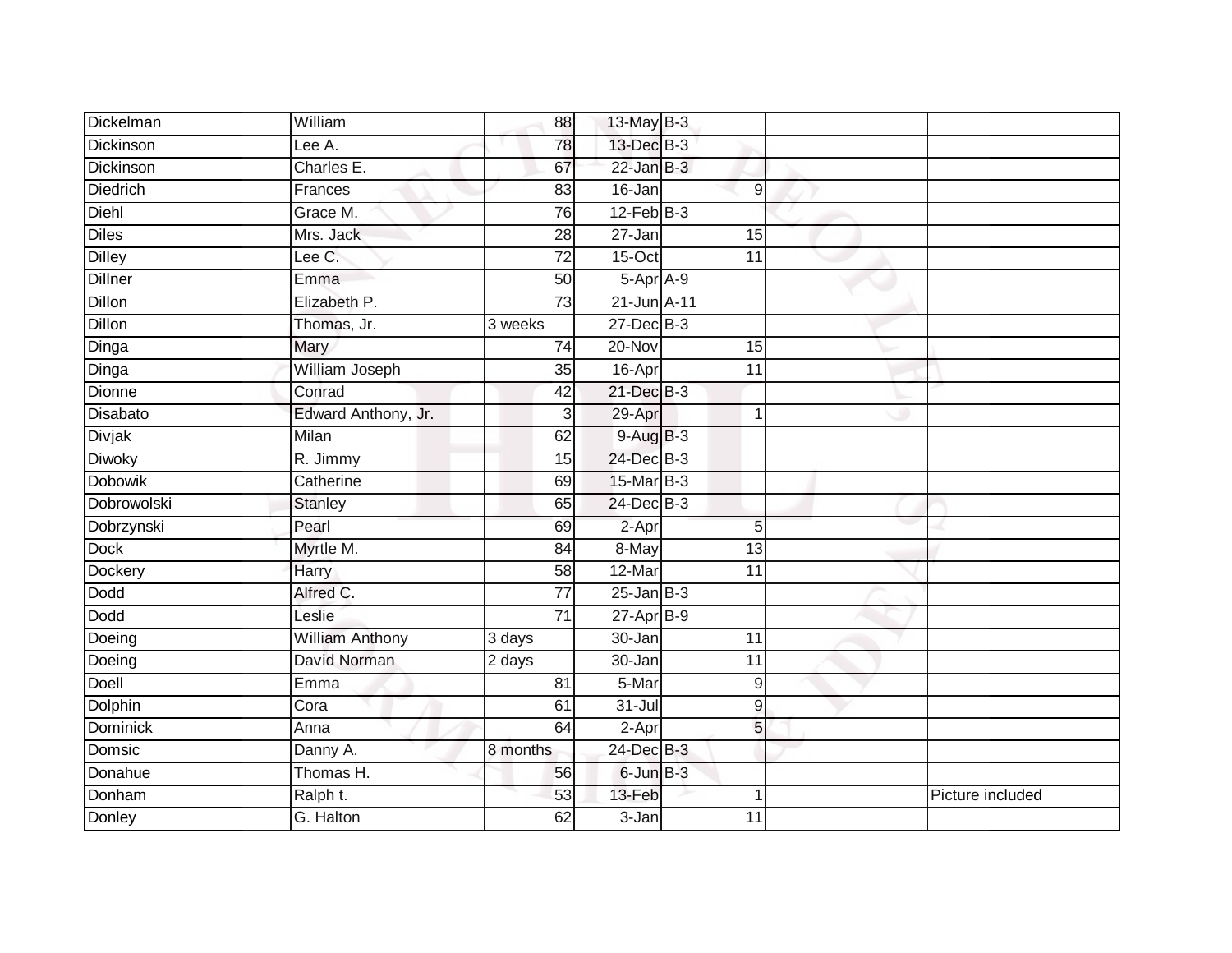| Donnis         | Martha M. (Duszynski)          | 50              | 15-Apr B-3       |                 |                  |
|----------------|--------------------------------|-----------------|------------------|-----------------|------------------|
| Donoho         | <b>Neva Pearl</b>              | 58              | 31-Aug B-3       |                 |                  |
| Donoval        | Stephen                        | 56              | 26-Aug           | $\mathbf{1}$    |                  |
| Dooley         | Frank J.                       | 72              | $18 - Jan$ $B-3$ |                 |                  |
| Dopiniak       | <b>Harriet</b>                 | $\overline{58}$ | $13-Feb$         | $\overline{11}$ |                  |
| Dopiriak       | Rose                           | 61              | 13-Jan           | 15              |                  |
| Dorsette       | Angeline                       | 35              | 26-Oct A-15      |                 |                  |
| Dorton         | Edith Anna                     | 61              | 7-May            | 11              |                  |
| Dougherty      | John                           | 32              | 10-Apr           | 13              |                  |
| Douglas        | Lois Frances                   | 44              | $17-Oct$ B-3     |                 |                  |
| Douglas        | Harold L.                      | 52              | $29$ -Apr $B-3$  |                 |                  |
| <b>Dowdell</b> | Charles                        | 82              | 23-Apr           | 11              |                  |
| Doziol         | Frank A.                       | 66              | $13 - Jan$       | 15              |                  |
| Dragomer       | Emmanuel M., Sr.               | 68              | 6-Sep B-3        |                 |                  |
| Dragos         | <b>Nick</b>                    | 60              | $2-SepB-3$       |                 |                  |
| <b>Dreher</b>  | George L.                      | 66              | 29-Jul B-3       |                 |                  |
| <b>Drew</b>    | Mary Lucinda                   | 81              | $15-Apr$ B-3     |                 |                  |
| <b>Drexler</b> | Emilia                         | 79              | 28-Feb           | $\overline{11}$ |                  |
| Driscoll       | William T.                     | 70              | $24$ -Jun $B-3$  |                 |                  |
| <b>Drobot</b>  | John                           | 66              | 14-Jun A-11      |                 |                  |
| Drozkzynski    | Catherine                      | 89              | $25$ -Jul B-3    |                 |                  |
| Druga          | Donna Jean                     | $\overline{21}$ | $8$ -Mar $B-3$   |                 |                  |
| Drummond       | Lanee Wayne                    | 7 days          | 18-Nov A-9       |                 |                  |
| Drury          | James W.                       |                 | 10-Aug B-3       |                 |                  |
| Druse          | Mrs. Harmke                    | 58              | $1-FebB-3$       |                 |                  |
| Dubanec        | Paul                           | 78              | 13-Mar           | 11              |                  |
| <b>Dublin</b>  | Joseph                         | $\overline{74}$ | $6$ -Jun $B-3$   |                 |                  |
| Ducat          | Maggie                         | 82              | 31-Dec           | 11              |                  |
| Duckworth      | $\overline{\mathsf{M}}$ ary F. | 52              | $12$ -Dec $B-3$  |                 |                  |
| Dumke          | Kate                           | 100             | 18-Jun           | $\overline{4}$  | picture included |
| Duncan         | George D.                      | 62              | $7$ -Dec $B-3$   |                 |                  |
| Dunlavy        | Ruth H.                        | 56              | $20$ -Dec $B-3$  |                 |                  |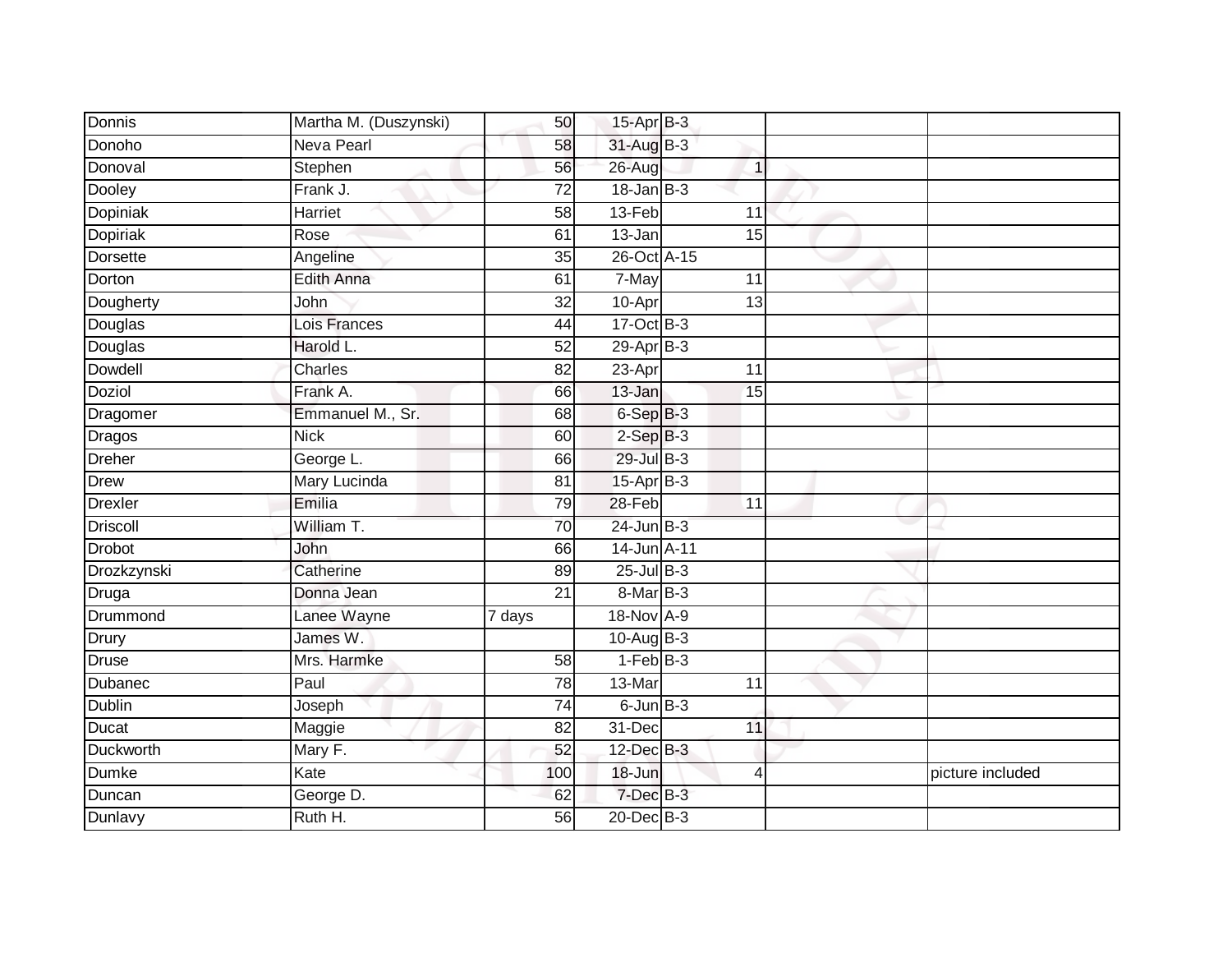| Duray            | Josephine           |         | 30-Sep C-3      |                 |  |
|------------------|---------------------|---------|-----------------|-----------------|--|
| <b>Dust</b>      | Fred A.             | 58      | $5$ -Jul $B$ -3 |                 |  |
| Dutka            | Walter V.           | 47      | 10-Feb          | 17              |  |
| Dutton           | Clifford H.         | 70      | 25-Nov B-3      |                 |  |
|                  | Philip              | 62      | $31 - Jan$      | 11              |  |
| Duwar            |                     |         |                 |                 |  |
| <b>Dycus</b>     | Mrs. James C.       |         | 29-Jul B-3      |                 |  |
| <b>Dykiel</b>    | Michael             | 78      | $22-Oct$        | 11              |  |
| Dzurilla         | Andrew J.           | 39      | $24$ -Aug B-3   |                 |  |
| Dzurovcik        | Paul                | 56      | 10-Sep          | 11              |  |
| <b>Dzurovsak</b> | Paul A.             | 66      | $3-Apr$         | 4               |  |
| Early            | Obie D.             | 76      | $22$ -Jan B-3   |                 |  |
| Eastman          | Raymond O.          | 63      | $23 -$ Jul      | 11              |  |
| Eaton            | Anna Lorraine       | 50      | $17$ -Feb $B-3$ |                 |  |
| Echterling       | Caroline L.         |         | 15-Aug B-3      |                 |  |
| Eckman           | Phillip R           | 68      | 31-Oct B-3      |                 |  |
| Eckman           | Charles A.          | 77      | 15-Jul B-5      |                 |  |
| Economous        | Julia               | 79      | 27-Feb          | $\overline{11}$ |  |
| Edmondson        | John H.             | 63      | 25-Nov B-3      |                 |  |
| Edmunds          | John                | 68      | $21$ -May       | 11              |  |
| Edwards          | Velva               | 49      | 4-Jun           | $\overline{11}$ |  |
| Edwards          | Frances T.          | 36      | 30-Sep C-3      |                 |  |
| Eenigenburg      | Grace               | 67      | 10-Jun A-15     |                 |  |
| Eichensehr       | William A.          | 78      | $2$ -Jul        | 9               |  |
| Ellsworth        | Ida                 | 84      | 18-Jul B-3      |                 |  |
| Ely              | <b>Larry Thomas</b> | 17 days | $5-AprA-9$      |                 |  |
| Emery            | Mary                | 56      | 4-Jun           | $\overline{11}$ |  |
| Emmel            | August              | 74      | $3-Dec$         | $\overline{11}$ |  |
| Emmerson         | <b>Mary Bell</b>    | 26      | 21-Aug          | $\overline{1}$  |  |
| Engelhart        | Stella              | 49      | $8 - Jun$ $B-3$ |                 |  |
| Engle            | Ronald H.           | 48      | $24$ -Jun $B-3$ |                 |  |
| Engle            | Sadie               | 59      | 26-Aug B-3      |                 |  |
| Enick            | Frank, Sr.          | 60      | 18-Nov A-9      |                 |  |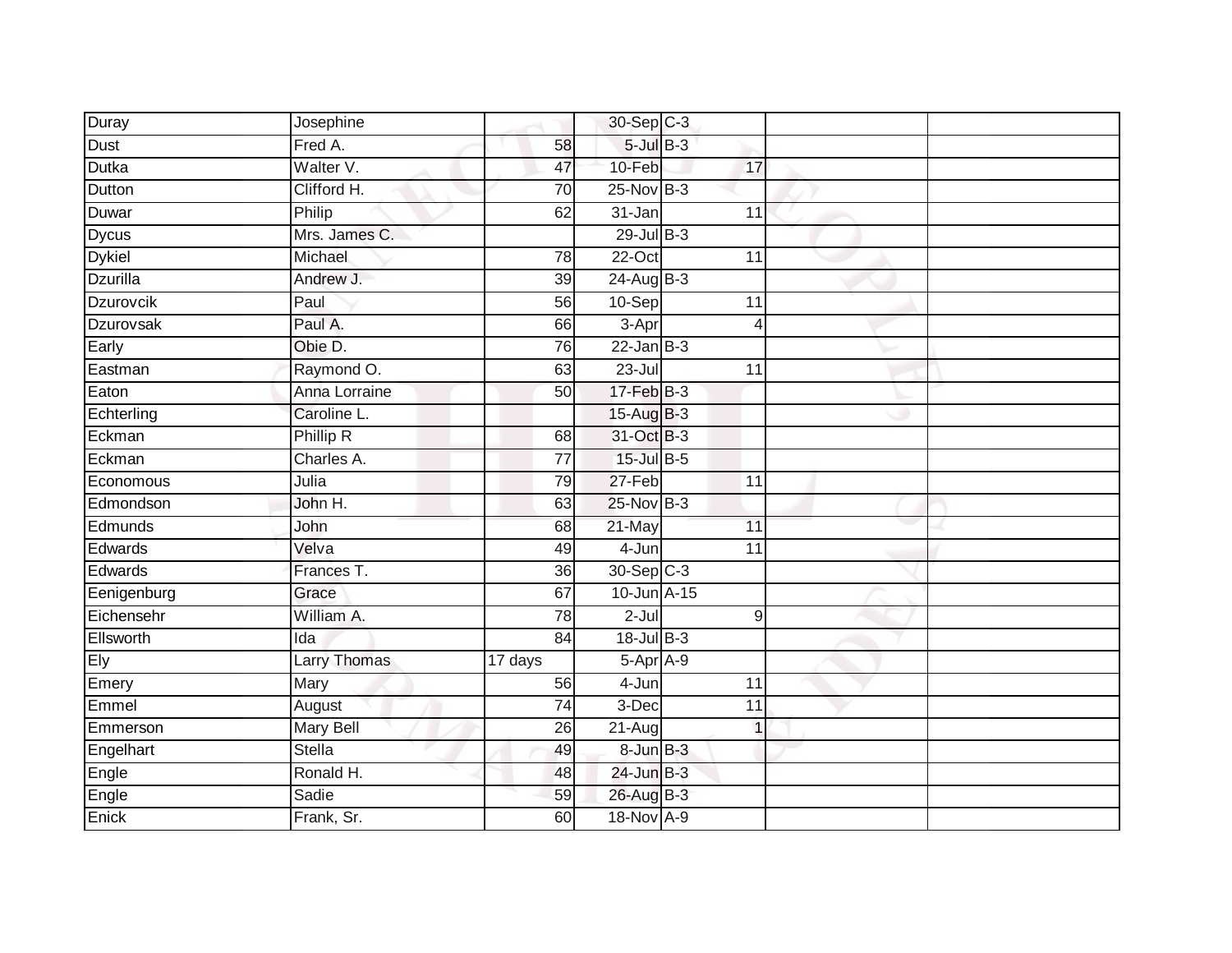| Epley    | Harry               | 63              | $31 -$ Jul       | 9               |                  |
|----------|---------------------|-----------------|------------------|-----------------|------------------|
| Erb      | Ben                 | 71              | 29-Mar A-11      |                 |                  |
| Erhardt  | Mildred             | $\overline{37}$ | $1-AprB-3$       |                 |                  |
| Erndt    | Henry O.            | 66              | 18-Dec           | 15              |                  |
| Ernest   | Henry               | 69              | $2$ -Oct         | 15              |                  |
| Ernst    | Dr. H. C.           | 65              | 28-Nov B-3       |                 | Picture included |
| Ernst    | Cyril L.            | 57              | $27 - Aug$       | 11              |                  |
| Ernst    | Helen N.            | 51              | 16-Mar B-3       |                 |                  |
| Ervin    | Sharon Lee          | 6               | $9-Aug$          | 1               | Picture included |
| Esboldt  | <b>Floyd Martin</b> | 46              | $24$ -Oct        | 11              |                  |
| Eski     | Michael             | 47              | 21-Oct B-3       |                 |                  |
| Eskridge | Margaret            | 65              | 13-Mar           | $\overline{11}$ |                  |
| Eva      | <b>Nick</b>         | 64              | $16 -$ Jul       | 9               |                  |
| Evan     | John                | 67              | $6$ -Jul $B-3$   |                 |                  |
| Evanatz  | Louis (Ivanac)      | $\overline{75}$ | $21-Feb$         | 15              |                  |
| Evanich  | Randell             | 6 months        | 30-Aug 1, B-3    |                 |                  |
| Evanoff  | Florian             | $\overline{82}$ | $6$ -Jan $B$ -3  |                 |                  |
| Evans    | <b>Bessie</b>       | 61              | 8-Nov B-3        |                 |                  |
| Evans    | Erwin               | 55              | $16 -$ Jul       | 9               |                  |
| Evansin  | <b>Charles</b>      | 42              | $12$ -Mar        | $\overline{11}$ |                  |
| Evanson  | Jack                | 53              | $24$ -May B-3    |                 |                  |
| Evon     | <b>Nick</b>         | 47              | 4-Apr A-4        |                 |                  |
| Fabian   | John P.             | 50              | 10-Oct B-3       |                 |                  |
| Fabisack | Mrs. Nepomucyna     | 81              | 18-Sep           | 11              |                  |
| Fagen    | Elizabeth           | 82              | 9-Oct            | 15              |                  |
| Fandrei  | Fred W.             | 56              | $28$ -Jun $B-3$  |                 |                  |
| Fangras  | George              | 55              | $27$ -Dec $B-3$  |                 |                  |
| Fano     | Catherine           | 72              | $15$ -Aug $B$ -3 |                 |                  |
| Fedor    | <b>Mike</b>         | 68              | 27-Nov           | 11              |                  |
| Fehr     | Eugene John         | 64              | 11-Nov B-3       |                 |                  |
| Fehrman  | Katherine           | 51              | $13$ -Jun $B-3$  |                 |                  |
| Feiertag | Friederike H.       |                 | 19-Mar           | 11              |                  |
|          |                     |                 |                  |                 |                  |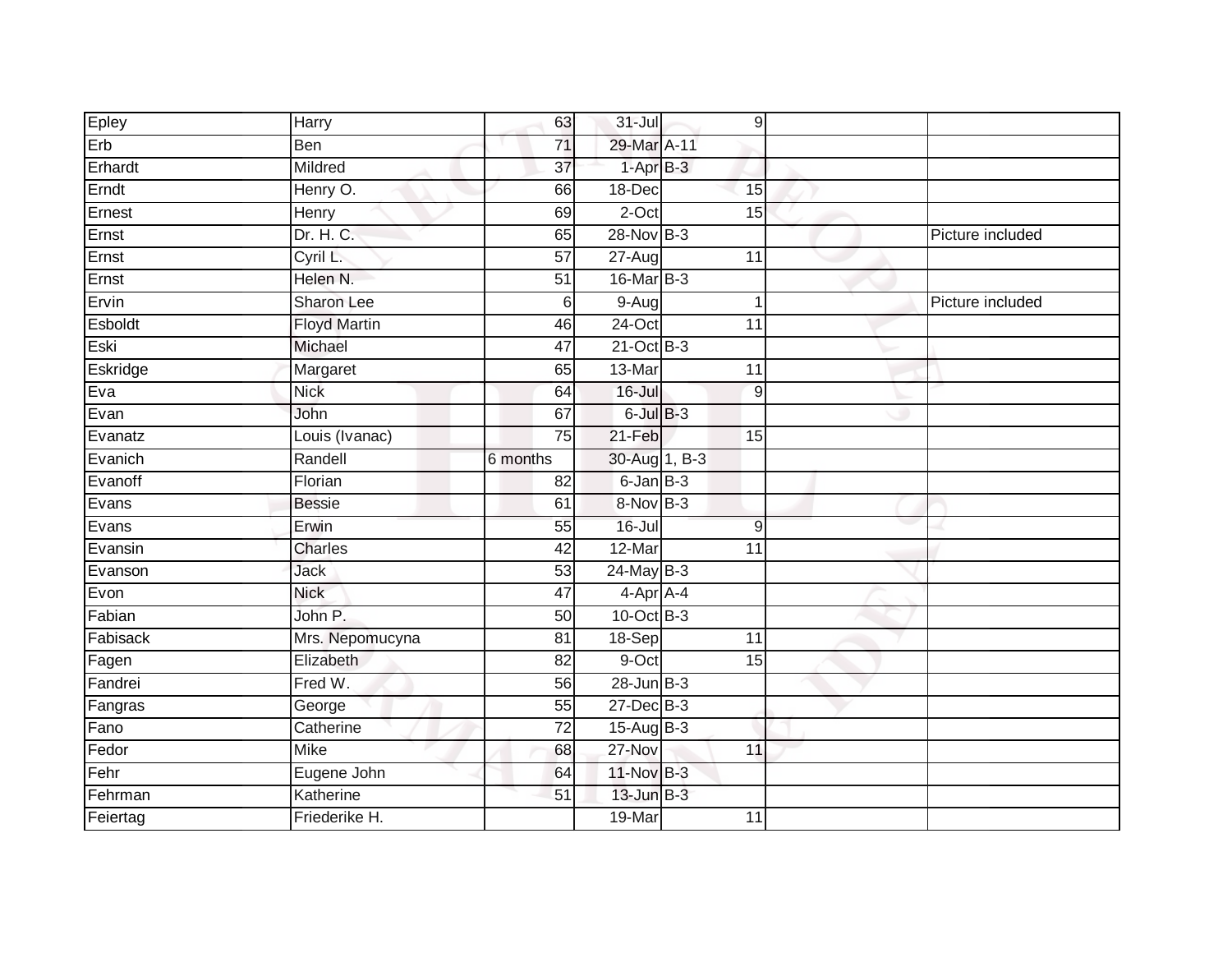| Feine       | Earl V.             | 43              | $27$ -Jun $B-3$   |                 |                  |
|-------------|---------------------|-----------------|-------------------|-----------------|------------------|
| Felgenhauer | Chris               | 95              | $22$ -Apr $B-3$   |                 |                  |
| Fenes       | Phillip J.          | 21              | 13-Apr B-3        |                 |                  |
| Fennema     | Robert              | 65              | $16$ -Feb $B$ -3  |                 |                  |
| Fentress    | James E.            | $\overline{36}$ | $26-SepB-3$       |                 |                  |
| Ferrini     | Peter A.            | $\overline{27}$ | 17-Jun B-13       |                 |                  |
| Ferris      | Edward F.           | 34              | 28-May            | 1               |                  |
| Ferry       | Goldie Isabell      | 77              | $11$ -Jul B-3     |                 |                  |
| Ferus       | Sophie              | 79              | $8 - Jun$ $B - 3$ |                 |                  |
| Fetsis      | <b>Helen</b>        | 56              | 22-Oct            | 11              |                  |
| Fezi        | John B.             | 41              | 13-Nov            | 15              |                  |
| Fiecuch     | Mary                | 60              | $31$ -May $B-3$   |                 |                  |
| Fields      | Mary Elizabeth      | 50              | 15-Oct            | 11              |                  |
| Filan       | <b>Bernard</b>      |                 | 31-Dec            | $\overline{11}$ |                  |
| Filan       | James Edward        | 65              | $3 -$ Jul         | $\overline{13}$ |                  |
| Filar       | Paul                | 67              | 21-Nov B-3        |                 |                  |
| Fileca      | Peter               | 57              | $13$ -Jul B-3     |                 |                  |
| Fileccia    | Peter               | 57              | $15$ -Jul B-5     |                 |                  |
| Filipiak    | Rose                | 41              | 6-Mar             | 11              |                  |
| Finch       | Durward B.          | 76              | 31-Dec            | $\overline{11}$ |                  |
| Finnon      | Thomas              | 55              | 17-Dec            | 13              |                  |
| Fischer     | Frances             |                 | $1-FebB-3$        |                 |                  |
| Fisher      | Carla               | 16              | $11-Apr$ B-3      |                 | Picture included |
| Fishtorn    | <b>Ellen Nellie</b> |                 | $22-Oct$          | $\overline{11}$ |                  |
| Fitch       | Lynn H.             | 65              | 1-May             | 11              |                  |
| Fitzpatrick | Pearl               | 69              | 29-Mar A-11       |                 |                  |
| Flaherty    | Louise              | 84              | $20$ -Jan $B-3$   |                 |                  |
| Flaherty    | Patricia            | 40              | 16-Jan            | $9$             |                  |
| Flaherty    | Julia M.            | 48              | 12-Jun            | 13              |                  |
| Flanagin    | Frank (Felix)       | 69              | $1$ -Jan $B-3$    |                 |                  |
| Fleischer   | Harold W.           | 28              | 10-Dec            | 11              |                  |
| Fleishman   | Frank               | 62              | $25$ -Jan $B-3$   |                 |                  |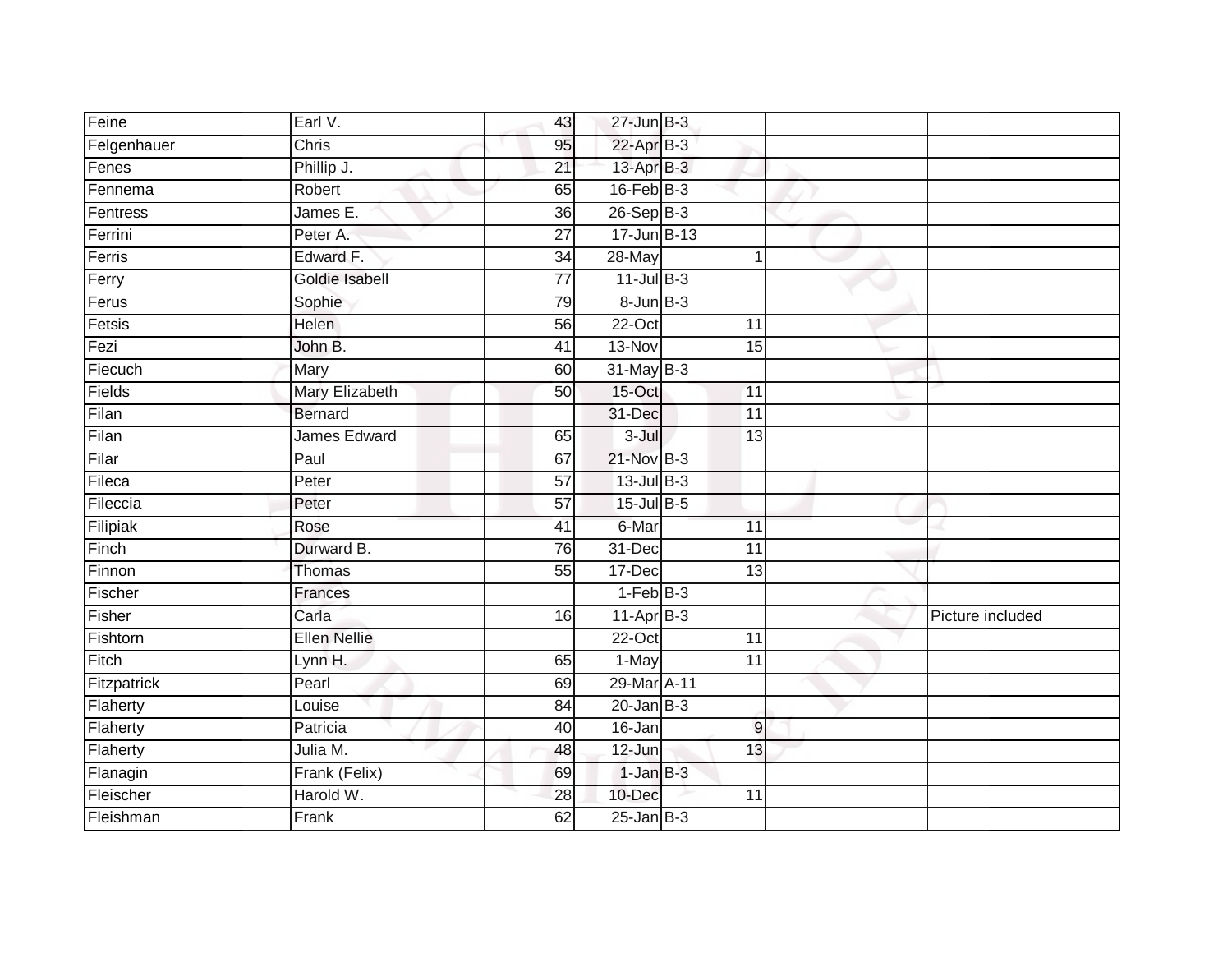| Fliter     | Helen                 | 63              | 30-Jul            | 9               |  |
|------------|-----------------------|-----------------|-------------------|-----------------|--|
| Fliter     | Vasile                | 72              | 5-Oct B-7         |                 |  |
| Floyd      | George Raymond        | 45              | 16-Apr            | 11              |  |
| Flusche    | Paul A.               | $\overline{37}$ | 1-Oct             | 11              |  |
| Fodor      | <b>Steve</b>          | 59              | $2$ -Dec $B-3$    |                 |  |
| Fogg       | <b>Thomas</b>         | 83              | $5 -$ Jul $B - 3$ |                 |  |
| Fogle      | Mary D.               | 36              | 4-Jun             | 11              |  |
| Foley      | Dan                   | 92              | 10-Dec            | 11              |  |
| Foley      | Katheryn Duggan       | 71              | 6-Feb             | 11              |  |
| Forbes     | James C.              | 68              | 26-Apr A-11       |                 |  |
| Forgich    | Daniel                | 74              | $27$ -May B-3     |                 |  |
| Forkasdi   | John Sr.              | 67              | $3$ -Oct $B-3$    |                 |  |
| Forsyth    | William H.            | 64              | 30-Jan            | 11              |  |
| Foster     | Joseph C.             | 55              | 29-Apr B-3        |                 |  |
| Fountain   | John                  | 53              | 30-Apr            | 11              |  |
| Fox        | Loretta Paliga        | 27              | 25-Mar B-3        |                 |  |
| Francis    | <b>Beam</b>           | $\overline{50}$ | 19-Dec B-3        |                 |  |
| Frank      | Fred W.               |                 | $13$ -May B-3     |                 |  |
| Frank      | Cora B.               |                 | $28-Feb$          | 11              |  |
| Frankovich | Michael               | 52              | $3 - Jan$         | $\overline{11}$ |  |
| Frankowski | Matthew (Matt)        | 55              | $1-Oct$           | 11              |  |
| Franz      | Harold                | 40              | $3$ -Jun $B-3$    |                 |  |
| Fredley    | Grover C.             | 69              | $22$ -Jan B-3     |                 |  |
| French     | Henry T.              | $\overline{73}$ | $3 - Jan$         | 11              |  |
| Freshman   | George                | $\overline{35}$ | $27 - Jan$        | 15              |  |
| Frishman   | Mandel                | 61              | $10 - Jan$        | 11              |  |
| Fritz      | John A.               | $\overline{47}$ | 13-Aug            | $\overline{11}$ |  |
| Fritz      | <b>Helen Victoria</b> | 43              | $20$ -May B-3     |                 |  |
| Frumentia  | <b>Sister Mary</b>    |                 | 10-Dec            | 11              |  |
| Fuehrmeyer | Clara                 | 61              | 12-Jun            | 13              |  |
| Fuentes    | Octaviano             | 68              | 11-Oct B-3        |                 |  |
| Fugaj      | Jane                  | $\overline{39}$ | 24-Dec B-3        |                 |  |
|            |                       |                 |                   |                 |  |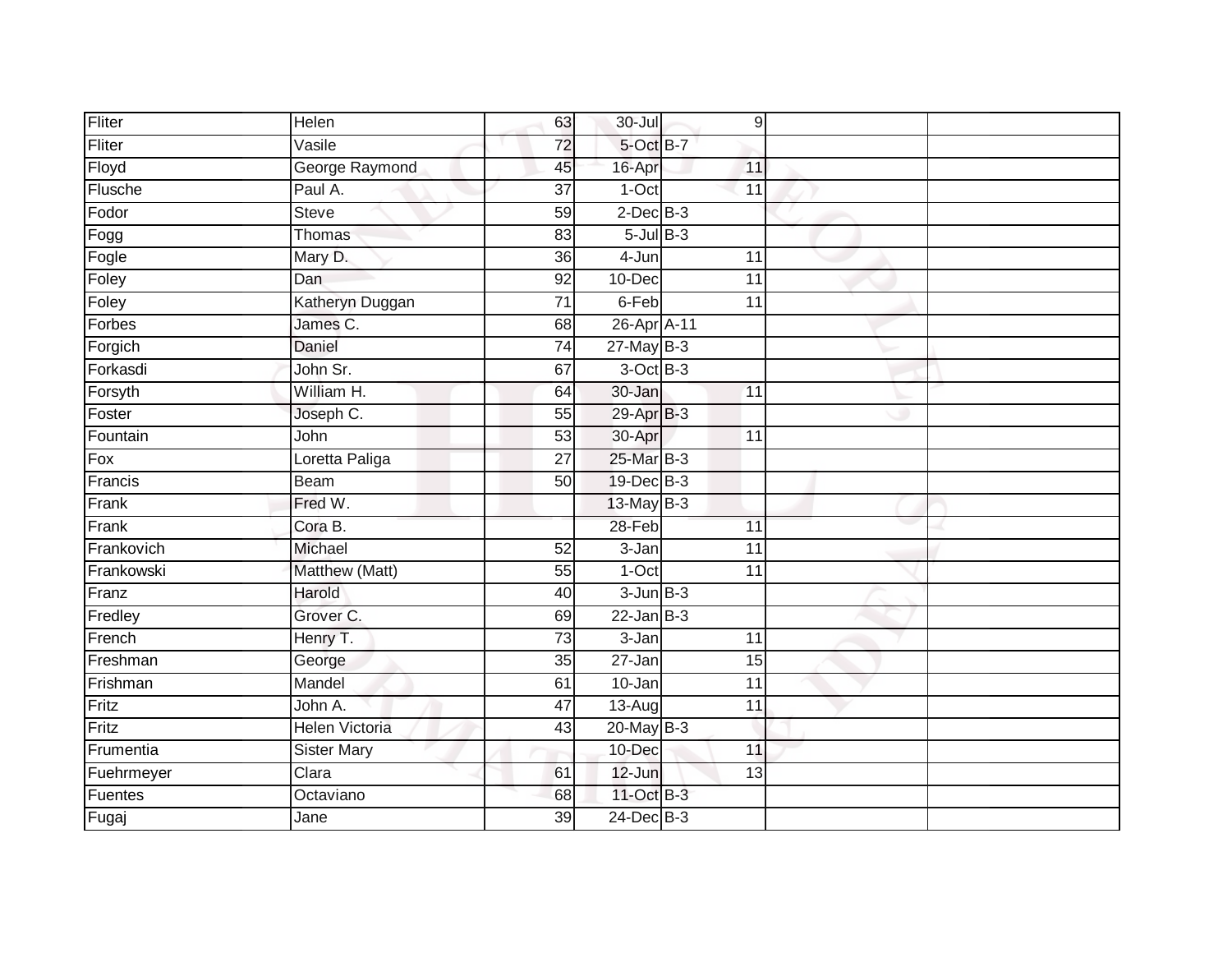| Fugate   | Oral                  | 53              | 19-Jun          |               | 17             |                  |
|----------|-----------------------|-----------------|-----------------|---------------|----------------|------------------|
| Fugate   | William               | 14              | 17-Oct          |               |                |                  |
| Fuqua    | Joe Bivins            | 28              | 24-Sep          |               |                | Picture included |
| $F$ yfe  | Robert W.             | 64              | 9-Oct           |               | 15             |                  |
| Gabor    | Martin, Sr.           | $\overline{78}$ | $22$ -Jun $B-3$ |               |                |                  |
| Gaborov  | Ziva                  | $\overline{73}$ | 10-May B-3      |               |                |                  |
| Gaither  | John T.               | 53              | $24$ -Dec $B-3$ |               |                | Picture included |
| Gall     | Joseph                | 76              | $2-MarB-3$      |               |                |                  |
| Gambino  | Angeline              | 49              | $3 - Jun$ $B-3$ |               |                |                  |
| Gann     | Thomas H.             | 44              |                 | 15-Jun 1, B-3 |                | picture included |
| Garastik | Peter                 | 61              | $1-AprB-3$      |               |                |                  |
| Gasaway  | Charles W.            | 61              | 23-Nov B-3      |               |                |                  |
| Gaskey   | Frank (Gajewski)      |                 | 5-Mar           |               | 9              |                  |
| Gaskill  | <b>William Daniel</b> | 72              | 23-Jan          |               | 11             |                  |
| Gavin    | Anthony               | 55              | 27-Mar          |               | 13             |                  |
| Gavranic | Matt                  | 69              | 6-Feb           |               | 11             |                  |
| Gavrilos | Fannie                | 59              | 16-Mar B-3      |               |                |                  |
| Gay      | Frank, Jr.            | 34              | $27$ -May B-3   |               |                |                  |
| Gazda    | John                  | 79              | 24-Apr A-11     |               |                |                  |
| Gazda    | Ignotius              | 63              | $12-Apr$ B-3    |               |                |                  |
| Geib     | Eugene C.             | 46              | $21$ -Oct B-3   |               |                |                  |
| Geisen   | F. Charles            | 80              | $3$ -Jun $B-3$  |               |                |                  |
| Gerdich  | Thomas                | 63              | $26 - SepB-3$   |               |                |                  |
| Gerka    | John A., Sr.          | 66              | 1-May           |               | 11             |                  |
| Gerlach  | Edward                | 55              | 6-May B-3       |               |                |                  |
| Gettler  | Esther M.             | 60              | 27-Mar          |               | 13             |                  |
| Gheaja   | Anna                  | 62              | $21 - Aug$      |               | $\overline{9}$ |                  |
| Gibson   | Maurice L.            | 54              | $26$ -Jul $B-3$ |               |                |                  |
| Gifford  | Edith                 | 62              | 22-Jul B-3      |               |                |                  |
| Gifford  | Harold E.             | 58              | 10-Jun A-15     |               |                |                  |
| Gillett  | Gerald A.             | 69              | $3 -$ Jul       |               | 13             |                  |
| Gleim    | Maria                 | 69              | $8-Feb$ $B-3$   |               |                |                  |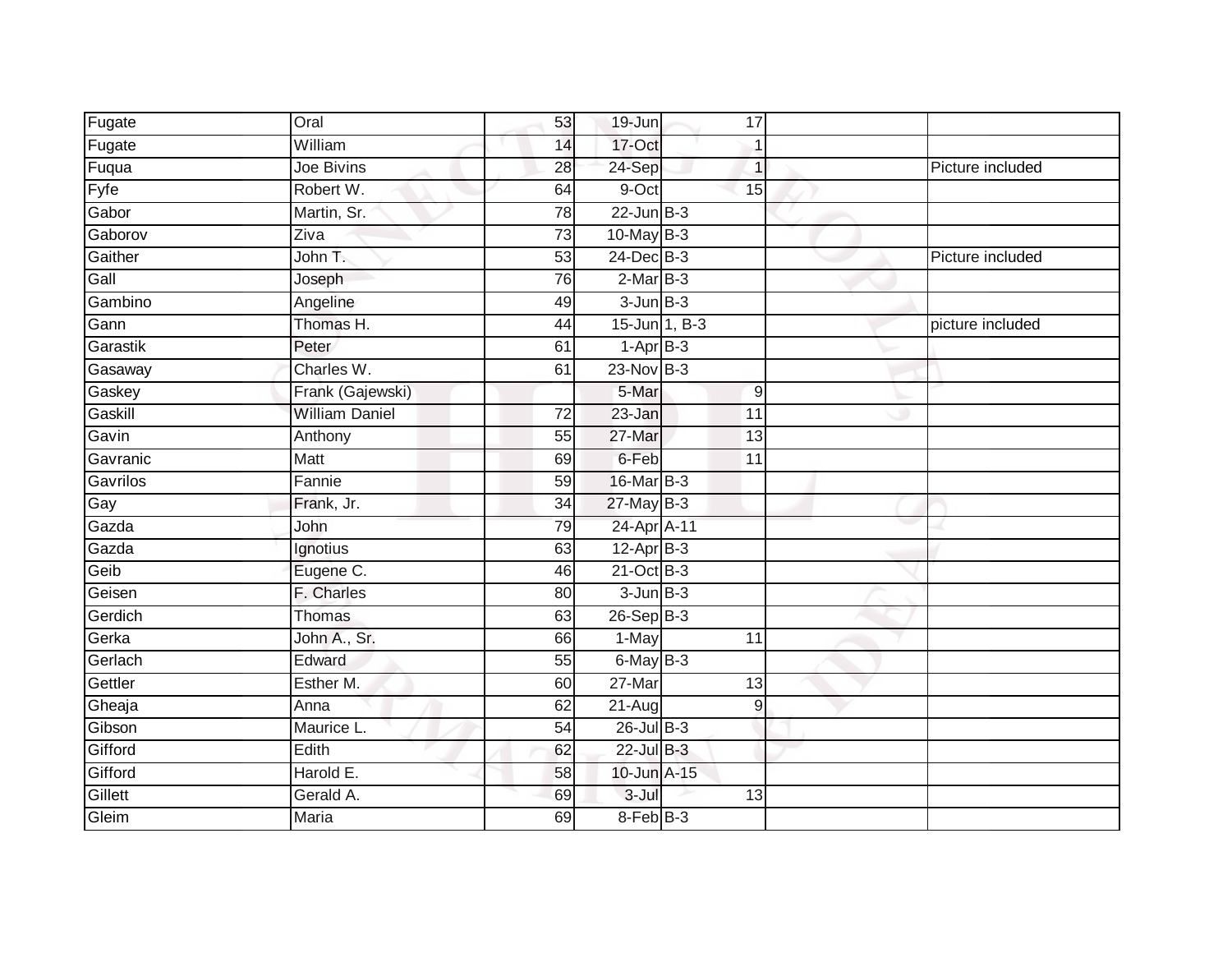| Gleim      | Peter                  | 76              | 10-Feb            | 17              |                |  |
|------------|------------------------|-----------------|-------------------|-----------------|----------------|--|
| Glickman   | Herman J.              | 64              | 6-Jan B-3         |                 |                |  |
| Glines     | Thomas P.              | 42              | $31$ -Aug $B-3$   |                 |                |  |
| Glover     | O'Neil                 | 31              | 8-Oct             |                 | $\overline{1}$ |  |
| Glow       | William                | 63              | 25-Mar B-3        |                 |                |  |
| Gloza      | Rose                   | 69              | $3 - Jun$ $B-3$   |                 |                |  |
| Godocik    | John                   | 39              | $3-AugB-3$        |                 |                |  |
| Goldberg   | <b>Jack Jerome</b>     | 45              | 24-Jan            | 11              |                |  |
| Golden     | Harvey                 | 68              | 22-May            | 11              |                |  |
| Goldsholl  | Sam                    | 56              | 28-Mar B-3        |                 |                |  |
| Goldyn     | Peter                  | 75              | 30-Aug B-3        |                 |                |  |
| Gomez      | Willie                 | 35              | 26-Mar            | 11              |                |  |
| Gonzales   | <b>Antonio DeJesus</b> | 27              | 12-Mar            | 11              |                |  |
| Gonzalez   | Rafael                 | 51              | 31-May B-3        |                 |                |  |
| Goodman    | <b>Morris</b>          | $\overline{59}$ | 8-Oct             | $\overline{11}$ |                |  |
| Goodpaster | Charles Ivan           | 78              | $27 - Aug$        | 11              |                |  |
| Goodyear   | Sadie E.               | 80              | 10-Sep            | $\overline{11}$ |                |  |
| Gorda      | Nola Angell            | 16              | 24-Oct            | 11              |                |  |
| Gordon     | <b>Jeffrey Allen</b>   | infant          | 22-Mar B-3        |                 |                |  |
| Gordon     | Mrs. S.J.              | 86              | $27$ -Apr $B-9$   |                 |                |  |
| Gordon     | Leon N., Sr.           | 60              | $1$ -Jul $B-3$    |                 |                |  |
| Goss       | Harry L.               | 60              | $29$ -Feb $ B-3 $ |                 |                |  |
| Govert     | Sylvia                 | 58              | $2-Sep$ B-3       |                 |                |  |
| Grabski    | Helen                  | 62              | 24-Apr A-11       |                 |                |  |
| Grabski    | John                   | 70              | $15$ -Jan B-3     |                 |                |  |
| Grace      | William P.             |                 | $25$ -Mar $B-3$   |                 |                |  |
| Grady      | Alma                   | 52              | $25-AprB-3$       |                 |                |  |
| Graham     | Frank D.               | 74              | $3-Dec$           | 11              |                |  |
| Graun      | Albert                 | 63              | 11-Nov B-3        |                 |                |  |
| Gray       | <b>Edwin Dunlap</b>    |                 | 13-Apr B-3        |                 |                |  |
| Green      | Nellie B.              | $\overline{71}$ | 7-May             | 11              |                |  |
| Greenberg  | Solomon                | $\overline{82}$ | $12$ -Jan $A-7$   |                 |                |  |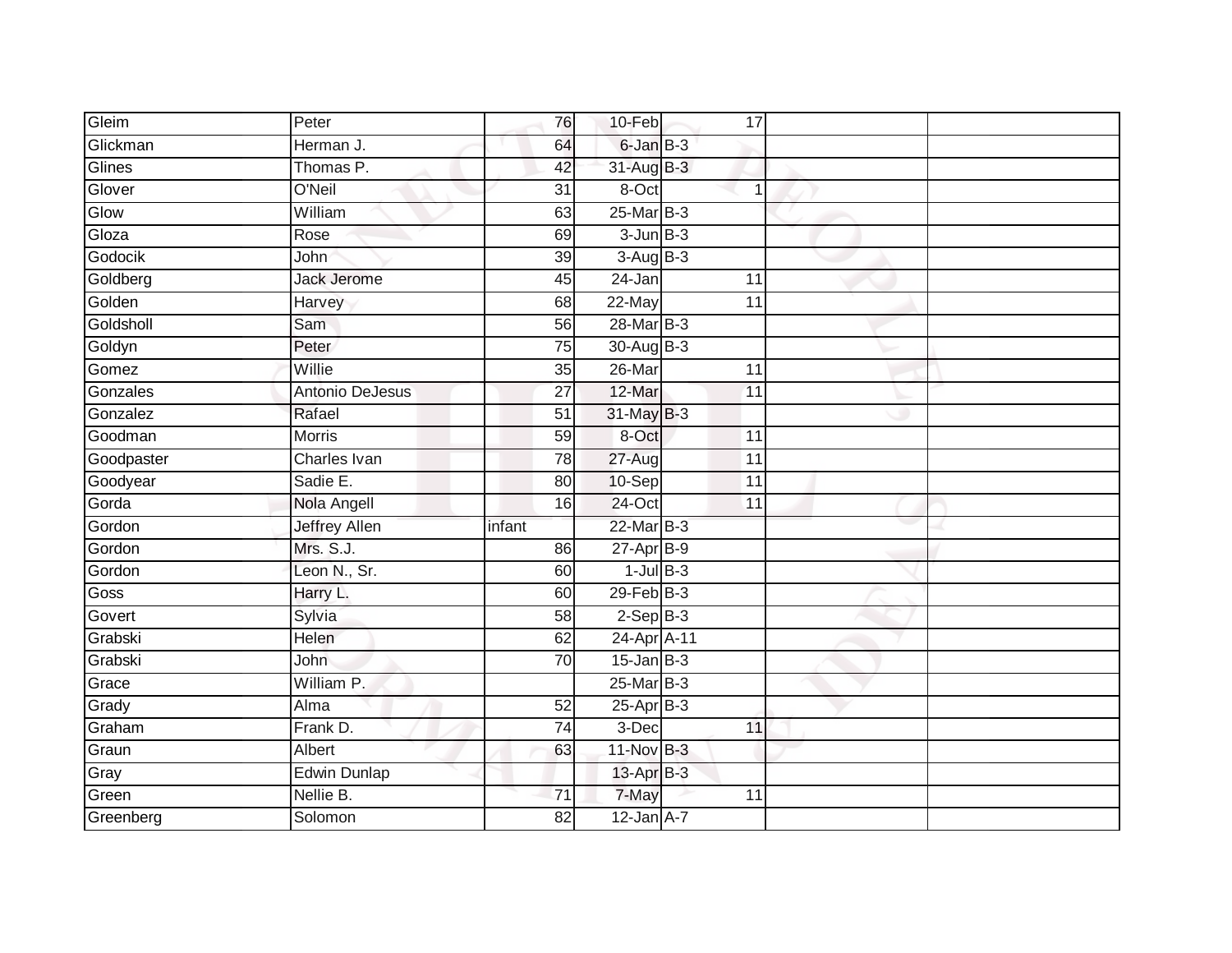| Greenwald | Sam                    | 82              | $27 -$ Jul       | 1               | Picture included |
|-----------|------------------------|-----------------|------------------|-----------------|------------------|
| Greer     | Sophronia              | 77              | $6$ -Jul $B-3$   |                 |                  |
| Gregg     | Pamela Jeanne          | infant          | 23-Aug A-11      |                 |                  |
| Gregor    | Thelma                 | 41              | $3-MayB-3$       |                 |                  |
| Greiving  | Mary E.                | 86              | $22$ -Jul $B-3$  |                 |                  |
| Grelecki  | Stefan                 | 79              | 4-Apr A-4        |                 |                  |
| Greslo    | Anthony (Tony)         | 49              | $20 - Jan$ $B-3$ |                 |                  |
| Griffith  | <b>Samuel Dorsey</b>   | 76              | 18-Nov A-9       |                 |                  |
| Griffith  | Paul E.                | 80              | $23 -$ Jul       | 11              |                  |
| Griffith  | Walter S.              | $\overline{82}$ | 16-Aug A-11      |                 |                  |
| Grigsby   | Dale William           | 55              | $23$ -Dec $B-3$  |                 |                  |
| Grimala   | <b>Vincent William</b> | 65              | 14-Jun A-11      |                 |                  |
| Griner    | David F.               | 63              | 4-Sep            | 11              |                  |
| Grinstead | Sanford R.             | 39              | 20-Mar           | 11              |                  |
| Gripton   | Everett M.             | 70              | 17-Oct B-3       |                 |                  |
| Gritten   | Vernice B.             | 68              | 11-Dec           | 15              |                  |
| Gritton   | Walter T.              | 50              | 30-Mar B-3       |                 |                  |
| Gross     | Ann                    | 33              | 24-Jan           | $\overline{11}$ |                  |
| Grossner  | Frank, Sr.             | 86              | 5-Apr A-9        |                 |                  |
| Grote     | Wilhelm                | $\overline{71}$ | 14-Sep A-15      |                 |                  |
| Grotte    | William F.             | 70              | 8-May            | 13              |                  |
| Grsak     | Alexander              | 61              | $5$ -Jul $B$ -3  |                 |                  |
| Grubach   | John (Charles Polich)  | 68              | 12-Nov           | 11              |                  |
| Gruhlke   | Lester W.              | 44              | $2 -$ Jul        | 9               |                  |
| Grzych    | Michael                | 74              | $22$ -Aug B-3    |                 |                  |
| Guild     | Millie R.              | 86              | $3$ -Jun $B-3$   |                 |                  |
| Guise     | Elva                   | $\overline{74}$ | $15-AprB-3$      |                 |                  |
| Gurnak    | Clair                  | $\overline{31}$ | $14-Oct$ B-3     |                 |                  |
| Gust      | John (Konstantopoulos) |                 | 25-Mar B-3       |                 |                  |
| Gust      | Alfred W.              | 52              | $8$ -Jul $B$ -3  |                 |                  |
| Guzek     | Walter, Jr.            | 17              | 10-Jan           | 11              |                  |
| Guziar    | Arthur                 | 36              | 3-Dec            | 11              |                  |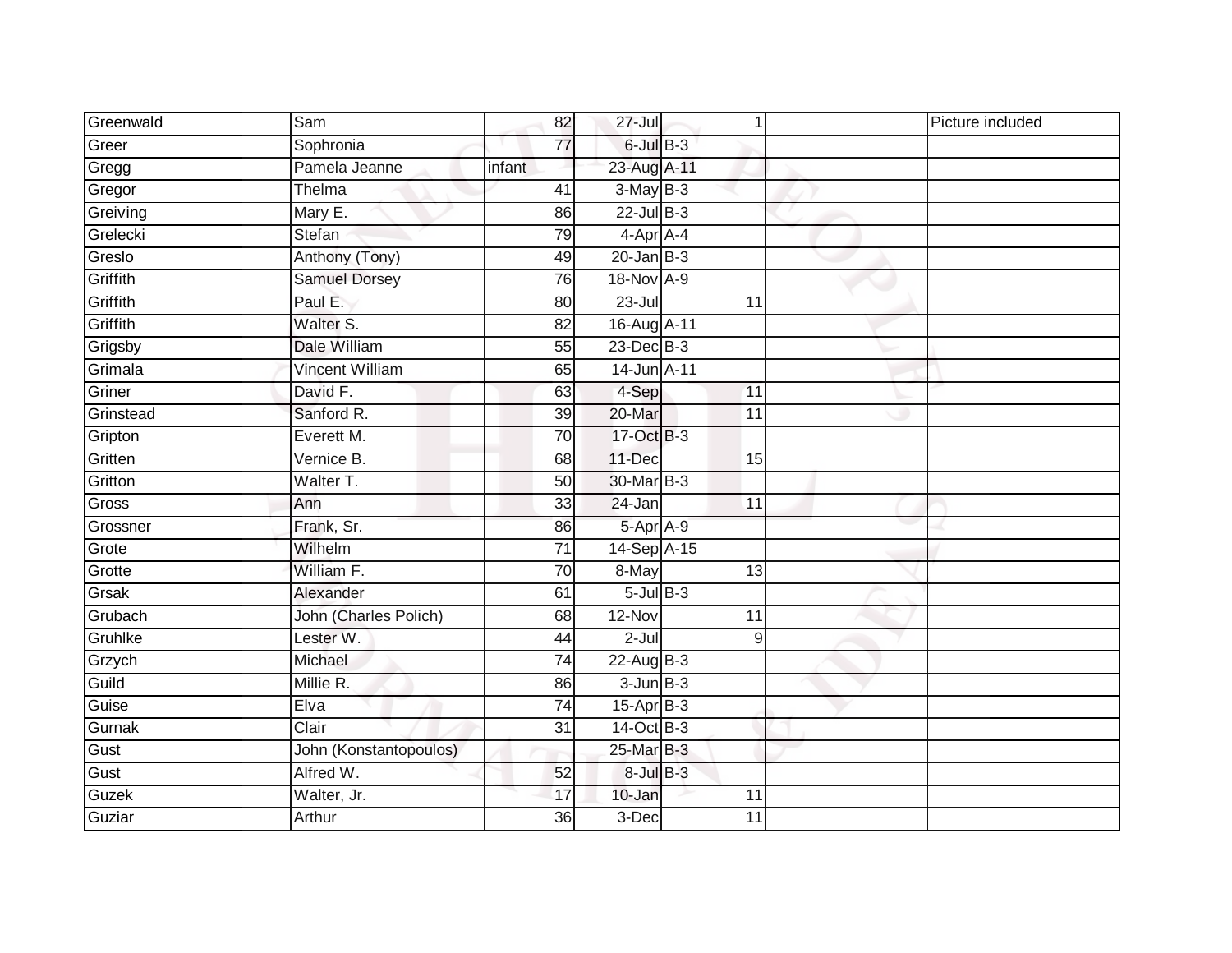| Gyemant        | Zoltan V.             | 53              | 26-Oct          | 1               |                  |
|----------------|-----------------------|-----------------|-----------------|-----------------|------------------|
| Gyoker         | Sophia                | 62              | 18-Nov A-9      |                 |                  |
| Haager         | Marie                 | 67              | $24$ -Feb $B-3$ |                 |                  |
| Haberman       | Ida                   | 75              | 17-Sep          | $9\,$           |                  |
| Hackenburg     | <b>Barbara</b>        | 69              | $22$ -Feb $B-3$ |                 |                  |
| Haehnel        | William               | 69              | 31-May B-3      |                 |                  |
| Hagen          | Thomas                | $\overline{72}$ | 9-Jul           | $9\,$           |                  |
| Haile          | <b>Herbert Henry</b>  | 36              | 5-Mar           | 9               |                  |
| Halas          | George                | 64              | 10-Feb          | $\overline{17}$ |                  |
| <b>Halfman</b> | George F.             | 38              | $13$ -Jun B-3   |                 |                  |
| Halgas         | Elizabeth (Zurovchak) |                 | $11 - Jun$      | 11              |                  |
| Hall           | Sterling F., Sr.      | 73              | $2-Jul$         | 9               | picture included |
| Hallowell      | Verda E.              |                 | 29-May          | 19              |                  |
| Haluska        | Amy                   | 35              | 30-Dec B-3      |                 |                  |
| Hamilton       | Audrey                | 48              | $4$ -May $B-3$  |                 |                  |
| Hamilton       | Dr. Robert C.         | 68              | 4-Apr A-4       |                 |                  |
| Hammond        | Genevieve A.          | 47              | $3 - Jun$ $B-3$ |                 |                  |
| Hamson         | John H.               | 50              | 24-Sep          | 11              |                  |
| Hanes          | Grover C.             | $\overline{72}$ | 1-Oct           | 11              |                  |
| Hanihan        | Merle                 | 26              | $17 - Jan$      | 11              |                  |
| Hanley         | Richard               | 82              | 23-Sep A-19     |                 |                  |
| Hansen         | Axel M.               | 61              | 8-May           | 13              |                  |
| Hard           | Gwendolyn             | 61              | 20-Nov          | 15              |                  |
| Harlow         | Iva May               | 46              | $6-SepB-3$      |                 |                  |
| Harmon         | <b>Wayne Michael</b>  | 3 days          | 14-Oct B-3      |                 |                  |
| Harmon         | Forrest               | 52              | $3-AugB-3$      |                 |                  |
| Harned         | Carl A.               | 60              | 16-Mar B-3      |                 |                  |
| Harretos       | Mary Prazia           |                 | $10$ -May B-3   |                 |                  |
| Harris         | Cleo                  | 62              | 10-Dec          | 11              |                  |
| Harris         | Frank                 | 85              | 16-Dec B-3      |                 |                  |
| Hart           | Gertrude C.           | $\overline{73}$ | 21-Jun A-11     |                 |                  |
| Hart           | James Luther          | 64              | $27 - Jun$ B-3  |                 |                  |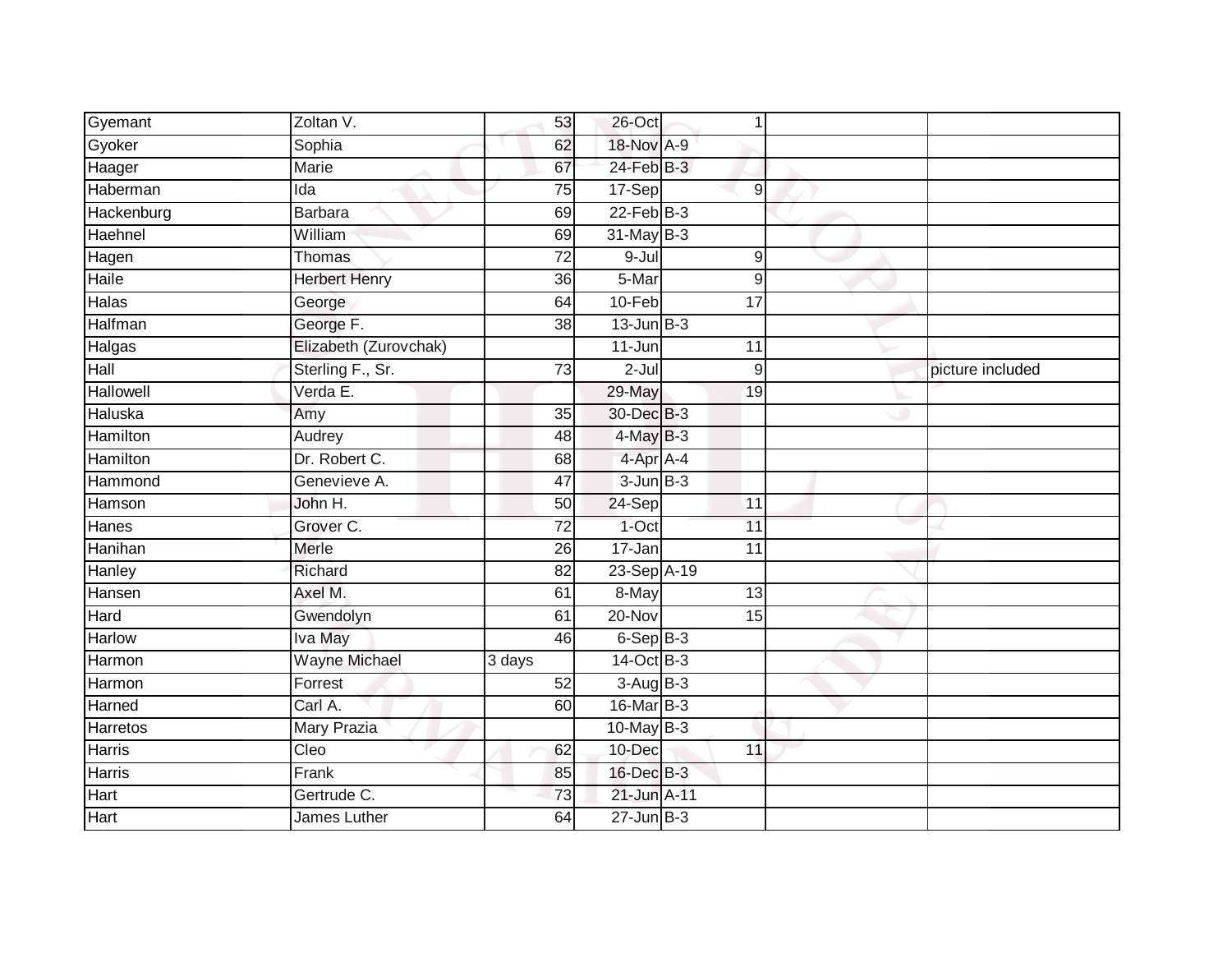| Haseman          | Herman O.     | 48              | $8 -$ Jul $B - 3$ |                 |  |
|------------------|---------------|-----------------|-------------------|-----------------|--|
| Hasse            | William       | 71              | 28-Feb            | 11              |  |
| Hatch            | Daniel E.     | 5               | 12-Mar            | 11              |  |
| Hatcher          | Fred          | 69              | $11$ -May B-3     |                 |  |
| Hauseman         | Richard       | 47              | $28 - Dec$        | 13              |  |
| Hayden           | Mary Estella  | 79              | $15$ -Jan B-3     |                 |  |
| Hayes            | Jesse         | 43              | 1-May             |                 |  |
|                  |               |                 | 1-May             |                 |  |
| Hebda            | Anna          |                 | $26$ -Jul $B-3$   |                 |  |
| Hecimovich       | George, Jr.   | 30              | $7-Sep$ B-3       |                 |  |
| Hector           | <b>Elsie</b>  | 69              | 25-Nov B-3        |                 |  |
| Hedden           | Harry D.      | 67              | $1$ -Jun $B-3$    |                 |  |
| Hedwall          | Owen N.       | 43              | $2$ -May $B-3$    |                 |  |
| <b>Heedus</b>    | John, Sr.     | 64              | $13$ -Jul $B-3$   |                 |  |
| Heegn            | Conrad        | $\overline{75}$ | 15-Oct            | $\overline{11}$ |  |
| Heidel           | William       | 84              | 13-May B-3        |                 |  |
| Hein             | John N.       | 68              | $8 - Jun$ $B-3$   |                 |  |
| Hein             | Frank (Kelly) | 68              | $14 - Aug$        | $\overline{11}$ |  |
| Held             | Anton         | 59              | 9-Apr             | 11              |  |
| Helm             | John A.       | $\overline{17}$ | 20-May 1, B-3     |                 |  |
| <b>Hendricks</b> | Frank D.      | $\overline{73}$ | $23$ -Dec $B-3$   |                 |  |
| <b>Hendricks</b> | Ila (Jay)     | 56              | 24-Oct            | 11              |  |
| Hendrickson      | Rose          | 44              | 10-Sep            | $\overline{11}$ |  |
| Hendrickson      | Lucille       | 48              | 30-Oct            | 15              |  |
| Hendrickson      | Charles O.    | 57              | $29$ -Feb $B-3$   |                 |  |
| Hendrickson      | Ella H.       | 84              | 20-Aug            | 11              |  |
| Henke            | Ellen E.      | 80              | 18-Nov A-9        |                 |  |
| Henry            | Catherine     | 45              | 21-Feb            | 15              |  |
| <b>Hensick</b>   | Edward C.     | 61              | 14-Aug            | 11              |  |
| Hepner           | Emma          | 78              | $6$ -Jul $B-3$    |                 |  |
| Hesterman        | Emma          | $\overline{72}$ | 25-Oct B-3        |                 |  |
| Hesterman        | William F.    | 76              | 30-Oct            | 15              |  |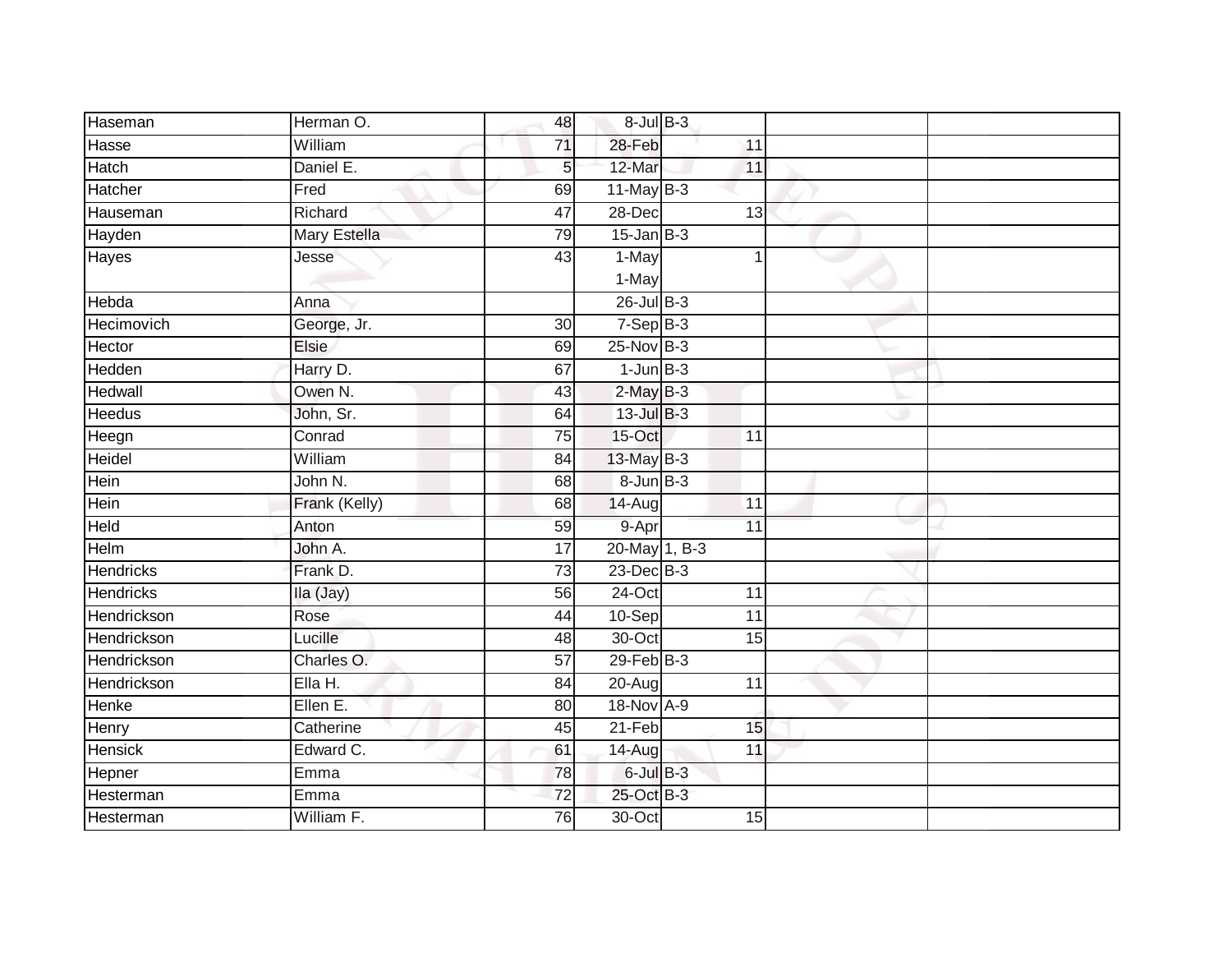| Hewson         | Clara                | 76              | 19-Nov A-9      |                 |                       |
|----------------|----------------------|-----------------|-----------------|-----------------|-----------------------|
| <b>Hidy</b>    | Almeda Yeater        | 90              | 8-May           | 13              |                       |
| Hidy           | Mary H.              | 68              | 15-Oct          | 1               | Also see Oct 16, p. 1 |
| <b>Hiers</b>   | Robert A., Sr.       | 68              | 29-Apr B-3      |                 |                       |
| <b>Higgins</b> | Sylvanus R.          | 67              | $7-SepB-3$      |                 |                       |
| Highland       | Anna E.              | 74              | 18-Sep          | 11              |                       |
| Highland       | Alfred H.            | 53              | 6-Feb           |                 | See Feb 7, p. 13      |
| Hilbrich       | Howard F.            | 64              | 30-Nov B-3      |                 |                       |
| Hill           | <b>Blanche Miser</b> | 56              | 16-Mar B-3      |                 |                       |
| Hill           | <b>Blanche Miser</b> |                 | 18-Mar A-4      |                 |                       |
| Hill           | Meyer                |                 | $24$ -May B-3   |                 |                       |
| Hill           | David A.             | 53              | 8-Nov B-3       |                 |                       |
| Hill           | Frederick C.         | 67              | 28-Aug          | 9               |                       |
| <b>Hilty</b>   | Lydia                | 76              | $4-AprA-4$      |                 |                       |
| Hinkle         | Fred S.              | $\overline{84}$ | 29-May          | $\overline{19}$ |                       |
| Hjertquist     | Fannie Sophia        | $\overline{72}$ | 17-May B-3      |                 |                       |
| <b>Hluska</b>  | <b>Mike</b>          | 40              | 16-Feb B-3      |                 |                       |
| Hmurovich      | Margaret B.          | 46              | 17-Aug B-3      |                 |                       |
| <b>Hobbs</b>   | Tom                  | 82              | 12-Mar          | 11              |                       |
| Hodor          | Albert G.            | 58              | $28$ -Jun $B-3$ |                 | picture included      |
| Hoelting       | Helen A.             | 32              | 5-Jan A-7       |                 |                       |
| Hofbauer       | Jeffrey C.           | $\overline{2}$  | 20-Sep A-11     |                 |                       |
| Hoffman        | Gerald R.            | 62              | $21-Nov$ B-3    |                 |                       |
| Hoffman        | Carol, Sr.           | 64              | 12-Oct A-15     |                 |                       |
| Hoffman        | Florence M.          | 85              | 12-Dec B-3      |                 |                       |
| Hofmann        | Renner <sub>R.</sub> | 58              | 28-Sep A-15     |                 |                       |
| Holaburt       | Bertha A.            | 83              | $12$ -Dec $B-3$ |                 |                       |
| Holecsko       | Mary T.              | 73              | $23$ -Mar $B-3$ |                 |                       |
| Holjevac       | Kathryn              | 60              | 4-Jun           | 11              |                       |
| Holloway       | <b>Estella May</b>   | 74              | $15$ -Jan $B-3$ |                 |                       |
| <b>Holly</b>   | Majoria              | 38              | 7-May           | 11              |                       |
| <b>Holtz</b>   | William C.           | 57              | 31-May B-3      |                 |                       |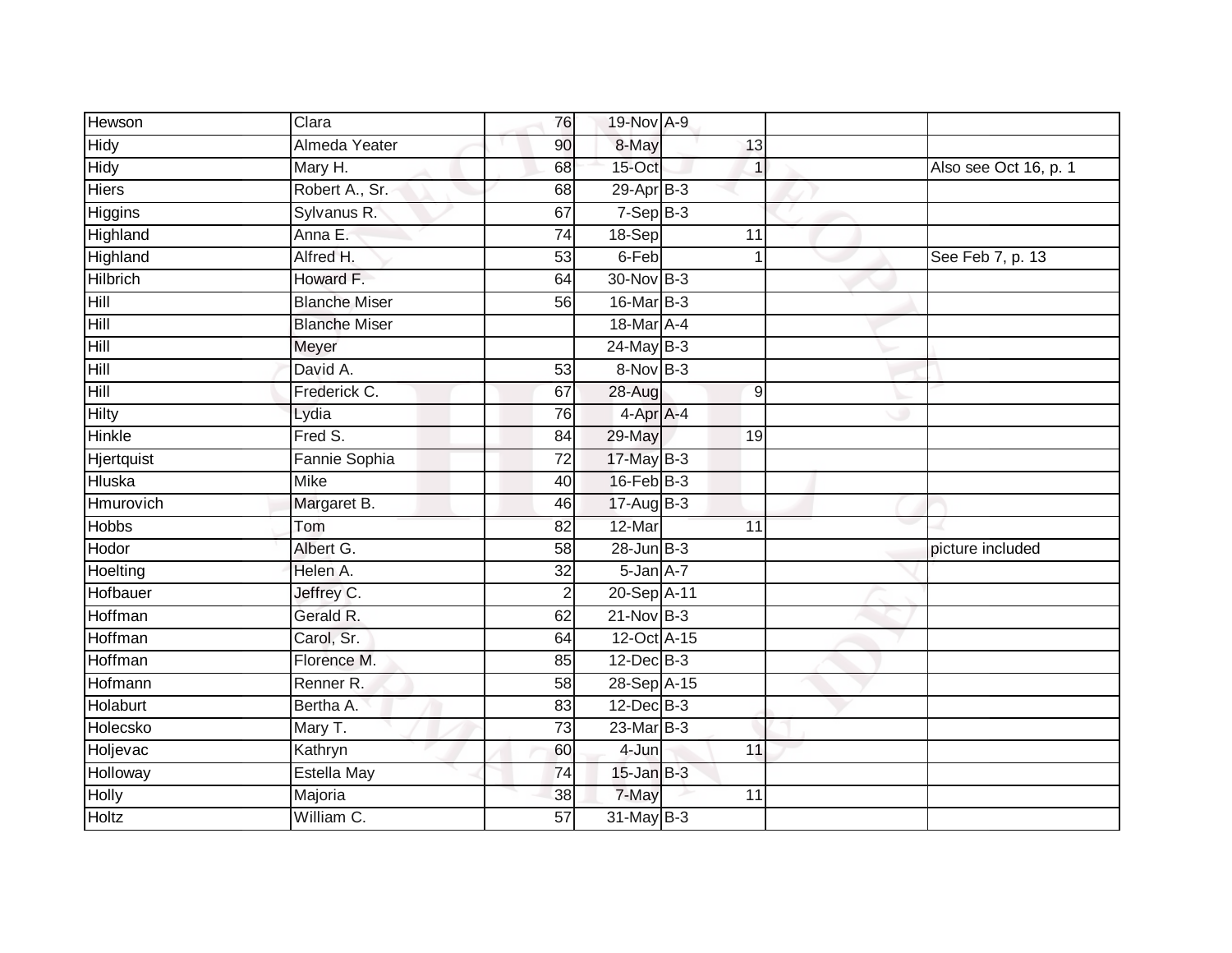| Holupkovic        | George F.       | 49              | $15$ -Jan B-3    |                |  |
|-------------------|-----------------|-----------------|------------------|----------------|--|
| Homcho            | George          | 50              | 11-Nov B-3       |                |  |
| Homer             | Emila           | 58              | 6-Feb            | 11             |  |
| <b>Homlack</b>    | Anthony         | 69              | $25 - Jun$       | 11             |  |
| Honsman           | John            | 61              | $5 - Jan A - 7$  |                |  |
| Hoopel            | Charles E.      | 74              | 26-Apr A-11      |                |  |
| Hopek             | Peter           | 79              | 20-Feb           | 11             |  |
| <b>Hopkins</b>    | Joseph W.       | 88              | 23-Oct           | 11             |  |
| Hopper            | Alice           | 51              | 30-Oct           | 15             |  |
| Hornberger        | Fred W.         | 78              | 2-Apr            | 5              |  |
| Horton            | Roy S.          | 80              | 24-Apr A-11      |                |  |
| Horvath           | Lena            | 76              | 23-Aug A-11      |                |  |
| Hosang            | Allan           | 54              | $1-AugB-3$       |                |  |
| <b>Hoskins</b>    | Wallis A.       | 67              | 3-Jan            | 11             |  |
| Houchen           | Margaret S.     | 63              | 19-Aug A-17      |                |  |
| <b>Houchins</b>   | John W.         | $\overline{71}$ | 30-Mar B-3       |                |  |
| Houpt             | Neal B.         | 13              | 17-Oct B-3       |                |  |
| Houtschilt        | Elizabeth H.    | 54              | 18-Jun           | $\overline{4}$ |  |
| Howard            | Joseph W.       | 70              | $22$ -Jan B-3    |                |  |
| Howard            | Artella P.      | $\overline{54}$ | $31 -$ Jul       | 9              |  |
| Howard            | Julia B.        | 70              | $12-Sep$ C-3     |                |  |
| Howat             | Michael         | infant          | $5-SepB-3$       |                |  |
| Howe              | Benjamin F.     | $\overline{77}$ | 19-Nov A-9       |                |  |
| Howlsen           | Alberta Francis | 15              | 2-Oct            | 15             |  |
| <b>Hrehovcsik</b> | Andrew          | 68              | $5-SepB-3$       |                |  |
| <b>Hudak</b>      | John            | $\overline{77}$ | 28-Nov B-3       |                |  |
| <b>Huff</b>       | William A.      |                 | $9-Sep$ $B-4$    |                |  |
| <b>Hugus</b>      | Joseph Walten   | 84              | $15$ -Feb $B$ -3 |                |  |
| <b>Huke</b>       | Bertha E.       | 51              | 20-May B-3       |                |  |
| Hull              | Pearl.          | 82              | 19-Jul A-9       |                |  |
| Hull              | Hazel G.        | 64              | 25-Jul B-3       |                |  |
| <b>Hultgren</b>   | Albert          | $\overline{77}$ | $5-Feb$ $B-3$    |                |  |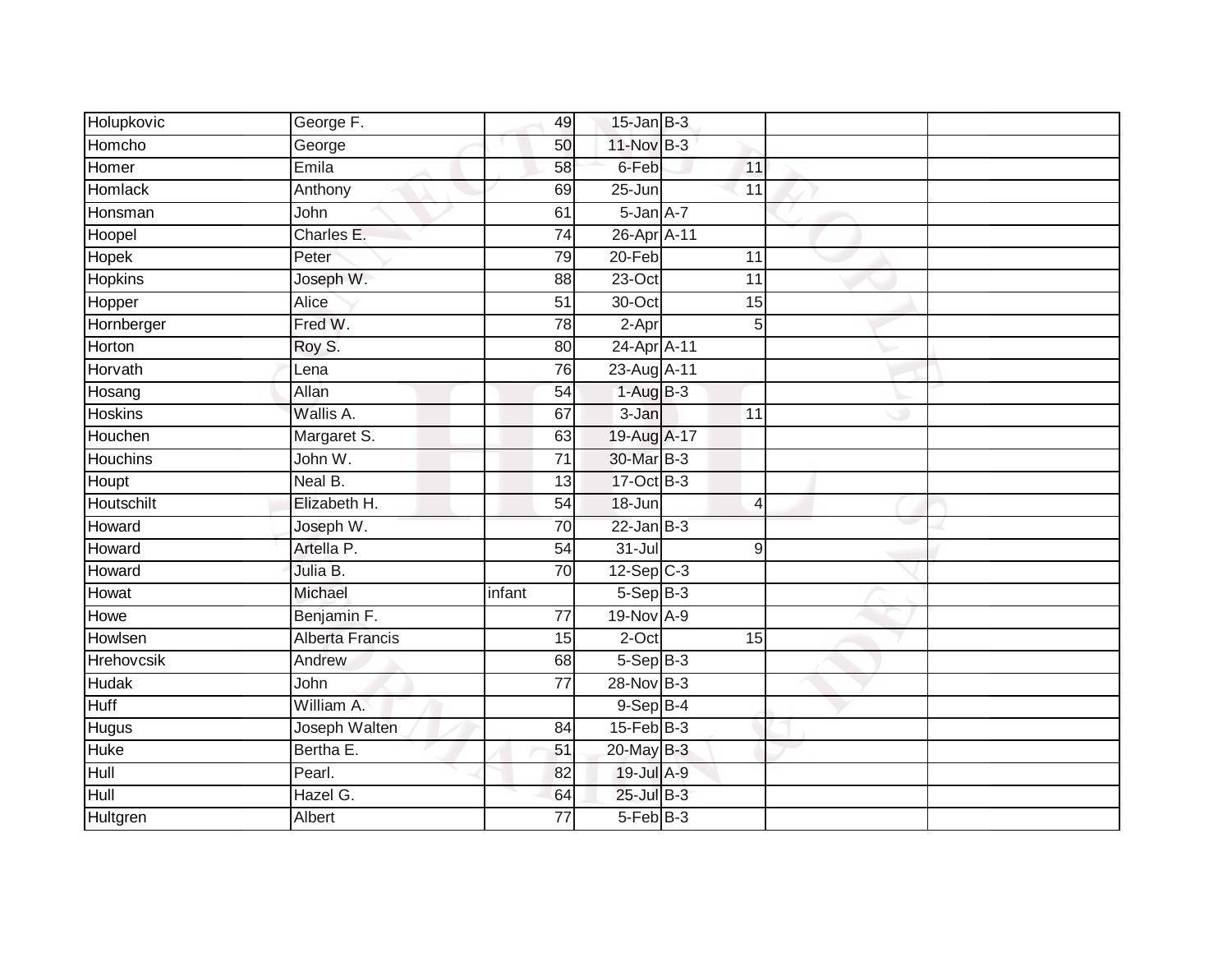| <b>Hunt</b>   | Curtis               |                 | 9-Sep             | $\mathbf 1$     |                  |
|---------------|----------------------|-----------------|-------------------|-----------------|------------------|
| Hunter        | Lee W.               | 58              | 29-Oct            | 11              |                  |
| <b>Huttle</b> | Edward               | 43              | 14-Mar B-3        |                 |                  |
| Hyslop        | Thomas W.            | 47              | 17-Apr            | 11              |                  |
| latarola      | Michael              | 40              | $16 - Jan$        | 9               |                  |
| Ifland        | Elwood Elmer         | 44              | $13$ -Jun $B-3$   |                 |                  |
| Imer          | Ralph                | 55              | 8-Feb B-3         |                 |                  |
| Imes          | Archie               | 82              | 10-Apr            | 13              |                  |
| Ireland       | <b>Hattie</b>        | 82              | 30-Oct            | 15              |                  |
| Irish         | May                  | 70              | $20 - Feb$        | 11              |                  |
| Isbell        | <b>Sarah Frances</b> | 73              | $16 -$ Jul        | $9\,$           |                  |
| Ivko          | John (Evko)          | 70              | 6-Mar             | 11              |                  |
| Izydorek      | Michael C.           |                 | $12$ -Jan $A-7$   |                 |                  |
| Jabaay        | Dingeman A.          | 88              | 12-Oct            | $\overline{1}$  | Picture included |
| Jablonowski   | Anthony              | $\overline{74}$ | 10-Oct B-3        |                 |                  |
| Jack          | Hugh A.              | 62              | 11-Dec            | 15              |                  |
| Jacko         | Michael, Sr.         | 40              | 19-Jun            | 17              |                  |
| Jackson       | <b>Judith Maud</b>   | 58              | 12-Mar            | $\overline{11}$ |                  |
| Jackson       | Gussie C.            | $\overline{74}$ | $25 - Jun$        | 11              |                  |
| Jacobi        | Paul                 | 60              | 29-Apr B-3        |                 |                  |
| Jacobs        | Sara Bell            | 68              | $22-Oct$          | $\overline{11}$ |                  |
| Jacobson      | Hedwig               | $\overline{58}$ | 26-Dec B-3        |                 |                  |
| Jakubas       | Walter               | 69              | 27-Dec B-3        |                 |                  |
| Jakubowicz    | Catherine            | 67              | $1$ -Jun $B-3$    |                 |                  |
| James         | Mary E.              | $9\,$           | $5$ -Dec $B$ -3   |                 |                  |
| Jameson       | Henry C.             | 62              | 31-Jan            | 11              |                  |
| <b>Janick</b> | August J.            | $\overline{51}$ | $8 - Jun$ $B - 3$ |                 |                  |
| Janik         | Rita                 | 24              | 26-Dec B-3        |                 |                  |
| Janis         | John                 | 71              | 17-Oct B-3        |                 |                  |
| Jarrard       | Mary Ellen           | 74              | 28-Oct B-3        |                 |                  |
| Jasek         | George               | 75              | 12-Sep C-3        |                 |                  |
| Javorcic      | Agatha               | $\overline{73}$ | 24-Aug B-3        |                 |                  |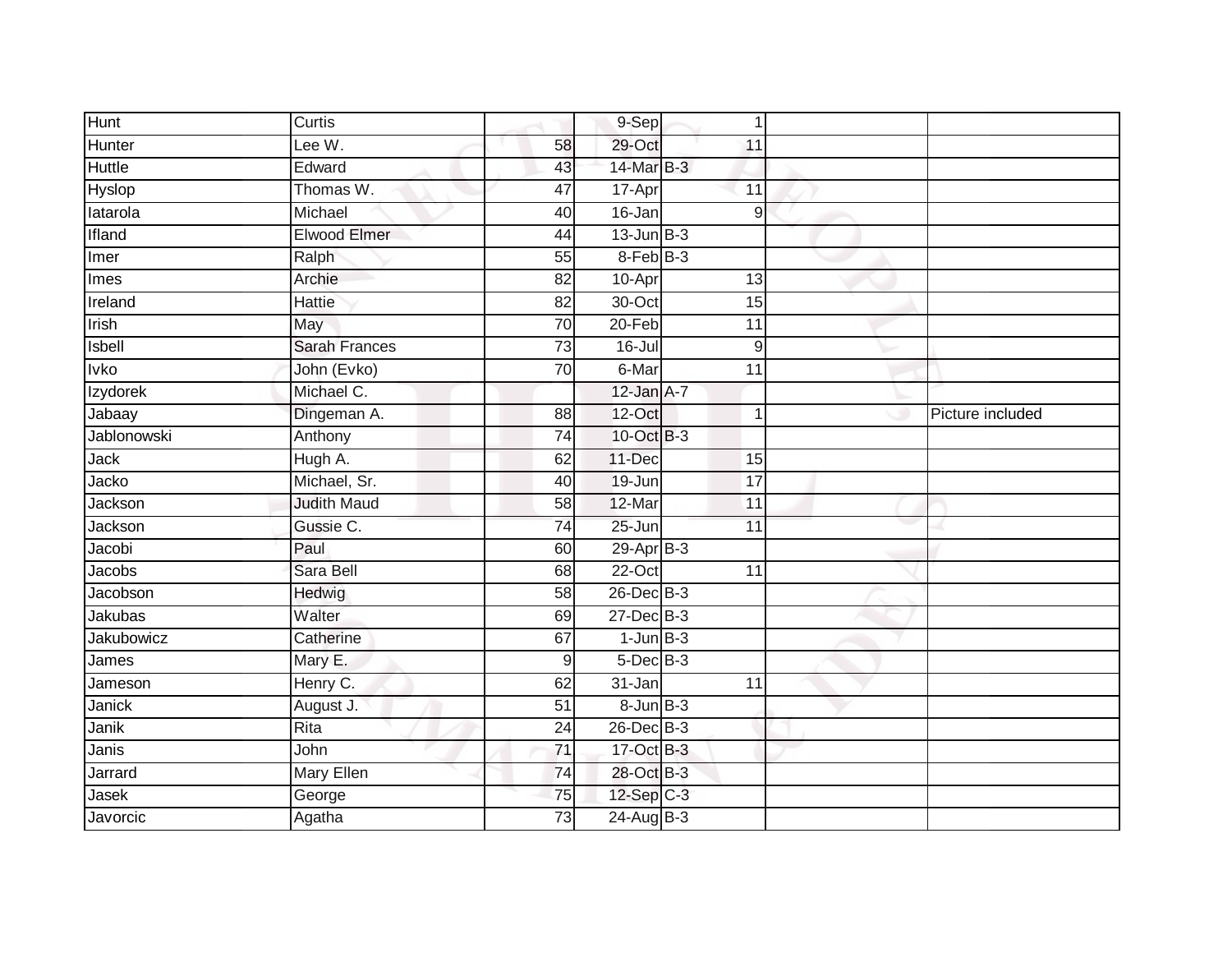| Jens     | Walter             | 55              | 14-Sep A-15      |                 |                                     |
|----------|--------------------|-----------------|------------------|-----------------|-------------------------------------|
| Jensen   | Nels M.            | 82              | 4-Jun            | 11              |                                     |
| Jepsen   | Kirstine           | 88              | $22$ -Jan B-3    |                 |                                     |
| Jepson   | Elizabeth          | 51              | 26-Nov           | 11              |                                     |
| Jernberg | August             | 66              | 14-May           | $\overline{11}$ |                                     |
| Jocha    | Andrew             | 67              | $12$ -Dec B-3    |                 |                                     |
| Johnsen  | H. Raymond         | 54              | 23-Jan           | 11              |                                     |
| Johnson  | Cendy              | infant          | 29-Apr B-3       |                 |                                     |
| Johnson  | Ina V.             | 72              | 28-Feb           | 11              |                                     |
| Johnson  | Candy              | infant          | $29-Apr$ B-3     |                 |                                     |
| Johnson  | <b>Pearlie May</b> | 56              | 5-Nov            | 11              |                                     |
| Johnson  | <b>Besse</b>       | 88              | 11-Oct B-3       |                 |                                     |
| Johnson  | Mrs. Hugh          | 53              | $15$ -Jun $B-3$  |                 |                                     |
| Johnson  | Frank L. (Mike)    | 64              | 8-Feb B-3        |                 |                                     |
| Johnson  | Robert L.          | 44              | $18$ -Jan $B-3$  |                 |                                     |
| Johnson  | Augusta            | 84              | 3-Dec            | $\overline{11}$ |                                     |
| Johnson  | John               | 59              | $15$ -Jan B-3    |                 |                                     |
| Johnson  | Harold M.          | 44              | 21-Aug           | $\overline{1}$  | Also see August 22, p B-3           |
| Johnson  | <b>Esther</b>      | 64              | $12-Sep$ C-3     |                 |                                     |
| Johnson  | John F.            | 61              | 15-Nov B-3       |                 |                                     |
| Jones    | Dr. Clifford M.    | 62              | 17-Feb           |                 | Picture included                    |
| Jones    | Jo Ellen           | 40              | 13-May           | 1               | second edition, see May<br>14, p 11 |
| Jones    | Walter J.          | 83              | 15-Nov B-3       |                 |                                     |
| Jones    | Fred L.            | 22              | 7-Oct            | 1               |                                     |
| Jones    | Catherine          | $\overline{38}$ | $2-Aug$ A-5      |                 |                                     |
| Jones    | Shelby, Jr.        | $\overline{22}$ | $10$ -Jul $1, 9$ |                 |                                     |
| Jones    | Eugene             | 40              | 13-May           | 1               | second edition, see May<br>14, p 11 |
| Jones    | William A.         | 59              | 14-May           | 11              |                                     |
| Jordan   | Katherine H.       | 71              | 11-Mar B-3       |                 |                                     |
| Joros    | Caroline           | $\overline{42}$ | $24 -$ Jul       | 11              |                                     |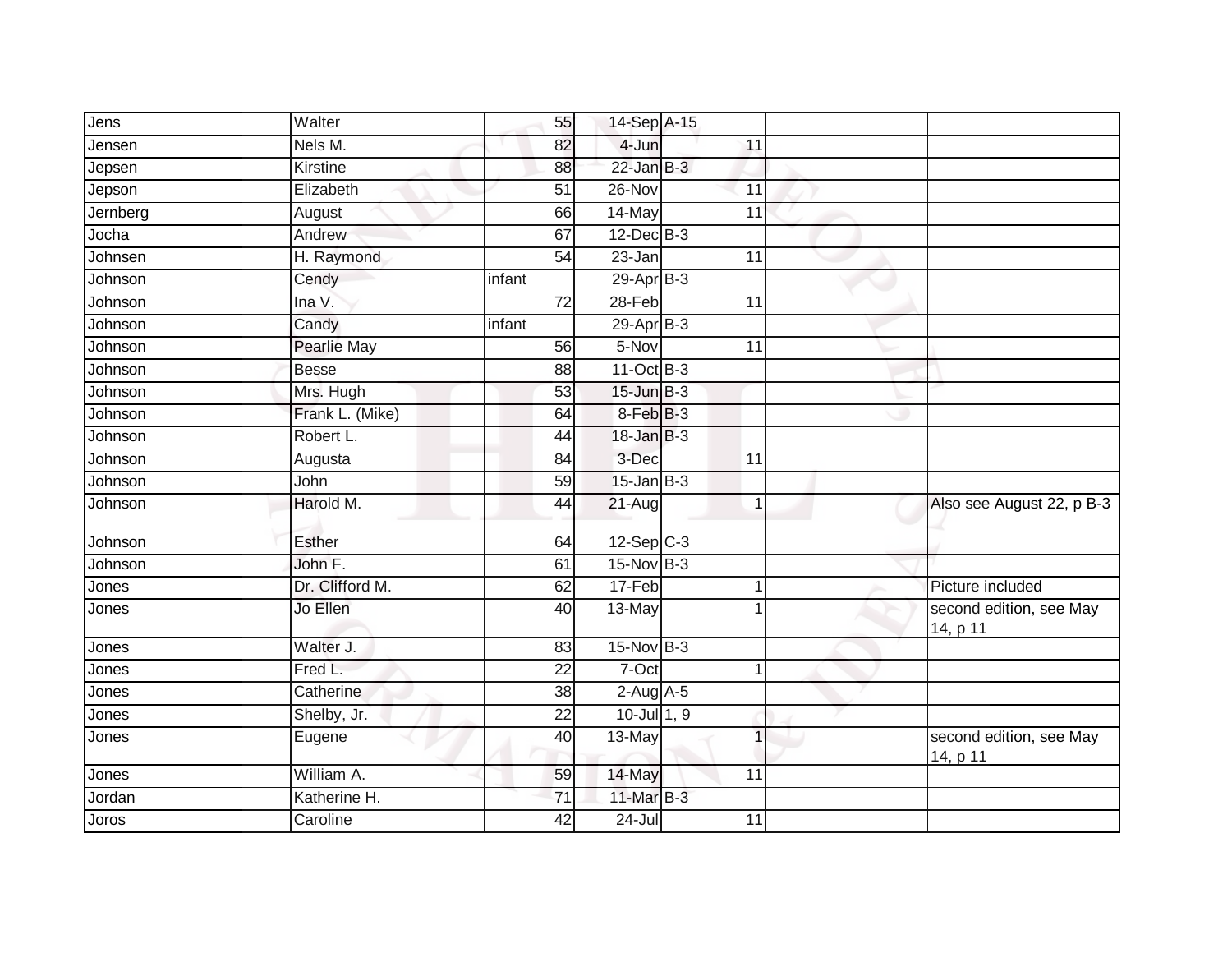| Jubera        | Vasil                 | 71              | 15-Jul B-5          |    |                 |  |
|---------------|-----------------------|-----------------|---------------------|----|-----------------|--|
| Judd          | <b>Richard Baxter</b> | 60              | $3-AugB-3$          |    |                 |  |
| Judson        | Archie W.             | 68              | 6-Nov               | 11 |                 |  |
| Judy          | <b>Mabel Zella</b>    | 57              | 4-Jan C-11          |    |                 |  |
| Junglen       | Christine             | $\overline{75}$ | $16 -$ Jul          |    | 9               |  |
| Junhnowicz    | Vincenta              | 60              | 9-Apr               |    | 11              |  |
| Juratovich    | Josephine             | $\overline{71}$ | $27$ -Apr $B-9$     |    |                 |  |
| Jurbala       | Elizabeth A.          |                 | $\overline{2}$ -Apr |    | 5               |  |
| Justice       | Dr. Joseph            | 56              | $7$ -Dec $B$ -3     |    |                 |  |
| Kaczka        | Stephanie             | 68              | $8-Nov$ B-3         |    |                 |  |
| Kaczmark      | <b>Kimberly Susan</b> | 10 days         | 24-Dec B-3          |    |                 |  |
| Kaduk         | Alex                  | 58              | 30-Nov B-3          |    |                 |  |
| Kaegebein     | Edward E.             | 55              | 8-Apr B-3           |    |                 |  |
| Kalbac        | Frank                 | 48              | 20-Feb              | 11 |                 |  |
| Kaminski      | Stephen               | 65              | 31-Oct B-3          |    |                 |  |
| Kaminski      | Stephen               | 65              | 31-Oct B-3          |    |                 |  |
| Kaminski      | Walter                | 79              | 7-May               |    | $\overline{11}$ |  |
| Kammer        | Charles A.            | 45              | $4$ -May B-3        |    |                 |  |
| Kane          | Margaret              | 94              | $22$ -Jan B-3       |    |                 |  |
| Kapcak        | John                  | 64              | 15-Mar B-3          |    |                 |  |
| Kapera        | <b>Harriet</b>        | 58              | $17 - Jan$          |    | 11              |  |
| <b>Kappes</b> | Louis                 | 81              | 5-Nov               |    | 11              |  |
| Karagias      | Alex                  | 59              | $17 -$ Jul          |    | 11              |  |
| Karal         | Anna M.               | 55              | $2$ -Oct            |    | 15              |  |
| Karczewski    | Apolonia              | 70              | 28-Nov B-3          |    |                 |  |
| Karl          | Louis                 |                 | $20$ -Mar           |    | 11              |  |
| Kasarda       | Michael, Sr.          | $\overline{72}$ | 24-Dec B-3          |    |                 |  |
| Kashak        | Leo J.                | 63              | 22-Mar B-3          |    |                 |  |
| Kasper        | Ella (Kasperski)      | 55              | 19-Feb B-3          |    |                 |  |
| Kasperski     | EIIa                  | 55              | $17$ -Feb $B-3$     |    |                 |  |
| Kasprzycki    | Albert                | 68              | 4-Dec               |    | 13              |  |
| Kasprzyk      | Thomas                | 95              | $28$ -Feb           |    | $\overline{11}$ |  |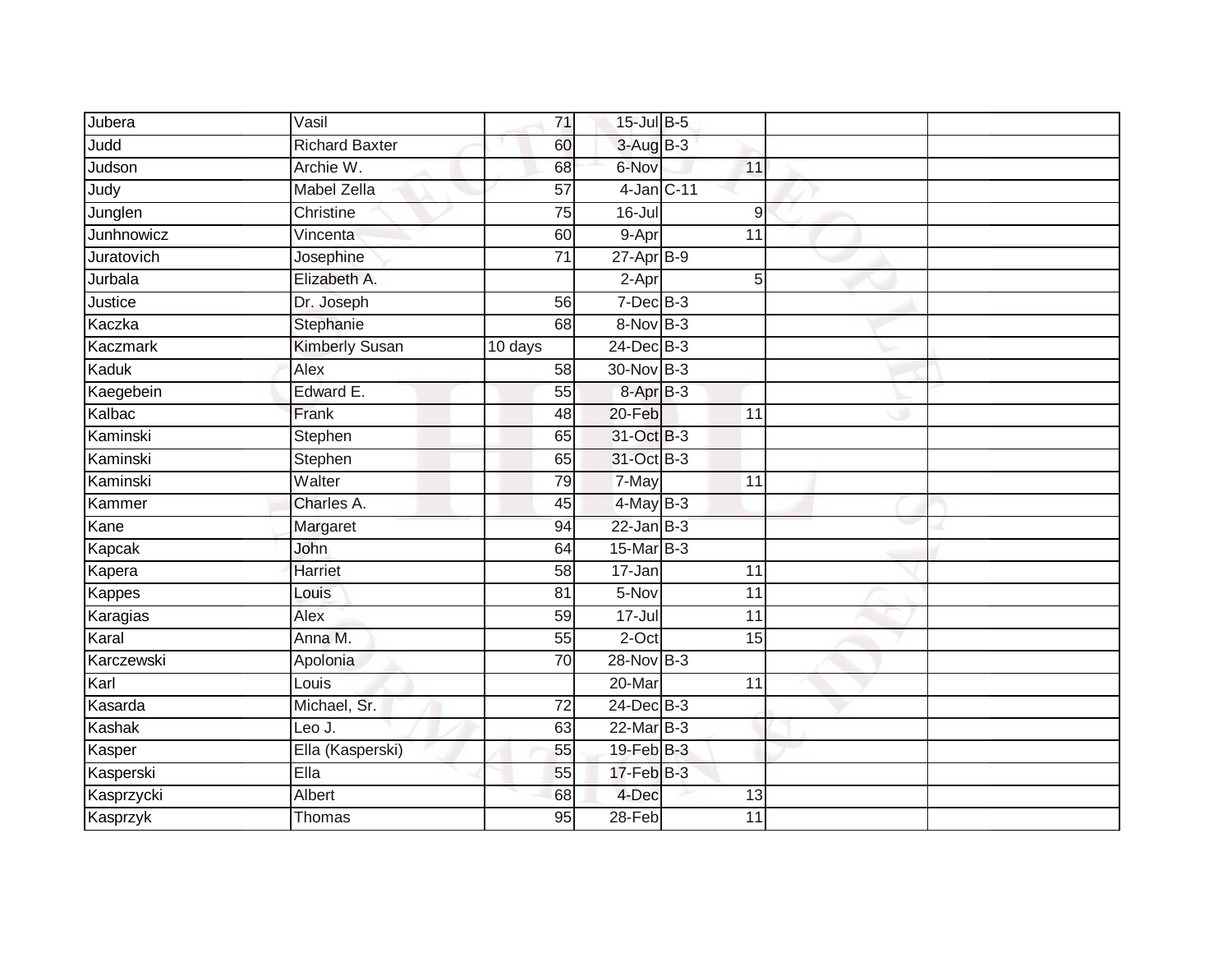| Kaszuba       | <b>Bazili</b>         | 74              | $9-Sep$ $B-4$     |                 |                  |
|---------------|-----------------------|-----------------|-------------------|-----------------|------------------|
| Katch         | Michael               | 61              | 25-May B-3        |                 |                  |
| Katsos        | Gust                  | 67              | $21$ -Mar $B-3$   |                 |                  |
| Kaun          | Robert F.             | 66              | 10-Aug B-3        |                 |                  |
| Kay           | Norma G.              | 59              | 9-Mar B-3         |                 |                  |
| Keagan        | Vera Rollston         |                 | $13$ -Jun $B-3$   |                 |                  |
| Keane         | George                | 57              | $24$ -May B-3     |                 |                  |
| Keay          | Harry Leonard, Sr.    |                 | $5-$ Sep $B-3$    |                 |                  |
| Kedzia        | Walter                | 73              | 13-Nov            | 15              |                  |
| Keenan        | <b>Charles</b>        | 67              | $19$ -Feb $ B-3 $ |                 |                  |
| Keesee        | Roy C. "Casey"        | 69              | $11-Oct$ B-3      |                 |                  |
| Keilman       | <b>Henry Nicholas</b> | $\overline{52}$ | 19-Apr B-3        |                 |                  |
| Keilman       | Mathilda              | 88              | 26-Aug B-3        |                 |                  |
| Keim          | Cottlob               | 94              | 21-Jun A-11       |                 |                  |
| <b>Keipes</b> | James                 | $\overline{72}$ | 24-Dec B-3        |                 |                  |
| Keller        | Mary                  | 43              | 31-Oct B-3        |                 |                  |
| Keller        | Elizabeth A.          | 47              | 6-Feb             | $\overline{11}$ |                  |
| Keller        | Mary                  | 43              | 31-Oct B-3        |                 |                  |
| Keller        | Dr. John M.           | 79              | 19-Jun            | 17              |                  |
| Kelley        | Harvey H.             | 76              | $6$ -May $B-3$    |                 |                  |
| Kellman       | Robert E.             | 21              | $1-Nov$ B-3       |                 |                  |
| Kenar         | Joseph J.             | 50              | $6-Sep$ B-3       |                 |                  |
| Kenealy       | Annie E.              | 65              | 2-Apr             | 5               |                  |
| Kenealy       | Joseph Paul           | 44              | $6 - Apr$ B-3     |                 |                  |
| Kenealy       | Joseph F.             | 44              | 5-Apr             |                 | Picture included |
| Kennard       | Charle S.             | 72              | $29$ -Aug B-3     |                 |                  |
| Kennedy       | Myring H.             | 42              | $7 - Jun A - 9$   |                 |                  |
| Kenney        | Carlos A.             | 74              | 10-Jun A-15       |                 |                  |
| Kepes         | Anna Helen            | 56              | $2$ -Aug $A$ -5   |                 |                  |
| Kerger        | Ray J.                | 69              | 10-Sep            | 11              |                  |
| Kerschofske   | Margaret              | 80              | 12-Mar            | 11              |                  |
| Kettwig       | Kate                  | 67              | 17-Jan            | $\overline{11}$ |                  |
|               |                       |                 |                   |                 |                  |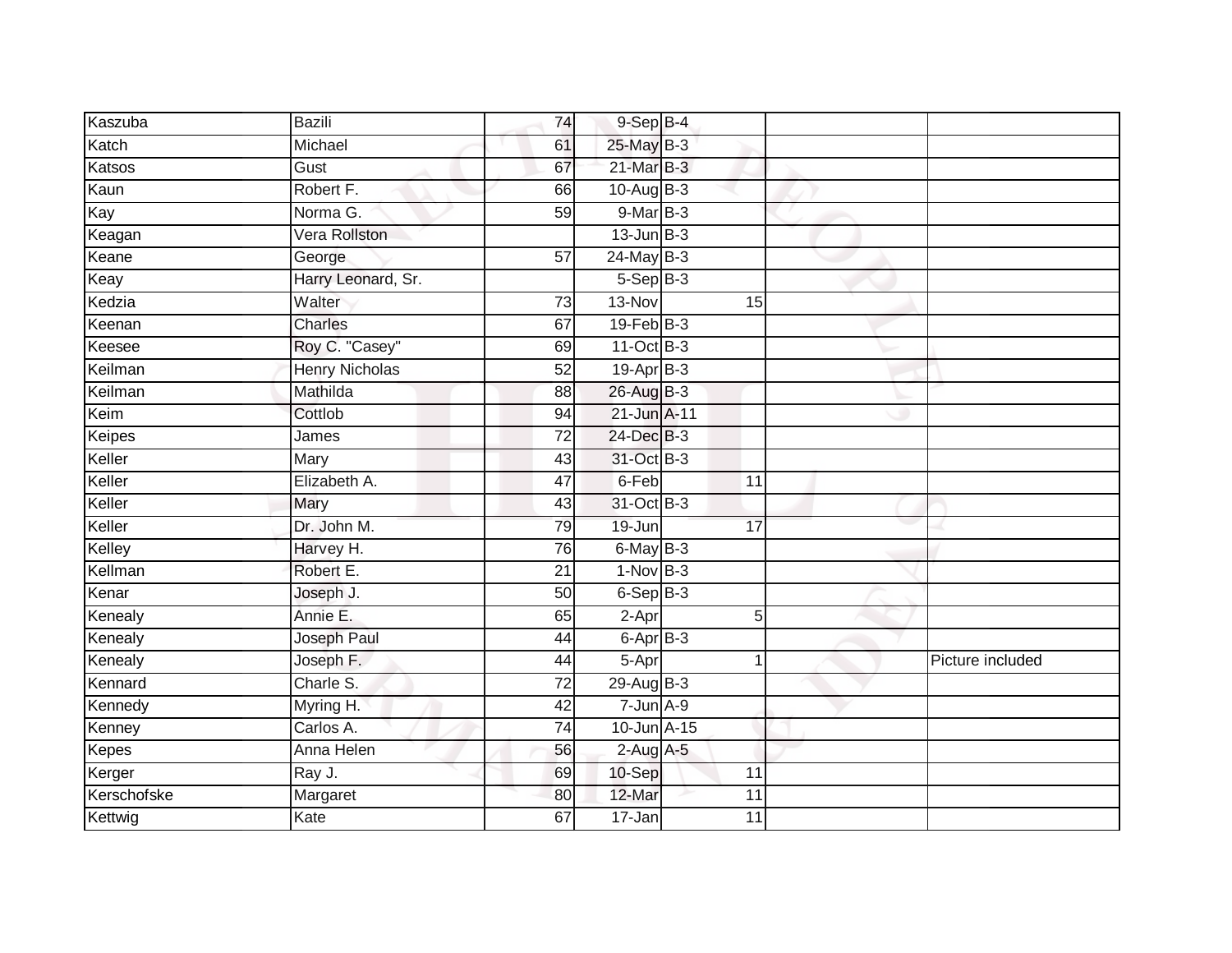| Kibbev            | <b>Bernice</b>     | 66              | 25-Apr B-3      |                  |              |  |
|-------------------|--------------------|-----------------|-----------------|------------------|--------------|--|
| Kickenapp         | Mary Joslyn        | 61              | 4-Mar B-3       |                  |              |  |
| Kieffer           | Henrietta          | 86              | 17-Sep          | $\boldsymbol{9}$ |              |  |
| Kielian           | Margaret           | 66              | 12-Jun          | 13               |              |  |
| Kimmet            | George             | $\overline{90}$ | $31 - Jan$      | $\overline{11}$  |              |  |
| Kimmet            | Jesse L.           | 63              | $11 - Dec$      | 15               |              |  |
| $\overline{King}$ | Francis H.         | 87              | 29-May          | 19               |              |  |
| King              | Margaret Ann       | 5 months        | 11-Sep          | 9                |              |  |
| King              | Gordon             | 59              | 3-Jan           | 11               |              |  |
| King              | William            | 86              | 25-Sep          | 11               |              |  |
| Kinsey            | Hulda R.           | 81              | $21$ -Dec $B-3$ |                  |              |  |
| Kinsman           | George F.          | 69              |                 | 7-Jun 1, A-9     |              |  |
| Kirinicich        | Frances            | 61              | $25 - Jun$      | 11               |              |  |
| Kirk              | Nancy L.           | 80              | 11-Mar B-3      |                  |              |  |
| Kirkereiner       | <b>Helena</b>      | 69              | $12$ -Jul $B-3$ |                  |              |  |
| Kish              | Mary               | 78              | 14-Oct B-3      |                  |              |  |
| Kishbaugh         | Celestial          | 78              | $2-Sep$ B-3     |                  |              |  |
| Kishbough         | Clestian           | 73              | 31-Aug B-3      |                  |              |  |
| Kiszkowski        | Joseph             | 68              | 20-Aug          | 11               |              |  |
| Kitchel           | Clarence D.        | 74              | $2 -$ Jul       | $\boldsymbol{9}$ |              |  |
| Klapak            | Joseph             |                 | $29$ -Jun $B-3$ |                  |              |  |
| Kleiber           | Reinhold T.        | 92              | $17 -$ Jul      | 11               |              |  |
| Klein             | Joseph             | 90              | $13-MayB-3$     |                  |              |  |
| Klein             | Mary A.            | 84              | 6-Mar           | $\overline{11}$  |              |  |
| Klemm             | Frieda             | 64              | $3-FebB-3$      |                  |              |  |
| Klitzgen          | <b>August Fred</b> | 57              | $16$ -Mar $B-3$ |                  |              |  |
| Klitzke           | Anna               | 75              | $1-FebB-3$      |                  | <b>Busse</b> |  |
| Knight            | Raymond D.         | 55              | 24-Jul          | 11               |              |  |
| Knight            | Lula $E$ .         | 78              | $15$ -Oct       | 11               |              |  |
| Knoerzer          | Stanley            | 53              | 26-Sep B-3      |                  |              |  |
| Knoll             | George Grover      | 70              | 17-Apr          | 11               |              |  |
| Kobe              | Michael, Sr.       |                 | $29$ -Oct       | $\overline{11}$  |              |  |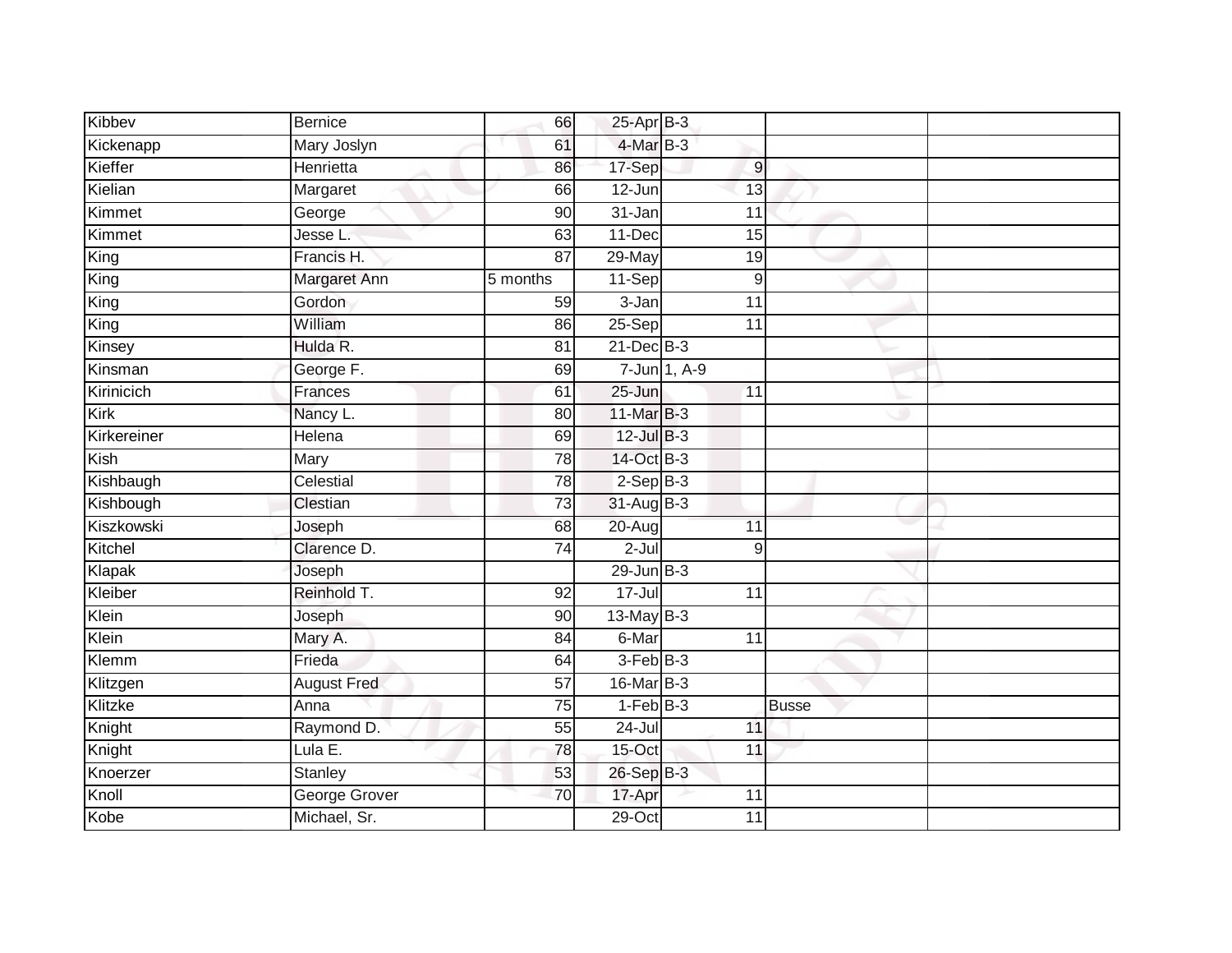| Koch       | Walter                 | 48              | 7-May             | 11              |  |
|------------|------------------------|-----------------|-------------------|-----------------|--|
| Koch       | Regina                 | 67              | 13-Feb            | 11              |  |
| Koch       | Edward J.              | 69              | 24-Jan            | 11              |  |
| Kochis     | Thomas A.              | 64              | $2-Sep$           | $\overline{1}$  |  |
| Kocsis     | Anna A.                | 63              | $23-Apr$          | 11              |  |
| Koig       | James                  | 61              | $9 -$ Jul         | 9               |  |
| Kolas      | Bessie L.              | 60              | 19-Jun            | 17              |  |
| Kolb       | Mathias J.             | 67              | $7-Sep B-3$       |                 |  |
| Kolibowski | Sophie                 | 63              | 1-Oct             | 11              |  |
| Kolibowski | Joseph                 | 64              | $29$ -Oct         | $\overline{11}$ |  |
| Kolling    | Mary (Wirtz)           | 74              | $26-SepB-3$       |                 |  |
| Kollor     | John H.                | 69              | 17-Dec            | 13              |  |
| Konar      | Rosae                  | 52              | $9$ -May $B-3$    |                 |  |
| Kondrat    | Edward, Sr.            | 59              | 4-Apr A-4         |                 |  |
| Kondziela  | <b>Father Augustyn</b> | 60              | 21-Dec B-3        |                 |  |
| Koontz     | Rosa                   | 81              | 27-Feb            | 11              |  |
| Korem      | Anna                   | $\overline{73}$ | $9$ -Dec $B$ -3   |                 |  |
| Kors       | Henry                  | 65              | $13-Nov$          | 15              |  |
| Kosanovich | Alex                   | 68              | 9-Sep B-4         |                 |  |
| Koselke    | <b>Maurice</b>         | 44              | 23-Sep A-19       |                 |  |
| Koselko    | Josephine              | 52              | $9$ -Dec $B$ -3   |                 |  |
| Kosier     | Samuel                 | 83              | 22-May            | 11              |  |
| Kosior     | Mary                   | 43              | $8 -$ Apr $B - 3$ |                 |  |
| Kostanczyk | John                   | 61              | $11-Nov$ B-3      |                 |  |
| Koster     | Robert J.              |                 | 28-Feb            | 11              |  |
| Kostoff    | Naum                   | 71              | 3-Apr             | 4               |  |
| Kostra     | John                   | 61              | 14-Feb            | $\overline{11}$ |  |
| Kostra     | John                   | 61              | 13-Feb            | 11              |  |
| Kottka     | Rellen R.              | 45              | 16-Mar B-3        |                 |  |
| Kouba      | <b>Elsie Christine</b> | 65              | 19-Oct B-3        |                 |  |
| Kovach     | John                   | 74              | 25-Apr B-3        |                 |  |
| Kovach     | Joseph                 | 76              | 31-Dec            | 11              |  |
|            |                        |                 |                   |                 |  |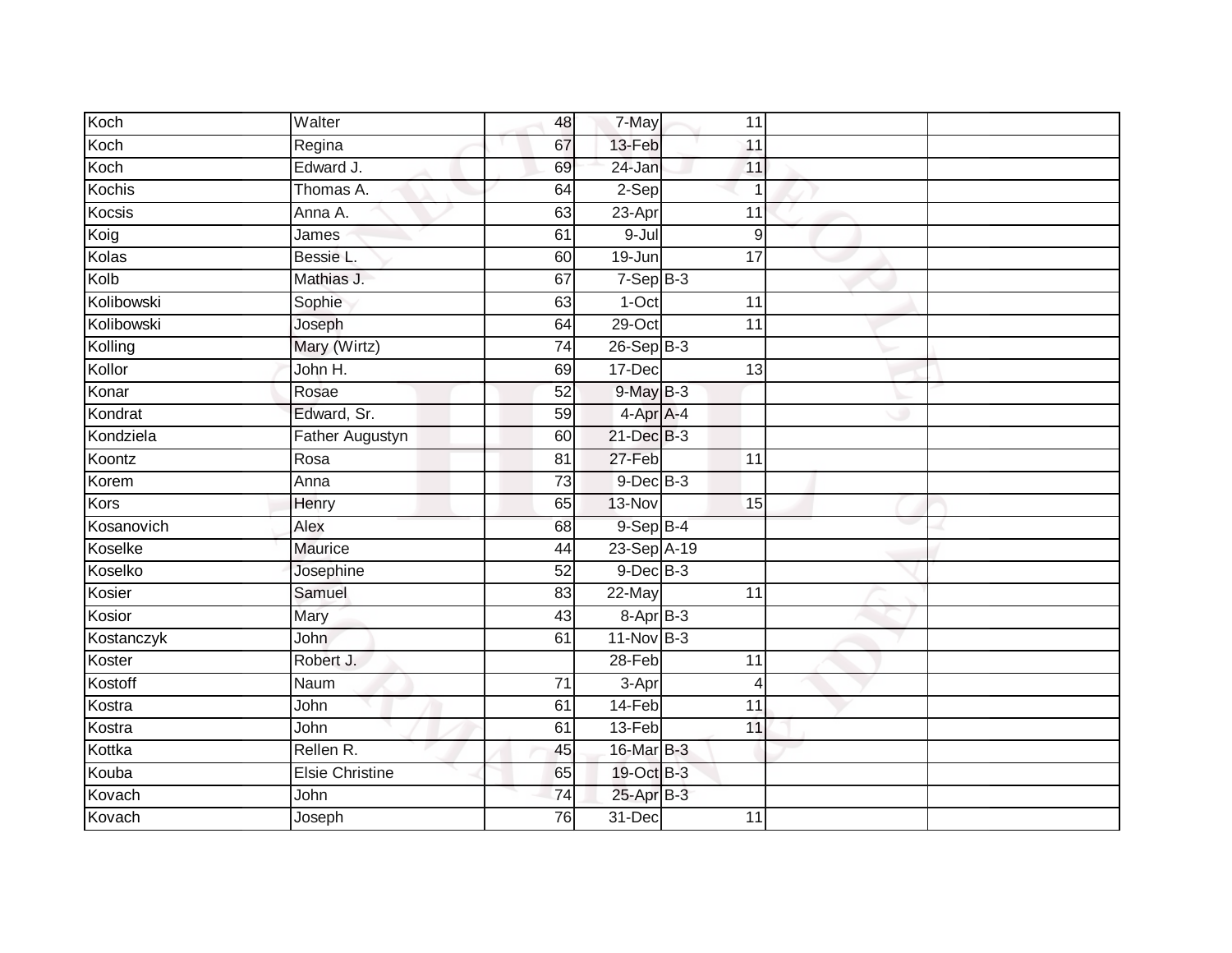| Kovacik       | Mary               | 68              | 13-Apr B-3      |                 |                 |
|---------------|--------------------|-----------------|-----------------|-----------------|-----------------|
| Kovacs        | Infant             | infant          | 30-Nov B-3      |                 |                 |
| Kowal         | John               | 65              | $11 -$ Jun      | 11              |                 |
| Kowalski      | Jacob              | 69              | $27 - Jun$ B-3  |                 |                 |
| Kowalski      | Catherine          | 59              | $25$ -Jul $B-3$ |                 |                 |
| Koykkar       | Emil J.            | 59              | 16-Jan          | $\overline{9}$  |                 |
| Koza          | Louis              | 68              | 9-Jul           | 9               |                 |
| Kozak         | Mike               | 75              | 27-Jul B-3      |                 |                 |
| Kozienka      | Agnes              | 50              | $27$ -May B-3   |                 |                 |
| Koziol        | <b>Barbara</b>     | 64              | 4-Sep           | 11              |                 |
| Koziol        | Frank A.           | 66              | $15$ -Jan B-3   |                 |                 |
| Kozlowski     | Rose               | 81              | 1-Mar A-9       |                 |                 |
| Kraft         | Pauline            | 52              | 24-Apr A-11     |                 |                 |
| <b>Kralik</b> | Andrew C., Sr.     | 80              | $24$ -Jun $B-3$ |                 |                 |
| Kramer        | Xenia              | 62              | 19-Nov A-9      |                 |                 |
| Kramer        | Joseph             | 39              | 19-Mar          | 11              | or Kramerzewski |
| Kras          | Joseph             | $\overline{72}$ | $27 - Jun$ B-3  |                 |                 |
| Kraus         | William            | 62              | 8-Oct           | 11              |                 |
| Kraus         | John (Krause), Sr. | 58              | 26-Mar          | 11              |                 |
| Kraybill      | <b>Henry Reist</b> | 65              | 2-Oct           | $\overline{15}$ |                 |
| Kremske       | Harry A.           | 62              | $21$ -Mar $B-3$ |                 |                 |
| Kreyclk       | Mary A.            |                 | 30-Dec B-3      |                 |                 |
| Krill         | Peter W.           | 83              | 8-Oct           | 11              |                 |
| Krispon       | Katherine          | $\overline{73}$ | 11-Jun          | 11              |                 |
| Kristianat    | August, Sr.        | 52              | 4-Dec           | 13              |                 |
| Kriston       | Katherine          | $\overline{73}$ | 12-Jun          | $\overline{13}$ |                 |
| Krol          | Stanley            | 74              | $23$ -May B-3   |                 |                 |
| Kroll         | Edward T.          | 65              | $7 - Jun A-9$   |                 |                 |
| Kropka        | William            | 32              | 3-Dec           | 1               |                 |
| Kruczek       | Frank              | $\overline{71}$ | 15-Apr B-3      |                 |                 |
| Krueger       | Julianna           | 72              | 28-Oct B-3      |                 |                 |
| Krupinski     | John, Sr.          | 60              | $15-Oct$        | 11              |                 |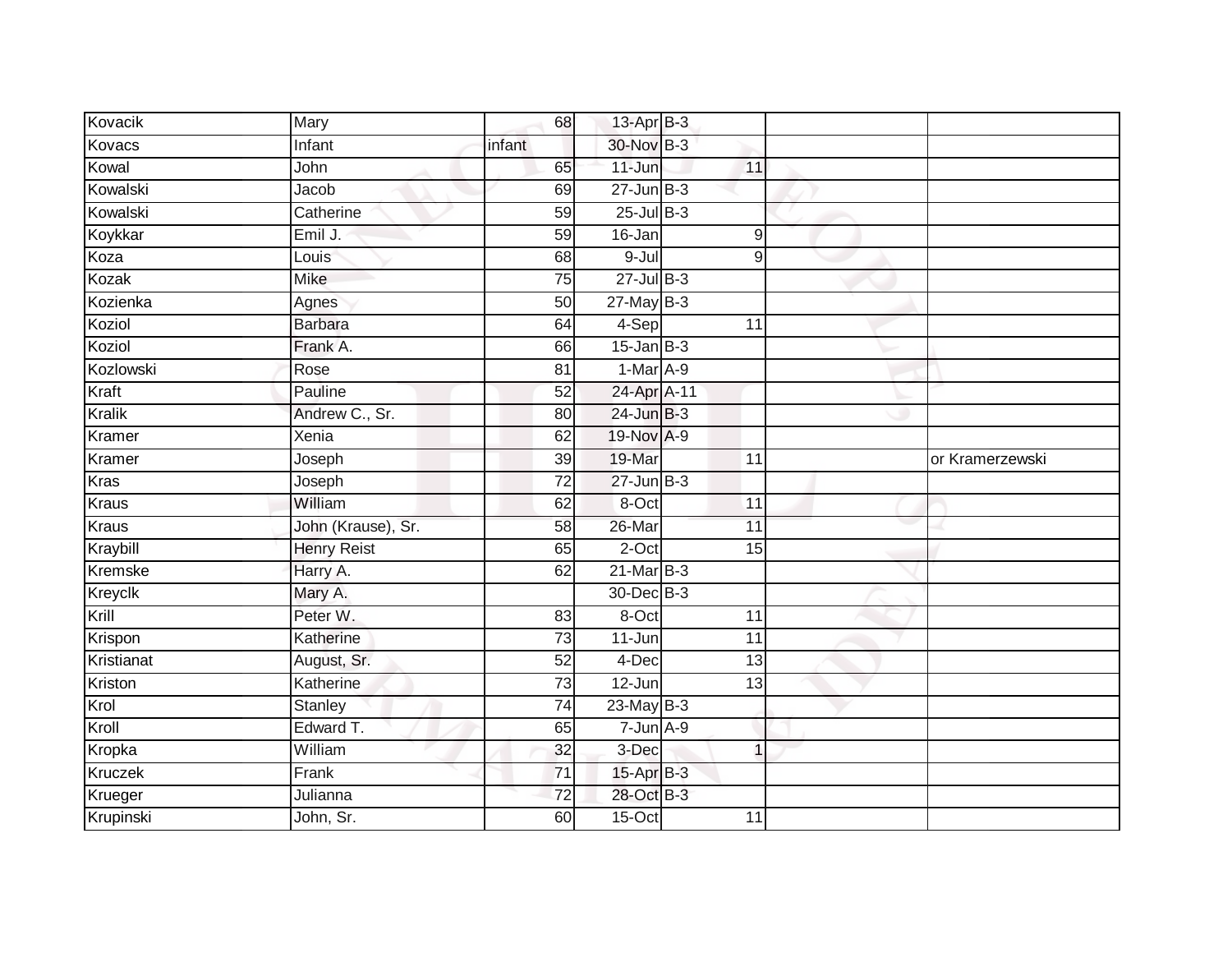| Krupp          | Rev. George B.      |                 | 18-May B-3       |                  |                |
|----------------|---------------------|-----------------|------------------|------------------|----------------|
| Kruskol        | Michael D.          | 66              | 18-Dec           | 15               |                |
| Kruto          | George              | $\overline{35}$ | 13-Jan           | 15               |                |
| Kruzan         | Catherine G.        | 82              | $27 - Aug$       | 11               |                |
| <b>Krzan</b>   | Joseph I.           | $\overline{73}$ | 30-Sep C-3       |                  |                |
| Krzyston       | Andrew (Driston)    | 81              | 4-Dec            | $\overline{13}$  |                |
| Krzyston       | Mary                | 47              | 6-Apr B-3        |                  |                |
| Kubic          | Constance           | 67              | $13-Sep$ A-9     |                  |                |
| Kudera         | Philomena (Grimmer) | 53              | 29-Oct           | 11               |                |
| Kudlacz        | <b>Martin</b>       | 70              | $26$ -Dec $B$ -3 |                  |                |
| Kuhn           | Nicholas W.         | 79              | 20-Mar           | 11               |                |
| Kuiper         | Dave                | 43              | $12 - Jun$       | 13               |                |
| Kulczyk        | Barney, Sr.         | 73              | $17-AugB-3$      |                  |                |
| Kulik          | John                | 67              | 14-Oct B-3       |                  |                |
| Kumala         | Maryanna            | 66              | 16-May C-3       |                  |                |
| Kumiega        | Ignatius J. (Red)   | 50              | $5$ -Dec $B$ -3  |                  |                |
| Kundrat        | Nicholas E.         | 57              | $22-Oct$         | 11               |                |
| Kunert         | Walter W.           | 72              | 4-Jan C-11       |                  |                |
| Kunka          | Frank               | 66              | 30-Dec B-3       |                  |                |
| Kupecz         | Elizabeth           | 63              | $2 -$ Jul        | $\boldsymbol{9}$ |                |
| Kupscis        | Joseph (Kupski)     | 69              | 10-Feb           | 17               |                |
| Kurczynski     | Frank               | $\overline{59}$ | $26$ -Aug $B-3$  |                  |                |
| <b>Kurek</b>   | John S.             | 72              | 5-Nov            | 11               |                |
| Kurnik         | Mary                | 69              | $5-AugB-3$       |                  |                |
| Kurzeja        | Joseph M.           |                 | $7-MarB-3$       |                  |                |
| <b>Kus</b>     | Joseph              | 75              | $2$ -Dec $B-3$   |                  |                |
| Kushnak        | Eleanore            | $\overline{57}$ | 26-Aug B-3       |                  |                |
| <b>Kuske</b>   | Albert              | 57              | $17 - Feb$ B-3   |                  |                |
| <b>Kuzemka</b> | Wasyl               | 72              | 30-Jan           | 11               |                |
| Kvedaras       | John K.             | 22              | 25-Mar B-3       |                  |                |
| Kwiakowski     | Adam                | 68              | 6-May B-3        |                  | aka Adam Bloom |
| Kwitz          | Albert              | 67              | $18 - Jun$       | 4                |                |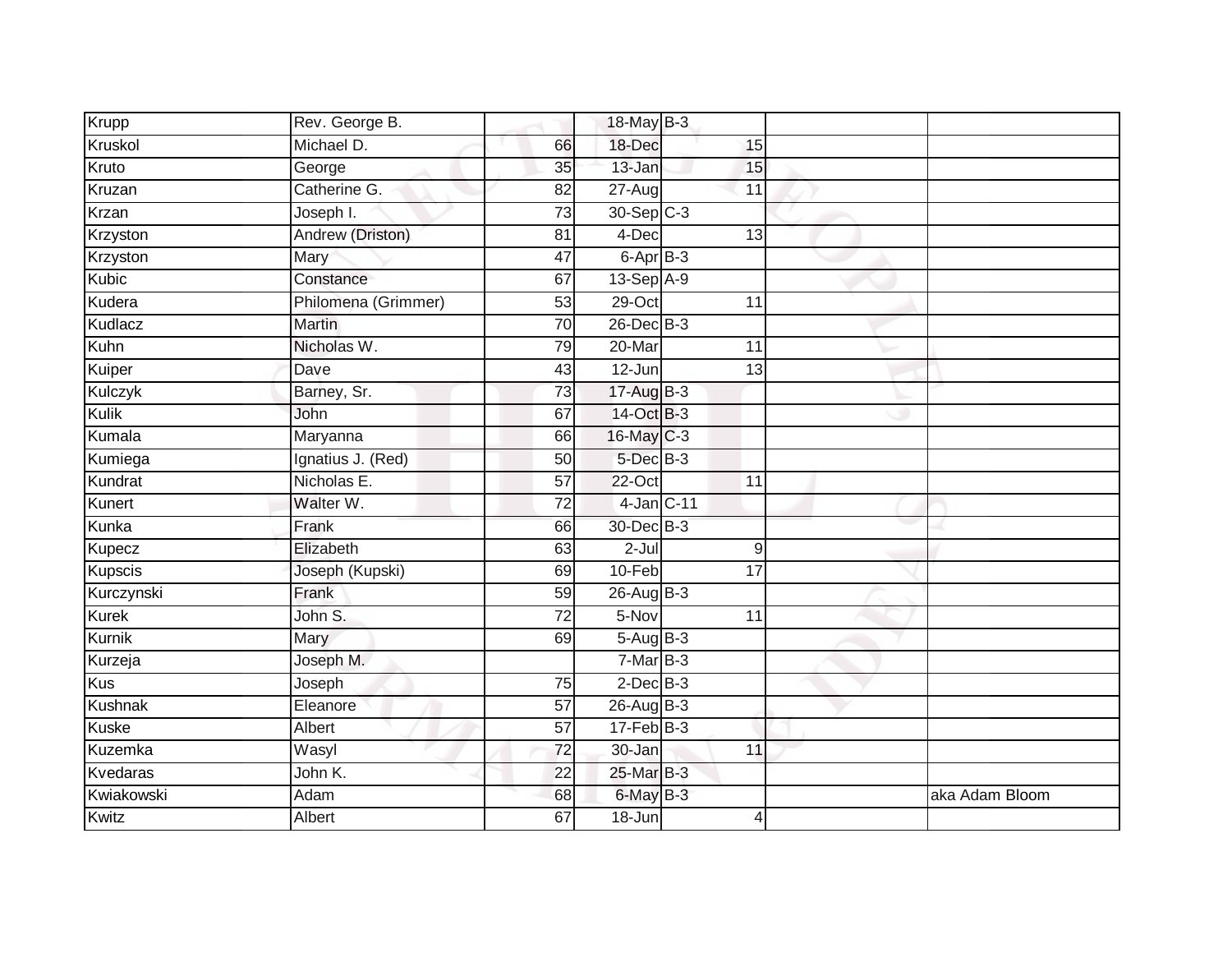| Kyle        | Walter E.              | 60              | 10-Aug B-3       |                 |                                      |
|-------------|------------------------|-----------------|------------------|-----------------|--------------------------------------|
| LaBonte     | Homer                  | 61              | 9-Nov A-11       |                 |                                      |
| Lach        | Anna                   | 63              | 7-May            | 11              |                                      |
| Lachowicz   | Frank                  |                 | 14-Oct           | $\mathbf 1$     | Also see Oct 15 p. 11                |
| Lachowitz   | Michael                | 69              | $10-Feb$         | $\overline{17}$ |                                      |
| Lacky       | Mrs. Harry             |                 | 6-Nov            | 11              |                                      |
| Lager       | Charles J., Sr.        | 94              | 8-Nov B-3        |                 |                                      |
| Lahmon      | <b>Bertha</b>          | 58              | 27-Jan           | 15              |                                      |
| Lahr        | Anna                   | 79              | $12$ -Feb $B-3$  |                 |                                      |
| Laich       | <b>Michael Charles</b> | 5 days          | 13-Sep A-9       |                 |                                      |
| Lake        | Lenora                 | 43              | $23$ -Feb $B-3$  |                 |                                      |
| Lake        | <b>Blanche</b>         | 71              | 14-Jun A-11      |                 |                                      |
| Lakin       | <b>Patrick Paul</b>    | 3               | $9-AugB-3$       |                 |                                      |
| LaMantia    | Salvator               | 77              | 4-Apr A-4        |                 |                                      |
| Lampa       | William J.             | 78              | 17-Jan           | 11              |                                      |
| Lamprecht   | Hattie                 | $\overline{72}$ | $2$ -May $B-3$   |                 |                                      |
| Lamprinidis | Aspasia                | 70              | 11-Nov B-3       |                 |                                      |
| Landin      | Karl N.                | 67              | 24-Feb B-3       |                 |                                      |
| Lane        | Ella G.                | 54              | 13-Apr B-3       |                 |                                      |
| Lang        | Harry L.               | $\overline{72}$ | $1-AugB-3$       |                 |                                      |
| Lange       | Frank O.               | 48              | 7-Aug            | 11              |                                      |
| Langohr     | John S.                | 69              | 14-Nov B-3       |                 |                                      |
| Lanman      | Henry A.               |                 | 23-Jan           | $\overline{11}$ |                                      |
| Lanoue      | Genevieve              | 83              | $15$ -Jul $B$ -5 |                 |                                      |
| Larkin      | Edward                 | 32              | 21-Aug           | $\hbox{9}$      |                                      |
| Larmon      | George A.              | 96              | $5-Sep$ B-3      |                 |                                      |
| Larson      | Elsie                  | 64              | 20-Mar           | 11              |                                      |
| Larson      | Lars Edward            | 69              | 13-Nov           | 15              | Picture included on Nov<br>14, p B-3 |
| Larson      | Dorothy                | 79              | 5-Jan A-7        |                 |                                      |
| Lary        | Sgt. Richard           |                 | 30-Sep C-3       |                 |                                      |
| Lary        | Sgt. Richard F.        | 25              | 23-Sep A-19      |                 | Picture included                     |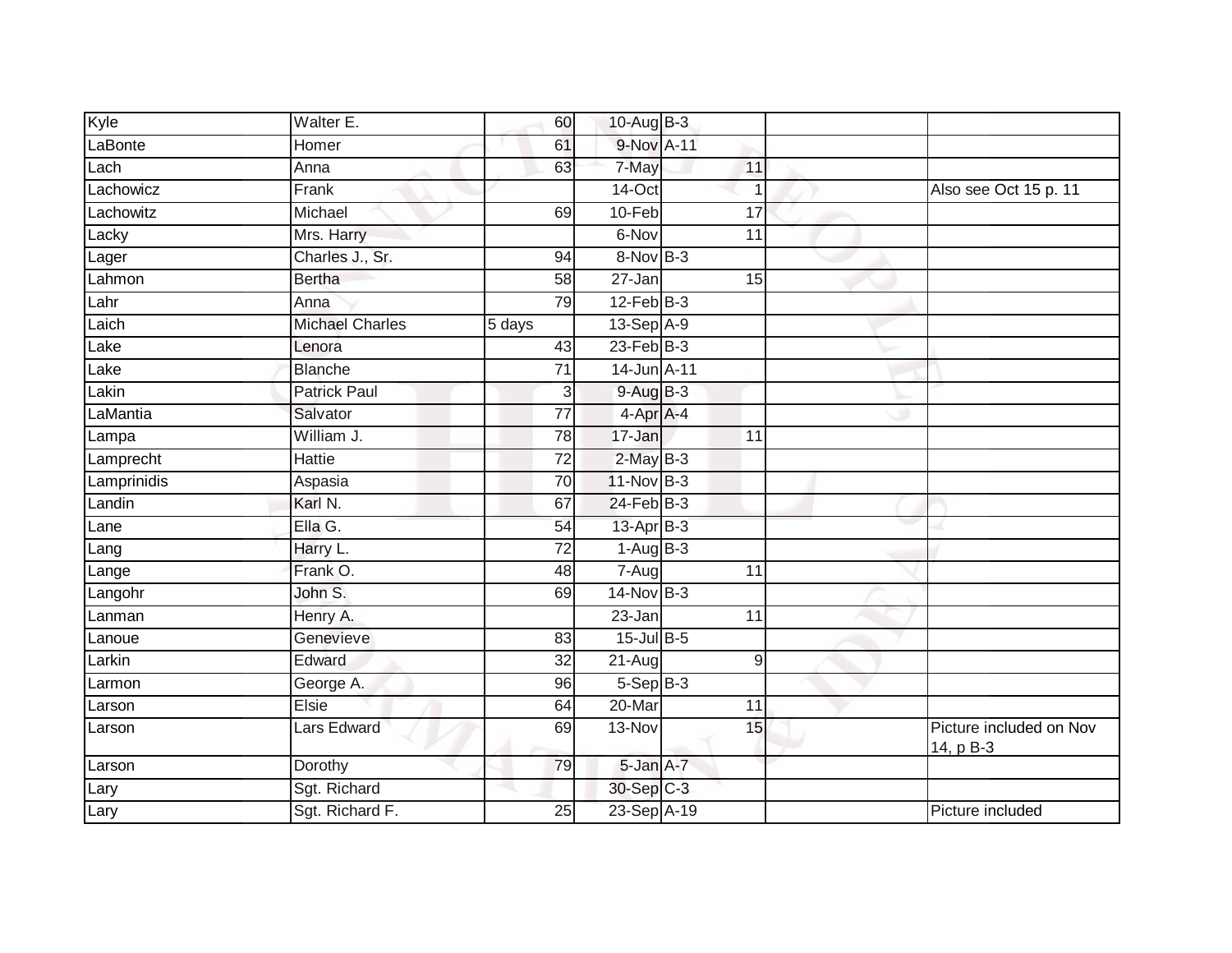| Lashbrook   | Ida Meyer         | 41              | $18 - Jun$      |                 | $\overline{4}$ |  |
|-------------|-------------------|-----------------|-----------------|-----------------|----------------|--|
| Laskus      | Kazimierz         | 44              | 27-Aug          | 11              |                |  |
| LaTulipe    | William           | 68              | 6-May B-3       |                 |                |  |
| Lauer       | Charles W.        | 69              | 18-Sep          | 11              |                |  |
| Lauerman    | Robert            | infant          | $25$ -May $B-3$ |                 |                |  |
| Lauyer      | Frank (Hap)       | 62              | 21-Jun A-11     |                 |                |  |
| LaVigne     | John F.           | 70              | 21-Feb          | 15              |                |  |
| Lawless     | William R.        | 74              | $11$ -Jan B-3   |                 |                |  |
| Lawrence    | <b>Beatrice</b>   | 27              | $23-Nov$ B-3    |                 |                |  |
| Leber       | George D.         | 47              | 2-Oct           | 15              |                |  |
| Leimback    | George Peter      | 64              | $8-AugB-3$      |                 |                |  |
| Leissig     | Adeline           | 58              | 21-May          | $\overline{11}$ |                |  |
| Lelak       | George            | 61              | $16 -$ Jul      |                 | 9              |  |
| Lens        | Emil              | 94              | 28-May          |                 | 9              |  |
| Leonard     | J. M.             | $\overline{87}$ | 4-Nov B-3       |                 |                |  |
| Leonard     | Floyd F.          | 68              | 26-Apr A-11     |                 |                |  |
| Lepak       | Edward            | 50              | 11-Dec          | 15              |                |  |
| Lesmeister  | <b>Paul Lewis</b> | $\overline{71}$ | 5-Nov           | 11              |                |  |
| Lesniak     | Andrew            | $\overline{77}$ | 27-Jul B-3      |                 |                |  |
| Lesniewski  | Jeanne Marie      |                 | $11-Dec$        | 15              |                |  |
| Lesnikowski | Pauline           | 78              | $22$ -Jan $B-3$ |                 |                |  |
| Lester      | Suzanna           | 66              | 27-Nov          | $\overline{11}$ |                |  |
| LeVan       | Daniel K.         | 75              | 26-Apr A-11     |                 |                |  |
| Levenberg   | Sol               | $\overline{74}$ | 6-Mar           | 11              |                |  |
| Levins      | Thomas F., Sr.    | $\overline{74}$ | $23$ -Feb $B-3$ |                 |                |  |
| Lewis       | Edgar H.          |                 | $19-Sep$ $B-3$  |                 |                |  |
| $L$ ewis    | Lois Middleton    | 46              | $23$ -Feb $B-3$ |                 |                |  |
| Lewitz      | Helene            |                 | 29-Oct          |                 | 11 Dobson      |  |
| Lidgard     | <b>Harry</b>      | 66              | 13-May B-3      |                 |                |  |
| Lietzan     | Anna              | 73              | 21-Feb          | 15              |                |  |
| Lightcap    | Donna             | 31              | 5-Apr           |                 |                |  |
| Lighthall   | Letha L.          | $\overline{71}$ | 30-Aug B-3      |                 |                |  |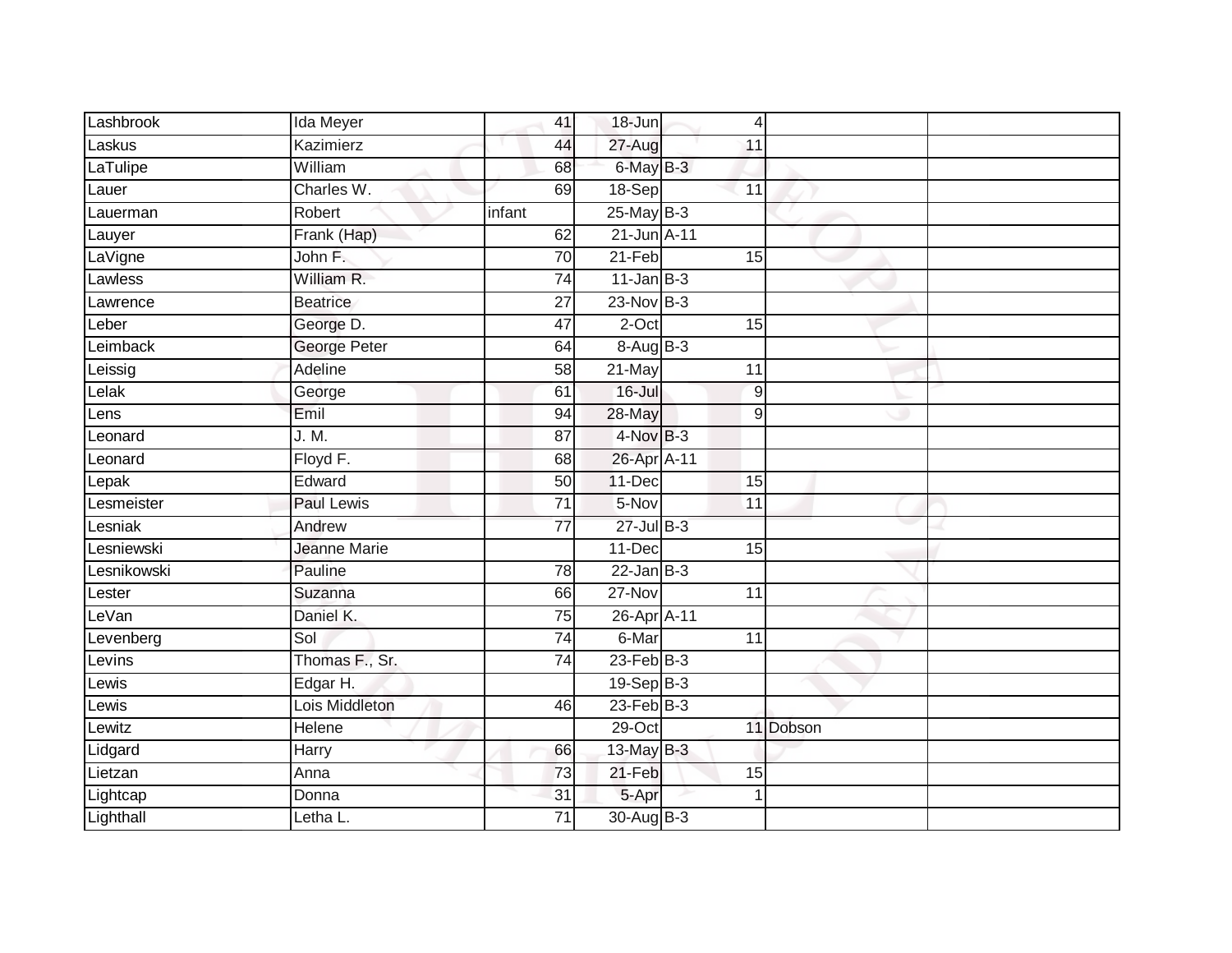| Lindsey      | Lester                | $\overline{7}$  | 22-Aug          | 1               |           |                        |
|--------------|-----------------------|-----------------|-----------------|-----------------|-----------|------------------------|
| Lipinski     | Florence J.           | 55              | 19-Dec B-3      |                 |           |                        |
| Lisy         | John                  | 70              | $12$ -Aug $B-3$ |                 |           |                        |
| Liszczak     | Joseph                | 70              | $9$ -Dec $B$ -3 |                 |           |                        |
| Littman      | August F.             | $\overline{70}$ | 29-Nov A-11     |                 |           |                        |
| Lloyd        | <b>Hazel Irene</b>    | 48              | $20 - Feb$      | 11              |           |                        |
| Loar         | Ivan Richard          | 53              | $15$ -Jun $B-3$ |                 |           |                        |
| Lochte       | William C.            |                 | $3-FebB-3$      |                 |           |                        |
| Locklin      | Caroline C.           | 90              | 13-Feb          | 11              |           |                        |
| Loftus       | Martin E.             | 66              | $12$ -Apr $B-3$ |                 |           |                        |
| Lohse        | <b>Bernadine</b>      | 95              | 8-Apr           |                 | 1 Prahlow | Picture included       |
| Lokotzke     | Fredricka (Rike)      | 83              | 23-Jan          | 11              |           |                        |
| Lombarde     | Michael James         | 41              | 26-Feb B-3      |                 |           |                        |
| Long         | Louis L. (Red)        | 50              | 8-Oct           | 11              |           |                        |
| Long         | Albert S., Jr.        | $\overline{34}$ | $2-SepB-3$      |                 |           |                        |
| Long         | Thomas A.             | 78              | 30-Aug B-3      |                 |           |                        |
| Longgood     | Eugene A.             | 64              | 26-Apr A-11     |                 |           |                        |
| Lopez        | Phillip               | 4 months        | 4-May B-3       |                 |           |                        |
| Lopez        | Emilia                | 17              | 5-Jun           | 1               |           | also see June 6, p B-3 |
| Lorene       | Antoinette            | 68              | 8-Apr B-3       |                 |           |                        |
| Lott         | Wiliam S.             | 87              | $2$ -Oct        | 15              |           |                        |
| Loucks       | Virgil B.             | 69              | 2-Apr           | 5               |           |                        |
| Louderback   | Glen H.               | $\overline{70}$ | $6$ -May $B-3$  |                 |           |                        |
| Loughborough | <b>Carolyn Paxton</b> |                 | 20-Aug          | $\overline{11}$ |           |                        |
| Louloudakis  | <b>Mike</b>           |                 | $3 - Jan$       | 11              |           | second page 11         |
| Lowe         | Dewey                 |                 | $2$ -Feb $A-11$ |                 |           |                        |
| Lubarski     | Celia                 | 70              | $5-SepB-3$      |                 |           |                        |
| Lucas        | Agnes McGowan         |                 | $23$ -May B-3   |                 |           |                        |
| Lucas        | <b>Harold Robert</b>  | 33              | 18-Dec          | 15              |           |                        |
| Lucken       | Lydia                 | 64              | 11-May B-3      |                 |           |                        |
| Ludke        | <b>Helen</b>          | 57              | 31-May B-3      |                 |           |                        |
| Luebker      | Joseph J.             | $\overline{70}$ | 10-Aug B-3      |                 |           |                        |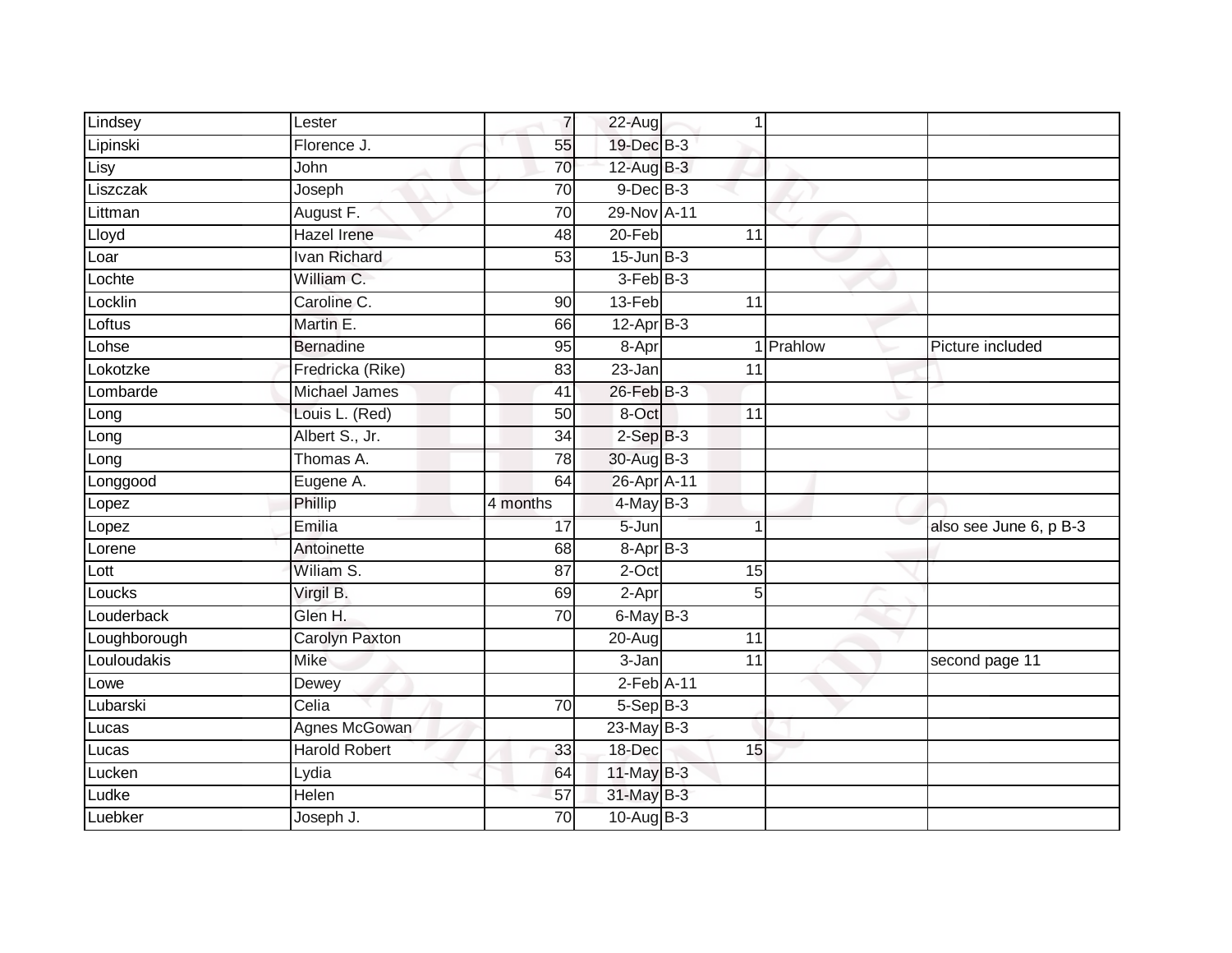| Lugosan   | Anna                |    | $13-Sep$ A-9    |    |                  |
|-----------|---------------------|----|-----------------|----|------------------|
| Lukacek   | Mike, Sr.           |    | $5$ -Jul B-3    |    |                  |
| Lukacek   | Anna                |    | 4-Jan C-11      |    |                  |
| Lukos     | Harry Thomas        | 43 | 22-Oct          | 11 |                  |
| Lundell   | Harry               | 65 | 19-Marl         | 11 |                  |
| Lundewall | Ralph H.            | 54 | $22$ -Apr $B-3$ |    |                  |
| Lutz      | Wilma I.            | 68 | $22$ -Apr $B-3$ |    |                  |
| Lynch     | John W. "Bill"      | 59 | $11-Nov$ B-3    |    | Picture included |
| Lynch     | <b>Mabel Dietel</b> | 62 | $27$ -Jun $B-3$ |    |                  |
| Lynch     | John E. (Jack)      | 69 | 25-Oct B-3      |    |                  |

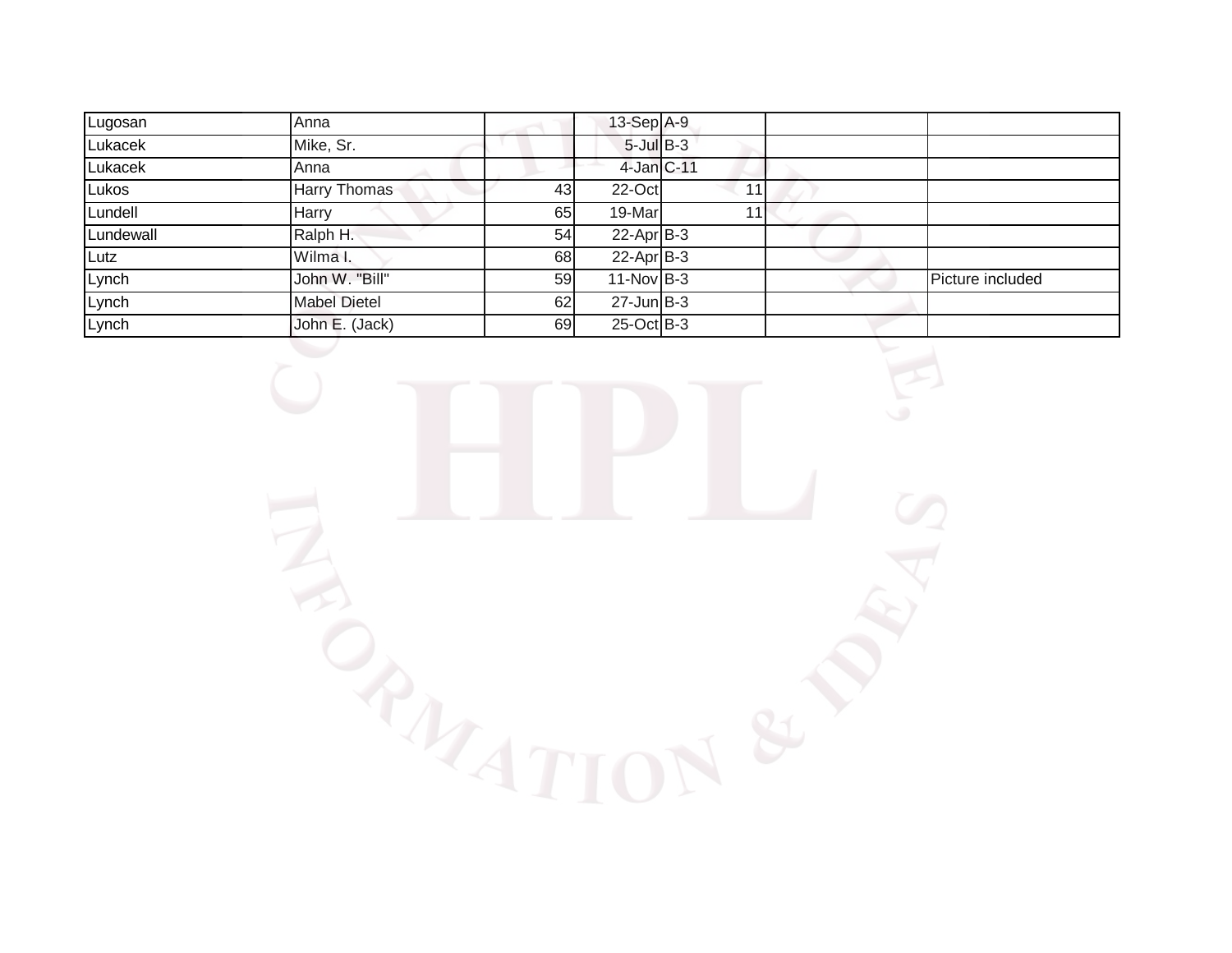| <b>Surname</b>  | <b>Given</b>         | Age             | <b>Date</b>     | Page             | <b>Maiden</b> | <b>Note</b>      |
|-----------------|----------------------|-----------------|-----------------|------------------|---------------|------------------|
| <b>Maack</b>    | Marguerite Catherine | 63              | 13-Nov          | 15               |               |                  |
| Machacek        | John                 | 62              | 13-May B-3      |                  |               |                  |
| Machota         | Lottie M.            | 43              | 22-Oct          | 11               |               |                  |
| Machota         | Katherine            | 81              | $6$ -Jan $B-3$  |                  |               |                  |
| Mackey          | Etta                 | 77              | $21$ -Oct $B-3$ |                  |               |                  |
| MacLennan       | George M             | 60              | $22$ -Jan B-3   |                  |               |                  |
| Madala          | Madeline             | 47              | $13$ -Jun $B-3$ |                  |               |                  |
| Madden          | Carl                 | 58              | $27$ -Apr $B-9$ |                  |               |                  |
| Madura          | Michael J.           | 64              | 4-Jan C-11      |                  |               |                  |
| Madura          | Michael J. (Mike)    | 68              | $21-Nov$ B-3    |                  |               | Picture included |
| Mager           | Florence             | 40              | 4-Jun           | 11               |               |                  |
| Magurany        | Elizabeth G.         |                 | 30-Apr          | 11               |               |                  |
| Majezak         | Viola J.             | 51              | 22-Jul B-3      |                  |               |                  |
| Majoros         | Michael J. (Mike)    | $\overline{50}$ | 14-Oct B-3      |                  |               |                  |
| Malone          | <b>Barbara</b>       | 75              | 3-Jan           | 11               |               |                  |
| Malone          | Inez P.              | 61              | 27-Dec B-3      |                  |               |                  |
| Mann            | Verlyon J.           | 43              | 8-Mar B-3       |                  |               |                  |
| <b>Manslik</b>  | Dr. Edward A.        | 66              | 5-Oct B-7       |                  |               |                  |
| Marakovich      | John, Sr             | 68              | 31-Oct B-3      |                  |               |                  |
| <b>Marcinek</b> | <b>Stanley</b>       | 59              | 12-Mar          | 11               |               |                  |
| Marciniec       | Petro Nella          | 86              | $12-Sep$ C-3    |                  |               |                  |
| Marin           | Anton                | 71              | $15$ -Jun $B-3$ |                  |               |                  |
| Marko           | Stanley              | 55              | $23$ -Dec $B-3$ |                  |               |                  |
| Marko           | Andrew, Sr.          | 74              | 29-Nov A-11     |                  |               |                  |
| Markovich       | <b>Steve</b>         | 64              | $9 -$ Jul       | $\boldsymbol{9}$ |               |                  |
| <b>Markunes</b> | Frank                | 60              | $2$ -Oct        | 1                |               |                  |
| Markut          | Margaret             | 69              | 7-Feb           | 13               |               |                  |
| Marohn          | Anna E.              | 83              | 29-May          | 19               |               |                  |
| Marosi          | Joseph, Sr.          | 77              | 23-Aug A-11     |                  |               |                  |
| Martin          | Clarence A. L.       |                 | 15-Apr B-3      |                  |               |                  |
| <b>Martin</b>   | Robert O.            | $\overline{32}$ | $29$ -Oct       | 1                |               | Picture included |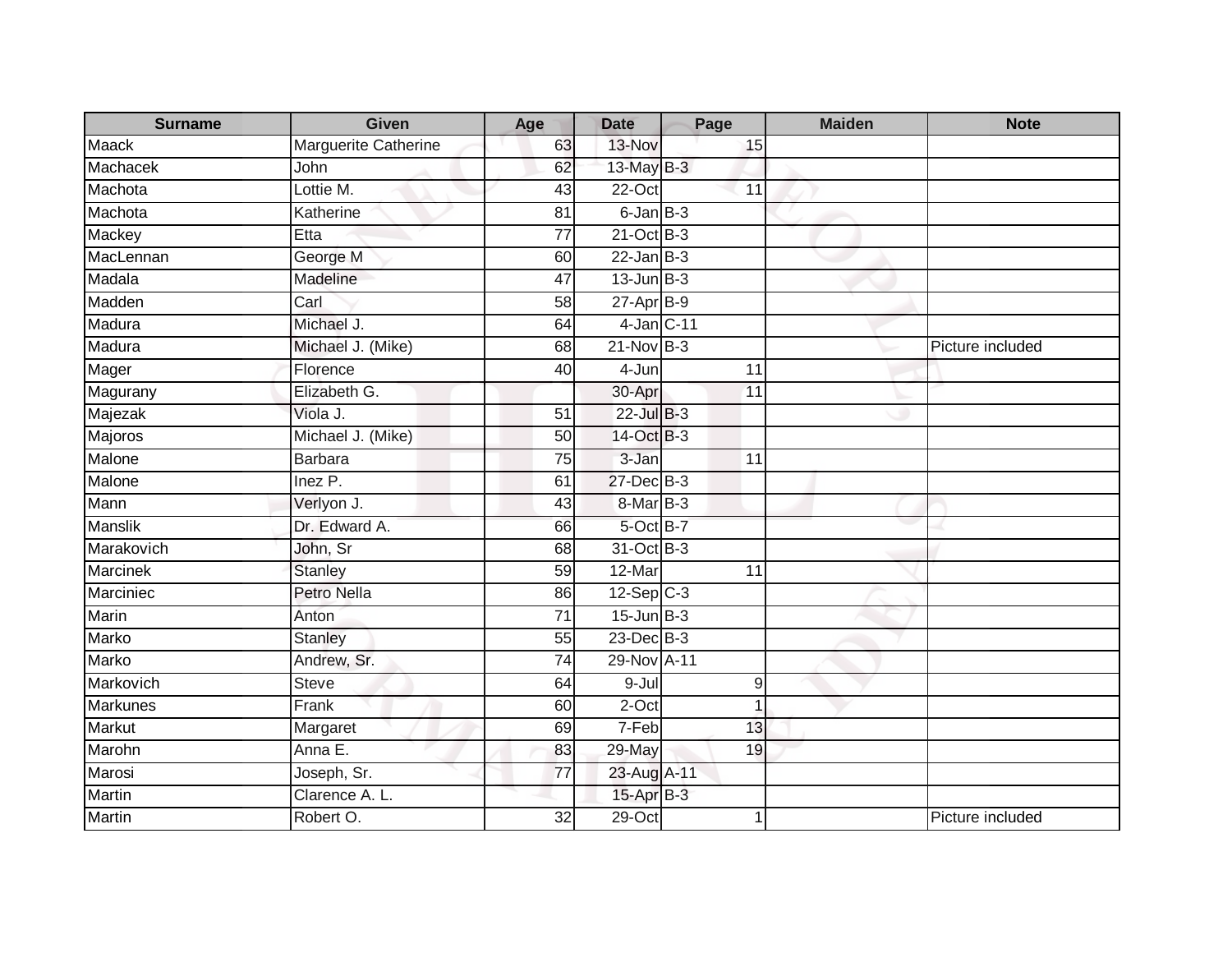| <b>Martin</b>    | Cora                                 | 68              | 26-Apr A-11     |                 |       |  |
|------------------|--------------------------------------|-----------------|-----------------|-----------------|-------|--|
| Martinez         | Elvira                               | 28              | 19-Oct B-3      |                 |       |  |
| Maruszyzak       | Stephen                              | 68              | $11-Nov$ B-3    |                 |       |  |
| Maryonovich      | Edna Mina                            | 29              | 9-Nov A-11      |                 |       |  |
| Marzec           | <b>Walter Stanley</b>                | $\overline{36}$ | 18-Apr A-15     |                 |       |  |
| Massoth          | Carrie R.                            | 67              | $3-Apr$         | 4               |       |  |
| Mathena          | Gertrude                             | 44              |                 | 12-Feb 1, B-3   |       |  |
| Matheny          | Maude N.                             | 78              | 29-Mar A-11     |                 |       |  |
| <b>Mathias</b>   | Elizabeth                            | 90              | $4$ -May B-3    |                 |       |  |
| Mathieson        | Kathryn J.                           | $\overline{37}$ | $7$ -Oct $B-3$  |                 |       |  |
| Matlock          | Eula Elzada                          | 22              | $11$ -Jan B-3   |                 |       |  |
| Matlock          | Rose                                 | $\overline{70}$ | $20$ -Jun $B-3$ |                 |       |  |
| <b>Matlock</b>   | <b>Charles Ernest (Matt)</b>         | 65              | 13-Feb          | 11              |       |  |
| Matott           | Blanche D.                           |                 | $6$ -Jul $B-3$  |                 |       |  |
| Matson           | Casper                               | $\overline{78}$ | $3$ -Jun $B-3$  |                 |       |  |
| Matteucci        | Ottavio                              | 63              | 26-Nov          | 11              |       |  |
| <b>Matthews</b>  | Jeffery                              | Infant          | 14-Feb          | $\overline{11}$ |       |  |
| Mattingly        | Roy S.                               | 58              | $31 -$ Jul      | 9               |       |  |
| Matuska          | Michael                              | 59              | 30-Apr          | 11              |       |  |
| Matuszak         | Steve Frank (Doc)                    | 46              | $12-Nov$        | $\overline{11}$ |       |  |
| Mauch            | William                              | 72              | 26-Oct A-15     |                 |       |  |
| Mayer            | Harry J.                             | $\overline{48}$ | $3 -$ Jul       | 13              |       |  |
| Mazur            | Anna                                 | 67              | 22-Jul B-3      |                 |       |  |
| <b>McArty</b>    | Duke K.                              | 72              | $15$ -Apr $B-3$ |                 |       |  |
| McCampbell       | Dalene                               | 39              | $20$ -Jul B-3   |                 | Moore |  |
| McCarthy         | Bartholomew M. (Bart)                | 63              | 16-Jan          | 9               |       |  |
| McClanahan       | <b>Mattie May</b>                    | 79              | 9-Apr           | 11              |       |  |
| <b>McCord</b>    | $\overline{\overline{\mathsf{IG.}}}$ |                 | 9-Jul           | 9               |       |  |
| <b>McCormick</b> | William                              | 27              | 24-Dec B-3      |                 |       |  |
| McCormick        | Robert D.                            | 29              | 10-Jan          | 11              |       |  |
| <b>McCready</b>  | <b>Edward Robert</b>                 | 86              | $14$ -Dec $B-3$ |                 |       |  |
| McCready         | John (Jack)                          | 66              | 13-Apr B-3      |                 |       |  |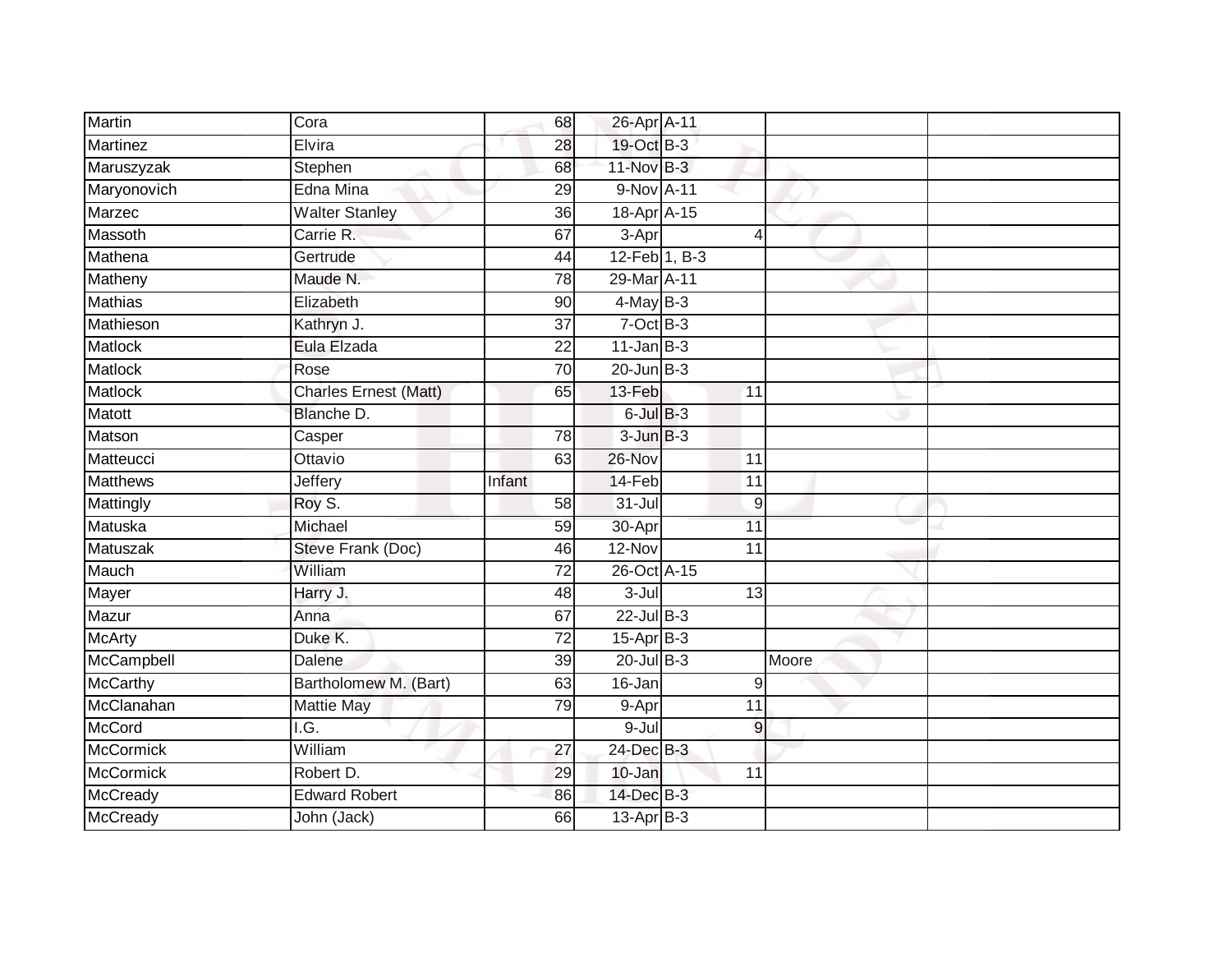| McCullough       | William Charles, Jr. | 25              | $25$ -Jan B-3      |                 |                  |
|------------------|----------------------|-----------------|--------------------|-----------------|------------------|
| McDade           | Gladys (Dot)         | 73              | 13-Aug             | 11              |                  |
| <b>McDerby</b>   | Mrs. D.W.            |                 | $24$ -Jun $B-3$    |                 |                  |
| McDermott        | Elizabeth            | 82              | $1-Nov$ B-3        |                 |                  |
| McDonald         | James P.             | 89              | $5$ -Jul $B$ -3    |                 |                  |
| McDonald         | John                 | 83              | 15-Aug B-3         |                 |                  |
| McDonald         | William N.           | 65              | 20-Dec B-3         |                 |                  |
| McDonald         | Charlotte            | 3               | $23-Oct$           | $\overline{11}$ |                  |
| McDonald         | John G.              | 59              | 16-Nov B-3         |                 |                  |
| McFadden         | James, Sr.           | 83              | 26-Oct A-15        |                 |                  |
| <b>McGill</b>    | <b>Edward LeRoy</b>  |                 | $21$ -Mar $B-3$    |                 |                  |
| McGilvery        | Alfed J.             | 59              | $8-Apr$ B-3        |                 |                  |
| McGlone          | O.D.                 | 44              | 19-Feb B-3         |                 |                  |
| <b>McGraw</b>    | Frank H.             | 75              | $4$ -Nov $B-3$     |                 |                  |
| <b>McKay</b>     | Frank                | 65              | $27 -$ Jul $B - 3$ |                 |                  |
| <b>McKinney</b>  | Bessie L.            | 53              | 20-Apr B-3         |                 |                  |
| McKinnon         | Frank N.             | $\overline{51}$ | $27$ -Apr $B-9$    |                 |                  |
| <b>McKissack</b> | <b>Ricky</b>         | 3               | 5-Feb              | $\mathbf 1$     |                  |
| <b>McKissack</b> | Jeannie              | 2               | 5-Feb              |                 |                  |
| <b>McKissack</b> | <b>Willie Eddie</b>  | 7 weeks         | $5-Feb$            |                 |                  |
| <b>McKissack</b> | <b>June Marie</b>    | 4               | 5-Feb              |                 |                  |
| McLaughlin       | Paul N.              | 16              | $11-Apr$ B-3       |                 |                  |
| Mcmann           | Emma Myrtle          | 64              | 20-Aug             | 11              |                  |
| <b>McMullen</b>  | Maud                 | 74              | 5-Aug B-3          |                 |                  |
| McMurray         | William H.           | 60              | 5-Apr A-9          |                 |                  |
| McReynolds       | Frank C.             | 70              | $6-SepB-3$         |                 |                  |
| <b>McSemek</b>   | Walter J.            | 59              | $2 -$ Jul          | $\mathsf g$     |                  |
| <b>McShane</b>   | Mary (Adley)         | 65              | 26-Aug B-3         |                 |                  |
| <b>Mears</b>     | John                 | 79              | 12-Jun             | 13              | Picture included |
| <b>Mebbitt</b>   | Martha M.            | 77              | $9-Sep$ $B-4$      |                 |                  |
| Mecho            | Joseph               | 68              | $26$ -Jan B-3      |                 |                  |
| <b>Melvin</b>    | Katherine S.         | 68              | $2$ -Oct           | 15              |                  |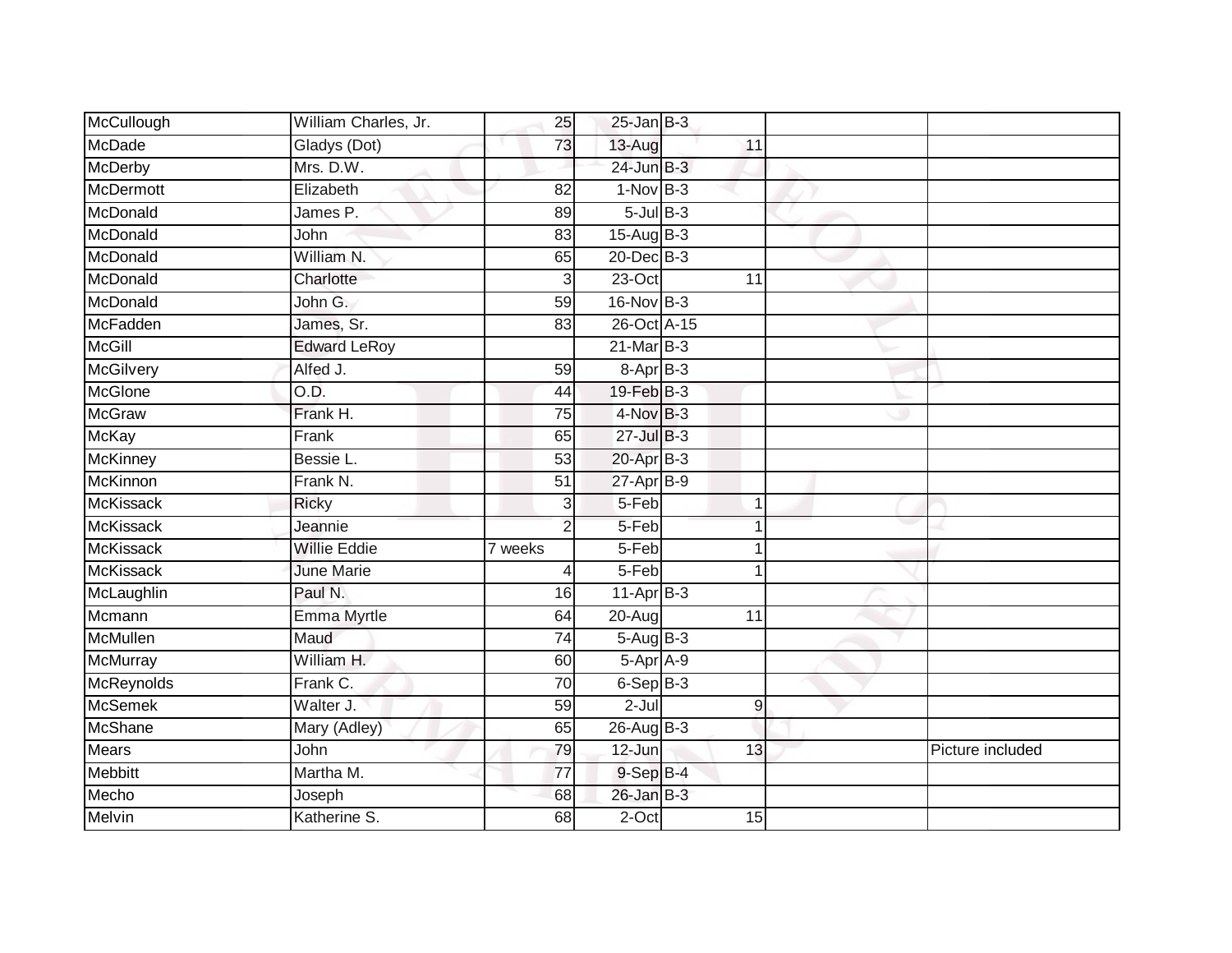| Mendyk          | Anton M.              | 76              | 13-Jul B-3      |                  |  |
|-----------------|-----------------------|-----------------|-----------------|------------------|--|
| Meriman         | Dennis A.             |                 | 27-Nov          | 11               |  |
| <b>Merkelis</b> | John (Merkel)         | 67              | 16-Mar B-3      |                  |  |
| <b>Merrick</b>  | Stanley               | 48              | 26-Sep B-3      |                  |  |
| Merz            | Dr. H.G.              | 86              | 23-Sep A-19     |                  |  |
| Merz            | Henry C.              | $\overline{57}$ | $4-AprA-4$      |                  |  |
| Meschi          | Julius                | $\overline{70}$ | 25-Sep          | 11               |  |
| <b>Meszkis</b>  | Charles               | 65              | 3-Apr           | $\overline{4}$   |  |
| Meyer           | Herbert A.            | 55              | 16-Sep B-3      |                  |  |
| Meyer           | Mrs. Herbert A.       | 50              | $26-Sep$ B-3    |                  |  |
| Meyer           | Elizabeth             | 87              | 18-Jun          | $\overline{4}$   |  |
| Meyer           | Augusta               | 79              | $26 - Nov$      | 11               |  |
| <b>Meyers</b>   | Anna                  | $\overline{72}$ | 9-Mar B-3       |                  |  |
| Michaels        | Wallace               | 51              | 19-Nov A-9      |                  |  |
| Michalski       | John                  | $\overline{70}$ | 8-May           | $\overline{13}$  |  |
| Michel          | Joseph                | 64              | $24$ -Feb $B-3$ |                  |  |
| Middleton       | Robert W.             | 57              | 9-Nov A-11      |                  |  |
| Mihalic         | John J., Sr.          | 46              | 14-Mar B-3      |                  |  |
| Mihaso          | John                  | 86              | $22$ -Jun $B-3$ |                  |  |
| <b>Mikrut</b>   | Frank                 | 66              | $9-$ Sep $B-4$  |                  |  |
| <b>Mikulski</b> | <b>Max</b>            |                 | 14-May          | 11               |  |
| Milhahn         | Emma                  | $\overline{87}$ | $27 - Dec$ B-3  |                  |  |
| <b>Milkusak</b> | <b>William Edward</b> | 2 months        | 3-Oct B-3       |                  |  |
| <b>Miller</b>   | Noble Howard          | 64              | $10 - Jan$      | $\overline{11}$  |  |
| Miller          | Anna T.               | 65              | $9-AugB-3$      |                  |  |
| Miller          | Bessie K.             | 46              | 27-Aug          | 11               |  |
| <b>Miller</b>   | Dorothy               | 45              | 23-Feb B-3      |                  |  |
| Miller          | Roy                   | 66              | 9-Jul           | $\overline{9}$   |  |
| Miller          | Susan M.              | 90              | 20-Dec B-3      |                  |  |
| <b>Miller</b>   | Robert                | 57              | 16-May C-3      |                  |  |
| Milligan        | Howard R.             | 50              | $16 -$ Jul      | $9\,$            |  |
| Milobara        | Martin                | $\overline{75}$ | 5-Mar           | $\boldsymbol{9}$ |  |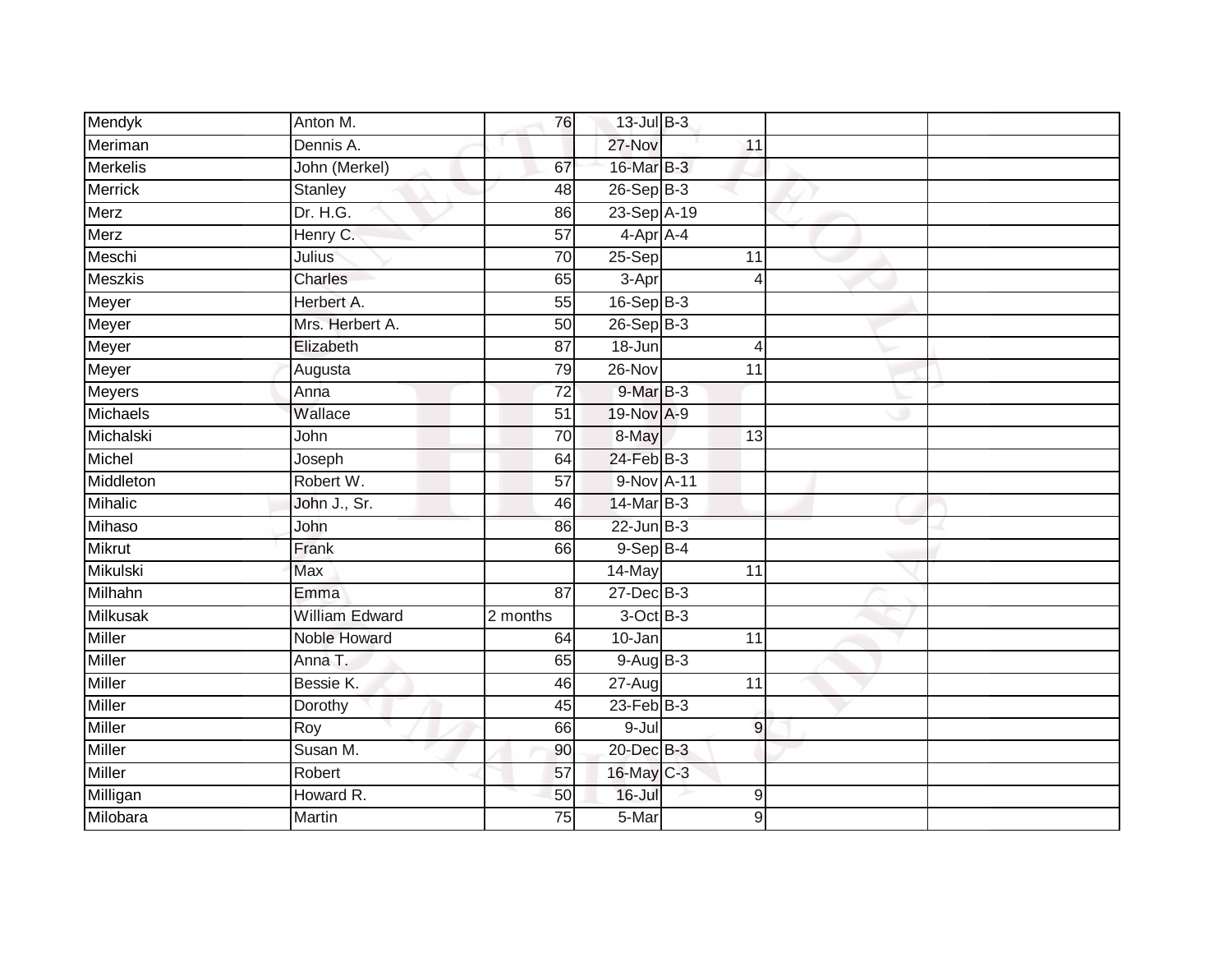| Minchuk          | <b>Stella</b>             | 60              | $2-Sep$ B-3     |                 |                       |
|------------------|---------------------------|-----------------|-----------------|-----------------|-----------------------|
| Mingey           | Robert                    | 13              | 1-Aug           | 1               |                       |
| Minsberg         | John C.                   | 68              | $1$ -Jul $B-3$  |                 |                       |
| Misicko          | John A.                   | 49              | $8$ -Jun $B-3$  |                 |                       |
| Mitchell         | Cecil E.                  | $\overline{30}$ | $12 - Jun$      | 11              | also see June 11, p 1 |
| Mitchell         | Stephen L., Sr.           | 56              | $2 -$ Jul       | 9               |                       |
| Mobley           | Lamar G.                  | 65              | $21-Feb$        | 15              |                       |
| Modjeski         | Joseph                    | 82              | $27 - Jun$ B-3  |                 |                       |
| Modjeski         | <b>Stanley</b>            | 70              | 10-Jan          | 11              |                       |
| Moeller          | Ella                      | $\overline{38}$ | $2$ -Dec $B-3$  |                 |                       |
| Moldraski        | Eva                       | 66              | $3-AugB-3$      |                 |                       |
| Moldrawski       | Louis                     | 37              | 18-Apr A-15     |                 |                       |
| Moldrawski       | Frank                     | 48              | 12-Aug B-3      |                 |                       |
| Moldrawski       | George R.                 | 43              | 1-May           | $\overline{11}$ |                       |
| <b>Molitor</b>   | Edward J.                 | 59              | 10-Aug B-3      |                 |                       |
| Molson           | <b>Barbara</b>            | 9               | $2-Sep$ B-3     |                 |                       |
| Mondrzyk         | Joseph                    | 47              | 26-Mar          | $\overline{11}$ |                       |
| Moody            | Fred                      | 62              | 13-May B-3      |                 |                       |
| Moomau           | Chester G. (Shorty)       | 46              | 7-Oct B-3       |                 |                       |
| Moore            | <b>Wade Harvey</b>        | $\overline{52}$ | $26$ -Dec $B-3$ |                 |                       |
| Moore            | Marta Weber               |                 | 7-Aug           | 11              |                       |
| Moore            | Lillian Z.                | 65              | 18-Oct B-3      |                 |                       |
| Moore            | <b>Terry Curtis</b>       | 1 day           | $11$ -May B-3   |                 |                       |
| Moore            | Dale D., Sr.              | 29              | $26 - Jun$      | $\overline{17}$ |                       |
| Mor              | <b>Charles</b>            | 60              | 24-Jan          | 11              | aka Yee Suey          |
| <b>Morales</b>   | Antonio                   | 60              | 5-Apr A-9       |                 |                       |
| Morgan           | John T.                   | 80              | $22$ -Jan B-3   |                 |                       |
| Moseley          | Frank c.                  | 85              | $27$ -May B-3   |                 |                       |
| <b>Moskalick</b> | Steve, Sr.                | 78              | 21-Oct B-3      |                 |                       |
| Mote             | <b>Clarence Dickerson</b> | 75              | 13-Jul B-3      |                 |                       |
| Mowak            | Martha                    | 45              | 31-Aug B-3      |                 |                       |
| Moxell           | Albert J. (Bart)          | $\overline{81}$ | $22$ -Apr $B-3$ |                 |                       |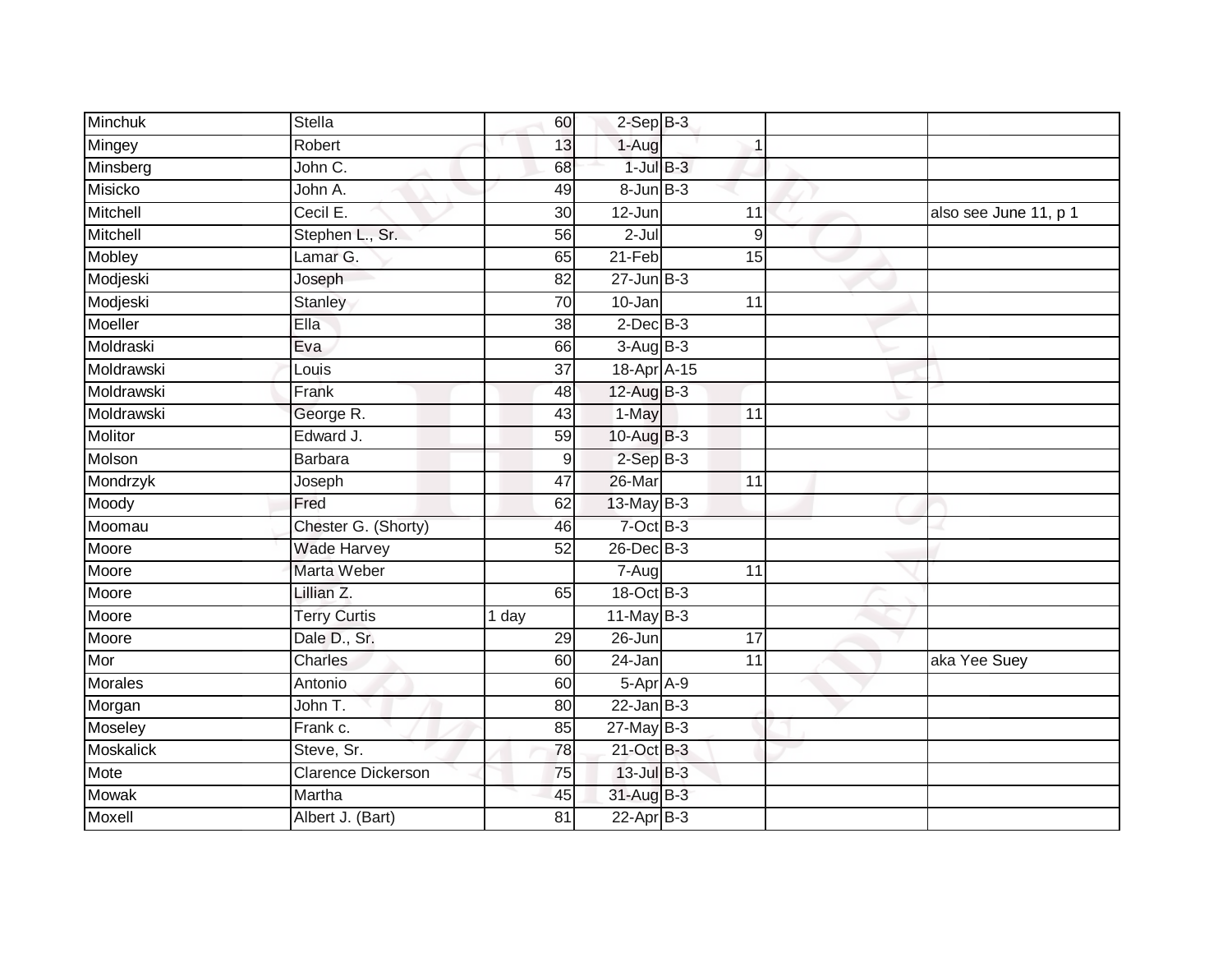| Moylan         | Edward S.                | 69              | 20-Jul B-3      |                  |  |
|----------------|--------------------------|-----------------|-----------------|------------------|--|
| <b>Mozes</b>   | Louis                    | 70              | 8-Feb B-3       |                  |  |
| <b>Mraz</b>    | Thomas                   | 83              | $13$ -Apr $B-3$ |                  |  |
| Munzel         | Sophie                   | 74              | 5-Apr A-9       |                  |  |
| Murakowski     | <b>Ben</b>               | 62              | $30 -$ Jul      | 9                |  |
| Muranyi        | John                     | 70              | $29$ -Jul $B-3$ |                  |  |
| Murillo        | Theresa                  | 16              | 22-Aug B-3      |                  |  |
| Murin          | Katherine                | 80              | 13-Sep A-9      |                  |  |
| Murnane        | Thomas T.                | 39              | 22-Aug 1, B-3   |                  |  |
| Murphy         | Larry T.                 | 15              | $23-Aug$        | 1                |  |
| Murphy         | Nathan                   | 75              | $5 - Jun$       | 1                |  |
| <b>Muss</b>    | Charles                  | 63              | 25-Mar B-3      |                  |  |
| Myren          | Axel F.                  | 87              | $13$ -May $B-3$ |                  |  |
| <b>Myren</b>   | <b>Bernice Elizabeth</b> | 42              | $31 -$ Jul      | $\boldsymbol{9}$ |  |
| Mytych         | Victoria A.              | $\overline{72}$ | 29-Jul B-3      |                  |  |
| <b>Nack</b>    | Herman                   | 75              | 24-Dec B-3      |                  |  |
| Nadasen        | Victor                   | $\overline{73}$ | 13-May B-3      |                  |  |
| Naef           | Donald L.                | 59              | 19-Oct B-3      |                  |  |
| Nagel          | Mae R.                   | 81              | 9-Mar B-3       |                  |  |
| <b>Nagle</b>   | William                  | $\overline{78}$ | 9-Apr           | $\overline{11}$  |  |
| Nagy           | Anna                     | $\overline{74}$ | $8$ -Jul $B$ -3 |                  |  |
| Nash           | Herbert P.               | 89              | 20-Sep A-11     |                  |  |
| Natzke         | Elmer E.                 | 48              | $3 - Jan$       | 11               |  |
| <b>Nazimek</b> | Anthony                  | 62              | 4-Dec           | 13               |  |
| Neal           | Clifford R.              | 18              | 3-Jan           | 11               |  |
| Neal           | James Bundy              | 84              | 30-Oct          | 15               |  |
| Need           | Loretta Williamson       | 44              | $1-Oct$         | $\overline{11}$  |  |
| Neese          | Clara B.                 | $\overline{73}$ | $5-$ Sep $B-3$  |                  |  |
| Neidow         | Johanna                  | 77              | $21$ -Nov $B-3$ |                  |  |
| Nelson         | Mildred E.               | 66              | 9-Jan           | 11               |  |
| Nelson         | Harvey L.                | 50              | 10-Apr          | 13               |  |
| Nelson         | Anna H.                  | $\overline{72}$ | $2$ -Oct        | 15               |  |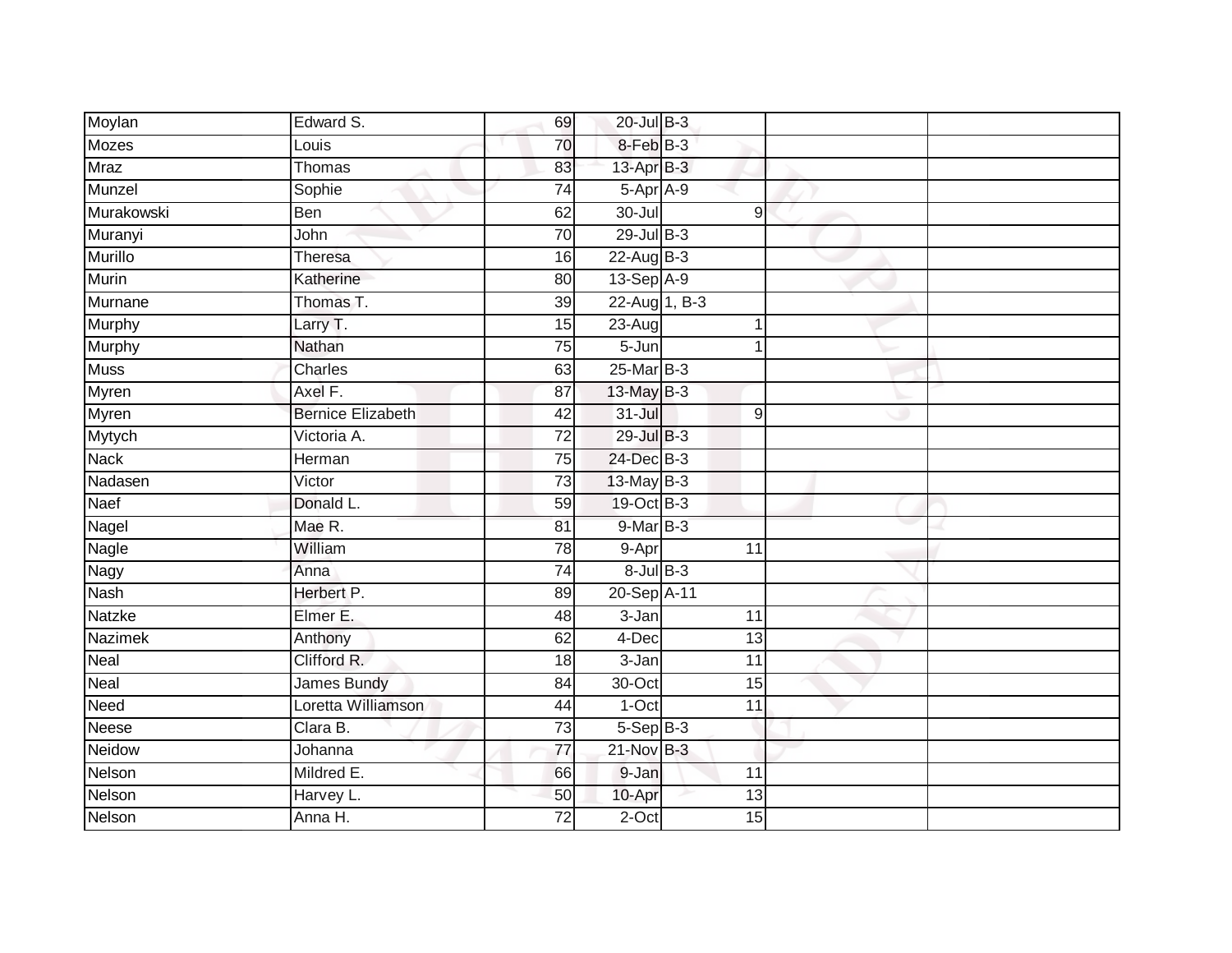| Nemecek         | Frank J.           | 61              | $2-MarB-3$       |                 |                       |
|-----------------|--------------------|-----------------|------------------|-----------------|-----------------------|
| <b>Nemeth</b>   | Frank              | 86              | $1-AugB-3$       |                 |                       |
| Neubaurer       | Edward E.          | 65              | 24-Jan           | 11              |                       |
| Neudorf         | Mathias            | 91              | 3-Apr            | 4               |                       |
| <b>Newbolds</b> | Robert L., Jr.     | 3 days          | $10-Auq$ B-3     |                 |                       |
| Newman          | Edward C.          | 54              | $6$ -Dec $B$ -3  |                 |                       |
| Newman          | Ralph H.           | $\overline{51}$ | 9-Jan            | 11              |                       |
| Newman          | William F.         | 60              | 31-Dec           | $\overline{11}$ |                       |
| Newman          | Agnes S.           | 68              | $25$ -Jan B-3    |                 |                       |
| Newnum          | Charles E.         | $\overline{72}$ | $20-Apr$ B-3     |                 |                       |
| Newton          | Dr. Francis J.     | 62              | 19-Dec B-3       |                 |                       |
| Nichol          | Etta               | $\overline{71}$ | $26$ -Feb $B-3$  |                 |                       |
| Nickerson       | Charles            |                 | $27 - Jun$ B-3   |                 |                       |
| Nickoloff       | Mae                | 75              | 16-Sep B-3       |                 |                       |
| <b>Nicksic</b>  | Louis J.           | $\overline{51}$ | 4-Nov B-3        |                 |                       |
| Nicksich        | Frank              | 37              | 19-Mar           | 11              |                       |
| Nicolo          | Anthony            | 58              | $11$ -Jul B-3    |                 |                       |
| Nikruto         | Mary               | 70              | 21-Dec B-3       |                 |                       |
| Nogacki         | Mary               |                 | 17-Dec           | 13              |                       |
| Noll            | Bishop John F.     | 81              | $1-AugB-3$       |                 | Picture included      |
| Nondorf         | Louise Barbara     | 68              | 17-Jun B-13      |                 |                       |
| <b>Noso</b>     | Harry              | 68              | $24$ -Jun $B-3$  |                 |                       |
| Nottingham      | Frank              | 62              | $12-Sep$ C-3     |                 |                       |
| Novak           | Marie L.           | 69              | $13$ -Dec $B-3$  |                 |                       |
| Novak           | <b>Larry James</b> | 4               | $11 - Jun$       | 11              | also see June 10, p 1 |
| Novakowski      | Anna               | 65              | $6$ -Dec $B$ -3  |                 |                       |
| <b>Novick</b>   | Charlene           | $\overline{37}$ | 31-Oct B-3       |                 |                       |
| Novosel         | Emil               | 66              | $15$ -Aug $B$ -3 |                 |                       |
| Novotny         | John T.            | 45              | 25-May B-3       |                 |                       |
| Nowaczyk        | Andrew             | 68              | 7-Nov B-3        |                 |                       |
| O'Connor        | Dr. James J.       |                 | $3 -$ Jul        | 13              |                       |
| O'Donnell       | Benjamin           | 49              | $2-SepB-3$       |                 |                       |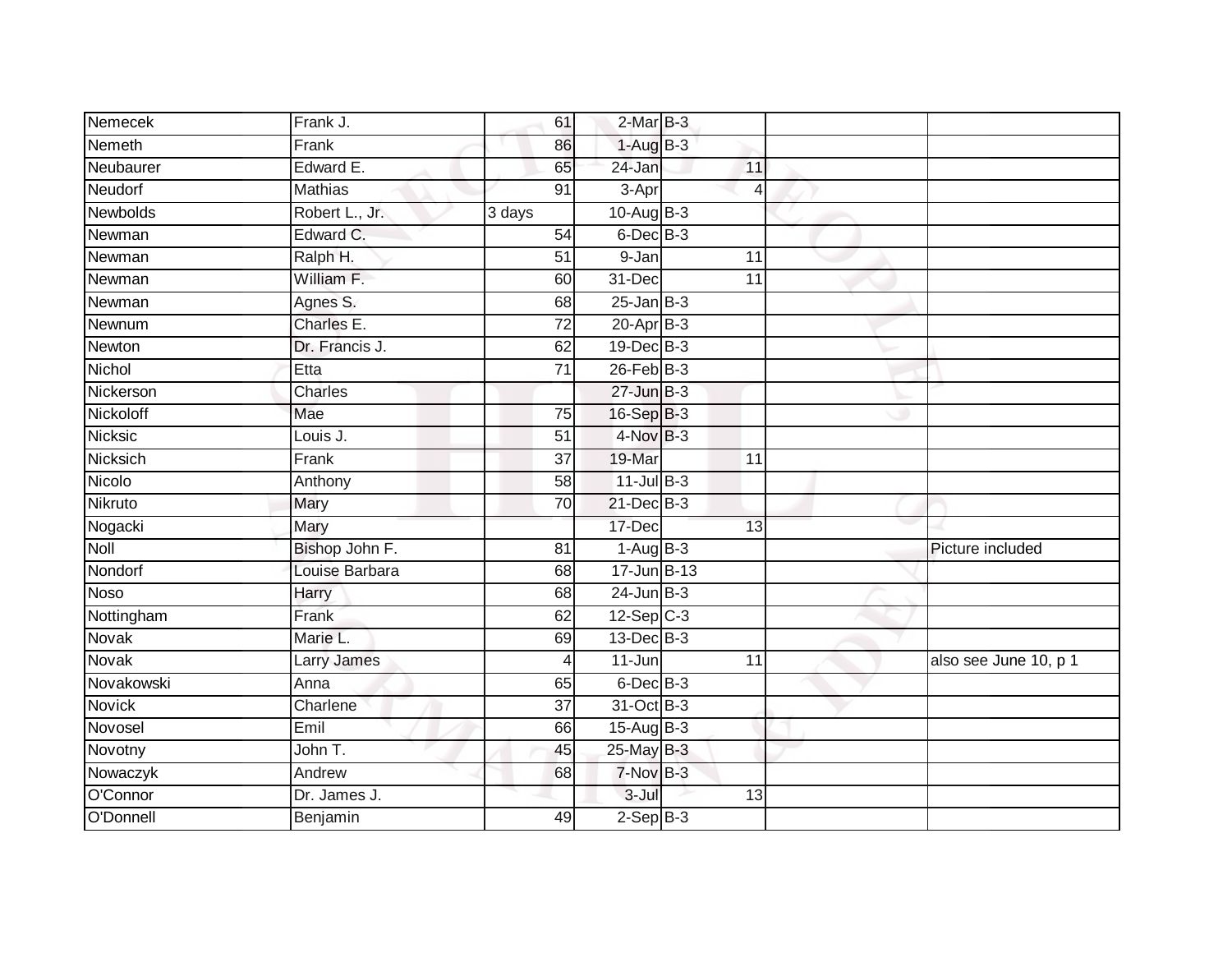| O'Donnell  | Charles P.          | 70              | $2$ -Nov $B-3$        |                 |                                            |
|------------|---------------------|-----------------|-----------------------|-----------------|--------------------------------------------|
| O'Dowd     | Francis             | 57              | 5-Sep B-3             |                 |                                            |
| O'Drobinak | Justine             | 72              | $12$ -Dec $B-3$       |                 |                                            |
| Ofsaiof    | Reuben              | 51              | $13-Sep$ A-9          |                 |                                            |
| O'Hara     | John P.             | 68              | 25-Jun                | 11              |                                            |
| Okon       | Jeannie             | 5               | 26-Aug                |                 |                                            |
| Okon       | Catherine           | 11              | 26-Aug                |                 |                                            |
| Okon       | Virginia            | 33              | 26-Aug                | 1               |                                            |
| Okoniewski | Antoinette          | 83              | $13$ -Jun $B-3$       |                 |                                            |
| Olah       | Frank               | 67              | $25$ -Nov $B-3$       |                 |                                            |
| Olari      | Frank               | $\overline{72}$ | $20 - Feb$            | 11              |                                            |
| Olinger    | Leola               | 75              | $7 - \overline{A}$ ug | 11              |                                            |
| Ollrich    | August              | 71              | $9$ -Dec $B$ -3       |                 |                                            |
| Olsen      | Frank               | 70              | 26-Nov                | 11              |                                            |
| Olson      | Hannah M.           |                 | 8-Oct                 | 11              |                                            |
| Olson      | Fred                | 67              | 26-Mar                | 11              |                                            |
| Olson      | Rose                | 47              | $3-OctB-3$            |                 |                                            |
| Olszewski  | Agatha              | 57              | $1-Oct$               | 11              |                                            |
| Oltz       | Capt. Russell M.    | 57              | 3-Jun                 |                 | picture included, also see<br>June 4, p 11 |
| Oman       | <b>Lloyd Andrew</b> | infant          | 29-May                | 19              |                                            |
| O'Mara     | Amanda              | 66              | 19-Aug A-17           |                 |                                            |
| O'Neill    | Patrick J.          | $\overline{74}$ | 20-Dec B-3            |                 |                                            |
| Onischuck  | Josephine           | 48              | 14-Aug                | 11              |                                            |
| Ooms       | Tunif               | 59              | 27-Feb                | $\overline{11}$ |                                            |
| Opachan    | Louis               | 50              | $25$ -Oct             | 1               | Picture included                           |
| Opiola     | John                | 76              | $25 - Jan$ $B-3$      |                 |                                            |
| Oppenhius  | Edward, Sr.         | 84              | $6-Sep$ B-3           |                 |                                            |
| Opydo      | Mary                | 72              | 16-Feb B-3            |                 |                                            |
| Orban      | Frank               | 80              | $2-MarB-3$            |                 |                                            |
| Ordonez    | Maurita             | 54              | 23-May B-3            |                 |                                            |
| Oros       | John George, Jr.    | 13              | $27 - Jun$ B-3        |                 |                                            |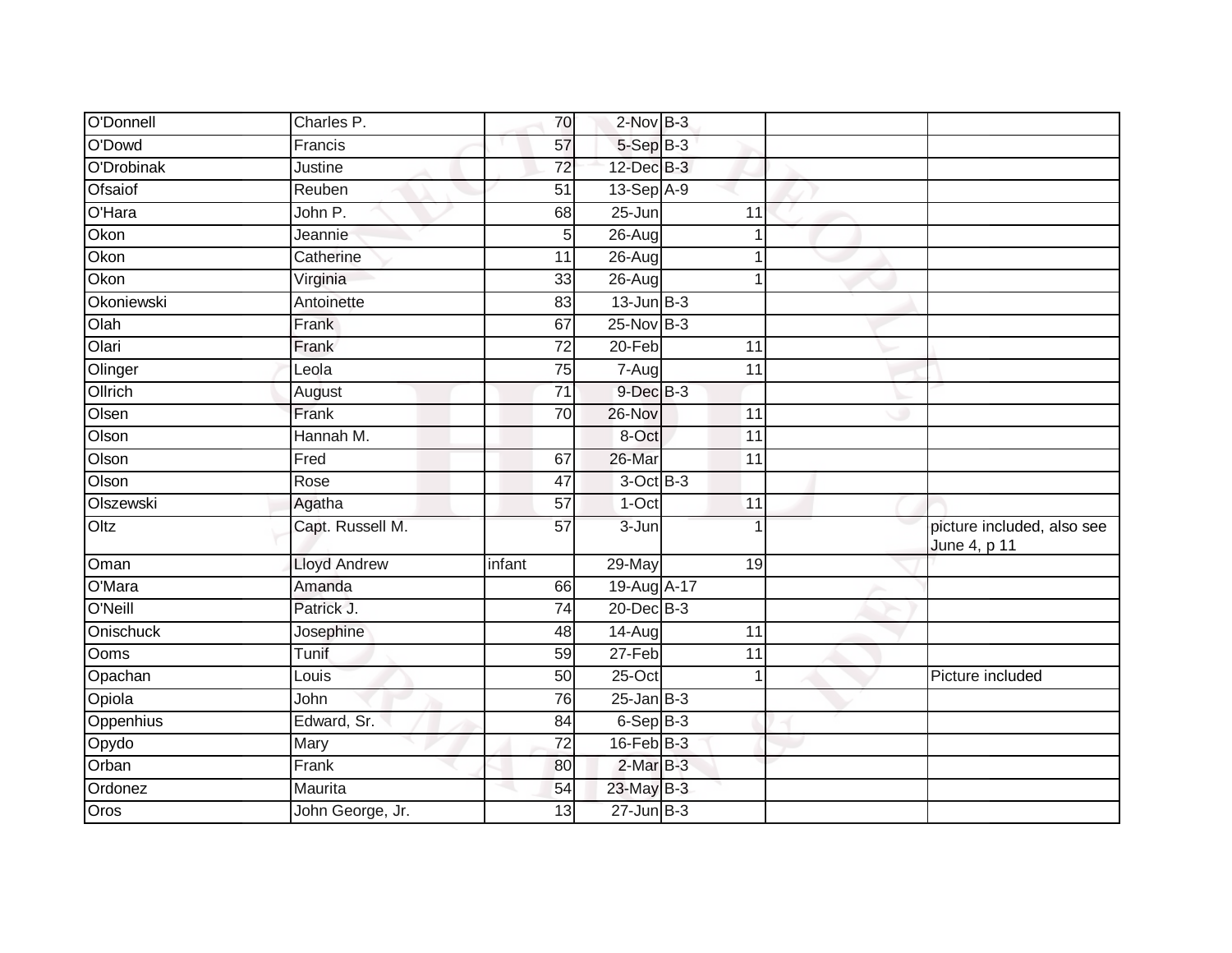| O'Rourke  | Frank             | 80              | $11$ -Jan       | $\mathbf 1$     | Picture included |
|-----------|-------------------|-----------------|-----------------|-----------------|------------------|
| Orr       | John Earl         | 48              | $19$ -Feb $B-3$ |                 | Picture included |
| Osborne   | Catherine         |                 | 17-Dec          | 13              |                  |
| Osborne   | Catherine         | 79              | 11-Dec          | 15              |                  |
| Osborne   | Toma Jean         | $\overline{19}$ | $12-Sep$ C-3    |                 |                  |
| Oster     | Helen             | 67              | $23$ -May B-3   |                 |                  |
| Ostrom    | <b>Otto Nels</b>  | 80              | $11$ -Jan B-3   |                 |                  |
| Otto      | John              | 85              | 6-Feb           | 11              |                  |
| Ovas      | Anthony           | 64              | 8-Nov B-3       |                 |                  |
| Overak    | Casimer J.        | 59              | 26-Nov          | 11              |                  |
| Owczarzak | Victoria          | 99              | $7-MarB-3$      |                 |                  |
| Owen      | Agnes C.          | 90              | 3-Jul           | 13              |                  |
| Owens     | Teresa Ann        | 74              | $20$ -Jan $B-3$ |                 |                  |
| Paciej    | Mary              | 68              | $7 - Jun A-9$   |                 |                  |
| Packer    | Charles P., Jr.   | $\overline{73}$ | 11-Nov B-3      |                 |                  |
| Page      | Lawton J. (Speed) |                 | $11$ -Jan $B-3$ |                 |                  |
| Pahnke    | Doreen Ann        | 19              | $28$ -Jun $B-3$ |                 |                  |
| Pallone   | Ellen             | $\overline{71}$ | $25$ -Jan B-3   |                 |                  |
| Palmateer | Emma D.           | $\overline{77}$ | 19-Nov A-9      |                 |                  |
| Palmer    | Harold O. (Ted)   | $\overline{56}$ | $15$ -Jun $B-3$ |                 |                  |
| Palmer    | Michael, Sr.      | 67              | 29-Aug B-3      |                 |                  |
| Palmer    | Jean (Cochran)    | 68              | $27 - Aug$      | 11              |                  |
| Paluch    | Sophie            | 66              | 22-May          | $\overline{11}$ |                  |
| Panik     | Susan             |                 | 16-Jan          | $9\,$           |                  |
| Pannea    | Marcu             | 70              | $27$ -Apr $B-9$ |                 |                  |
| Papach    | George, Sr.       | 62              | $5 - Jun$       | 11              |                  |
| Pappas    | Michael           | 2 months        | $12-Apr$ B-3    |                 |                  |
| Parker    | Ruth              | 46              | 30-Mar B-3      |                 |                  |
| Parker    | Wilma Fae         | 44              | 3-Aug B-3       |                 |                  |
| Parramoe  | Grace             | 63              | 15-Oct          | 11              |                  |
| Parsons   | Aleta Laurene     |                 | $20$ -Jan $B-3$ |                 |                  |
| Paschke   | Frank             | $\overline{75}$ | 10-Sep          | $\overline{11}$ |                  |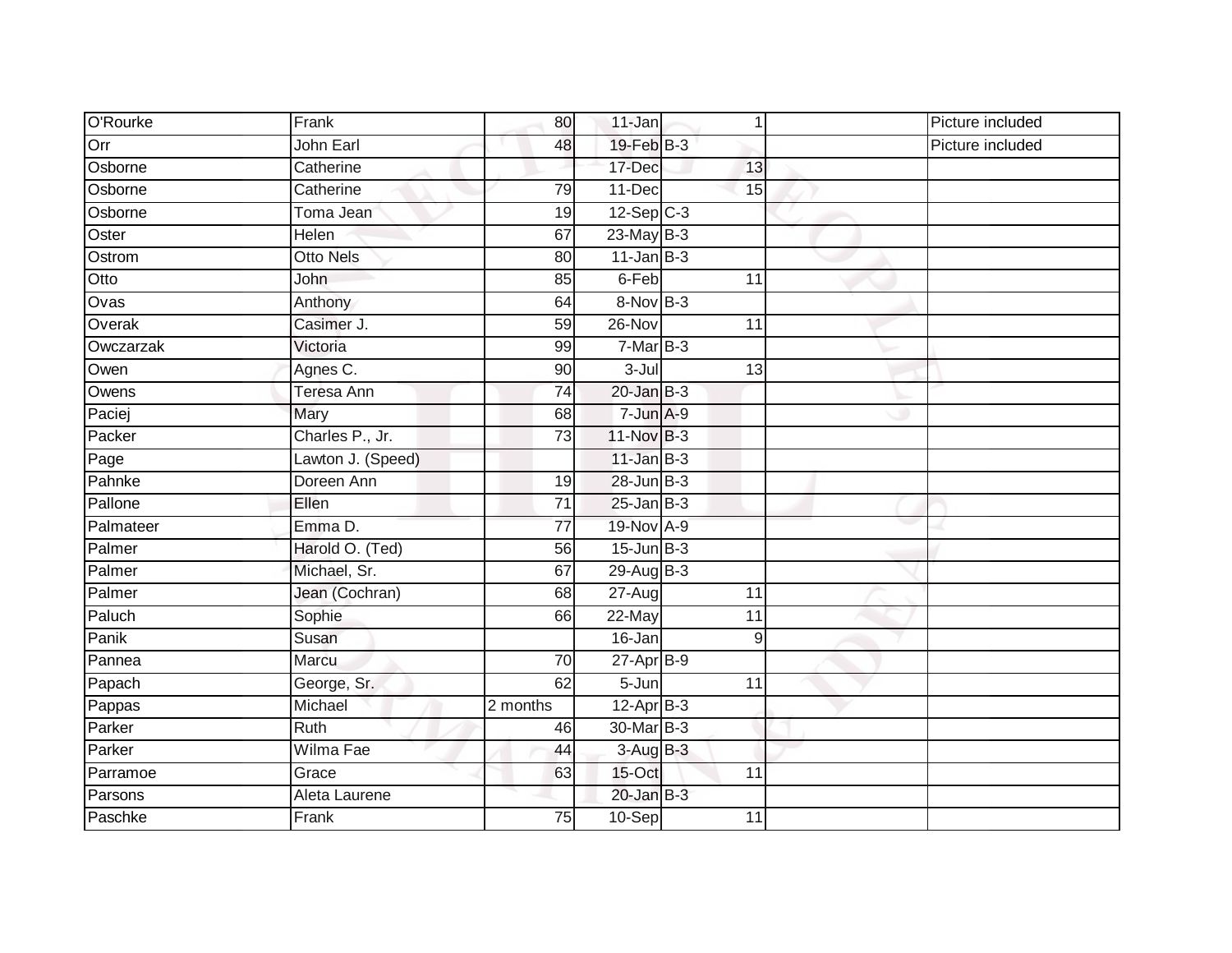| Paskotto  | Anthony                  | 69              | 29-Oct           | 11              |                  |
|-----------|--------------------------|-----------------|------------------|-----------------|------------------|
| Pateras   | George E.                | 66              | 7-May            | 11              |                  |
| Paterson  | George M.                | 53              | 31-Dec           |                 |                  |
| Patton    | John (Johnny)            | $\overline{73}$ | 24-Dec           | 1               |                  |
| Paul      | Entle                    | 43              | 15-May           | 13              | aka Entle Poole  |
| Paulisin  | Michael                  | $\overline{75}$ | $2$ -Feb $A-11$  |                 |                  |
| Paulus    | <b>Bruce James</b>       | 5 <sub>l</sub>  | 16-Jul           | 9               |                  |
| Payne     | Robert, Sr.              | 36              | $9$ -Feb $A-9$   |                 |                  |
| Payne     | <b>Charles Frederick</b> | 46              | $17 - Feb$ $B-3$ |                 |                  |
| Payne     | <b>Helen</b>             | 58              | $27 - Dec$ B-3   |                 |                  |
| Pazdur    | <b>Bernice</b>           |                 | 21-Feb           | 15              |                  |
| Pazdur    | Jacob                    | 79              | $8 -$ Jul        |                 | Picture included |
| Pearson   | G. Ray                   | 72              | 26-Apr A-11      |                 |                  |
| Pearson   | Howard C.                | 60              | 18-Nov A-9       |                 |                  |
| Peckham   | Floyd S.                 | $\overline{28}$ | 30-Apr           | $\overline{11}$ |                  |
| Peddicord | Roscoe                   | 79              | 23-Dec B-3       |                 |                  |
| Peddy     | Mary                     | 67              | 15-Aug B-3       |                 |                  |
| Peel      | Alma                     | $\overline{74}$ | $23$ -May $B-3$  |                 |                  |
| Pehlgrim  | Charles D.               | 76              | $11$ -Jan $B-3$  |                 |                  |
| Pejka     | John G.                  | 49              | 4-Dec            | 13              |                  |
| Pelczar   | John                     | 9               | 18-Mar A-4       |                 |                  |
| Pell      | Annie M.                 | $\overline{97}$ | $10$ -May B-3    |                 |                  |
| Pence     | <b>Louise Paris</b>      | 46              | 12-Oct A-15      |                 |                  |
| Pendley   | <b>Scarlet Ellen</b>     | Infant          | 6-Feb            | 11              |                  |
| Penkala   | Julia                    | 50              | $5-AugB-3$       |                 |                  |
| Perhach   | John                     | 80              | 30-Jan           | $\overline{11}$ |                  |
| Perry     | <b>Mittie</b>            | 73              | $20$ -Jul $B-3$  |                 |                  |
| Perry     | Lucile E.                |                 | $5-Sep$ B-3      |                 |                  |
| Perry     | <b>Catherine McHie</b>   |                 | 16-Nov B-3       |                 |                  |
| Pers      | Lena                     | 69              | 26-Nov           | 11              |                  |
| Peters    | Dorothy                  | 38              | $8$ -Jun $B$ -3  |                 |                  |
| Peters    | Marguerite (Peggy)       | 38              | $22$ -Feb $B-3$  |                 |                  |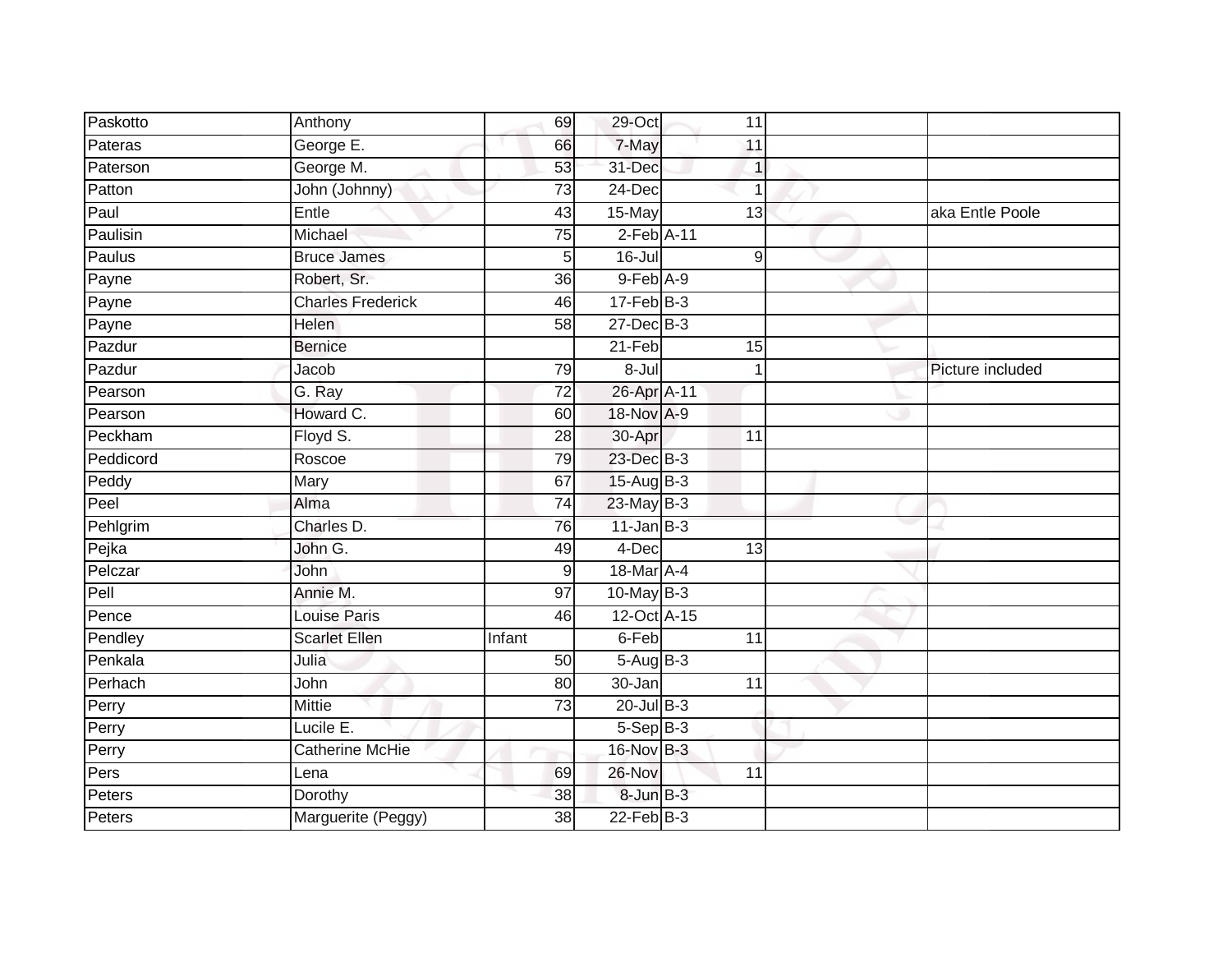| Petersen       | Fred                   | 55              | $20$ -Jan B-3   |                 |                |
|----------------|------------------------|-----------------|-----------------|-----------------|----------------|
| Petreccea      | Lucille                | 48              | $6$ -Jul $B-3$  |                 |                |
| Petrek         | John                   | 61              | 18-Jan B-3      |                 |                |
| Petro          | <b>Barbara</b>         | 77              | $6$ -Dec $B$ -3 |                 |                |
| Petrovich      | Radovan                | $\overline{41}$ | 5-Mar           | 9               |                |
| Petrovich      | John                   | $\overline{74}$ | $4$ -Nov B-3    |                 |                |
| Petrzeba       | Peter                  | 68              | $10-Sep$        | 11              |                |
| Petska         | Catherine              | $\overline{77}$ | $27 - Jan$      | 15              |                |
| Phelps         | <b>Victor David</b>    | 87              | $10 -$ Jul      | 9               |                |
| Phillipps      | Mina                   | $\overline{76}$ | $8$ -Mar $B-3$  |                 |                |
| Phillips       | Harold U.              | 48              | $2$ -Oct        | 15              |                |
| Phillips       | George                 | 65              | $17 - Feb$ B-3  |                 |                |
| Picich         | Mikela S.              | 68              | 4-Jan C-11      |                 |                |
| Piecuch        | John                   | 41              | 9-Jan           | 11              |                |
| Pierson        | Walter F.              | 55              | 8-Apr B-3       |                 |                |
| Pierson        | Ralph Edwin            | 39              | 14-Oct B-3      |                 |                |
| Pinkerton      | Mildred                | 67              | $11$ -May B-3   |                 |                |
| Pinkstaff      | Raymond C.             | 69              | 16-Oct A-11     |                 |                |
| Pipau          | Alex                   | 64              | 16-Jan          | 9               |                |
| Pipher         | Willard A.             | 58              | $3 - Jan$       | 11              |                |
| <b>Pitts</b>   | Johnnie                | $6 \mid$        | $22$ -Aug B-3   |                 |                |
| Piwkiewicz     | Stanley                | 64              | $6$ -Jan $B$ -3 |                 |                |
| Plakos         | <b>Steve</b>           | 70              | $20$ -Jun $B-3$ |                 |                |
| Planer         | Louis                  | 77              | 15-Mar B-3      |                 |                |
| Poczewicz      | Mary                   | 61              | 8-May           | 13              |                |
| Pogorek        | Joseph F.              | 21              | $29$ -Oct       | $\overline{1}$  |                |
| Polak          | Edward                 | 46              | 5-Nov           | $\overline{11}$ |                |
| Poland         | Maude M.               | 68              | $29$ -Jan B-3   |                 |                |
| Polaski        | Walter J.              | 53              | 31-Dec 1, 11    |                 |                |
| Polich         | Charles (John Grubach) | 68              | 12-Nov          | 11              |                |
| <b>Polites</b> | Alfreda                | 44              | 24-Jun B-3      |                 |                |
| Poole          | Entle                  | 43              | 15-May          | 13              | aka Entle Paul |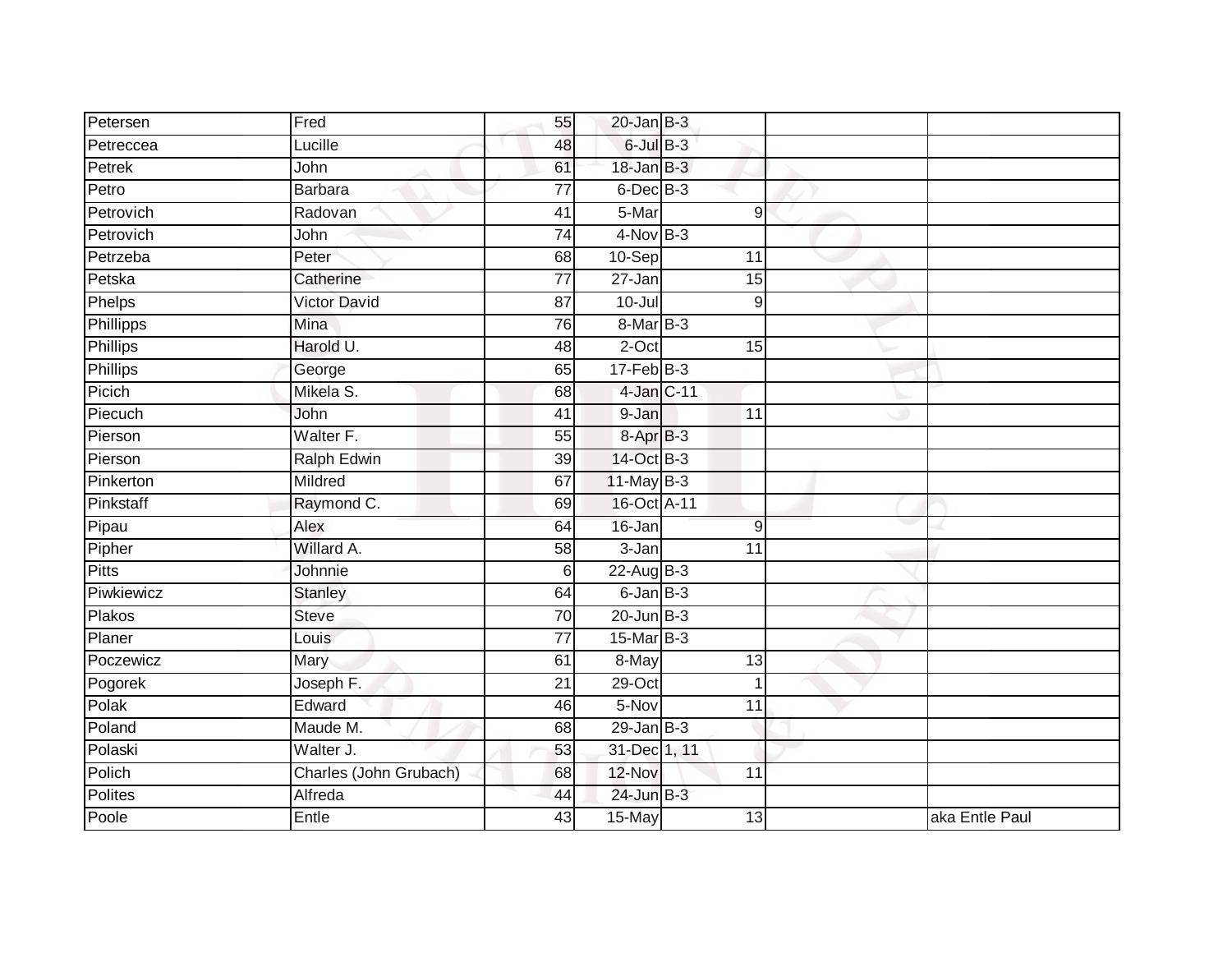| Poorman     | John W.               | 36              | 24-Sep          | 11               |  |
|-------------|-----------------------|-----------------|-----------------|------------------|--|
| Poppenhagen | David C.              | 71              | 31-Aug B-3      |                  |  |
| Pora        | John                  |                 | 7-Oct B-3       |                  |  |
| Porter      | William J.            | 89              | 25-Jun          | 11               |  |
| Porter      | Edmund T.             | 69              | $18$ -Jan B-3   |                  |  |
| Porter      | <b>Edward Charles</b> | 69              | $24$ -May $B-3$ |                  |  |
| Postelwaite | Homer J.              | 72              | $22-Oct$        | 11               |  |
| Potrzeba    | Peter                 | 68              | 11-Sep          | $\boldsymbol{9}$ |  |
| Pouch       | Rose                  | 75              | $11 - Jun$      | 11               |  |
| Pranis      | Mathew                | $\overline{72}$ | $27$ -Jul B-3   |                  |  |
| Premetz     | Frances               | 70              | $3 -$ Jul       | $\overline{13}$  |  |
| Premuda     | Vincent               | 85              | 16-Nov B-3      |                  |  |
| Prendergast | Alicia                | 82              | $20$ -Jan $B-3$ |                  |  |
| Preston     | Laura Ann             | infant          | 5-Apr A-9       |                  |  |
| Pribanich   | Michael J., Sr.       | 61              | 28-Oct B-3      |                  |  |
| Price       | James A.              | 54              | $6$ -May $B-3$  |                  |  |
| Prochot     | Lawrence              | $\overline{71}$ | $3 - Jan$       | $\overline{11}$  |  |
| Proctor     | Carl                  | 42              | $9-AugB-3$      |                  |  |
| Prokocki    | Andrew                | $\overline{72}$ | 18-Jun          | 4                |  |
| Prugh       | Glenn                 | infant          | $31 -$ Jul      | 9                |  |
| Przewoznik  | Frank                 | 71              | 18-Jun          | $\overline{4}$   |  |
| Przybyl     | Pelagia               | 81              | $29$ -May       | 19               |  |
| Pulleyblank | Esther W.             | 52              | 8-Feb B-3       |                  |  |
| Pulliam     | <b>Clarence Frank</b> | 65              | $3 - Jun$ $B-3$ |                  |  |
| Quinn       | Daniel P.             | 60              | 8-Apr B-3       |                  |  |
| Quint       | Mary                  | 57              | 18-Mar A-4      |                  |  |
| Raabe       | John W.               | $\overline{77}$ | $27$ -Mar       | 13               |  |
| Raczowski   | Frank                 |                 | 18-Jun          | $\overline{4}$   |  |
| Radigan     | Dorothea              | 36              | 15-Mar B-3      |                  |  |
| Radzek      | Frank                 | 70              | 22-Mar B-3      |                  |  |
| Radziejeski | David Andrew          | 25              | 7-May           | 11               |  |
| Radzinski   | <b>Hattie</b>         |                 | 19-Nov A-9      |                  |  |
|             |                       |                 |                 |                  |  |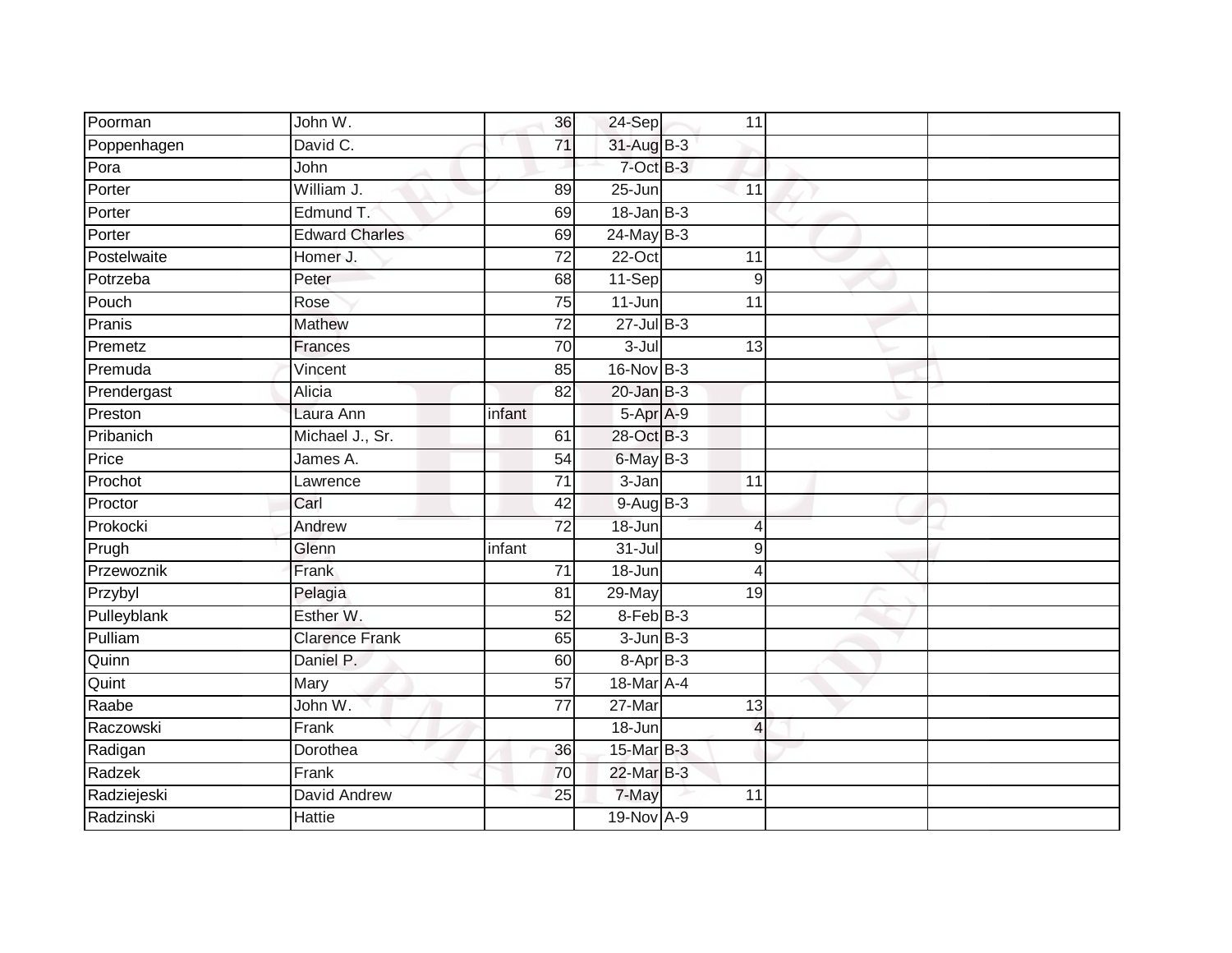| Rae           | Rowell                 | 28              | 30-Sep C-3      |                |                        |
|---------------|------------------------|-----------------|-----------------|----------------|------------------------|
| Raff          | Albert B.              | 49              | 3-Feb B-3       |                |                        |
| Ragon         | Henrietta              | 88              | 1-Mar A-9       |                |                        |
| Rahn          | John F.                | 88              | 10-Dec          | 11             | Picture included       |
| Rakliff       | Evelyn                 | 65              | $20$ -Jun $B-3$ |                |                        |
| Rakowski      | Charles                | 64              | 8-Aug B-3       |                |                        |
| Ramirez       | Juana                  | 64              | 21-May          | 11             |                        |
| Ramsey        | Lillie                 | 79              | $9$ -Dec $B$ -3 |                |                        |
| Rantauskas    | Domicella              | 56              | 14-Feb          | 11             |                        |
| Raseta        | lazo                   | $\overline{73}$ | 28-May          | $\overline{9}$ |                        |
| Ratcliff      | Evelyn                 |                 | 21-Jun A-11     |                |                        |
| Rau           | John                   | 63              | 8-Mar B-3       |                |                        |
| Reczuch       | Anna                   | 68              | 15-Oct          | 11             |                        |
| Reeb          | <b>Helen Catherine</b> | 46              | $24$ -Jun $B-3$ |                |                        |
| Reed          | Jack                   | 60              | 30-Sep C-3      |                |                        |
| Reffkin       | Irene                  | $\overline{70}$ | 30-Nov B-3      |                |                        |
| Regalado      | Severina               | 51              | $2-Jul$         | $\overline{9}$ |                        |
| Reich         | Henry C.               | 70              | $5 - Jun$       | 11             |                        |
| Reilly        | John L.                | 63              | $24$ -Jun $B-3$ |                | also see June 25, p 11 |
| Reinemann     | Leona M.               | 75              | $14$ -Nov B-3   |                |                        |
| Rekasus       | Joseph                 | 60              | 6-Feb           | 11             |                        |
| Rendell       | Louis                  | 82              | 25-Mar B-3      |                |                        |
| Renesch       | William                | 70              | $1-JanB-3$      |                |                        |
| Rettig        | Sophia                 | 83              | 30-Oct          | 15             |                        |
| Retzloff      | Albert F.              | 86              | $1$ -Jul $A-2$  |                | also see July 2, p 9   |
|               |                        |                 | $1 -$ Jul       |                |                        |
| Reyes         | Jesse                  | $\overline{22}$ | 19-Aug A-17     |                |                        |
| Reynoso       | Josephine              | 32              | 23-Jul          | 11             |                        |
| Rhoades       | Lena                   | 67              | $2$ -May $B-3$  |                |                        |
| Rhodes        | Ralph E.               | 56              | 8-Oct           | 11             |                        |
| <b>Rhymer</b> | Thomas                 | 18 months       | 7-Nov B-3       |                |                        |
| Rice          | Kenneth                | 40              | 29-Apr B-3      |                |                        |
|               |                        |                 |                 |                |                        |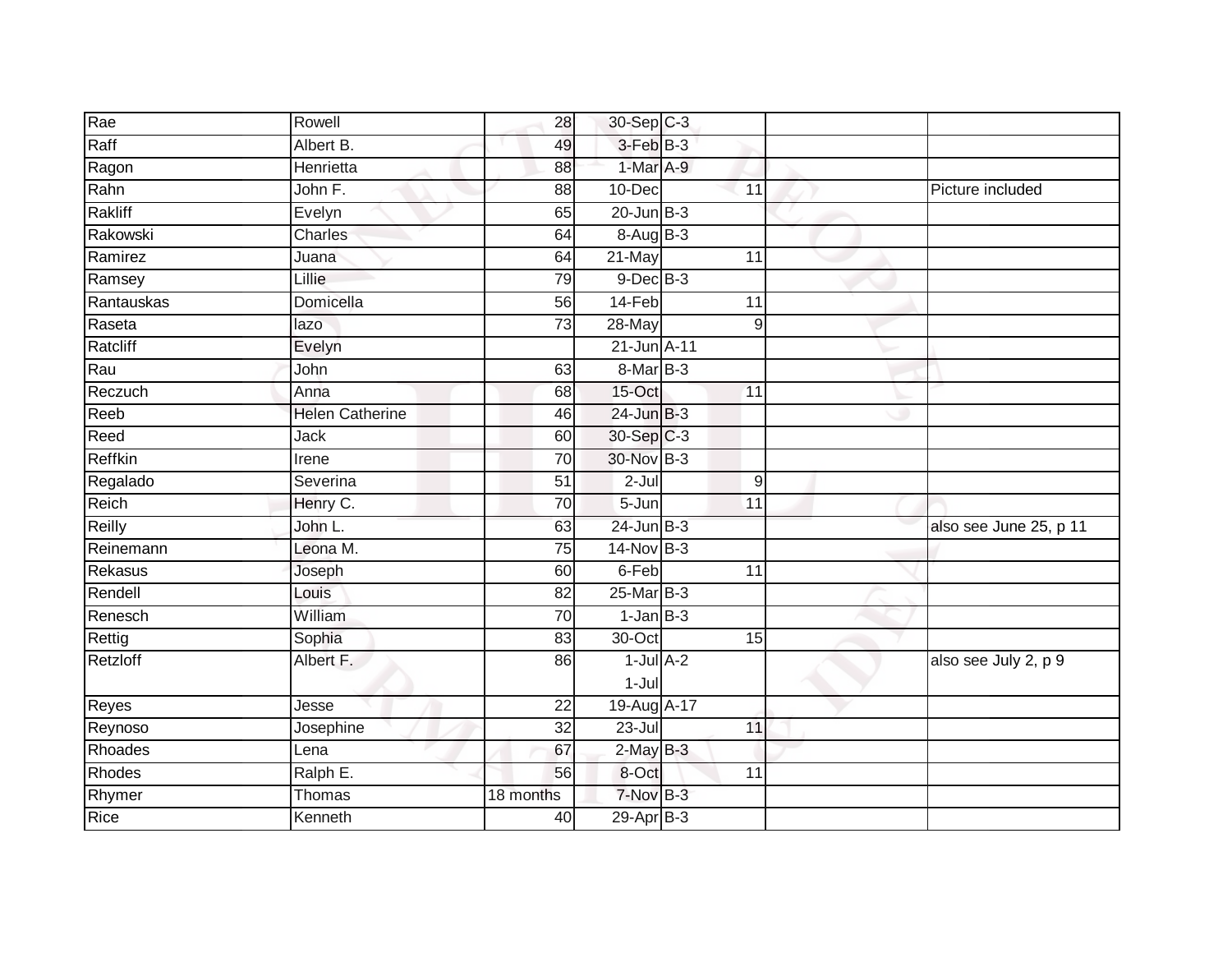| Rich           | Emil C.               | 63              | 10-Jun A-15              |                 |  |
|----------------|-----------------------|-----------------|--------------------------|-----------------|--|
| Richardson     | Grace                 | 76              | $27 - Jun$ $B-3$         |                 |  |
| Richwine       | <b>Minnie Corbet</b>  | $\overline{77}$ | $3$ -Oct $B-3$           |                 |  |
| Riddle         | John                  | 68              | 10-Feb                   | 17              |  |
| Ridge          | Claude                | 67              | 8-Feb B-3                |                 |  |
| Rietman        | Frank J.              | 79              | $19-AprB-3$              |                 |  |
| Riffel         | Herschel A.           | 51              | $2-Sep$ B-3              |                 |  |
| <b>Riggs</b>   | <b>Carrie Bentley</b> |                 | $25$ -May B-3            |                 |  |
| Riley          | Charles W.            | 61              | 18-May B-3               |                 |  |
| Roach          | Virgil William        | $\overline{82}$ | $24$ -Feb $B-3$          |                 |  |
| Roberstson     | Lillian               | 75              | 4-Sep                    | 11              |  |
| <b>Roberts</b> | <b>Walter Fred</b>    | 66              | $25-Sep$                 | 11              |  |
| <b>Roberts</b> | Edward                | 66              | 1-May                    | 11              |  |
| Robertson      | Ralph L.              | 66              | $18 - Jan$ $B-3$         |                 |  |
| Robinson       | Joe S.                | 69              | 10-May B-3               |                 |  |
| Robinson       | <b>Brian</b>          | infant          | $9-AugB-3$               |                 |  |
| Robinson       | Harry V.              | 29              | 17-Sep                   | $9\,$           |  |
| Robinson       | Chester C.            | 54              | 27-Mar                   | 13              |  |
| Robinson       | Josephine             |                 | 23-Jan                   | 11              |  |
| Rochrdanz      | Fred H.               | 69              | $6 - \overline{Apr}$ B-3 |                 |  |
| Rochwalik      | Maryann               | 65              | $8 - AprB - 3$           |                 |  |
| Rodda          | Charlene              | infant          | 24-Sep                   | 11              |  |
| Rodda          | William H.            | $\overline{75}$ | 26-Mar                   | $\overline{11}$ |  |
| Rodell         | <b>Frank Edwin</b>    | 46              | $10 - Dec$               | 11              |  |
| Rodrigues      | Antonia               |                 | 16-Mar B-3               |                 |  |
| Rogers         | John E.L.             | 71              | $2-Jul$                  | 9               |  |
| Rogus          | <b>John Michael</b>   | 39              | 18-Dec                   | 15              |  |
| Rohde          | Martha C.             | 65              | $20$ -May B-3            |                 |  |
| Rokosz         | Regina                | 66              | 14-Nov B-3               |                 |  |
| Rollin         | Florida               | 51              | 8-Apr B-3                |                 |  |
| Rolph          | Jack                  |                 | 24-Jan                   | 11              |  |
| Rompa          | John                  | $\overline{55}$ | 29-Apr <sub>B-3</sub>    |                 |  |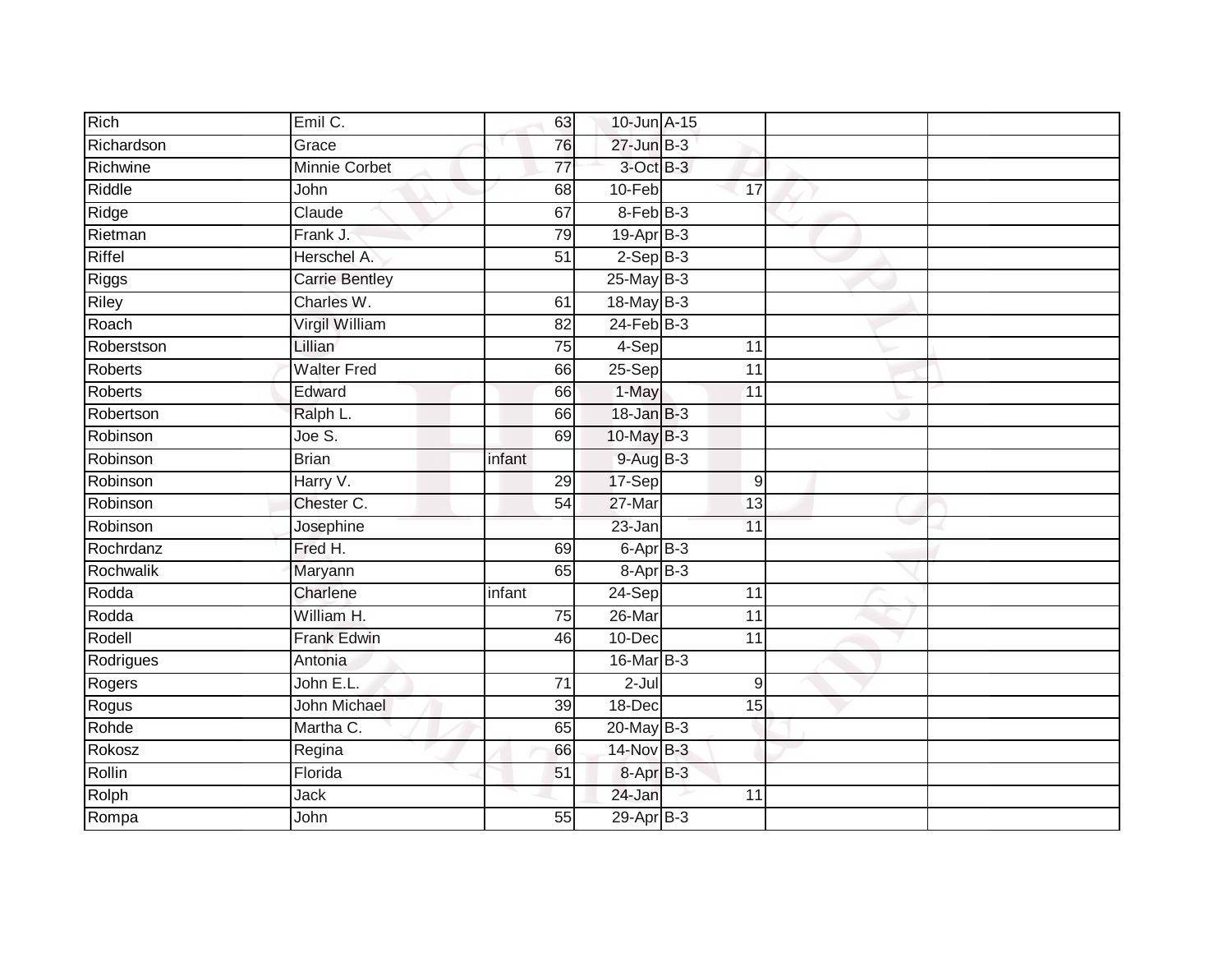| Root          | Darwin A.             | 65              | 14-May          | 11              |                  |
|---------------|-----------------------|-----------------|-----------------|-----------------|------------------|
| Roque         | Stella                | 21              | 30-Sep 1, C-3   |                 |                  |
| Rosales       | J. Merced             | 55              | $25 - Jun$      | 11              |                  |
| Rose          | Robert L.             | 56              | 21-Dec B-3      |                 |                  |
| Rose          | J.L.                  | $\overline{30}$ | 19-Oct B-3      |                 |                  |
| Rose          | Anna                  | 86              | $5$ -Dec $B$ -3 |                 |                  |
| Rose          | Henry                 | 87              | 26-Jun          | 17              |                  |
| Rose          | Roy C.                | 60              | $27 - Jan$      | 15              |                  |
| Rosenau       | Theodore              | 83              | 31-Dec          | $\overline{11}$ |                  |
| Rosinski      | Barney A.             | 47              | 7-Sep           | 1               | Picture included |
| Rosohacki     | Anastazy              | 68              | 24-Apr A-11     |                 |                  |
| Ross          | Ellen                 | 66              | $13$ -Jun $B-3$ |                 |                  |
| Roszak        | Lawrence              | 65              | $4$ -Mar $B-3$  |                 |                  |
| Roszko        | Vincent               | 70              | $2-MarB-3$      |                 |                  |
| <b>Roy</b>    | Joseph F., Jr.        | 9               | 26-Jun          | $\overline{17}$ |                  |
| Roy           | Clara                 | 74              | $29$ -Jan $B-3$ |                 |                  |
| Roye          | Lora                  | $\overline{84}$ | $7-MarB-3$      |                 |                  |
| Royse         | <b>Eugene Henry</b>   | 32              | $2-MarB-3$      |                 |                  |
| <b>Rudis</b>  | <b>Richard Vetold</b> | 36              | 28-Nov B-3      |                 |                  |
| Rudser        | Ole                   | $\overline{75}$ | 10-Jun A-15     |                 |                  |
| <b>Ruffin</b> | Sally                 |                 | $26 - Jun$      | $\overline{17}$ |                  |
| Ruggeri       | Frank                 | 55              | 11-Sep          | 9               |                  |
| Rumincsik     | <b>Barbara</b>        | 64              | 4-Jun           | $\overline{11}$ |                  |
| Runnels       | Frank                 | 72              | 18-Nov A-9      |                 |                  |
| Rush          | Minnie M.             | 79              | 21-May          | 11              |                  |
| Russel        | William C.            | 78              | $26-SepB-3$     |                 |                  |
| Russel        | Ursula                | 67              | $18 - Jun$      | $\overline{4}$  |                  |
| Russell       | Clara                 | $\overline{57}$ | $28$ -Jun $B-3$ |                 |                  |
| Russell       | Margaret              | 77              | 29-May          | 19              |                  |
| Russin        | Sally                 |                 | 25-Jun          | 11              |                  |
| Rutkiewicz    | Anastasia             | 64              | 30-Apr          | 11              |                  |
| Rutledge      | John                  | $\overline{78}$ | $12$ -Jan $A-7$ |                 |                  |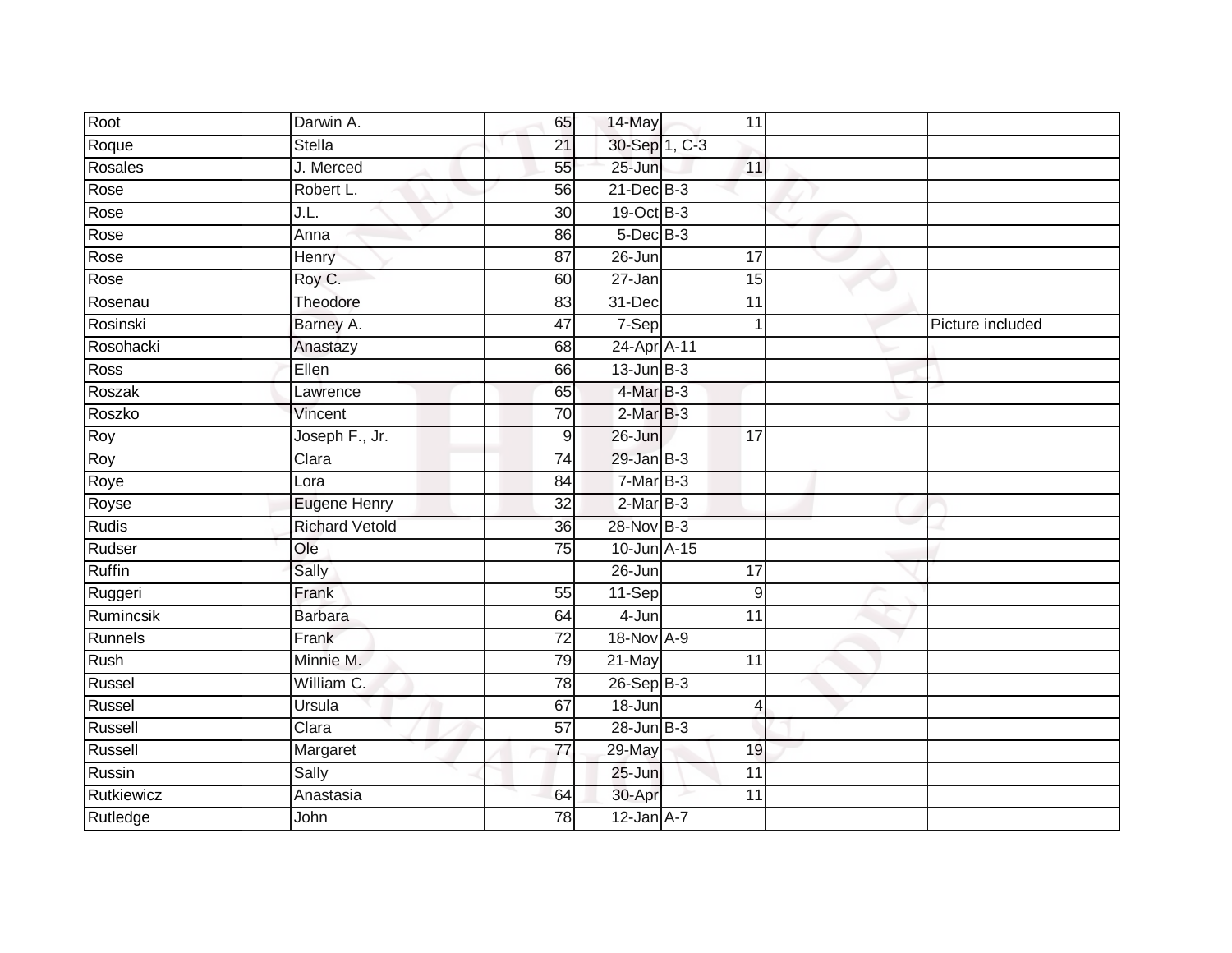| Ruwald      | Mary M.                   | 79              | 3-Apr           | $\overline{4}$  |  |
|-------------|---------------------------|-----------------|-----------------|-----------------|--|
| Ruzbasan    | <b>Infant Daughter</b>    | infant          | $15$ -Jun $B-3$ |                 |  |
| Ruzon       | Joseph                    | $\overline{82}$ | 22-Mar B-3      |                 |  |
| Ryan        | Mary C.                   | 57              | $6-Sep$ B-3     |                 |  |
| Rybicki     | Valeria                   | 69              | 26-Mar          | $\overline{11}$ |  |
| Ryder       | Frank B.                  | $\overline{57}$ | 31-Jan          | 11              |  |
| Ryper       | Rose                      | 65              | $31 -$ Jul      | 9               |  |
| Rzepczynski | John                      | 91              | 5-Nov           | 11              |  |
| Rzepka      | Mary Ann                  | 15              | 1-May           | 11              |  |
| Rzeszut     | Frank                     | 68              | $25$ -Jul $B-3$ |                 |  |
| Sabaitis    | Aniela                    | $\overline{72}$ | 28-Mar B-3      |                 |  |
| Sabo        | <b>Moses</b>              | $\overline{71}$ | 19-Dec B-3      |                 |  |
| Sacek       | Mary                      |                 | 24-Sep          | 11              |  |
| Saffrahn    | Frank                     | 81              | 20-Feb          | $\overline{11}$ |  |
| Sage        | Andrew                    | $\overline{74}$ | 13-Nov          | $\overline{15}$ |  |
| Sajdyk      | <b>Balbina</b>            | 67              | $2$ -Nov $B-3$  |                 |  |
| Sako        | Susan                     | 68              | $1-AprB-3$      |                 |  |
| Sako        | Louis Stephen (Nicky) III | 14              | 26-Oct          | $\mathbf 1$     |  |
| Salter      | Vicky                     | 4 months        | 29-Mar A-11     |                 |  |
| Sambrookes  | Alice J.                  | 50              | 24-Jan          | 11 Karsten      |  |
| Samuelson   | Samuel A.                 | 78              | 21-Jun A-11     |                 |  |
| Sanchez     | Felizia                   | 50              | 16-Nov B-3      |                 |  |
| Sanders     | Jan                       | $\overline{17}$ | $17 - Aug$ B-3  |                 |  |
| Sanders     | James                     | $\overline{51}$ | 8-Feb B-3       |                 |  |
| Sandor      | Ann Marie                 | 37              | 15-Oct          | 11 Miksich      |  |
| Sarich      | John                      | 74              | $22$ -Jan B-3   |                 |  |
| Sarnecki    | Jacob                     | 65              | 3-Feb B-3       |                 |  |
| <b>Sass</b> | Anna                      | 78              | 28-Dec          | 13              |  |
| <b>Sass</b> | Mary V.                   |                 | 5-Dec B-3       | <b>Krawczwk</b> |  |
| Savage      | Frank W.                  | 89              | 24-Oct          | 11              |  |
| Savko       | Anna                      | $\overline{77}$ | 26-Apr A-11     |                 |  |
| Scalon      | William V.                | $\overline{24}$ | $29$ -Oct       |                 |  |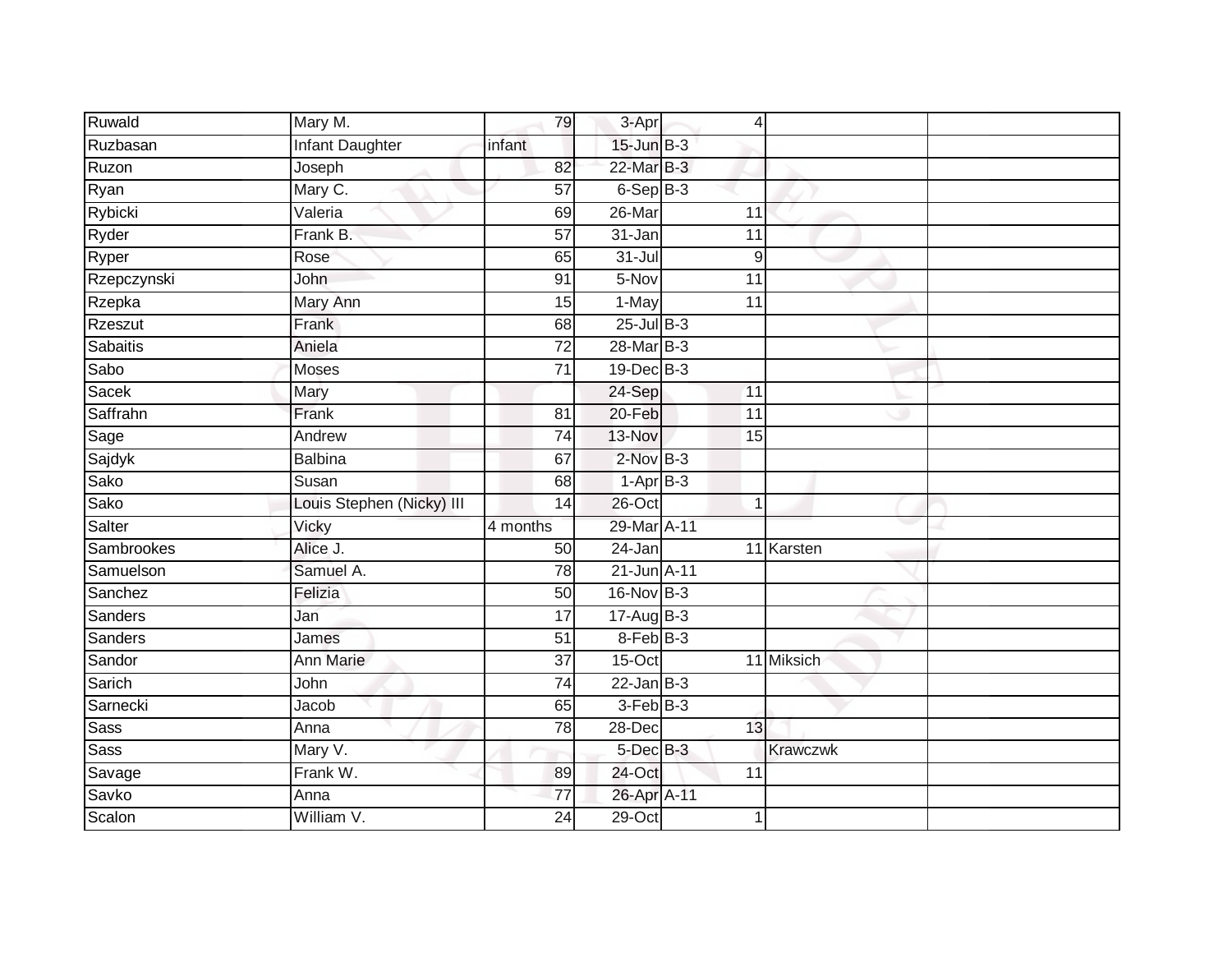| Scanzoni        | Adolph R.       | 60              | 4-Mar B-3       |                 |                  |
|-----------------|-----------------|-----------------|-----------------|-----------------|------------------|
| <b>Schafrik</b> | Robert          | 68              | 26-Nov          | 11              |                  |
| Schaller        | Joseph M.       | 73              | 31-Jan          | 11              | Picture included |
| Schasberger     | Pvt. Gary A.    | 17              | 15-Mar B-3      |                 |                  |
| Scheer          | Fred            | 63              | 29-Mar A-11     |                 |                  |
| Scheidt         | Frank F.        | 87              | 16-Oct A-11     |                 |                  |
| Schenck         | Selma           | 82              | $12$ -Dec $B-3$ |                 |                  |
| Schepel         | Gerrit, Sr.     | 83              | 27-Mar          | 13              |                  |
| Schepel         | Kate            | 78              | $16$ -Nov $B-3$ |                 |                  |
| Scherer         | Adolph          | 75              | $3 - Jan$       | $\overline{11}$ |                  |
| Schimpf         | Walter E.       | 55              | $24$ -Jun $B-3$ |                 |                  |
| Schlechty       | Theresa E.      | $\overline{77}$ | $26$ -Jul $B-3$ |                 |                  |
| Schliezer       | Anna            | 68              | $25$ -Jul B-3   |                 |                  |
| Schmidt         | Minnie E.       | 64              | 31-Dec          | 11              |                  |
| Schmidt         | Louise          |                 | 30-Dec B-3      |                 |                  |
| Schmittel       | Eleanor         | 47              | 24-Dec B-3      |                 |                  |
| Schneider       | Louise J.       | 48              | 26-Jun          | $\overline{17}$ |                  |
| Schoenbeck      | Herman          | 60              | $3-Feb$ $B-3$   |                 |                  |
| Schoenbeck      | Rose            | 58              | $20$ -Jun $B-3$ |                 |                  |
| Scholebo        | Nancy Mae       | 19              | $15$ -Mar $B-3$ |                 |                  |
| Scholl          | Thedore F.      | 49              | $19$ -Feb $B-3$ |                 |                  |
| Schrader        | Harry           | 67              | $9 -$ Jul       | 9               |                  |
| Schrauf         | Katherine       | 64              | 6-Mar           | 11              |                  |
| Schroeter       | Sheryle Ann     | 1               | $15$ -Jun $B-3$ |                 |                  |
| Schultz         | Mary Emma       | 90              | 30-Nov B-3      |                 |                  |
| Schultz         | Clara           | 81              | $21$ -Dec $B-3$ |                 |                  |
| Schultz         | Fred            | $\overline{57}$ | 1-Jan           |                 | Picture included |
| Schultz         | Henry F. W.     | 82              | 8-Nov B-3       |                 | Picture included |
| Schultz         | Richard H.      | 62              | 27-Sep A-9      |                 |                  |
| Schultz         | Mrs. William F. |                 | $1-NovB-3$      |                 |                  |
| Schuster        | Arlene          | 32              | 10-May B-3      |                 |                  |
| Schuster        | Andrew          | $\overline{72}$ | $8-Feb$ $B-3$   |                 |                  |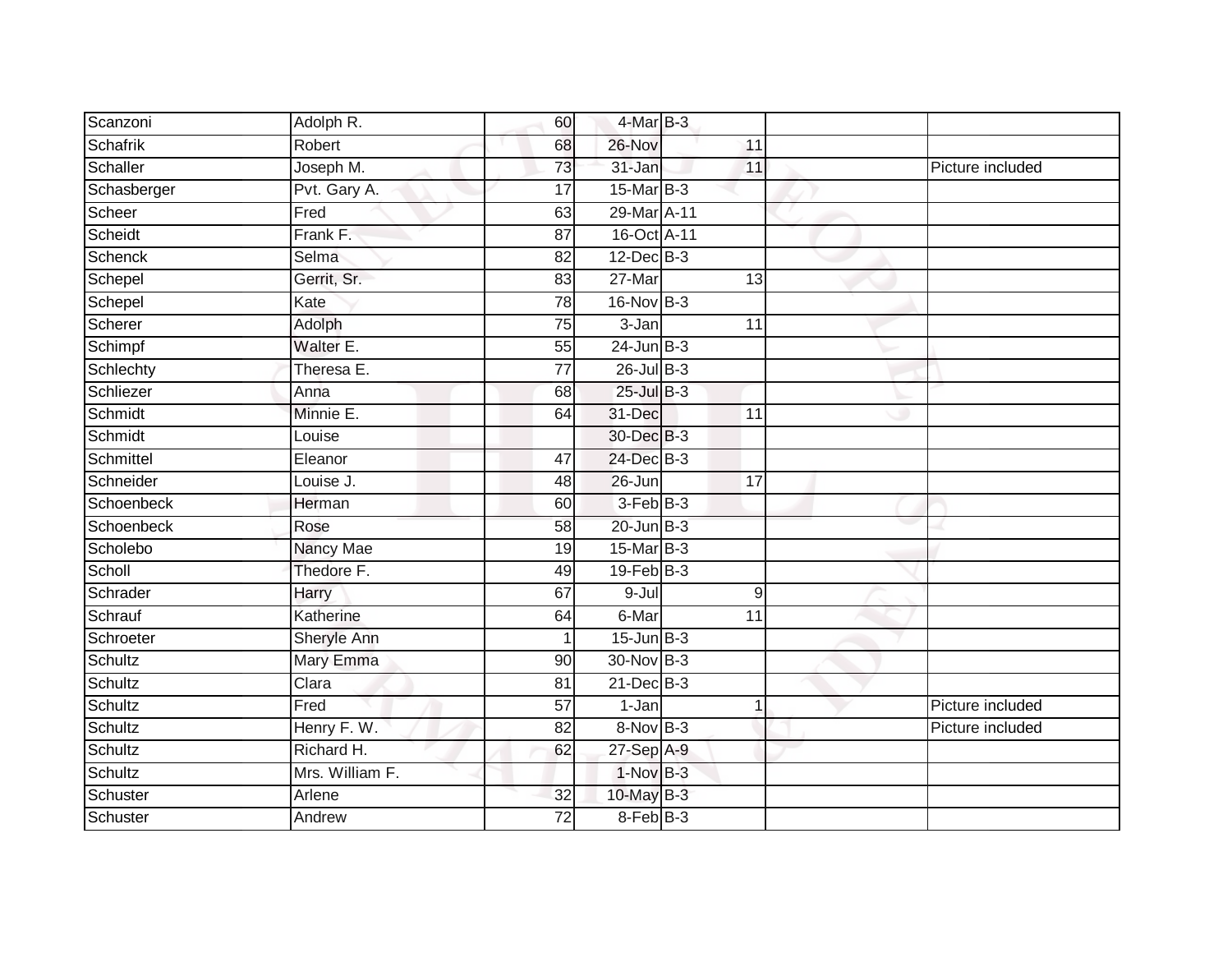| Schutz     | Cecelia               | 85              | 5-Mar            | 9               |                  |
|------------|-----------------------|-----------------|------------------|-----------------|------------------|
| Schwandt   | <b>Agnes Cochrane</b> | $\overline{72}$ | 31-May B-3       |                 |                  |
| Schweikert | William H.            | 74              | $31 - Jan$       | 11              |                  |
| Scieszka   | Vincent               | 60              | 13-Feb           | 11              |                  |
| Sciranka   | Margaret              | 63              | 14-Feb           | 11              |                  |
| Scofield   | Josephine             | $\overline{72}$ | 18-Oct B-3       |                 |                  |
| Scott      | Joseph                | 86              | 4-Jan C-11       |                 |                  |
| Scott      | <b>Emma Grace</b>     | 66              | 17-Apr           | 11              |                  |
| Scott      | Warren                | 79              | 14-Feb           | 11              |                  |
| Scott      | Clara                 | 75              | 3-Jul            | $\overline{13}$ |                  |
| Scott      | Elsie C.              | 59              | $9$ -May $B-3$   |                 |                  |
| Scott      | Claude M.             | 47              | 23-Jan           | 11              |                  |
| Scott      | Kenneth R.            | 59              | $5-AugB-3$       |                 |                  |
| Seagraves  | Carl                  | 21              | $9$ -Feb $A-9$   |                 |                  |
| Sebahar    | Mary                  | 79              | 12-Oct A-15      |                 |                  |
| Seberger   | Otto                  | $\overline{71}$ | 9-Aug B-3        |                 |                  |
| Sebock     | Sophie                |                 | $11$ -May B-3    |                 |                  |
| Seegers    | <b>Babetta</b>        | 85              | 14-Feb           | 11              |                  |
| Seeliger   | Rev. William G.       |                 | 31-Dec           | 11              |                  |
| Segert     | William               | 79              | $20$ -Feb        | $\overline{11}$ |                  |
| Selejan    | Anton                 | 68              | 20-Mar           | 11              |                  |
| Sena       | Patrick               | 53              | 18-Sep           | $\overline{11}$ |                  |
| Senovic    | Steve                 | 65              | 12-Jun           | 13              |                  |
| Serbin     | Mary                  | 66              | $15$ -Feb $B$ -3 |                 |                  |
| Serbin     | John, Sr.             | 70              | $9-$ Sep $B-4$   |                 |                  |
| Serkowski  | Pauline               | 65              | 6-Mar            | $\overline{11}$ |                  |
| Shaddick   | Clifford H.           | 58              | $20$ -Dec $B-3$  |                 |                  |
| Shaffer    | Grace                 | 83              | $31$ -May B-3    |                 |                  |
| Shaner     | Martha V.             | 98              | 18-Apr A-15      |                 |                  |
| Shanklin   | Dr. Eldridge M.       | 80              | 6-Jan            | 1               | picture included |
| Shapiro    | Mrs. Willie           | 65              | 18-Mar A-4       |                 |                  |
| Sharpnack  | Victoria              | 53              | 8-May            | 13              |                  |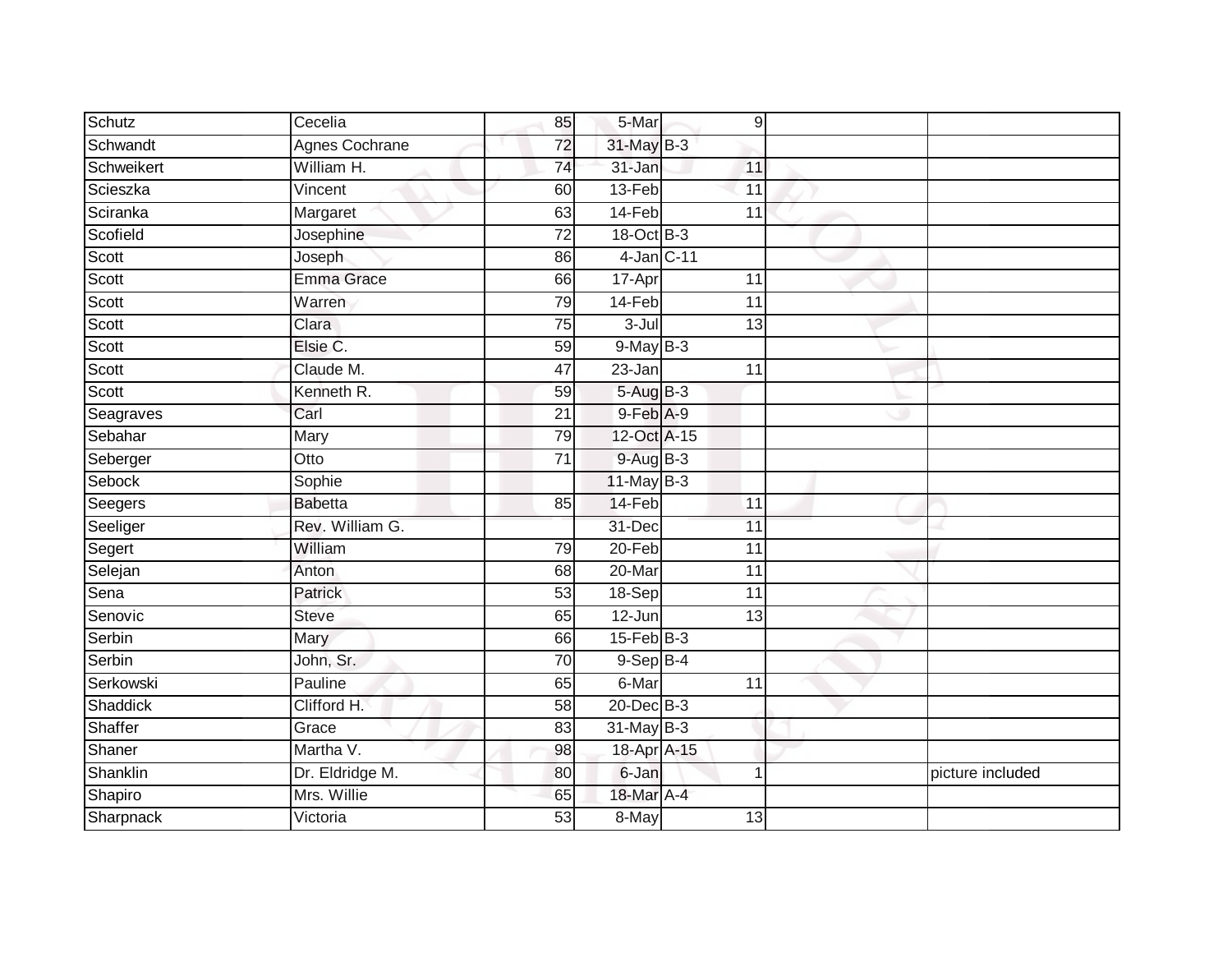| Shaub        | Ann Elizabeth         |                 | 24-Jan          | 11 |                                               |
|--------------|-----------------------|-----------------|-----------------|----|-----------------------------------------------|
| Shea         | Msgr. Michael F.      | 71              | 26-Aug          |    | Picture included, also see<br>August 27, p.11 |
| Sheakespeare | Henrietta             | 80              | 28-Nov B-3      |    |                                               |
| Shearon      | Katherine             |                 | $7-Nov$ B-3     |    |                                               |
| Sheff        | Wilfred               | 57              | $5$ -Jul $B$ -3 |    |                                               |
| Shepherd     | Jean P.               |                 | $26$ -Aug B-3   |    |                                               |
| Shike        | <b>Duane Carroll</b>  | 3 days          | 18-Nov A-9      |    |                                               |
| Shindle      | <b>Charles Edgar</b>  | 69              | 12-Mar          | 11 |                                               |
| Shinski      | John                  | 68              | $22-Apr$ B-3    |    |                                               |
| Shoue        | John                  | 69              | $12-AprB-3$     |    |                                               |
| Shoulders    | <b>Danile Michael</b> | 12 days         | 7-May           | 11 |                                               |
| Shulko       | Alex (Sciukas)        | 72              | 28-Feb          | 11 |                                               |
| Sikes        | Maude Rebecca         | $\overline{78}$ | 12-Jun          | 13 |                                               |
| Siket        | Julius                | 64              | 26-Dec B-3      |    |                                               |
| Sikora       | Anthony               | 68              | 2-Feb A-11      |    |                                               |
| Sikora       | Elizabeth             | 62              | 29-Oct          | 11 |                                               |
| Simborg      | Sarah                 | 76              | 2-Apr           | 5  |                                               |
| Simon        | Dorothy               | $\overline{71}$ | 21-Jun A-11     |    |                                               |
| Simon        | Dora                  | 71              | $22$ -Jun $B-3$ |    |                                               |
| Simon        | Agnes                 | 83              | $31$ -May B-3   |    |                                               |
| Sirois       | Martha Blan Hill      | 82              | 14-Nov B-3      |    |                                               |
| Siwinski     | Mary                  | 66              | 27-Sep A-9      |    |                                               |
| Sizemore     | John Wesley           | 19              | 20-May          | 1  |                                               |
| Skeen        | William A.            | 77              | $23 - Jan$      | 11 |                                               |
| Skidgel      | Melissa               | 89              | $24$ -Jun $B-3$ |    |                                               |
| Skilling     | <b>Mary Margaret</b>  | 46              | $24$ -Oct       | 11 |                                               |
| Skinner      | Mary Edna             | $\overline{81}$ | $14-Nov$ B-3    |    |                                               |
| Skoluk       | Agnes                 | 70              | $12$ -Apr $B-3$ |    |                                               |
| Slanac       | George                | 67              | 23-Feb B-3      |    |                                               |
| Slivkanich   | John                  | 64              | 24-Jan          | 11 |                                               |
| Sloboda      | Frank J.              | 77              | $29$ -Jul B-3   |    |                                               |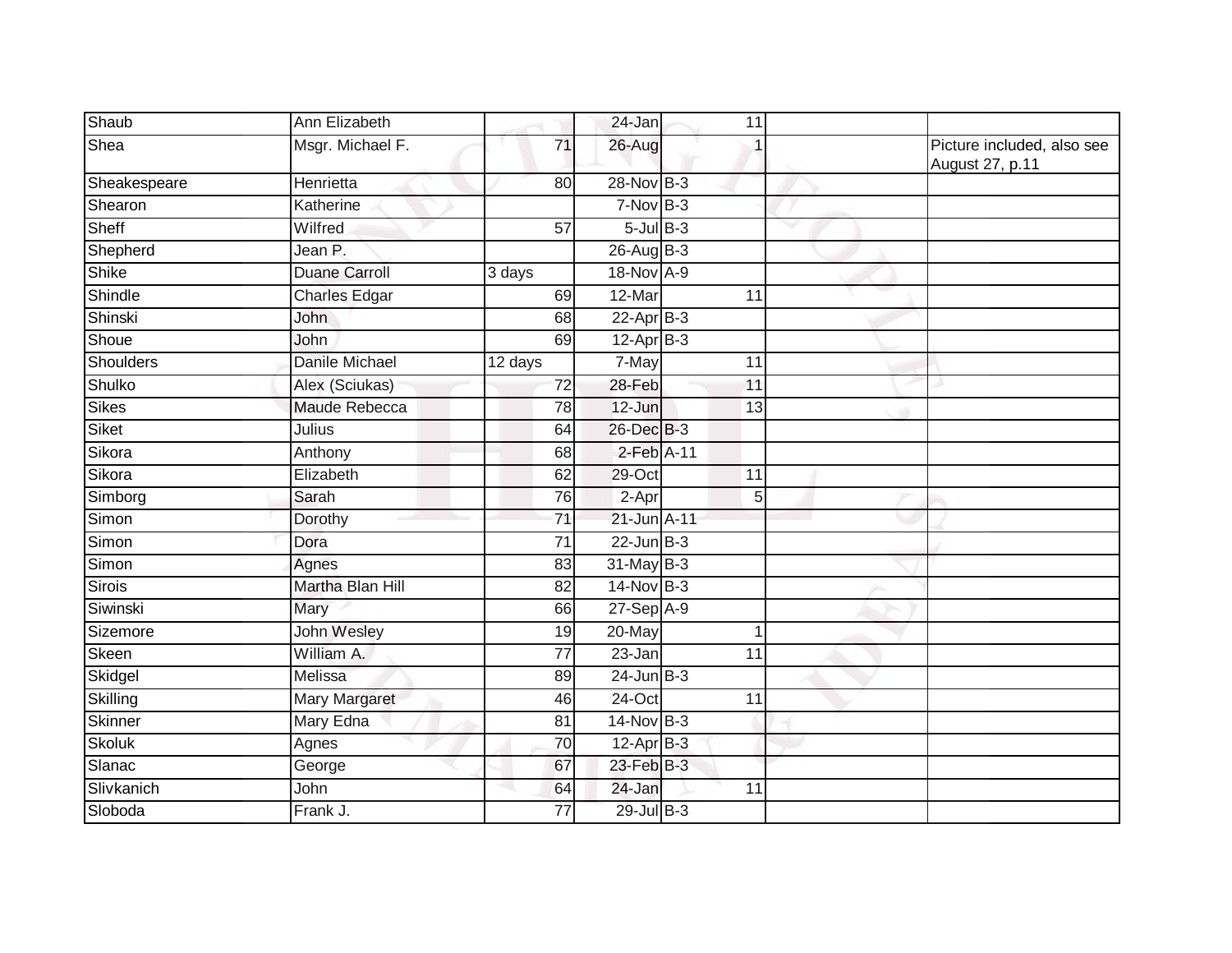| Small        | Anna              | 63              | $1$ -Jul $B-3$  |                 |  |
|--------------|-------------------|-----------------|-----------------|-----------------|--|
| Smalski      | Frank             | 74              | 23-Aug A-11     |                 |  |
| Smith        | Early Carl        | 73              | 5-Sep B-3       |                 |  |
| Smith        | Lon W.            | 52              | $23 -$ Jul      | 11              |  |
| Smith        | <b>Infant Son</b> |                 | 6-May B-3       |                 |  |
| Smith        | Roy W.            | 58              | 8-May           | 13              |  |
| <b>Smith</b> | Mabel D.          | 65              | $4-Sep$         | 11              |  |
| Smith        | Elizabeth F.      | 75              | $22$ -Jan $B-3$ |                 |  |
| Smith        | Ben               | 71              | $12-Mar$        | 11              |  |
| Smith        | Verna Belle       | $\overline{72}$ | $7-MarB-3$      |                 |  |
| Smith        | Gertrude M.       | 72              | 4-Sep           | $\overline{11}$ |  |
| Smith        | Thomas            | 84              | $12$ -Feb $B-3$ |                 |  |
| Smith        | Alvin             | 44              | $11 - Jun$      | 11              |  |
| Smith        | Wallace W.        | 70              | 15-May          | 13              |  |
| Smith        | Wayne H.          | 14 months       | 16-Mar B-3      |                 |  |
| Smith        | Sarah             | 66              | 30-Oct          | 15              |  |
| Smith        | Herbert N.        | $\overline{73}$ | $2-SepB-3$      |                 |  |
| Smith        | Alice             | 50              | 31-Oct B-3      |                 |  |
| Smith        | Bessie T.         | 57              | 29-Nov A-11     |                 |  |
| Smith        | Rev. Courtney T.  | 71              | $3 - Jan$       | $\overline{11}$ |  |
| Smith        | Alice             | 50              | 31-Oct B-3      |                 |  |
| Snow         | Sharon            | $\overline{12}$ | $21 - Aug$ 1, 9 |                 |  |
| Snyder       | Robert L.         | 46              | $23-Nov$ B-3    |                 |  |
| Sobas        | Stanley, Sr.      | 58              | 4-Sep           | $\overline{11}$ |  |
| Sobkowiak    | Evelyn            | 42              | $11-AprB-3$     |                 |  |
| Sobock       | Sophie            |                 | $10$ -May B-3   |                 |  |
| Sohl         | Anna M.           | 62              | $27$ -Jul $B-3$ |                 |  |
| Solomon      | Ben J.            | 47              | 14-Feb          | 11              |  |
| Solon        | Edna              | 52              | 30-Nov B-3      |                 |  |
| Solon        | Joseph            | 88              | 13-Jul B-3      |                 |  |
| Solyom       | Pete X.           | 50              | 14-Sep A-15     |                 |  |
| Sonntag      | Russell J.        | $\overline{36}$ | $26$ -Feb $B-3$ |                 |  |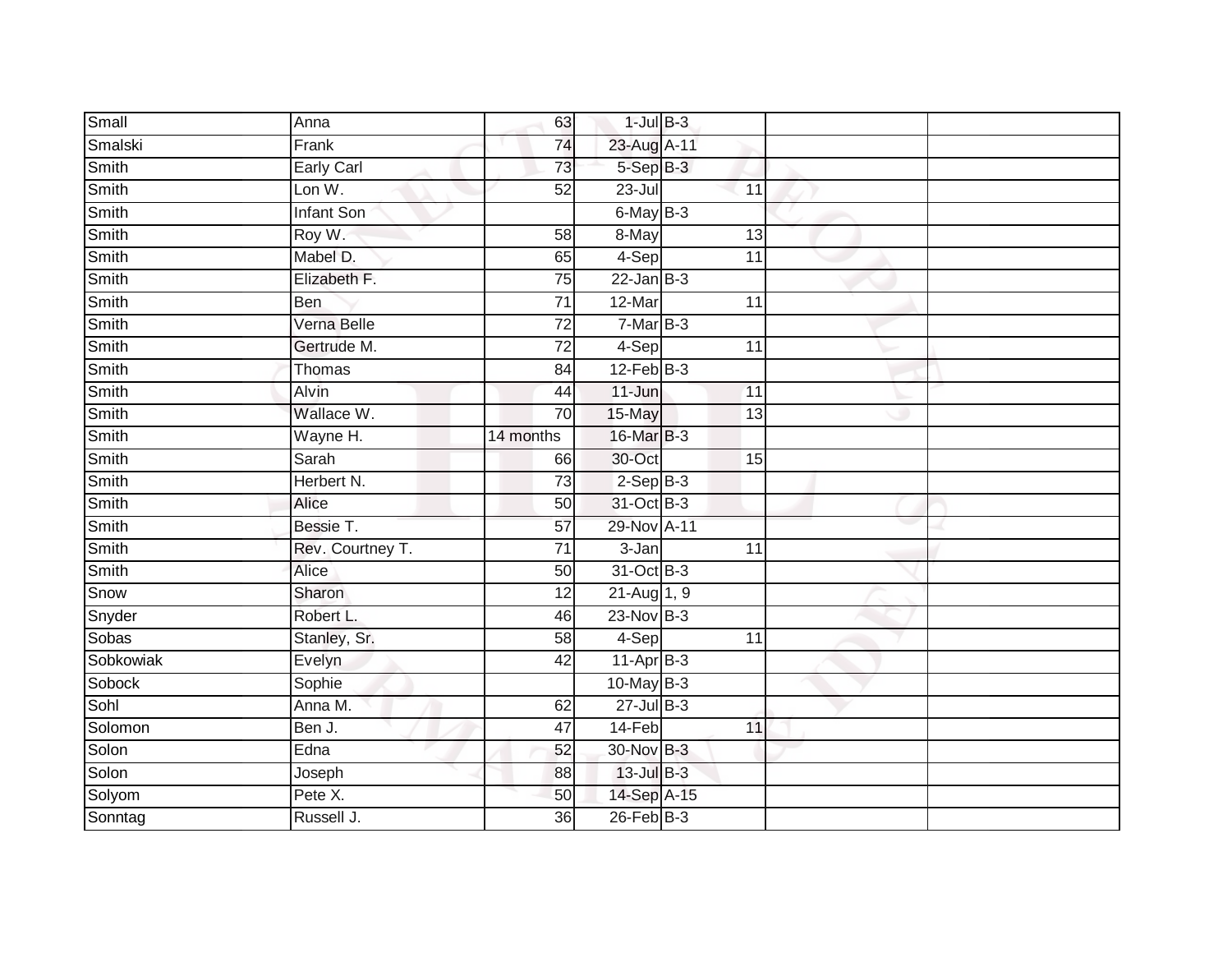| Sopko          | <b>Betty</b>         | 8 <sup>1</sup>  | 13-Dec B-3      |                  |                     |
|----------------|----------------------|-----------------|-----------------|------------------|---------------------|
| Sorenson       | Georgina Berwanger   | 60              | $4$ -May $B-3$  |                  |                     |
| Sorrels        | Raleigh Joe          | $\overline{20}$ | $2$ -Aug A-5    |                  |                     |
| Souris         | Peter E.             | 75              | 28-Aug          | $\boldsymbol{9}$ |                     |
| <b>Sparks</b>  | Lowell D.            | $\overline{55}$ | $5-FebB-3$      |                  |                     |
| Sparrow        | Walter A.            |                 | 12-Jun          | 13               |                     |
| Sparrow        | Walter A.            | 50              | 4-Jun           | 11               |                     |
| Specht         | Alfred J.            | 68              | $24$ -Jun $B-3$ |                  |                     |
| Specter        | Sadie                | 77              | $3$ -Jun $B-3$  |                  |                     |
| Spellman       | Jill                 | $\overline{2}$  | $24$ -May B-3   |                  |                     |
| Spencer        | Jason Kirk           | 57              | $3 -$ Jul       | 13               |                     |
| Spindler       | Lucy                 | 83              | $19$ -Feb $B-3$ |                  |                     |
| Spisak         | George               | 59              | 24-Jan          | 11               |                     |
| Spolnik        | Walter               | 62              | 5-Nov           | 11               |                     |
| Sroka          | Anna                 | 74              | $12$ -Jul $B-3$ |                  |                     |
| St. Mary       | <b>John Donald</b>   | 21              | $14 - Aug$      | 11               | Korean War Casualty |
| Stack          | Edward A.            | $\overline{71}$ | 27-Apr B-9      |                  |                     |
| Stafford       | Abigail              | 91              | 17-Jun B-13     |                  |                     |
| Stafford       | John                 | $\overline{72}$ | 24-Dec B-3      |                  |                     |
| Stam           | <b>Wesley Herman</b> | 31              | 19-Mar          | 11               |                     |
| Stancliff      | <b>Delsie</b>        | 34              | 18-Nov A-9      |                  |                     |
| <b>Stanley</b> | John                 | $\overline{74}$ | $1$ -Jan $B-3$  |                  |                     |
| Stanley        | Edward A.            | 82              | 27-Jan          | 15               |                     |
| Stanley        | Leonard A.           | 69              | 7-Aug           | 11               |                     |
| Stanton        | Lottie               | $\overline{72}$ | 9-Jul           | 9                |                     |
| Stark          | Lina                 | 77              | $20 - Feb$      | 11               |                     |
| <b>Stark</b>   | Peter                | 84              | 23-Mar B-3      |                  |                     |
| <b>Stark</b>   | Caroline             | infant          | 29-Aug B-3      |                  |                     |
| Starkey        | Carroll E.           | 46              | 17-Jun B-13     |                  |                     |
| Starr          | Adolph               | 76              | $16$ -Jul       | $\boldsymbol{9}$ |                     |
| Starr          | Josephine M.         | 50              | 30-Jan          | 11               |                     |
| <b>Stathis</b> | William              | 62              | $30 - Jan$      | $\overline{11}$  |                     |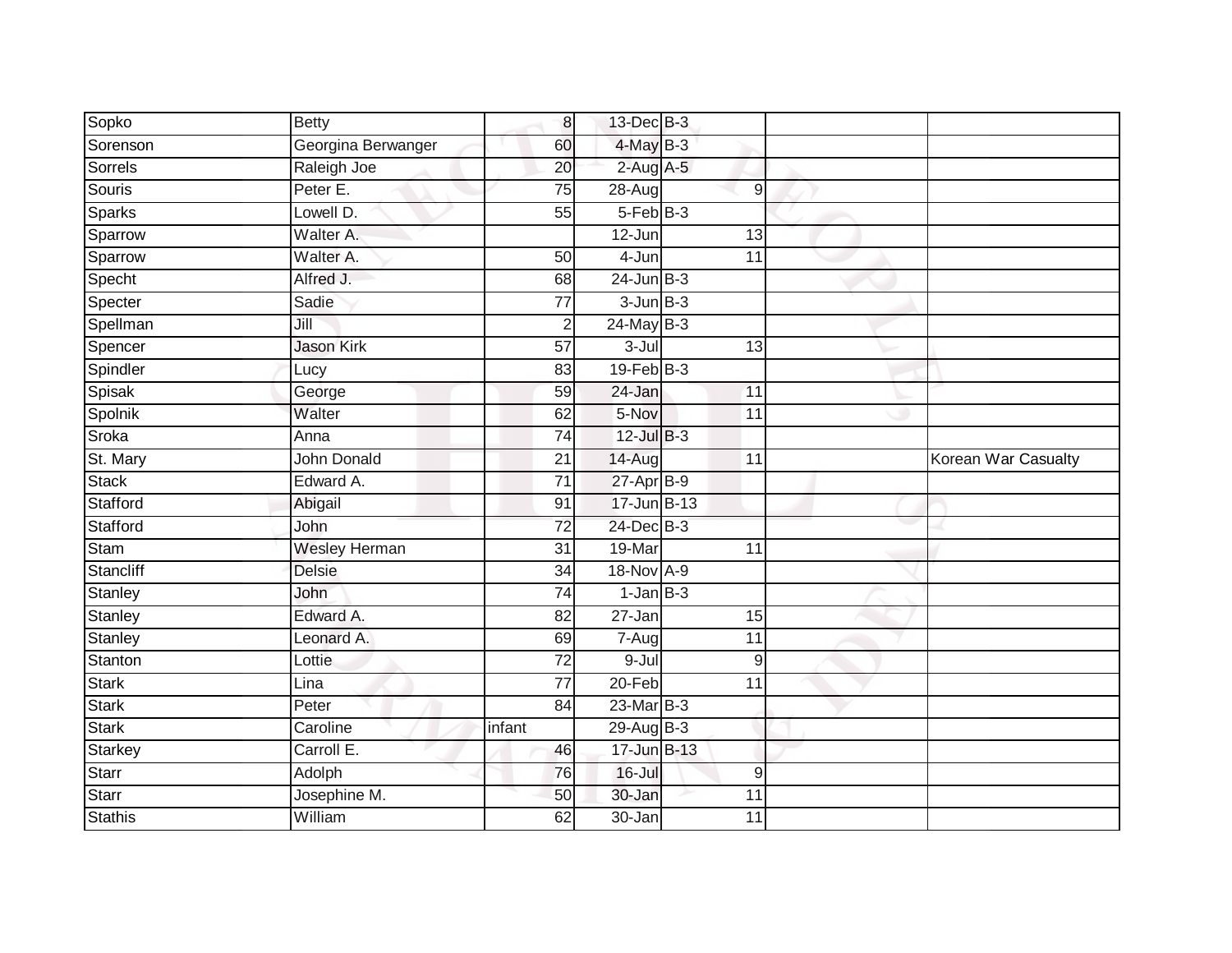| <b>Stauffer</b> | Lee                    | 6               | 22-Aug            | 1               |  |
|-----------------|------------------------|-----------------|-------------------|-----------------|--|
| <b>Stebbins</b> | Madgalene              | 85              | $2-MarB-3$        |                 |  |
| Stech           | Edward A.              | $\overline{71}$ | 29-Apr B-3        |                 |  |
| Steckmeister    | Marie Fredericka       | 74              | $1-Apr$ B-3       |                 |  |
| Steed           | Mary                   | 61              | 28-Aug            | 9               |  |
| Steele          | Vertal E.              | 60              | 12-Oct A-15       |                 |  |
| Stefanich       | Vincent                | 69              | 3-Jan             | 11              |  |
| Steinbach       | Joseph C. Jr.          | $\overline{37}$ | $17 - Feb$ $B-3$  |                 |  |
| Stelzer         | Alvinn                 | 59              | $10$ -May $B-3$   |                 |  |
| <b>Stephens</b> | Lydia                  | 63              | $4-Nov$ B-3       |                 |  |
| Stephens        | Nora G.                | 56              | 12-Jun            | 13              |  |
| Stephenson      | Irvin                  | 67              | $20$ -Jul $B-3$   |                 |  |
| Sterling        | Lucretia               | 84              | 30-Mar B-3        |                 |  |
| Steuer          | John                   | 69              | 19-Jan A-11       |                 |  |
| Stevens         | Mrs. William L.        | $\overline{74}$ | 24-Jun B-3        |                 |  |
| Stevens         | Kathryn                | infant          | $22$ -Jan $B-3$   |                 |  |
| Steward         | Grover (Barney)        | 47              | 5-Nov             | $\overline{11}$ |  |
| Stewart         | Jane H.                | 67              | $19$ -Feb $B-3$   |                 |  |
| <b>Stewart</b>  | David R.               | 70              | $3$ -Jun $B-3$    |                 |  |
| <b>Stewart</b>  | William S., Jr.        | 3 months        | 14-Jun A-11       |                 |  |
| Stilzer         | Alvina                 | 60              | $9$ -May $B-3$    |                 |  |
| Stirling        | Arthur                 | 62              | 3-Dec             | 11              |  |
| Stokes          | Claude M., Sr.         | 62              | 30-Jan            | 11              |  |
| Stokes          | Anna M.                | 67              | 28-Dec            | 13              |  |
| Stoll           | Marie L.               | 72              | 17-Jun B-13       |                 |  |
| Stone           | <b>Elzie Perry</b>     | 55              | $8 - Jan$ $B - 3$ |                 |  |
| Stonebraker     | Roy M.                 | $\overline{70}$ | 5-Mar             | 9               |  |
| Stover          | William J.             | 82              | 15-May            | 13              |  |
| Stowman         | Martha                 | 62              | 30-Sep C-3        |                 |  |
| Strbjak         | Frank, Sr.             | $\overline{71}$ | 10-Aug B-3        |                 |  |
| Strom           | Axel                   | 92              | $11-Apr$ B-3      |                 |  |
| Strzycki        | Rt.Rev. Msgr. James J. | 69              | $31 -$ Jul        | 9               |  |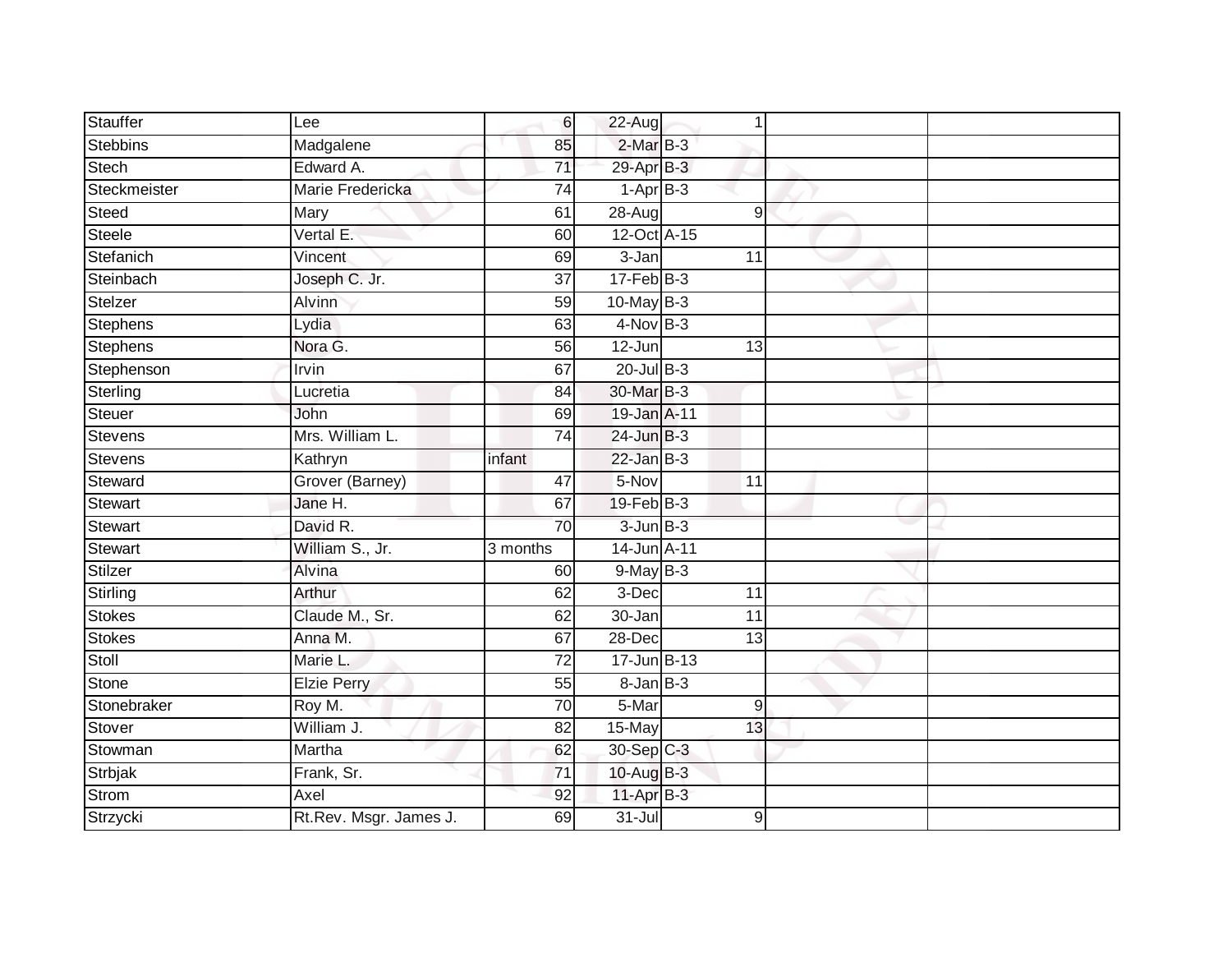| <b>Stubbs</b>  | Mary L.           |                 | 6-Jun B-3       |                 |                  |
|----------------|-------------------|-----------------|-----------------|-----------------|------------------|
| Studer         | Michael           | 2 months        | 16-Dec B-3      |                 |                  |
| Studler        | Kathryn Wahl      | 62              | $2$ -Aug A-5    |                 |                  |
| Stupeck        | Aloysious James   | 52              | 11-Oct B-3      |                 |                  |
| <b>Sturgis</b> | Frank             | 29              | 14-Sep A-15     |                 |                  |
| Suchay         | Peter             | 80              | $6$ -Jan $B$ -3 |                 |                  |
| Suey           | Yee               | 60              | 24-Jan          | 11              | aka Charles Mor  |
| Sullivan       | Thomas J.         | 69              | 30-Mar B-3      |                 |                  |
| Sumeracki      | Anna              | 83              | 27-Sep A-9      |                 |                  |
| Sutherland     | Catherine         | $\overline{58}$ | $25$ -Nov $B-3$ |                 |                  |
| Sutkowski      | <b>Stanley</b>    | 76              | 18-Apr A-15     |                 |                  |
| Sutton         | Mary F.           | 85              | 19-Aug A-17     |                 |                  |
| Svec           | Marie             | 81              | 13-Aug          | 11              |                  |
| Swan           | Mrs. Charles      | $\overline{77}$ | 14-Oct B-3      |                 |                  |
| Swantek        | <b>Mary Dubis</b> | $\overline{72}$ | 14-Sep A-15     |                 |                  |
| Sweeney        | Agnes             | 64              | 24-Jul          | 11              |                  |
| Swisshelm      | Josephine K.      | 43              | 29-Oct          | 11              |                  |
| Switzer        | Charles F., Sr.   |                 | 17-Dec          | 13              |                  |
| Sylvestra      | Sister M          | 67              | $11$ -Jan $B-3$ |                 | Picture included |
| Szal           | <b>Stanley</b>    | 68              | 19-Nov A-9      |                 |                  |
| Szbisty        | Michael           | $\overline{72}$ | $24$ -Aug B-3   |                 |                  |
| Szymaszek      | Anthony           | $\overline{77}$ | $13$ -Apr $B-3$ |                 |                  |
| <b>Takacs</b>  | Louis             | 61              | 9-Apr           | 11              |                  |
| Takacs         | <b>Helen Suto</b> | 42              | $27 - Jun$ B-3  |                 |                  |
| <b>Talarek</b> | Joseph            | 68              | $6-Aug$         | 9               |                  |
| Tanner         | Louella           | 81              | 5-Jun           | 11              |                  |
| Tapper         | Norman A., Sr.    | 53              | 14-Jun A-11     |                 | picture included |
| Tarajack       | Veronica          | 72              | 6-May B-3       |                 |                  |
| <b>Tartak</b>  | Abe               | 69              | $15$ -Jun $B-3$ |                 |                  |
| Tate           | Mary              | 86              | 13-Jan          | 15              |                  |
| Taylor         | Ernest            | 64              | 28-Dec          |                 |                  |
| Taylor         | Robert L.         | $\overline{74}$ | 16-Apr          | $\overline{11}$ |                  |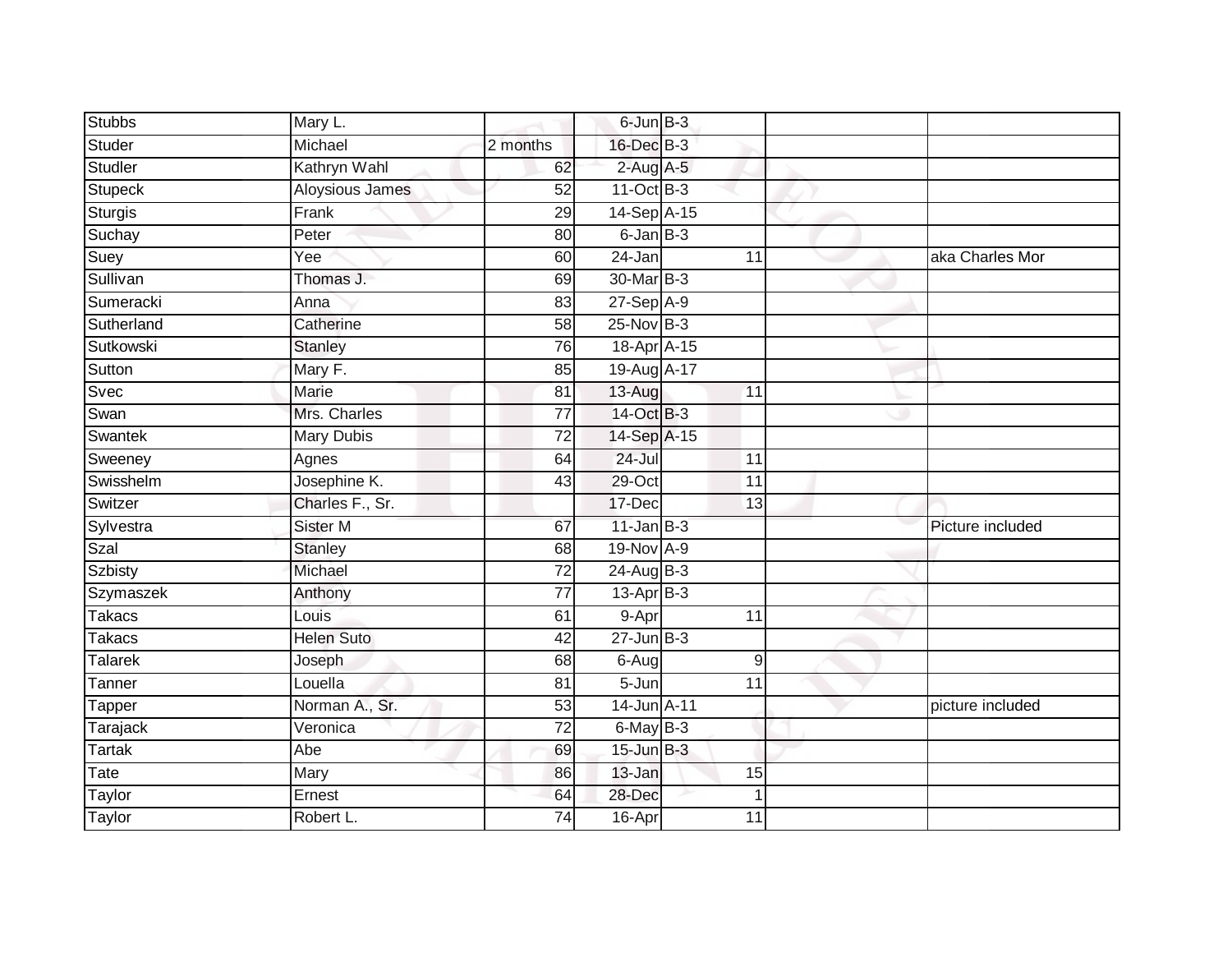| Taylor    | Cyrill S.                     | 76              | 24-Sep          | 11              |  |
|-----------|-------------------------------|-----------------|-----------------|-----------------|--|
| Tegtman   | William B. E.                 | 63              | 17-Dec          | 13              |  |
| Telanian  | Ervant                        | 62              | 7-May           | 11              |  |
| Telles    | Rosaline                      | 10 weeks        | $23-Oct$        | $\overline{11}$ |  |
| Tellez    | Frances                       | $\overline{34}$ | $1-NovB-3$      |                 |  |
| Tempeo    | Julia                         |                 | $20$ -Dec $B-3$ |                 |  |
| Temple    | Harry C.                      |                 | 29-Oct          | 11              |  |
| Termini   | Charles V.                    | 69              | 20-Feb          | 11              |  |
| Terpstra  | William                       | 62              | $4$ -Nov B-3    |                 |  |
| Their     | Elizabeth M.                  | $\overline{73}$ | $8-FebB-3$      |                 |  |
| Theise    | George                        | $\overline{54}$ | $6$ -May $B-3$  |                 |  |
| Thiel     | Frank                         | 86              | $26 - Jun$      | $\overline{17}$ |  |
| Thiel     | Amelia                        | 66              | 4-Sep           | $\overline{11}$ |  |
| Thomas    | Joseph R., Jr.                | 20              | 1-Oct           | $\mathbf{1}$    |  |
| Thomas    | Benjamin                      | $\overline{87}$ | 16-Dec B-3      |                 |  |
| Thomen    | Harriette M.                  | 53              | 8-May           | 13              |  |
| Thompson  | Martin W.                     | 76              | 29-Feb B-3      |                 |  |
| Thompson  | <b>Cillford James</b>         | 78              | 26-Apr A-11     |                 |  |
| Thompson  | Orlie R.                      | 68              | 22-May          | 11              |  |
| Thompson  | <b>Catherine Nichols Kane</b> | 76              | $4$ -Mar B-3    |                 |  |
| Thompson  | <b>Ruth</b>                   | 56              | 20-May B-3      |                 |  |
| Thoms     | Guy E.                        | $\overline{11}$ | $2$ -Nov $B-3$  |                 |  |
| Thomsen   | Pamela G.                     | $\overline{82}$ | 23-Mar B-3      |                 |  |
| Thomson   | Charlotte                     | 69              | $3-MayB-3$      |                 |  |
| Thorsen   | <b>William Spencer</b>        | 11              | 22-Mar B-3      |                 |  |
| Thorson   | <b>Raymond George</b>         | 56              | $31 -$ Jul      | $\overline{9}$  |  |
| Throop    | Susan S.                      | 70              | 12-Oct A-15     |                 |  |
| Tiedemann | Henrietta O.                  | 85              | 30-Mar B-3      |                 |  |
| Tillotson | Otho                          | 68              | 9-Mar B-3       |                 |  |
| Tilstra   | Albert R.                     | 79              | 23-May B-3      |                 |  |
| Timko     | Anna                          | 43              | $1-Nov$ B-3     |                 |  |
| Timkovich | John, Sr.                     | $\overline{75}$ | $17-Oct$ B-3    |                 |  |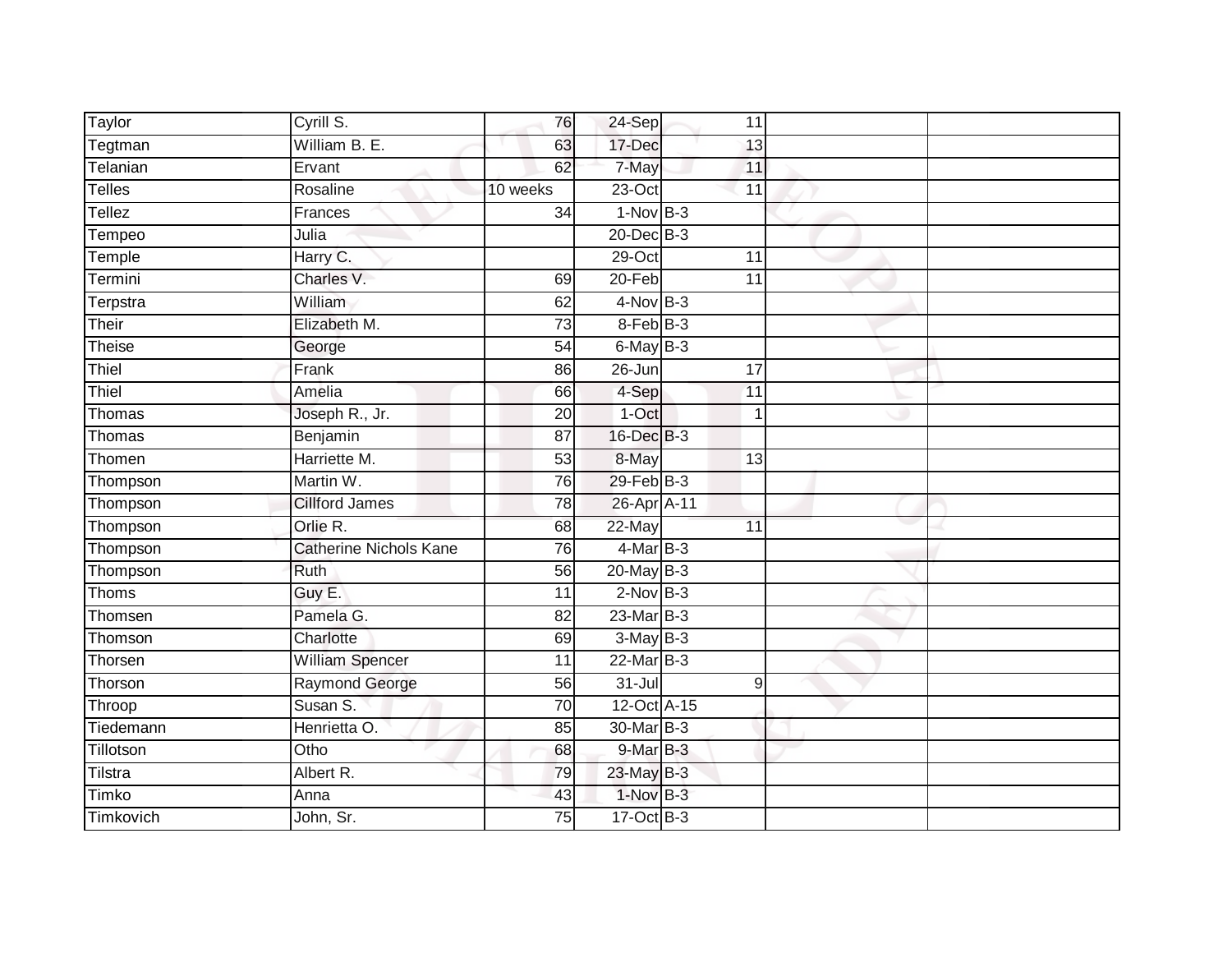| Timler         | Joseph            | 65              | $3$ -Jun $B-3$  |                 |  |
|----------------|-------------------|-----------------|-----------------|-----------------|--|
| <b>Titus</b>   | William H.        | 80              | $15$ -Jun $B-3$ |                 |  |
| Todd           | Oscar             | 67              | 23-Aug A-11     |                 |  |
| Tokarski       | Walter            | 73              | $21-Nov$ B-3    |                 |  |
| Tolley         | Mari Lou          | 41              | 14-May 1, 11    |                 |  |
| Tolowski       | <b>Bernice</b>    | 66              | 29-Jul B-3      |                 |  |
| Tolowski       | William           | 78              | $28$ -Jun $B-3$ |                 |  |
| Tomczak        | Mateusz           | 73              | 22-May          | 11              |  |
| Tomljanovic    | Ivan              | 66              | 29-Aug B-3      |                 |  |
| <b>Tompkin</b> | Marcella          | 66              | 16-May C-3      |                 |  |
| Tomsic         | Michael D.        | $\overline{72}$ | $2$ -Nov $B-3$  |                 |  |
| Topor          | Jadwiga           | 79              | $9$ -Feb $A-9$  |                 |  |
| topp           | Martin, III       | 2 months        | 9-Jan           | 11              |  |
| Toth           | Paul              | $\overline{71}$ | 18-May B-3      |                 |  |
| Totos          | Angeline          | 70              | $20$ -Jun $B-3$ |                 |  |
| Trader         | <b>Betty Jean</b> | 1 month         | $26 - Nov$      | $\overline{11}$ |  |
| Trainor        | John A.           | 79              | $22-AprB-3$     |                 |  |
| Trappe         | Ella              | 75              | 14-Jun A-11     |                 |  |
| <b>Traves</b>  | Charles E.        | 68              | 17-Apr          | 11              |  |
| Treadway       | William F.        | 63              | 23-May B-3      |                 |  |
| Treichel       | Anna G.           | 86              | $26-SepB-3$     |                 |  |
| Trifunovich    | <b>Milos</b>      | 49              | 29-Nov A-11     |                 |  |
| <b>Trock</b>   | Jacob             | 53              | $24$ -Jun B-3   |                 |  |
| Troehler       | <b>Esther</b>     | 47              | 28-Mar B-3      |                 |  |
| Trojnar        | John              | 68              | 12-Nov          | 11              |  |
| <b>Trowe</b>   | Clara Fredrecia   | 93              | $22$ -Jul $B-3$ |                 |  |
| Troy           | Isabel            | 53              | $3 -$ Jul       | 13              |  |
| Trunk          | Maryann (Korba)   | 38              | 30-Aug B-3      |                 |  |
| <b>Tsarsor</b> | John A.           | 64              | 26-Nov          | 11              |  |
| <b>Tucker</b>  | Edwin W.          | 74              | 28-Jun B-3      |                 |  |
| Tuleja         | Stanley           | 80              | 13-Jun B-3      |                 |  |
| Turner         | Sarah Lou         | $6 \mid$        | 13-May B-3      |                 |  |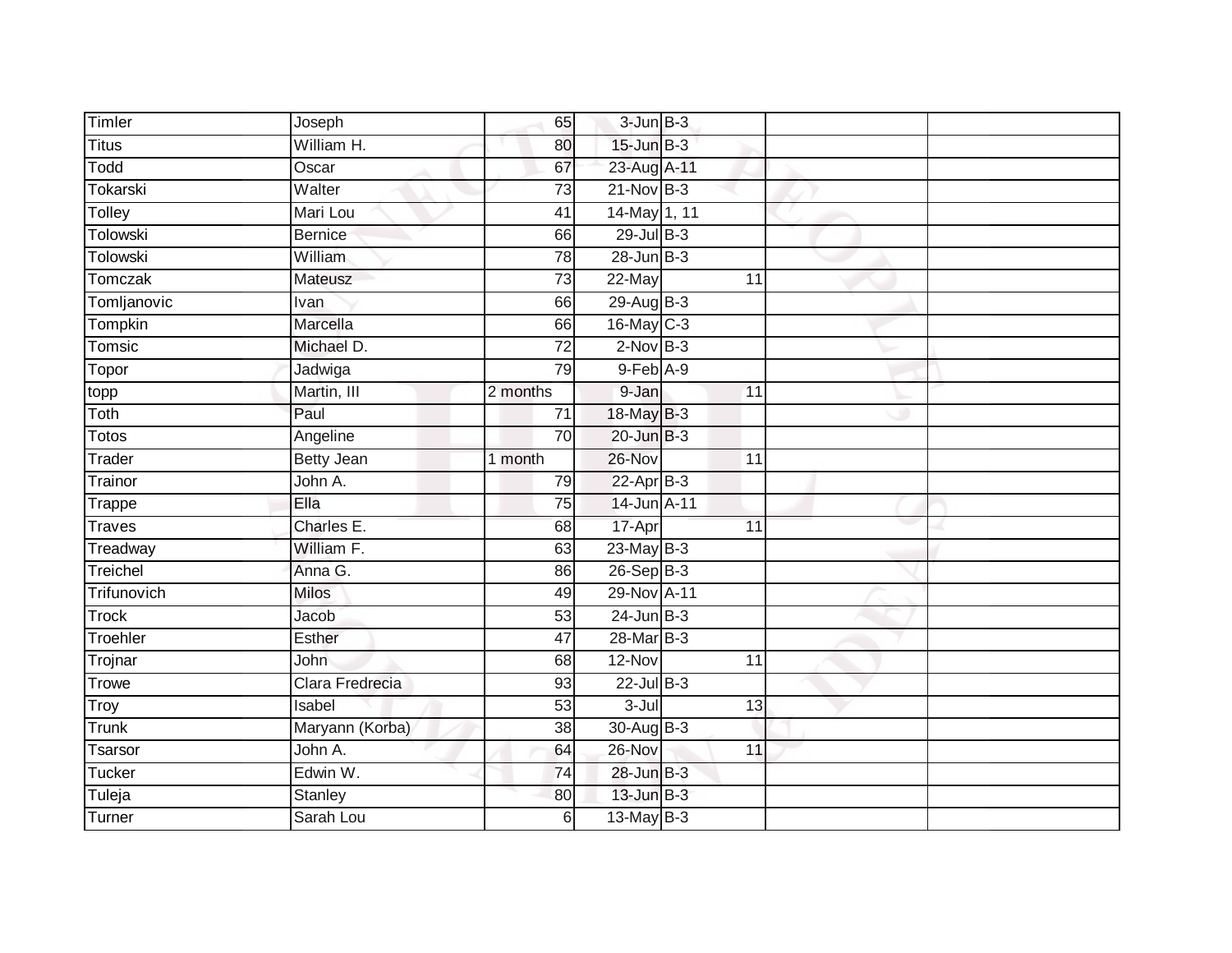| Turner         | Ward A.               |        | 61              | 20-Dec B-3      |                 |  |
|----------------|-----------------------|--------|-----------------|-----------------|-----------------|--|
| Turnes         | Elizabeth             |        | 79              | 11-Apr B-3      |                 |  |
| Twait          | Augusta               |        | 58              | 26-Apr A-11     |                 |  |
| Twait          | Lena                  |        | 70              | $7$ -Dec $B-3$  |                 |  |
| Tyler          | Mary                  |        | 75              | $31$ -May B-3   |                 |  |
| Tyrka          | <b>Barbara</b>        |        | $\overline{72}$ | 5-Aug B-3       |                 |  |
| <b>Ufheil</b>  | Helen                 |        | 64              | $29$ -Feb $B-3$ |                 |  |
| <b>Ulbrich</b> | Robert J., Sr.        |        | 62              | $27 -$ Jul B-3  |                 |  |
| Ullin          | Carl Lindor           |        | 59              | 23-Aug A-11     |                 |  |
| Umlauf         | Andrew "Tony"         |        | 15              | 19-Apr B-3      |                 |  |
| Urbanszyk      | <b>Boleslaw</b>       |        | 45              | 16-May C-3      |                 |  |
| <b>Urzik</b>   | Frank S. Jr.          |        | 12              | 15-Nov B-3      |                 |  |
| Uylaki         | Baby                  | 1 day  |                 | 6-Mar           | $\overline{11}$ |  |
| Vajda          | Julia                 |        | 72              | 13-Dec B-3      |                 |  |
| Valenga        | Julia                 |        | 69              | 23-Dec B-3      |                 |  |
| Van Dyke       | Harlan                |        | 49              | 7-Oct B-3       |                 |  |
| Van Mynen      | Anna                  |        | 62              | 30-Apr          | $\overline{11}$ |  |
| Vanderlecq     | Rose                  |        | 50              | 24-Dec B-3      |                 |  |
| VanderWall     | Ekke                  |        | 84              | $26$ -Jan B-3   |                 |  |
| Varela         | Marcelino             |        | 56              | $20$ -Feb       | $\overline{11}$ |  |
| Vargas         | Ysidro                |        | 58              | 27-Mar          | 13              |  |
| Vargulich      | <b>Infant Son</b>     | infant |                 | $2 -$ Jul       | 9               |  |
| Varshal        | Catherine             |        | 48              | 20-Feb          | 11              |  |
| Vasilko        | Infant Daughter       | infant |                 | 20-Mar          | 11              |  |
| Vasquez        | <b>Josefa Morales</b> |        | 66              | 27-Mar          | 13              |  |
| Vaughn         | <b>Thomas Francis</b> |        | 79              | $1-May$         | $\overline{11}$ |  |
| Vera           | Sister Mary, O.S.F.   |        | 66              | 28-Sep A-15     |                 |  |
| Verrill        | Everett               |        | 69              | 19-Dec B-3      |                 |  |
| Vevurka        | Mary R.               |        | $\overline{71}$ | 23-Nov B-3      |                 |  |
| Vidimos        | Frank I.              |        | 53              | 25-Apr B-3      |                 |  |
| Vilimirovich   | <b>Bishop Nicoli</b>  |        |                 | 22-Mar B-3      |                 |  |
| Virus          | Anna                  |        | 67              | 14-Jun A-11     |                 |  |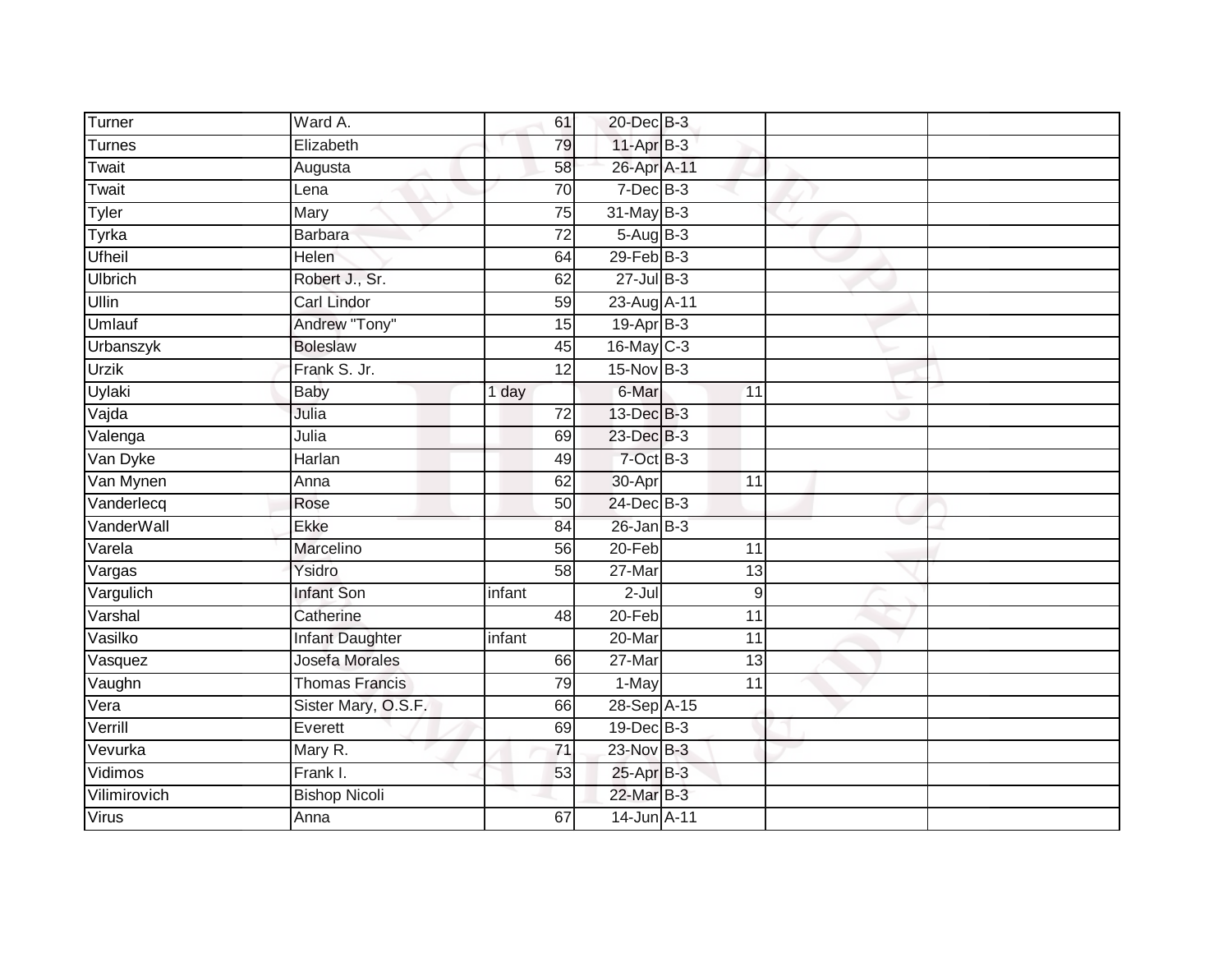| Vogt        | Mabel                | 53              | 5-Mar                      |                 | 9 |  |
|-------------|----------------------|-----------------|----------------------------|-----------------|---|--|
| Vojtko      | Stephen W.           |                 | $11$ -Jul B-3              |                 |   |  |
| Von Borstel | Augusta              | 59              | $23 -$ Jul                 | 11              |   |  |
| Von Chic    | Joseph P.            | 46              | $7 - Jun A - 9$            |                 |   |  |
| Voyak       | Vince                | $\overline{71}$ | $28-Feb$                   | 11              |   |  |
| Vroegh      | Maude                | 50              | 25-Nov B-3                 |                 |   |  |
| Vroom       | George               | 80              | $25 - Jun$                 | 11              |   |  |
| Vroom       | Maggie (Mrs. George) |                 | 27-Feb                     | 11              |   |  |
| Vroom       | Ida                  | $\overline{73}$ | 16-Aug A-11                |                 |   |  |
| Wachel      | Julia                | 67              | $13$ -Jun $B-3$            |                 |   |  |
| Wade        | Lewis B.             | 75              | $23$ -Mar $B-3$            |                 |   |  |
| Wadowski    | Agners               | 73              | $29-Apr$ B-3               |                 |   |  |
| Wagila      | Mary                 |                 | $28 - Dec$                 | 13              |   |  |
| Wakefield   | Rose                 | 87              | 26-Feb B-3                 |                 |   |  |
| Wakeman     | <b>Helen</b>         | 48              | 10-Aug B-3                 |                 |   |  |
| Walerowicz  | Frances              | 63              | 31-Oct B-3                 |                 |   |  |
| Walker      | Raymond L.           | 56              | $21-Feb$                   | 15              |   |  |
| Walker      | Henrietta            | 81              | 15-Apr B-3                 |                 |   |  |
| Walker      | Perry F.             | 44              | $9$ -Dec $B$ -3            |                 |   |  |
| Wallman     | Louis                | $\overline{87}$ | $28 - Dec$                 | $\overline{13}$ |   |  |
| Walls       | Minnie O.            | 89              | $3-MayB-3$                 |                 |   |  |
| Walsh       | James J.             | 20              | 17-Sep                     |                 | 9 |  |
| Walstra     | Jacob                | 55              | $25$ -Jul $B-3$            |                 |   |  |
| Walters     | Moore                |                 | $19$ -Feb $ B-3 $          |                 |   |  |
| Waltz       | Joseph               | 83              | 19-Jun                     | 17              |   |  |
| Waltz       | Rose M.              | 82              | 28-May                     |                 | 9 |  |
| Wane        | Kathleen             | $\overline{3}$  | 26-Aug B-3                 |                 |   |  |
| Wanner      | <b>Doris</b>         | 32              | $1$ -Jun $B-3$             |                 |   |  |
| Ward        | Sarah I              | 69              | 13-Nov                     | 15              |   |  |
| Warner      | A.M.                 |                 | 6-Aug                      |                 | 9 |  |
| Warner      | Gerald A.            | 39              | $2$ -Nov $B-3$             |                 |   |  |
| Warner      | Olive                | 73              | $2$ -Feb $\overline{A-11}$ |                 |   |  |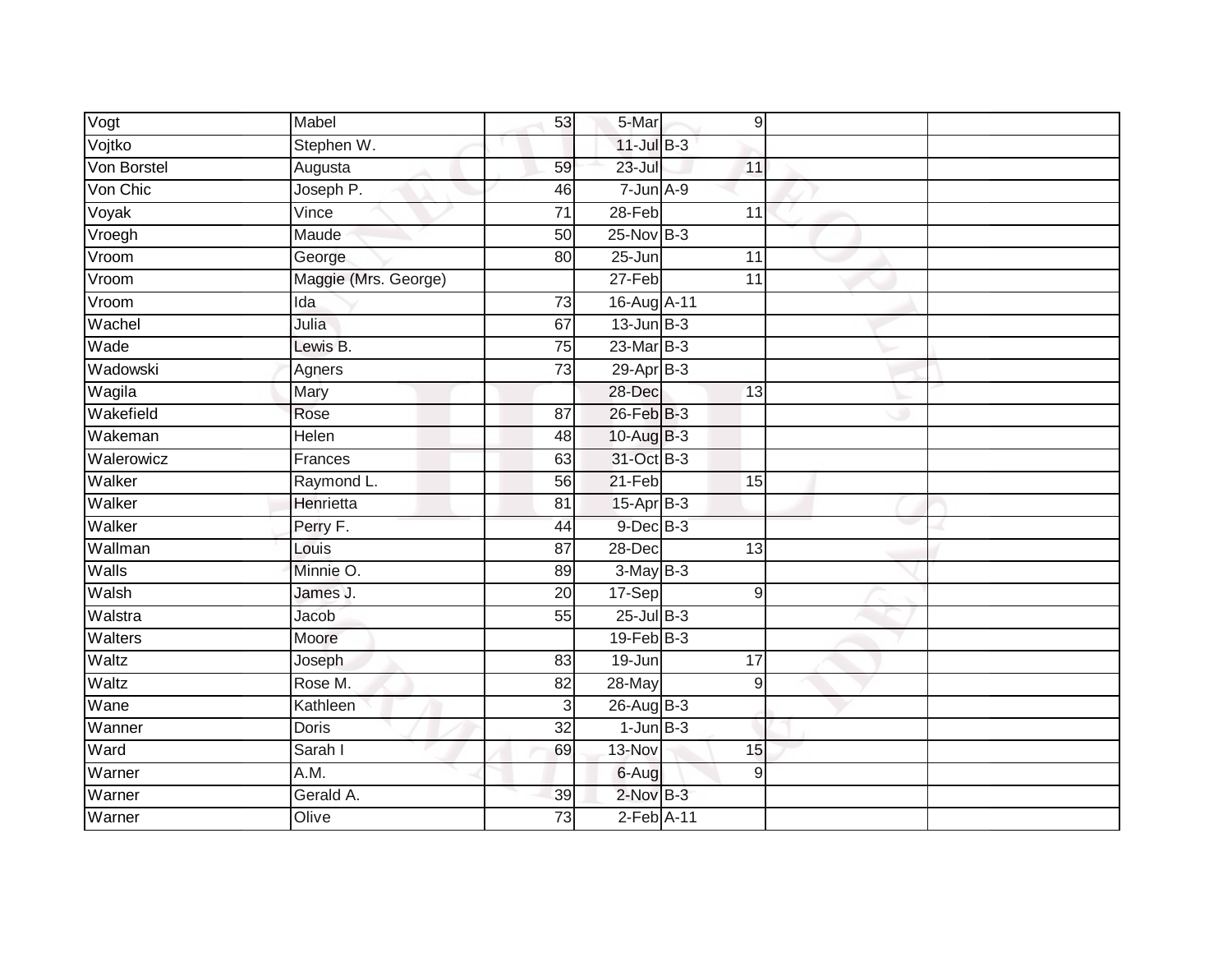| Warren                       | Frank S.               | 31                    | $12$ -Jul B-3            |                 |                       |
|------------------------------|------------------------|-----------------------|--------------------------|-----------------|-----------------------|
| Wartena                      | <b>Marie</b>           | 81                    | 5-Aug B-3                |                 |                       |
| Waters                       | Alma C.                | 68                    | 5-Mar                    | $\overline{9}$  |                       |
| Watherhouse                  | Ralph                  |                       | $13$ -Jun $B-3$          |                 |                       |
| Watson                       | Gerald (Jerry)         | $\overline{58}$       | $13$ -Jun $B-3$          |                 |                       |
| Watts                        | Henry W.               | 56                    | $9 -$ Jul                | $9\,$           |                       |
| Weathers                     | Delta B.               | $\overline{71}$       | 7-May                    | 11              |                       |
| Weaver                       | Mrs. William T.        | 84                    | 30-Oct                   | 15              |                       |
| Weaverling                   | Lucy                   | 88                    | $13$ -Jul $B-3$          |                 |                       |
| Weaverling                   | William C.             | 49                    | $1$ -Jun $B-3$           |                 |                       |
| Weger                        | Clayton R.             | 51                    | $23$ -Mar $B-3$          |                 |                       |
| Wehren                       | Edward                 | 73                    | 1-Oct                    | 11              |                       |
| Weinand                      | Margaret               | 57                    | 13-Sep A-9               |                 |                       |
| Weinand                      | Joseph                 | 81                    | 19-Jan A-11              |                 |                       |
| Weisman                      | Sam                    | 67                    | 18-May B-3               |                 |                       |
| Weliky                       | Fred F.                | 66                    | 15-Oct                   | 11              |                       |
|                              |                        |                       |                          |                 |                       |
| Wells                        | Jesse, Jr.             | $\overline{11}$       | $11 - Jun$               | $\overline{11}$ | also see June 10, p 1 |
|                              | <b>Helen Katherine</b> | 38                    | 16-Mar B-3               |                 |                       |
| Wells<br>Welty               | Robert J.              | 68                    | $12$ -Feb $B-3$          |                 |                       |
| Wendel                       | Lolita                 | $\overline{51}$       | 14-Oct B-3               |                 |                       |
|                              | Everett F.             | 53                    | 30-Jan                   | 11              |                       |
|                              | Joseph                 | $\overline{70}$       | $16 -$ Jul               | $\overline{9}$  |                       |
| Werblo<br>Werner<br>Wernicke | William                | 69                    | $2$ -Dec $B-3$           |                 |                       |
| Whitaker                     | Minnie Virginia        | 81                    | $3 - Jan$                | $\overline{11}$ |                       |
|                              | Jennie                 | 85                    | 14-Oct B-3               |                 |                       |
| Whitaker                     | <b>Barney</b>          | 76                    | $6$ -Dec $B$ -3          |                 |                       |
|                              | Herman James, Jr.      | 11                    | 18-Jun                   | 4               |                       |
| Whitaker<br>White<br>White   | Plomer L.              | 48                    | 8-Nov B-3                |                 |                       |
| Whitley                      | Walter F.              | 53                    | 27-May B-3               |                 |                       |
| Whitman                      | Alice                  | 83                    | 20-Nov                   | 15              |                       |
| Whitman<br>Whitmore          | Lewis Sherman          | 53<br>$\overline{32}$ | 23-Feb B-3<br>12-Dec B-3 |                 |                       |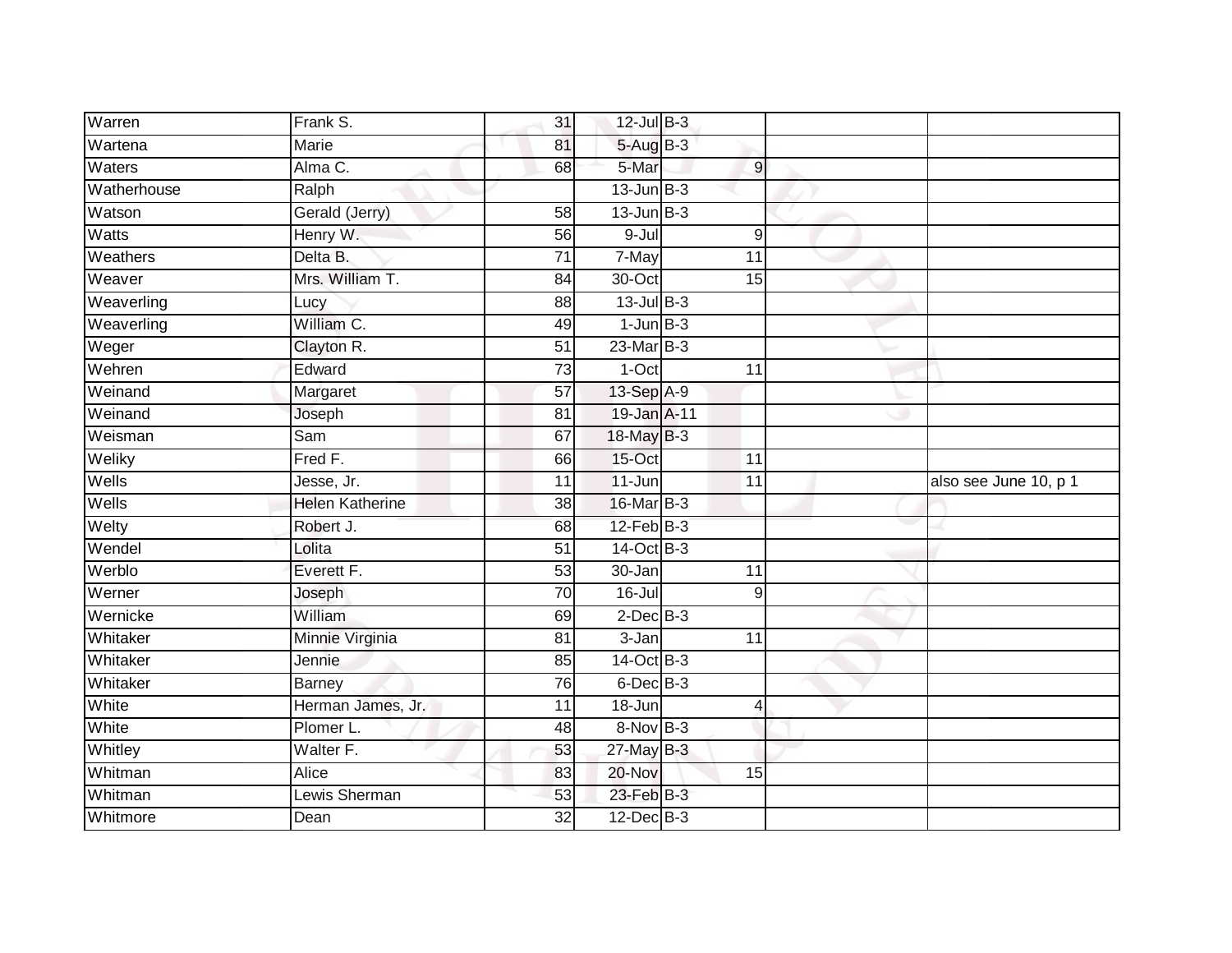| Wiatrock    | Anna                  | 75              | 29-Nov A-11     |                 |  |
|-------------|-----------------------|-----------------|-----------------|-----------------|--|
| Wiatrok     | Anna                  | 75              | 30-Nov B-3      |                 |  |
| Wick        | Frank                 | $\overline{72}$ | $1-FebB-3$      |                 |  |
| Wickizer    | Roy G.                | $\overline{70}$ | $5-$ Sep $B-3$  |                 |  |
| Widiger     | Emamuel               | 69              | $3 - Jan$       | 11              |  |
| Wieczynski  | Marcel                | 67              | 17-Jan          | 11              |  |
| Wiening     | Carrie                | $\overline{72}$ | $22$ -Mar $B-3$ |                 |  |
| Wiergacz    | Joseph F.             | 43              | 13-Nov          | 15              |  |
| Wierman     | <b>Ruth DeVries</b>   | 41              | 13-Apr B-3      |                 |  |
| Wietbrock   | Karoline              | 76              | 28-Nov B-3      |                 |  |
| Wilcox      | Charles W.            | 80              | 15-Apr B-3      |                 |  |
| Wild        | Peter                 | 51              | 19-Nov A-9      |                 |  |
| Wilday      | Allen E.              | 59              | $26$ -Jan $B-3$ |                 |  |
| Wilk        | Mary                  | 81              | 13-Feb          | 11              |  |
| Wilk        | Peter                 | 62              | $23$ -Oct       | $\overline{11}$ |  |
| Wilken      | Arnold M.             | 41              | 16-Dec B-3      |                 |  |
| Wilkening   | <b>Beverly Ann</b>    | $\overline{28}$ | 18-Mar A-4      |                 |  |
| Wilkening,  | <b>Wesley Wayne</b>   | 24              | $12$ -Jun       | 13              |  |
| Will        | Arthur J.             | 75              | 28-Sep A-15     |                 |  |
| Williams    | Roy A.                | 59              | 28-May          | 9               |  |
| Williams    | <b>Vernon Burdett</b> | 64              | 26-Oct A-15     |                 |  |
| Williamson  | Henry                 | 53              | $5-FebB-3$      |                 |  |
| Williamson  | Harold A.             | 50              | $27 - MayB-3$   |                 |  |
| Wills       | Rosco H.              | 89              | 13-Feb          | 11              |  |
| Wilson      | Arthur B.             | 76              | 14-Nov B-3      |                 |  |
| Wilson      | <b>Myrtle</b>         | 29              | 28-Nov B-3      |                 |  |
| Wilson      | Margaretta L.         | $\overline{34}$ | $23$ -Dec $B-3$ |                 |  |
| Wimmer      | Henry W.              | 67              | $13$ -Jun $B-3$ |                 |  |
| Winebrenner | Jerry Ray             | 5 months        | 29-Nov A-11     |                 |  |
| Wineinger   | Jean                  | 39              | 7-Oct B-3       |                 |  |
| Winfield    | Fannie Watson         | 52              | 9-Sep B-4       |                 |  |
| Winn        | Earl Benjamin         | 64              | $1$ -Jan $B-3$  |                 |  |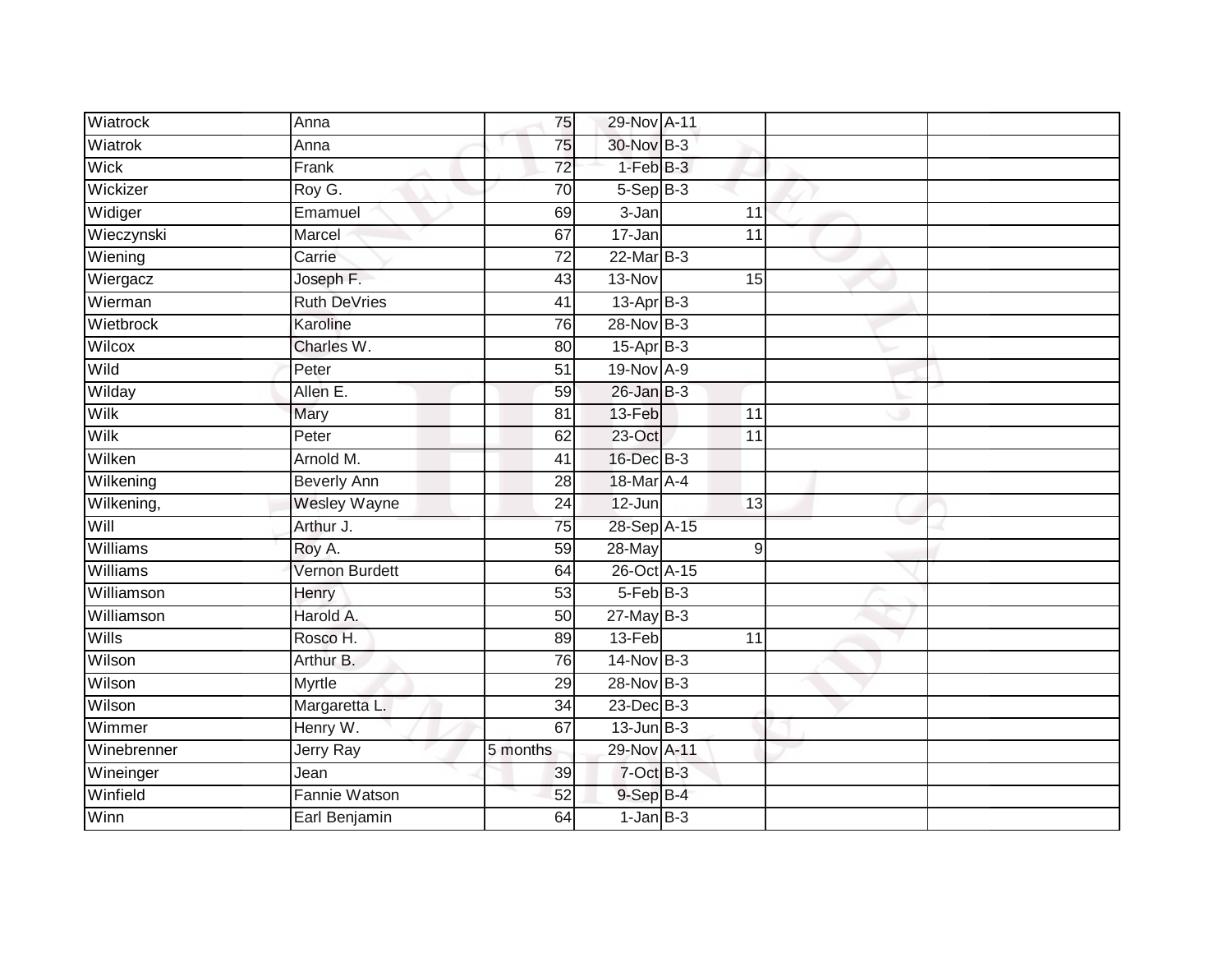| Winstead      | William L.              | 64              | 17-Dec            | 13              |                                               |
|---------------|-------------------------|-----------------|-------------------|-----------------|-----------------------------------------------|
| Winston       | Oliver                  | 80              | $2-SepB-3$        |                 |                                               |
| Wirtz         | Rose                    | 76              | 15-Apr B-3        |                 |                                               |
| Wisch         | Genevieve               |                 | $25 - Jan$ $B-3$  |                 |                                               |
| Wisner        | <b>Ethel Mae</b>        | $\overline{71}$ | 18-Dec            | 15              |                                               |
| Wittenberg    | Frederick E.            | 20              | $1-Oct$           | 1               |                                               |
| Witzoet       | Lambertus               | 84              | 3-Feb B-3         |                 |                                               |
| Wleklinski    | Monica                  | 8 weeks         | 29-May            | 19              |                                               |
| Wleklinski    | Joseph $\overline{C}$ . | 64              | $29$ -Jan $B-3$   |                 |                                               |
| Wojcik        | Antinette               |                 | 16-Aug A-11       |                 |                                               |
| Wojeiechowski | Richard A.              | $\overline{47}$ | $25 - Jun$        | 11              |                                               |
| Wojnarowicz   | Joseph                  | 75              | $17$ -May B-3     |                 |                                               |
| Wojtalak      | Felix                   | 69              | $10 -$ Jul        | 9               |                                               |
| Wojtas        | Walter E.               | 51              | 30-Apr            | 11              |                                               |
| Wolak         | Carl                    | 54              | $3 - Jan$         | $\overline{11}$ |                                               |
| Wolak         | Frank                   | 76              | $2$ -May $B-3$    |                 |                                               |
| Wolfe         | Gladys M.               | $\overline{54}$ | 7-Feb             | $\overline{13}$ |                                               |
| Wolfe         | Arthur W.               | 65              | $20$ -May B-3     |                 |                                               |
| Wolfe         | Alta                    | 64              | 15-Jul B-5        |                 |                                               |
| Woltana       | <b>Stanley</b>          | $\overline{77}$ | $16 -$ Jul        | 9               |                                               |
| Wood          | Claudie                 | 57              | $1-Mar$ A-9       |                 |                                               |
| Woodall       | Arthur M.               | 69              | $13 - Jan$        | 15              |                                               |
| Woods         | Sam B.                  | 101             | $18-Sep$          |                 | Picture included, also see<br>Sept 19. P. B-3 |
| Woods         | Robert L.               | 52              | $1 -$ Apr $B - 3$ |                 |                                               |
| Woodward      | George                  | 46              | 8-May             | $\overline{13}$ |                                               |
| Woodward      | <b>Effie</b>            | 85              | $27$ -May B-3     |                 |                                               |
| Woytincek     | Victor                  | 49              | $21$ -Nov $B-3$   |                 |                                               |
| Woznicki      | Albert                  | 85              | $8-Nov$ B-3       |                 |                                               |
| Wright        | Cecil H.                | 59              | 31-Oct B-3        |                 |                                               |
| Wright        | Howard W.               | 39              | 23-Jan            | 11              |                                               |
| Writt         | Nellie M.               | 76              | 11-Jun            | 11              |                                               |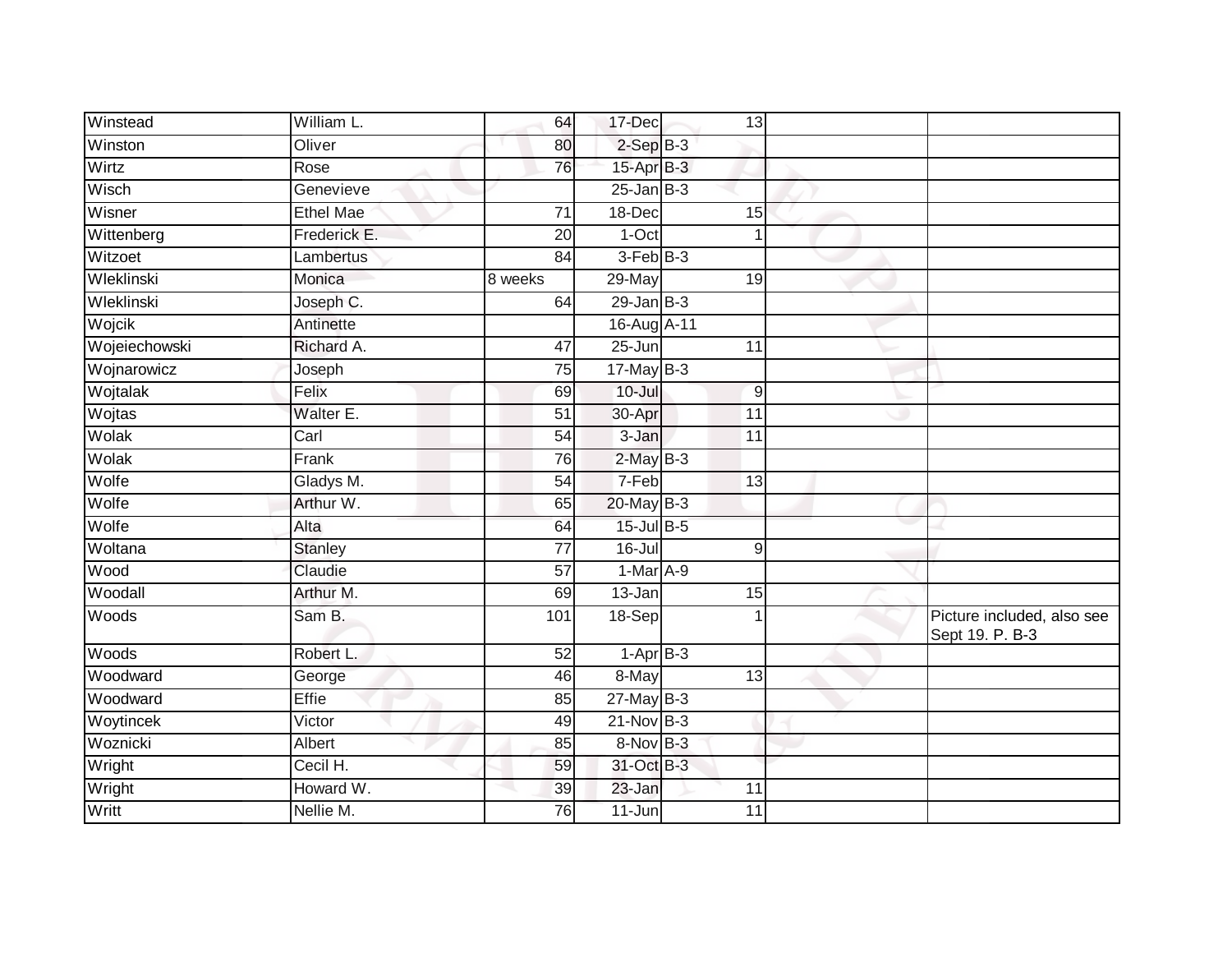| Wrobel              | Walter                       | 62              | 16-Jan          | 9                |  |
|---------------------|------------------------------|-----------------|-----------------|------------------|--|
| Wuigley             | Walter J.                    | 45              | 4-Jan C-11      |                  |  |
| Wunrow              | William                      | 84              | $11$ -Jul B-3   |                  |  |
| Wynne               | George K.                    | 68              | 5-Nov           | 11               |  |
| Wyscki              | Charles                      | $\overline{78}$ | 6-Nov           | 11               |  |
| Wysong              | Vern                         | 79              | 4-Jun           | 11               |  |
| <b>Xidis</b>        | George                       | 60              | $26$ -Jul B-3   |                  |  |
| $\overline{Y}$ ager | Frank, Sr.                   |                 | 18-Nov A-9      |                  |  |
| Yaksich             | Anna                         |                 | 9-Jan           | 11               |  |
| Yantz               | Sarah                        | 92              | $2-Jul$         | $9\,$            |  |
| Yates               | Lewis B.                     | 61              | 19-Apr B-3      |                  |  |
| Yates               | Heavria                      | 69              | 24-Sep          | 11               |  |
| Yazvee              | Janies                       | 58              | $7$ -Oct $B-3$  |                  |  |
| Yerga               | Elizabeth                    | 79              | $22$ -Feb $B-3$ |                  |  |
| Yoder               | Margaret M.                  | $\overline{51}$ | 17-Sep          | $\boldsymbol{9}$ |  |
| Young               | Anna L.                      | 72              | 21-Nov B-3      |                  |  |
| $\overline{Y}$ oung | <b>Herbert James</b>         | $6 \frac{1}{2}$ | 6-Mar           | $\overline{11}$  |  |
| Young               | Edward L.                    | 65              | $6$ -Jan $B$ -3 |                  |  |
| Yuhasz              | Susan                        | 90              | 31-Jan          | 11               |  |
| Yuhasz              | Susan                        | 90              | $30 - Jan$      | $\overline{11}$  |  |
| Yurick              | <b>Bertha May</b>            | 67              | 3-Apr           | 4                |  |
| Yusuf               | Osman                        | $\overline{68}$ | $11$ -Jul $B-3$ |                  |  |
| Zabek               | Sezepan                      | $\overline{70}$ | $17$ -May B-3   |                  |  |
| Zachau              | Louise T.                    | $\overline{74}$ | 26-Apr A-11     |                  |  |
| Zacker              | <b>Bertha Pauline</b>        | 77              | 17-May $B-3$    |                  |  |
| Zajac               | $\overline{\text{W}}$ alenty | 71              | $6 - Aug$       | 9                |  |
| Zajickek            | George A., Sr.               | 64              | 8-Nov B-3       |                  |  |
| Zaleski             | Kathryn                      | 62              | $10$ -Oct $B-3$ |                  |  |
| Zaremba             | Leonard                      | 70              | 22-May          | 11               |  |
| Zarndt              | William                      | 79              | 7-Oct B-3       |                  |  |
| Zasada              | Lillian                      |                 | 23-Mar B-3      |                  |  |
| Zasadni             | <b>Clara Marie</b>           | 3 months        | $28$ -Jun $B-3$ |                  |  |